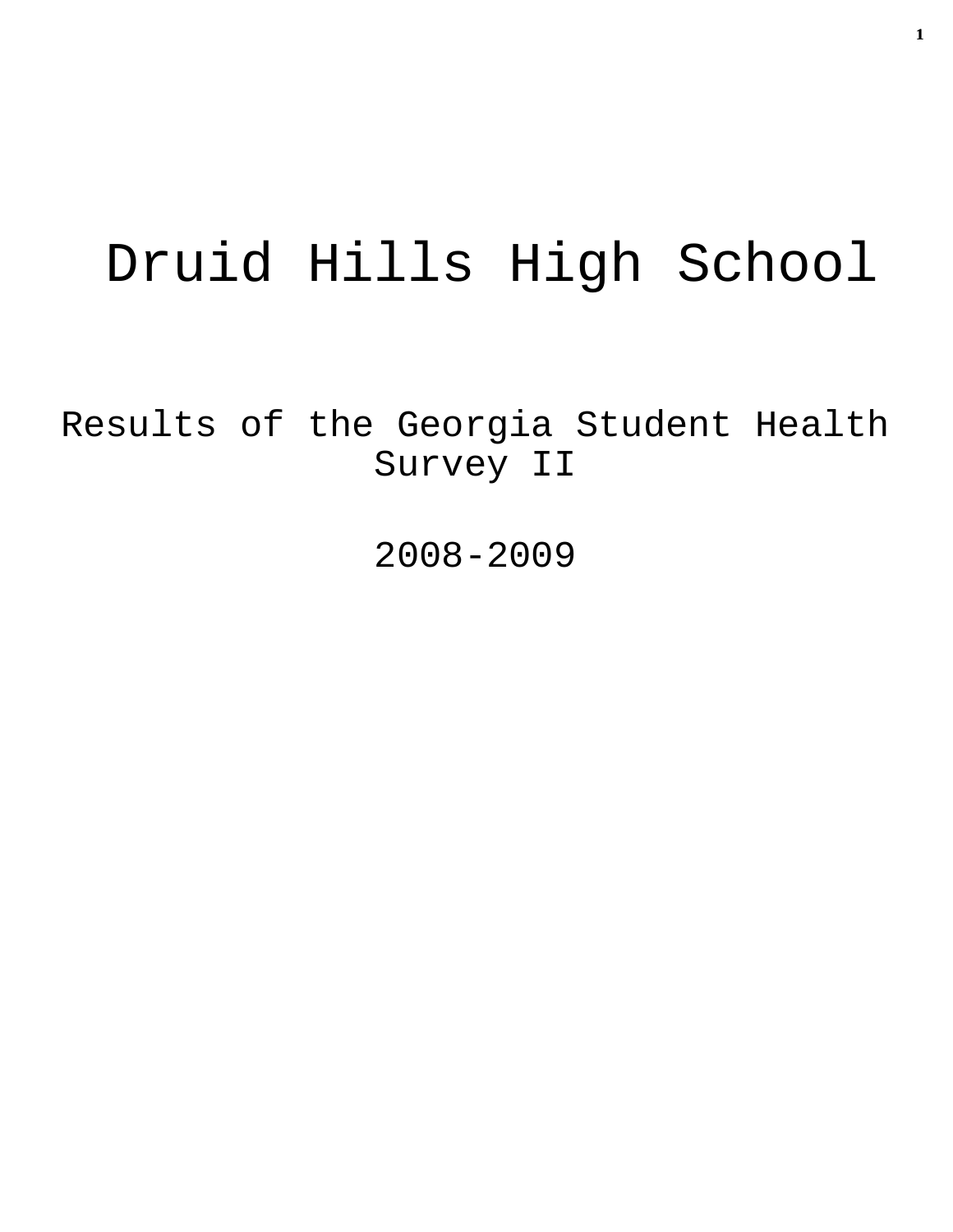#### *Demographics* **2**

| Grade                    |  |  |
|--------------------------|--|--|
| <b>Grade   Frequency</b> |  |  |
| 10                       |  |  |
| 12                       |  |  |

| <b>Frequency</b> | <b>Table of Gender by Grade</b> |              |                 |              |
|------------------|---------------------------------|--------------|-----------------|--------------|
| <b>Col Pct</b>   |                                 | Grade(Grade) |                 |              |
|                  | Gender(Gender)                  | 10           | 12 <sub>1</sub> | <b>Total</b> |
|                  | Female                          | 100.00       | 100.00          |              |
|                  | <b>Total</b>                    |              |                 |              |

| Frequency      | <b>Table of Ethnicity by Grade</b> |              |       |                |
|----------------|------------------------------------|--------------|-------|----------------|
| <b>Col Pct</b> |                                    | Grade(Grade) |       |                |
|                | <b>Ethnicity</b> (Ethnicity)       | 10           | 12    | <b>Total</b>   |
|                | <b>Black</b>                       | 100.00       | 33.33 | $\overline{2}$ |
|                | White                              | 0.00         | 33.33 |                |
|                | <b>Asian</b>                       | 0<br>0.00    | 33.33 |                |
|                | <b>Total</b>                       |              | 3     | 4              |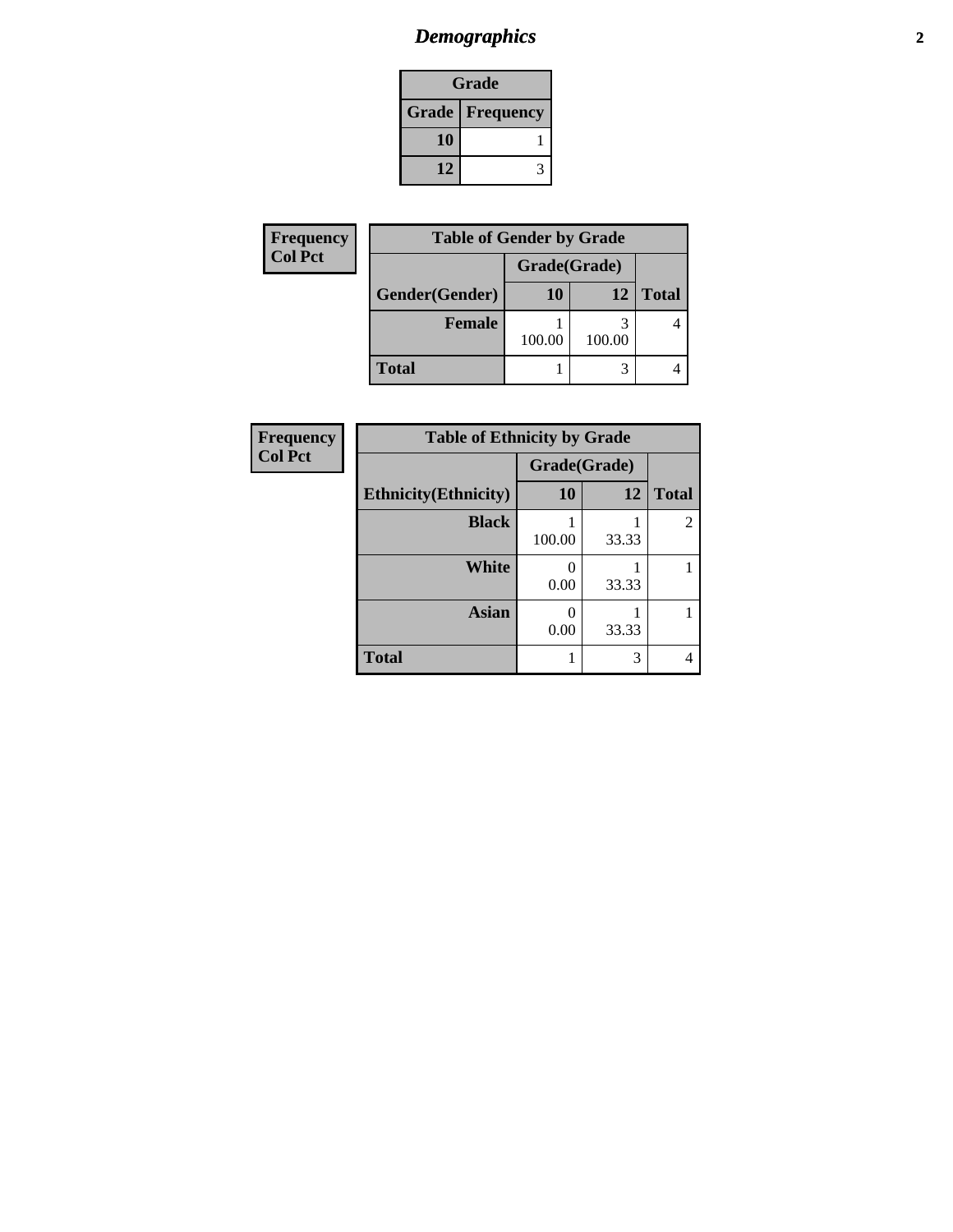#### *Title IV, Part A, Schedule A* **3** *Goal 1: Ensure that all schools are drug-free Baseline Data: Year 2008-2009 Prevalence of Drug Use*

| Frequency<br><b>Col Pct</b> | <b>Table of AlcoholAlt by Grade</b> |              |            |              |  |
|-----------------------------|-------------------------------------|--------------|------------|--------------|--|
|                             | AlcoholAlt(Alcohol                  | Grade(Grade) |            |              |  |
|                             | use, past 30 days)                  | 10           | 12         | <b>Total</b> |  |
|                             | Yes                                 | 0.00         | 2<br>66.67 | 2            |  |
|                             | N <sub>0</sub>                      | 100.00       | 33.33      | 2            |  |
|                             | <b>Total</b>                        |              | 3          |              |  |

| Frequency<br><b>Col Pct</b> | <b>Table of TobaccoAny by Grade</b> |              |            |              |
|-----------------------------|-------------------------------------|--------------|------------|--------------|
|                             | TobaccoAny(Tobacco                  | Grade(Grade) |            |              |
|                             | use, past 30 days)                  | <b>10</b>    | 12         | <b>Total</b> |
|                             | Yes                                 | 0.00         | 33.33      |              |
|                             | N <sub>0</sub>                      | 100.00       | 2<br>66.67 |              |
|                             | Total                               |              | 3          |              |

| Frequency      | <b>Table of MarijuanaAlt by Grade</b> |                          |            |              |  |
|----------------|---------------------------------------|--------------------------|------------|--------------|--|
| <b>Col Pct</b> | MarijuanaAlt(Marijuana                | Grade(Grade)             |            |              |  |
|                | use, past 30 days)                    | 10                       | 12         | <b>Total</b> |  |
|                | Yes                                   | $\left( \right)$<br>0.00 | 33.33      |              |  |
|                | N <sub>0</sub>                        | 100.00                   | 2<br>66.67 | 3            |  |
|                | <b>Total</b>                          |                          | 3          |              |  |

| Frequency<br><b>Col Pct</b> | <b>Table of OtherDrugAny by Grade</b>  |              |            |              |
|-----------------------------|----------------------------------------|--------------|------------|--------------|
|                             | <b>OtherDrugAny(Other</b><br>drug use, | Grade(Grade) |            |              |
|                             | past 30 days)                          | 10           | 12         | <b>Total</b> |
|                             | Yes                                    | 0.00         | 33.33      |              |
|                             | N <sub>0</sub>                         | 100.00       | 2<br>66.67 | 3            |
|                             | <b>Total</b>                           |              | 3          | 4            |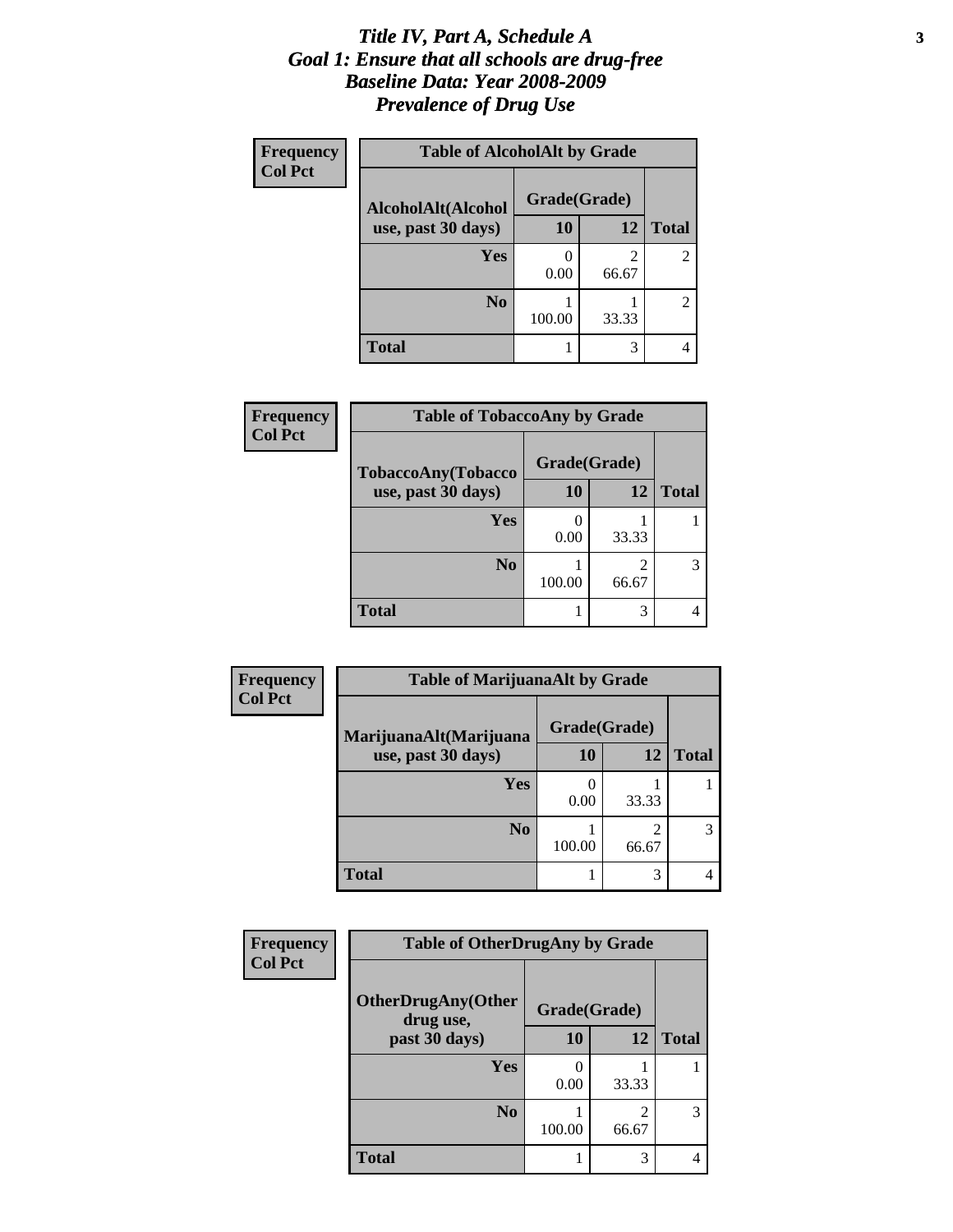#### *Average Age of Onset of Use* **4** *Results for "Average Age of Onset of Use" questions exclude students who said they did not use that substance*

| <b>Variable</b>    | Label                                                              | <b>Mean</b> |
|--------------------|--------------------------------------------------------------------|-------------|
| Alcoholinit2       | I started using alcohol when I was                                 | 12.00       |
| Cigarettesinit2    | I started smoking tobacco when I was                               | 14.00       |
| Smokelessinit2     | I started chewing tobacco when I was                               | 16.00       |
| Marijuanainit2     | I started using marijuana when I was                               | 13.50       |
| Cocaineinit2       | I started using cocaine when I was                                 | 14.00       |
| Inhalantsinit2     | I started using inhalants when I was                               | 10.00       |
| Steroidsinit2      | I started using steroids when I was                                | 16.00       |
| Ecstasyinit2       | I started using ecstasy when I was                                 | 15.00       |
| Methinit2          | I started using methamphetamines when I was                        | 16.00       |
| Hallucinogensinit2 | I started using hallucinogens when I was                           | 12.00       |
| Prescriptioninit2  | I started using prescription drugs not prescribed to me when I was | 12.50       |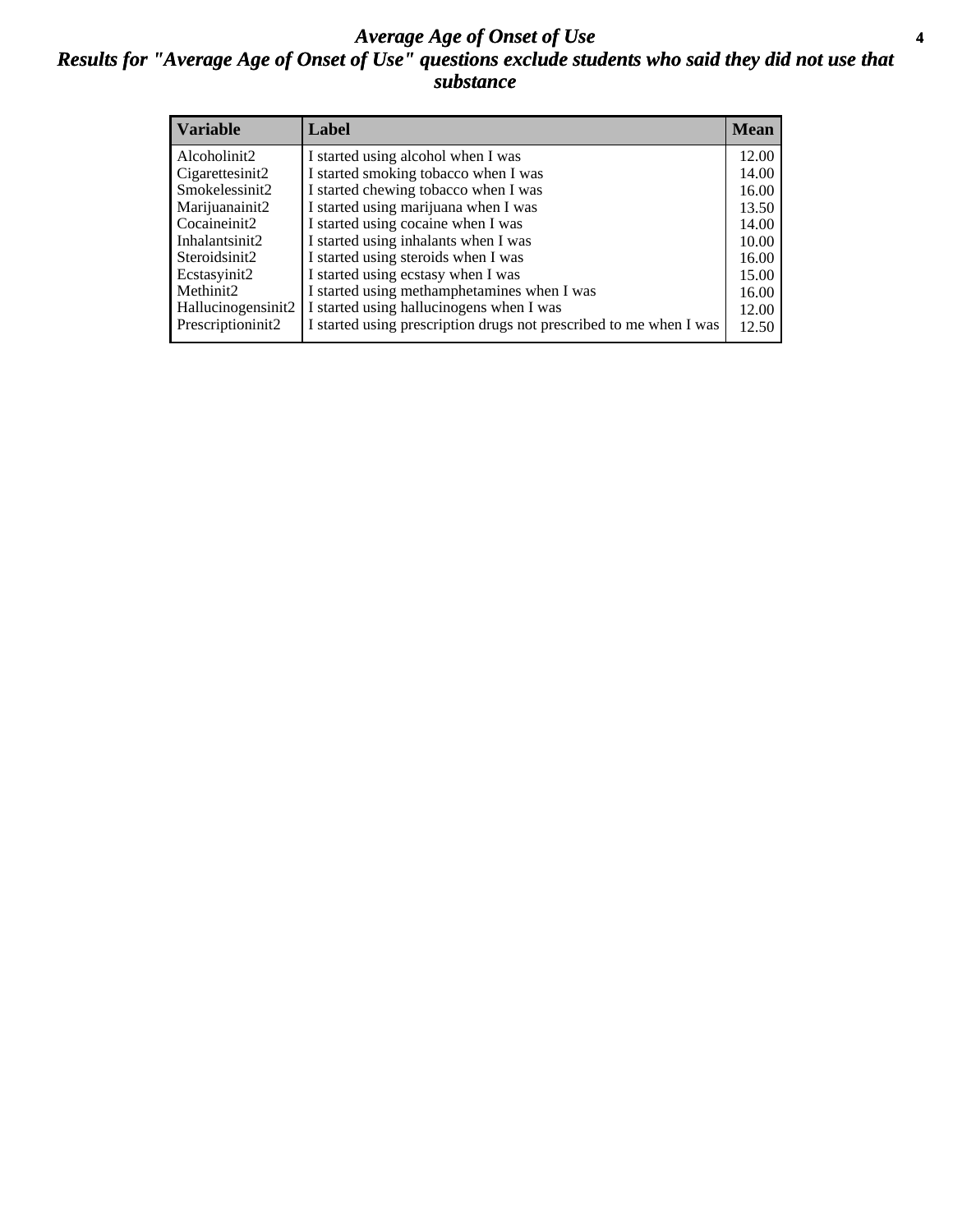# *Perception of Health Risk* **5**

| Frequency      | <b>Table of Alcoholharmdich by Grade</b> |              |       |                |
|----------------|------------------------------------------|--------------|-------|----------------|
| <b>Col Pct</b> | Alcoholharmdich(I<br>think alcohol is    | Grade(Grade) |       |                |
|                | harmful)                                 | 10           | 12    | <b>Total</b>   |
|                | <b>Yes</b>                               | 100.00       | 33.33 | $\overline{2}$ |
|                | N <sub>0</sub>                           | 0.00         | 66.67 | $\overline{c}$ |
|                | <b>Total</b>                             |              | 3     | 4              |

| <b>Frequency</b> | <b>Table of Tobaccoharmdich by Grade</b> |              |                         |              |
|------------------|------------------------------------------|--------------|-------------------------|--------------|
| <b>Col Pct</b>   | Tobaccoharmdich(I<br>think tobacco is    | Grade(Grade) |                         |              |
|                  | harmful)                                 | 10           | 12                      | <b>Total</b> |
|                  | Yes                                      | 100.00       | $\mathfrak{D}$<br>66.67 |              |
|                  | N <sub>0</sub>                           | 0.00         | 33.33                   |              |
|                  | <b>Total</b>                             |              | 3                       |              |

| Frequency      | <b>Table of Marijuanaharmdich by Grade</b> |              |            |                |
|----------------|--------------------------------------------|--------------|------------|----------------|
| <b>Col Pct</b> | Marijuanaharmdich(I<br>think marijuana is  | Grade(Grade) |            |                |
|                | harmful)                                   | 10           | 12         | <b>Total</b>   |
|                | Yes                                        | 100.00       | 33.33      | $\overline{2}$ |
|                | N <sub>0</sub>                             | 0.00         | 2<br>66.67 | $\overline{2}$ |
|                | <b>Total</b>                               |              | 3          |                |

| Frequency      | <b>Table of Otherdrugharmdich by Grade</b>                   |        |            |              |
|----------------|--------------------------------------------------------------|--------|------------|--------------|
| <b>Col Pct</b> | Otherdrugharmdich(I<br>Grade(Grade)<br>think other drugs are |        |            |              |
|                | harmful)                                                     | 10     | 12         | <b>Total</b> |
|                | <b>Yes</b>                                                   | 100.00 | 2<br>66.67 | 3            |
|                | N <sub>0</sub>                                               | 0.00   | 33.33      |              |
|                | <b>Total</b>                                                 |        | 3          |              |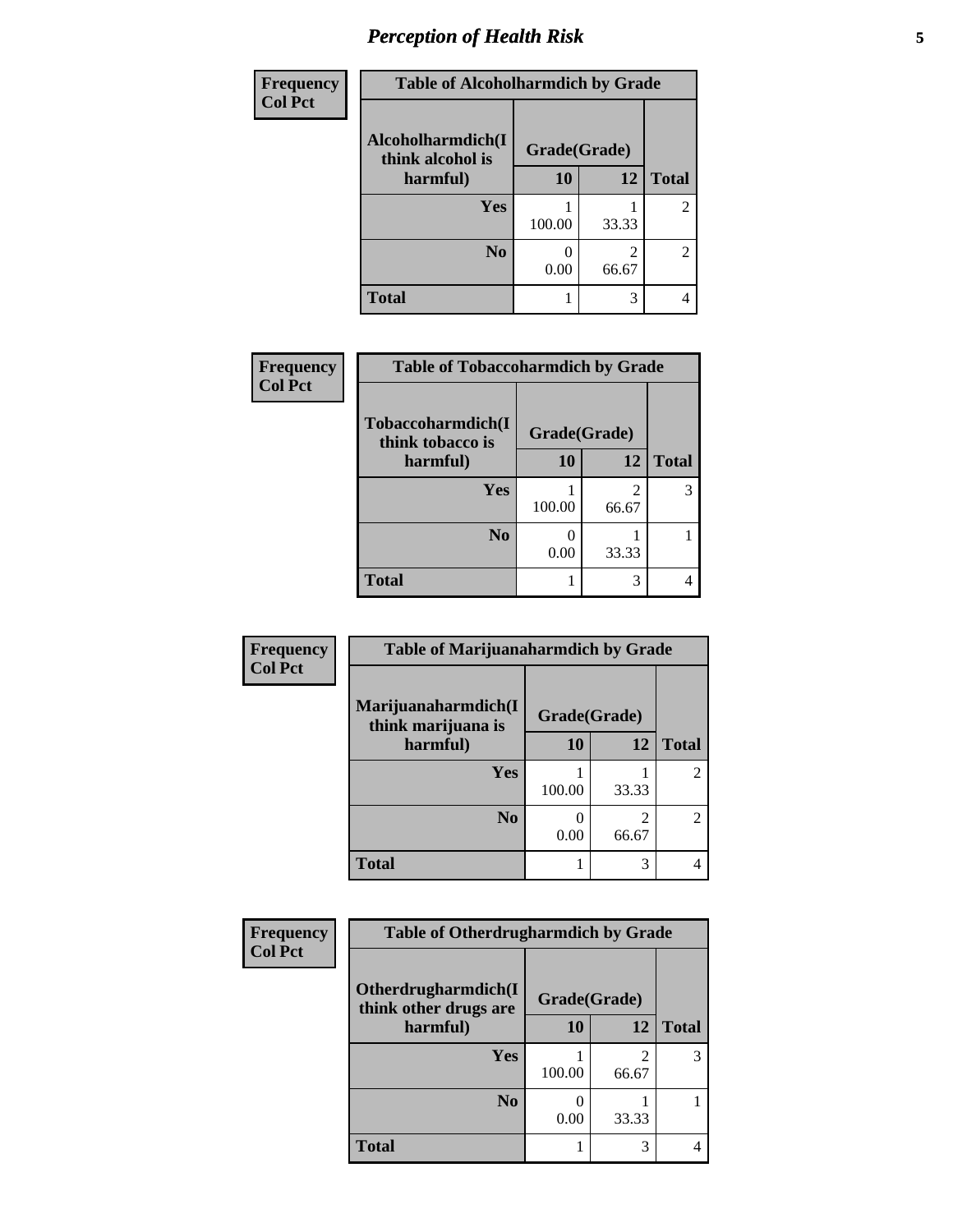# *Social Disapproval* **6**

| Frequency      | <b>Table of Alcoholpeerdich by Grade</b>                    |              |                         |                |
|----------------|-------------------------------------------------------------|--------------|-------------------------|----------------|
| <b>Col Pct</b> | Alcoholpeerdich(My<br>friends would<br>disapprove if I used | Grade(Grade) |                         |                |
|                | alcohol)                                                    | 10           | 12                      | <b>Total</b>   |
|                | Yes                                                         | 100.00       | 33.33                   | $\overline{c}$ |
|                | N <sub>0</sub>                                              | 0.00         | $\mathfrak{D}$<br>66.67 | $\overline{c}$ |
|                | <b>Total</b>                                                |              | 3                       | 4              |

| Frequency<br>Col Pct |  |
|----------------------|--|

| <b>Table of Tobaccopeerdich by Grade</b>                            |              |             |              |  |
|---------------------------------------------------------------------|--------------|-------------|--------------|--|
| <b>Tobaccopeerdich</b> (My<br>friends would<br>disapprove if I used | Grade(Grade) |             |              |  |
| tobacco)                                                            | 10           | 12          | <b>Total</b> |  |
| Yes                                                                 | 100.00       | 0.00        |              |  |
| N <sub>0</sub>                                                      | 0.00         | 3<br>100.00 |              |  |
| <b>Total</b>                                                        | 1            | 3           |              |  |

| Frequency      | <b>Table of Marijuanapeerdich by Grade</b>                    |              |                         |              |
|----------------|---------------------------------------------------------------|--------------|-------------------------|--------------|
| <b>Col Pct</b> | Marijuanapeerdich(My<br>friends would<br>disapprove if I used | Grade(Grade) |                         |              |
|                | marijuana)                                                    | 10           | 12                      | <b>Total</b> |
|                | <b>Yes</b>                                                    | 0.00         | 33.33                   |              |
|                | N <sub>0</sub>                                                | 100.00       | $\overline{c}$<br>66.67 | 3            |
|                | <b>Total</b>                                                  |              | 3                       |              |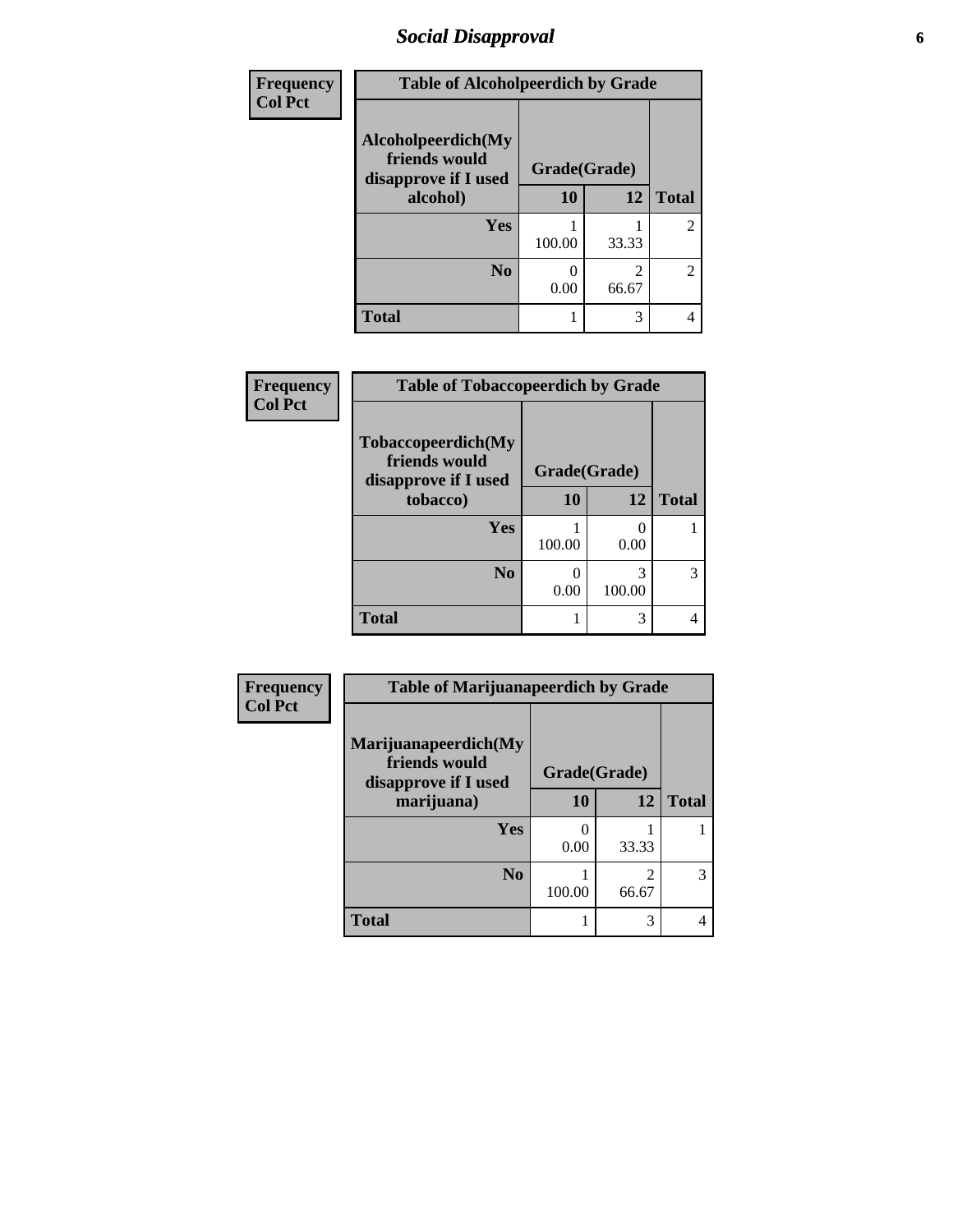# *Social Disapproval* **7**

| Frequency      | <b>Table of Otherdrugpeerdich by Grade</b>                    |        |              |                |
|----------------|---------------------------------------------------------------|--------|--------------|----------------|
| <b>Col Pct</b> | Otherdrugpeerdich(My<br>friends would<br>disapprove if I used |        | Grade(Grade) |                |
|                | other drugs)                                                  | 10     | 12           | <b>Total</b>   |
|                | Yes                                                           | 100.00 | 33.33        | $\overline{c}$ |
|                | N <sub>0</sub>                                                | 0.00   | 2<br>66.67   | $\overline{2}$ |
|                | <b>Total</b>                                                  |        | 3            | 4              |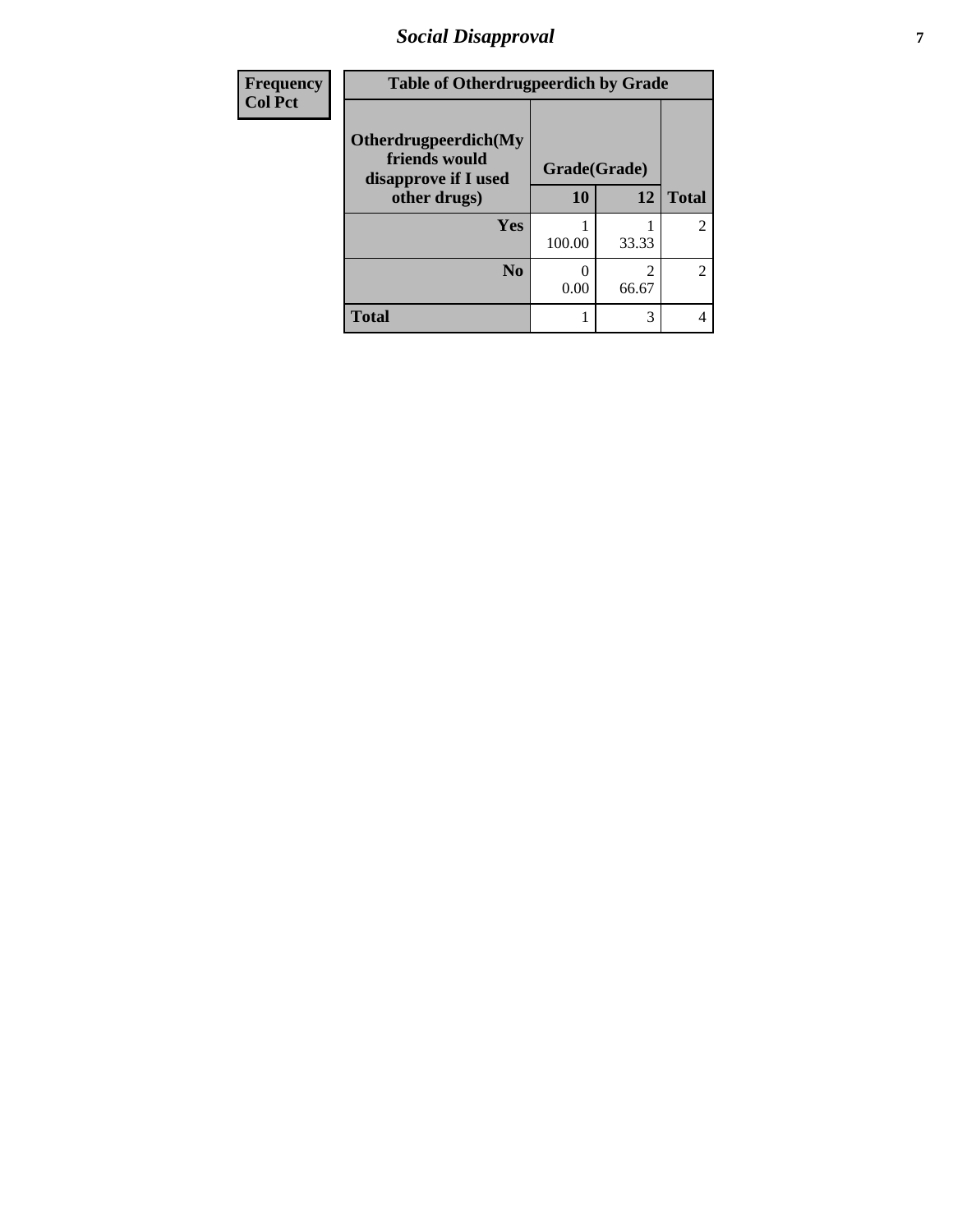#### Title IV, Part A, Schedule A **8** *Goal 2: To help ensure that all schools are safe and disciplined Baseline Data: Year 2008-2009 Student Involvement in Gang Activity*

| Frequency      | <b>Table of Gangself by Grade</b>                                                                 |                    |            |              |
|----------------|---------------------------------------------------------------------------------------------------|--------------------|------------|--------------|
| <b>Col Pct</b> | Gangself(I<br>have<br>participated<br>in illegal<br>gang<br>activities in<br>the past 30<br>days) | Grade(Grade)<br>10 | 12         | <b>Total</b> |
|                | Yes                                                                                               | 0<br>0.00          | 1<br>33.33 |              |
|                | N <sub>0</sub>                                                                                    | 1<br>100.00        | 2<br>66.67 | 3            |
|                | <b>Total</b>                                                                                      | 1                  | 3          | 4            |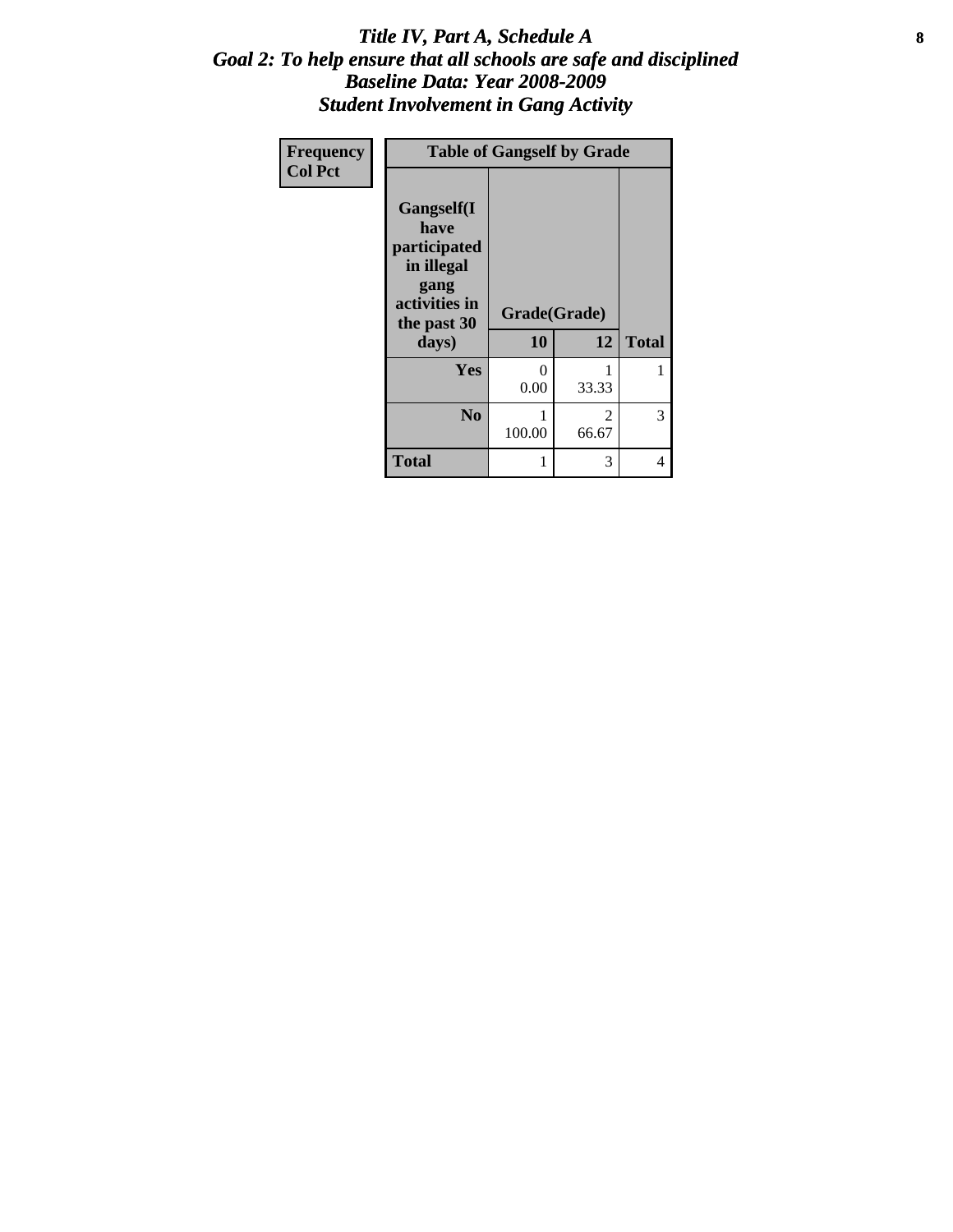# *Student Perception of School Safety* **9**

| <b>Frequenc</b> |
|-----------------|
| - Row Pct       |

| y | <b>Table of Grade by Safeschool</b> |                                                        |                                          |                                    |              |  |
|---|-------------------------------------|--------------------------------------------------------|------------------------------------------|------------------------------------|--------------|--|
|   |                                     | Safeschool (School is a place at<br>which I feel safe) |                                          |                                    |              |  |
|   | Grade(Grade)                        | Agree                                                  | Somewhat   Somewhat  <br><b>Disagree</b> | <b>Strongly</b><br><b>Disagree</b> | <b>Total</b> |  |
|   | 10                                  | 100.00                                                 | 0.00                                     | 0.00                               |              |  |
|   | 12                                  | 33.33                                                  | 33.33                                    | 33.33                              |              |  |
|   | <b>Total</b>                        | $\mathcal{D}_{\mathcal{L}}$                            |                                          |                                    |              |  |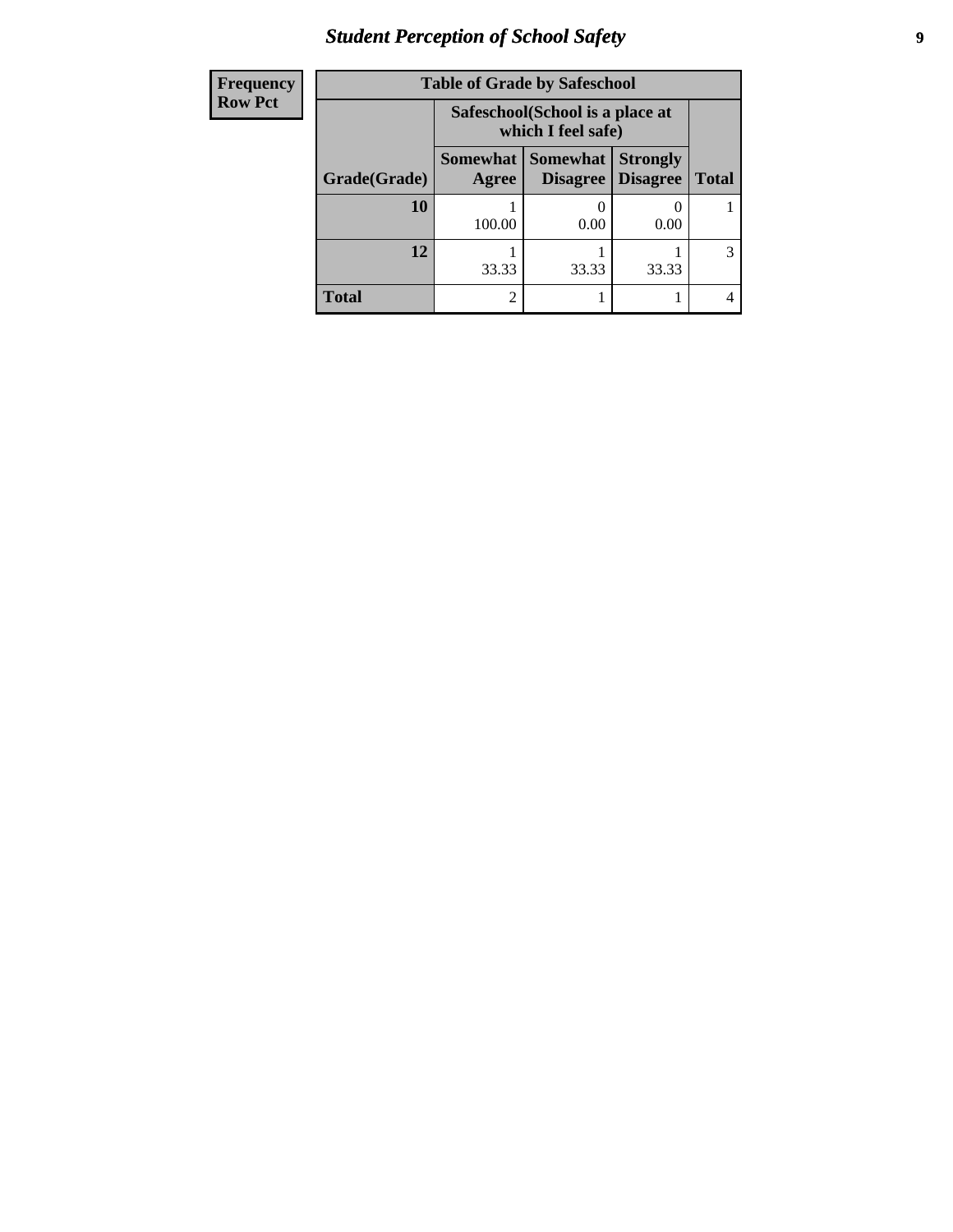### *Students Who Have Been Bullied* **10**

| Frequency      | <b>Table of Grade by Bullied</b> |                                                                                                           |              |  |
|----------------|----------------------------------|-----------------------------------------------------------------------------------------------------------|--------------|--|
| <b>Row Pct</b> |                                  | <b>Bullied(I)</b><br>have<br>been<br><b>bullied</b><br>by other<br>students<br>in the<br>past 30<br>days) |              |  |
|                | Grade(Grade)                     | 0 Days                                                                                                    | <b>Total</b> |  |
|                | 10                               | 100.00                                                                                                    | 1            |  |
|                | 12                               | 3<br>100.00                                                                                               | 3            |  |
|                | <b>Total</b>                     | 4                                                                                                         | 4            |  |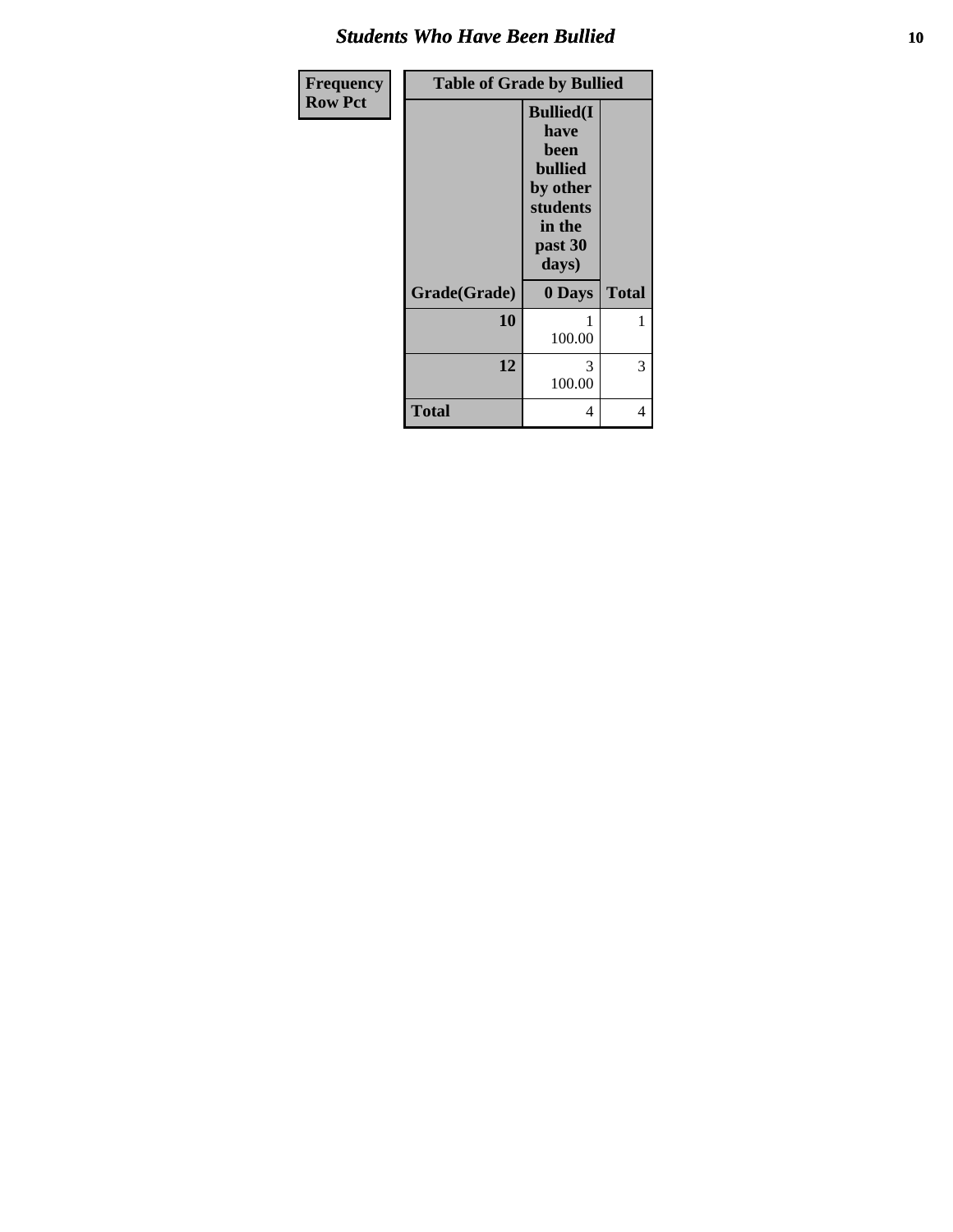### *School Climate* **11**

| Frequency      | <b>Table of SchoolClimate1 by Grade</b> |                    |       |                |
|----------------|-----------------------------------------|--------------------|-------|----------------|
| <b>Col Pct</b> | SchoolClimate1(I<br>like school)        | Grade(Grade)<br>10 | 12    | <b>Total</b>   |
|                | <b>Strongly Agree</b>                   | 0.00               | 33.33 |                |
|                | <b>Somewhat Agree</b>                   | 100.00             | 33.33 | $\overline{2}$ |
|                | <b>Somewhat Disagree</b>                | 0.00               | 33.33 |                |
|                | <b>Total</b>                            |                    | 3     | 4              |

| <b>Frequency</b> | <b>Table of SchoolClimate2 by Grade</b> |              |                         |              |  |
|------------------|-----------------------------------------|--------------|-------------------------|--------------|--|
| <b>Col Pct</b>   | SchoolClimate2(I<br>feel successful at  | Grade(Grade) |                         |              |  |
|                  | school)                                 | <b>10</b>    | 12                      | <b>Total</b> |  |
|                  | <b>Strongly Agree</b>                   | 0.00         | $\mathfrak{D}$<br>66.67 |              |  |
|                  | <b>Somewhat Agree</b>                   | 100.00       | 33.33                   |              |  |
|                  | <b>Total</b>                            |              | 3                       |              |  |

| Frequency<br><b>Col Pct</b> | <b>Table of SchoolClimate3 by Grade</b>                               |                           |       |                |
|-----------------------------|-----------------------------------------------------------------------|---------------------------|-------|----------------|
|                             | SchoolClimate3(My<br>school has high<br>standards for<br>achievement) | Grade(Grade)<br><b>10</b> | 12    | <b>Total</b>   |
|                             | <b>Strongly Agree</b>                                                 | 0<br>0.00                 | 33.33 |                |
|                             | <b>Somewhat Agree</b>                                                 | 100.00                    | 33.33 | $\overline{c}$ |
|                             | <b>Strongly Disagree</b>                                              | 0<br>0.00                 | 33.33 |                |
|                             | Total                                                                 | 1                         | 3     | 4              |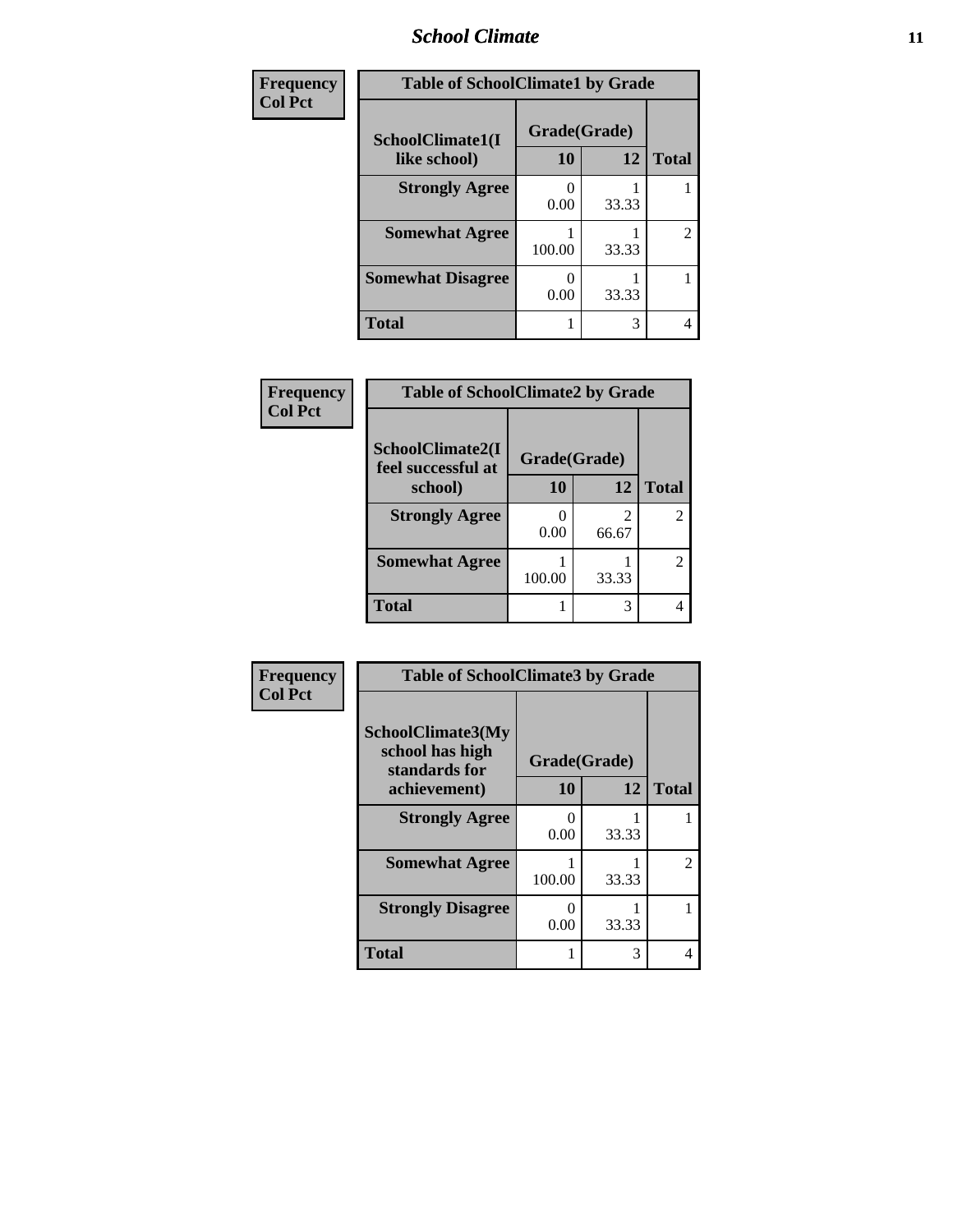### *School Climate* **12**

| <b>Frequency</b> | <b>Table of SchoolClimate4 by Grade</b>       |              |       |                |
|------------------|-----------------------------------------------|--------------|-------|----------------|
| <b>Col Pct</b>   | <b>SchoolClimate4(My</b><br>school sets clear | Grade(Grade) |       |                |
|                  | rules for behavior)                           | 10           | 12    | <b>Total</b>   |
|                  | <b>Strongly Agree</b>                         | 100.00       | 33.33 | $\overline{c}$ |
|                  | <b>Strongly Disagree</b>                      | 0.00         | 66.67 | $\overline{2}$ |
|                  | <b>Total</b>                                  |              | 3     | 4              |

| <b>Frequency</b> | <b>Table of SchoolClimate5 by Grade</b>                              |                           |             |              |
|------------------|----------------------------------------------------------------------|---------------------------|-------------|--------------|
| <b>Col Pct</b>   | SchoolClimate5(I<br>know what to do<br>in an emergency<br>at school) | Grade(Grade)<br><b>10</b> | 12          | <b>Total</b> |
|                  | <b>Strongly Agree</b>                                                | 100.00                    | 3<br>100.00 |              |
|                  | <b>Total</b>                                                         |                           | 3           |              |

| Frequency      | <b>Table of SchoolClimate6 by Grade</b> |              |       |       |
|----------------|-----------------------------------------|--------------|-------|-------|
| <b>Col Pct</b> | <b>SchoolClimate6(Teachers</b>          | Grade(Grade) |       |       |
|                | treat me with respect)                  | 10           | 12    | Total |
|                | <b>Strongly Agree</b>                   | 0.00         | 66.67 |       |
|                | <b>Somewhat Agree</b>                   | 100.00       | 33.33 |       |
|                | <b>Total</b>                            |              | 3     |       |

| Frequency      | <b>Table of SchoolClimate7 by Grade</b>                                       |                    |       |                |  |
|----------------|-------------------------------------------------------------------------------|--------------------|-------|----------------|--|
| <b>Col Pct</b> | <b>SchoolClimate7(Behaviors</b><br>in my class allow the<br>teacher to teach) | Grade(Grade)<br>10 | 12    | <b>Total</b>   |  |
|                | <b>Strongly Agree</b>                                                         | 0.00               | 33.33 |                |  |
|                | <b>Somewhat Disagree</b>                                                      | 0.00               | 33.33 |                |  |
|                | <b>Strongly Disagree</b>                                                      | 100.00             | 33.33 | $\mathfrak{D}$ |  |
|                | <b>Total</b>                                                                  |                    | 3     |                |  |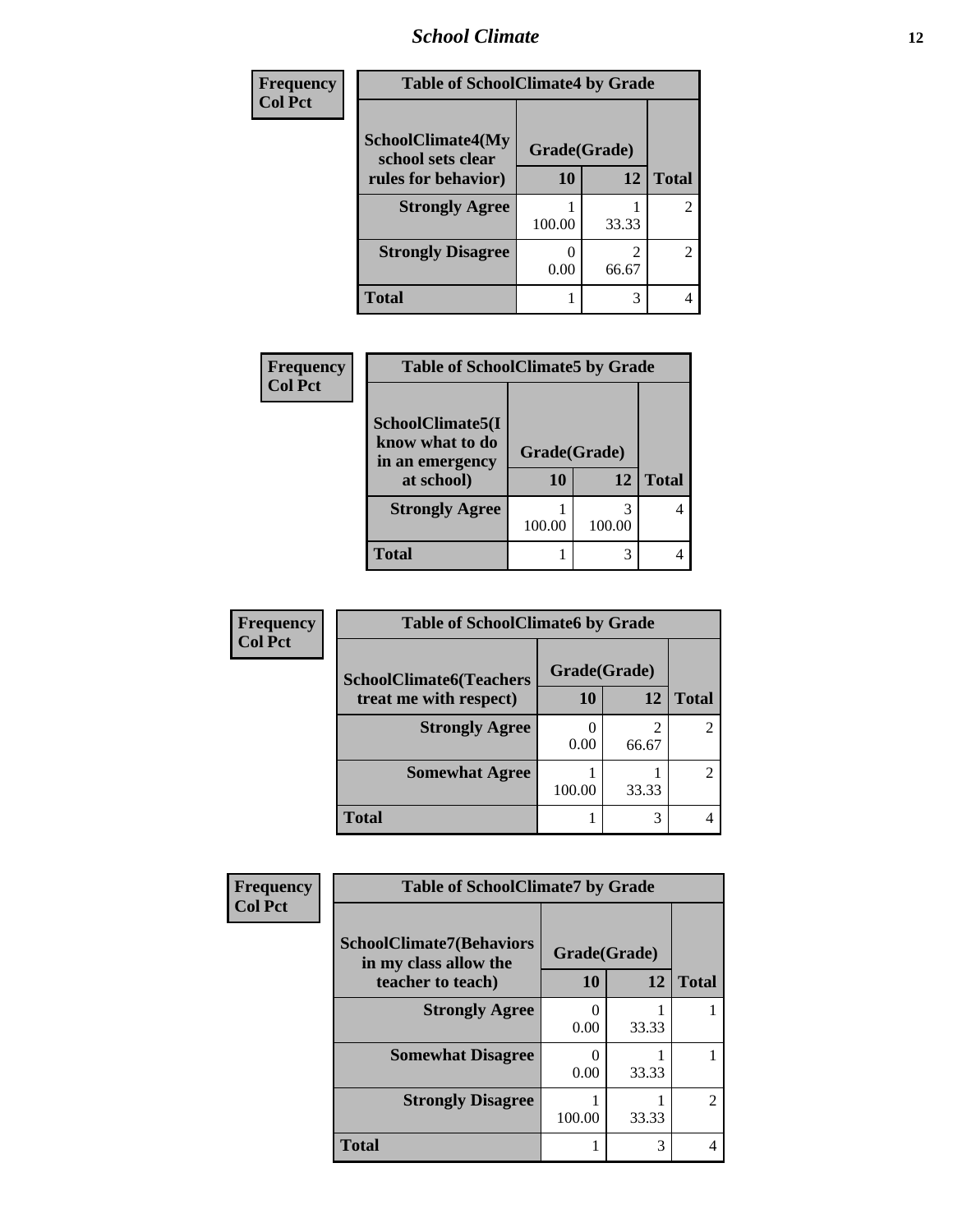### *School Climate* **13**

| <b>Frequency</b> | <b>Table of SchoolClimate8 by Grade</b>                                 |              |       |                |
|------------------|-------------------------------------------------------------------------|--------------|-------|----------------|
| <b>Col Pct</b>   | <b>SchoolClimate8(Students</b><br>are frequently<br>recognized for good | Grade(Grade) |       |                |
|                  | behavior)                                                               | 10           | 12    | <b>Total</b>   |
|                  | <b>Strongly Agree</b>                                                   | 0<br>0.00    | 33.33 |                |
|                  | <b>Somewhat Agree</b>                                                   | 100.00       | 33.33 | $\overline{c}$ |
|                  | <b>Somewhat Disagree</b>                                                | 0<br>0.00    | 33.33 | 1              |
|                  | <b>Total</b>                                                            |              | 3     | 4              |

| <b>Frequency</b> | <b>Table of SchoolClimate9 by Grade</b>                            |              |                         |              |
|------------------|--------------------------------------------------------------------|--------------|-------------------------|--------------|
| <b>Col Pct</b>   | SchoolClimate9(School<br>counselor would be<br>helpful if I needed | Grade(Grade) |                         |              |
|                  | assistance)                                                        | 10           | 12                      | <b>Total</b> |
|                  | <b>Strongly Agree</b>                                              | 100.00       | $\overline{2}$<br>66.67 | 3            |
|                  | <b>Somewhat Agree</b>                                              | 0.00         | 33.33                   |              |
|                  | <b>Total</b>                                                       |              | 3                       |              |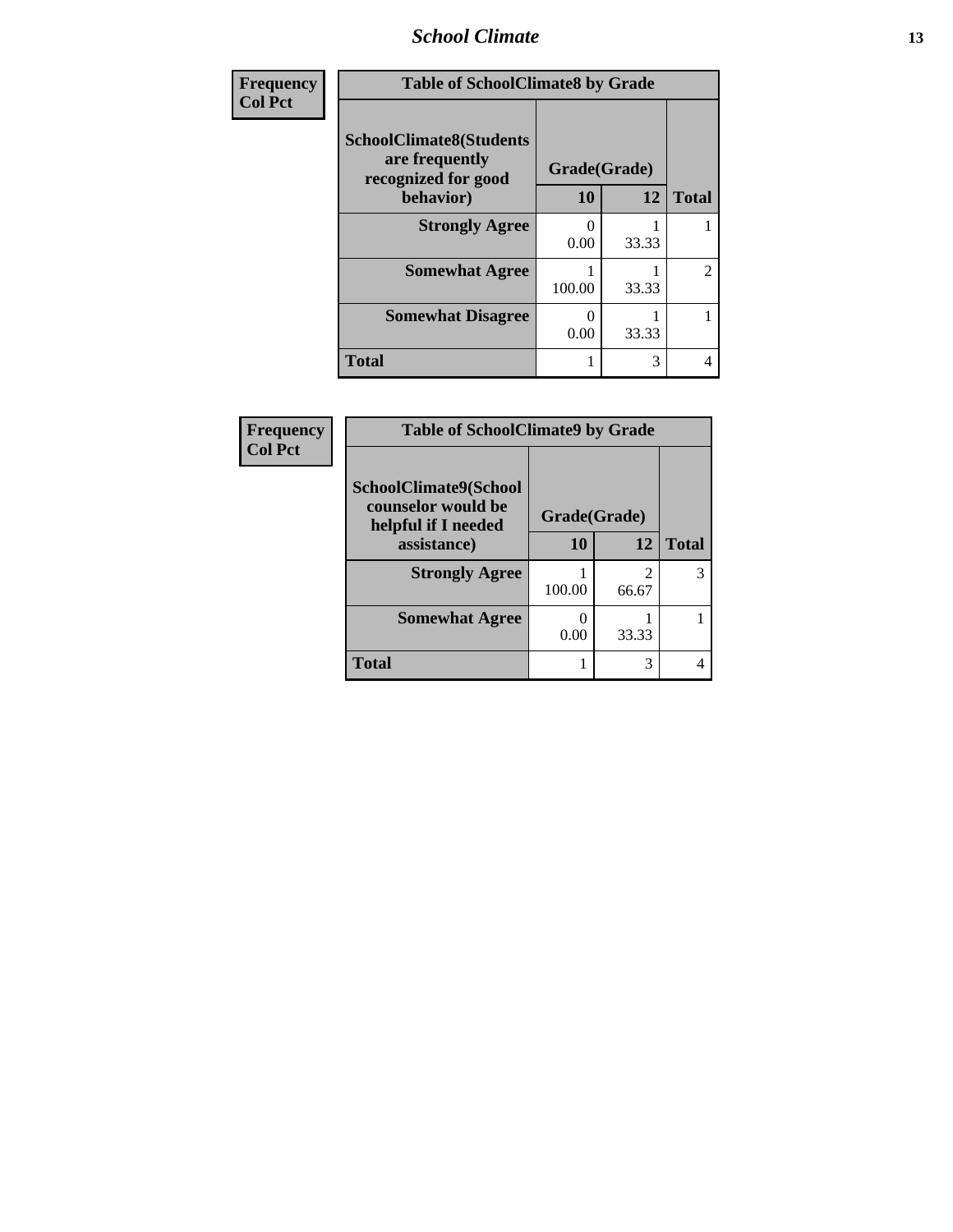# *Reasons for Dropping Out* **14**

| Frequency      | <b>Table of Dropoutreason by Grade</b>                |              |       |                |
|----------------|-------------------------------------------------------|--------------|-------|----------------|
| <b>Col Pct</b> |                                                       |              |       |                |
|                | Dropoutreason(If<br>I dropped out the<br>reason would | Grade(Grade) |       |                |
|                | most likely be)                                       | 10           | 12    | <b>Total</b>   |
|                | Won't Drop out                                        | 100.00       | 33.33 | $\overline{2}$ |
|                | <b>Bored</b>                                          | 0<br>0.00    | 66.67 | 2              |
|                | <b>Total</b>                                          |              | 3     |                |

| Frequency<br><b>Col Pct</b> | <b>Table of Dropout by Grade</b>                                       |                    |                        |              |  |
|-----------------------------|------------------------------------------------------------------------|--------------------|------------------------|--------------|--|
|                             | Dropout(I<br>have<br>thought<br>about<br>dropping<br>out of<br>school) | Grade(Grade)<br>10 | 12                     | <b>Total</b> |  |
|                             | Yes                                                                    | 0<br>0.00          | 33.33                  | 1            |  |
|                             | N <sub>0</sub>                                                         | 100.00             | $\mathcal{L}$<br>66.67 | 3            |  |
|                             | <b>Total</b>                                                           | 1                  | 3                      | 4            |  |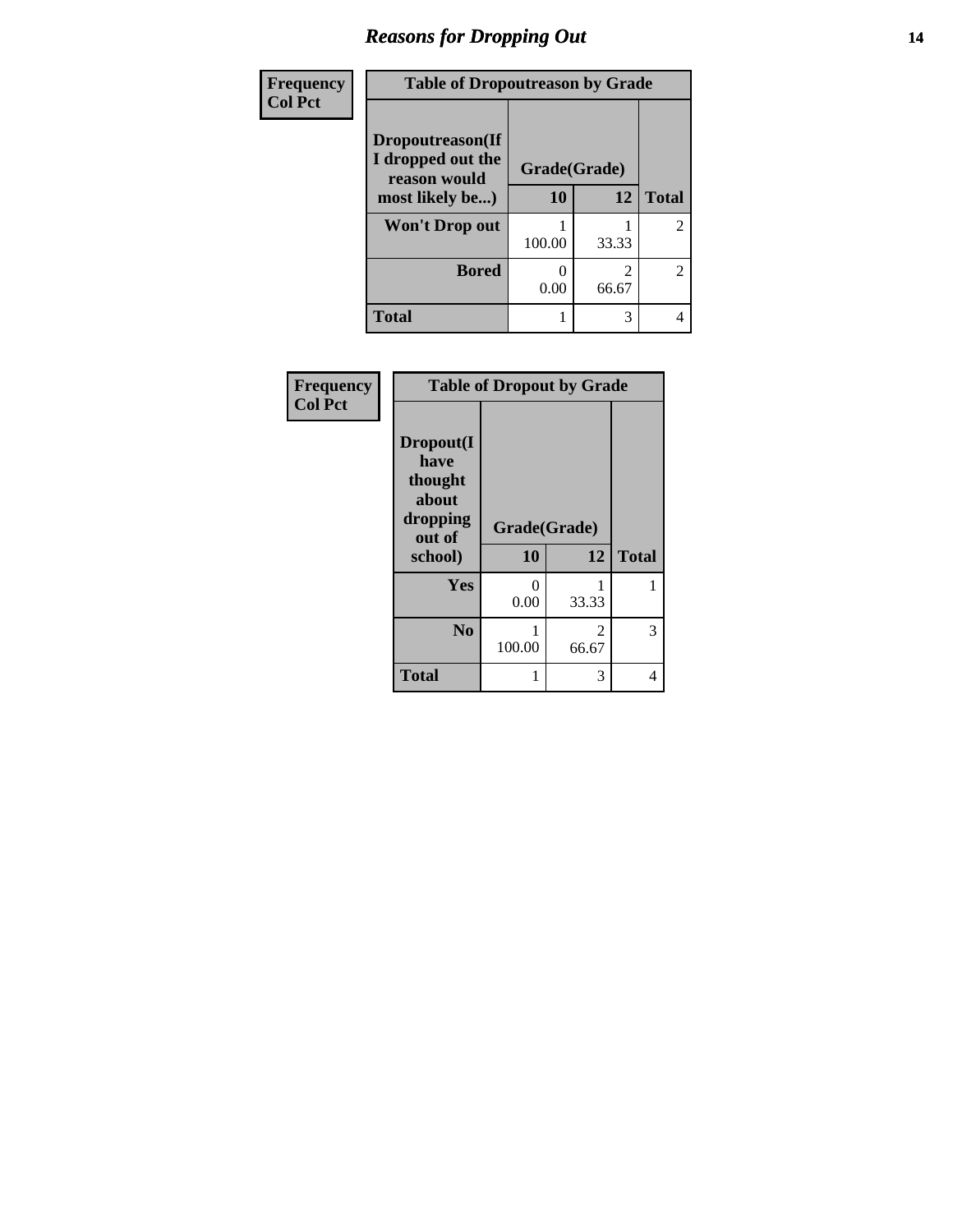*School Safety* **15**

| Frequency      |                                                                                                   | <b>Table of Gangself by Grade</b> |                         |              |
|----------------|---------------------------------------------------------------------------------------------------|-----------------------------------|-------------------------|--------------|
| <b>Col Pct</b> | Gangself(I<br>have<br>participated<br>in illegal<br>gang<br>activities in<br>the past 30<br>days) | Grade(Grade)<br>10                | 12                      | <b>Total</b> |
|                | Yes                                                                                               | 0                                 | 1                       | 1            |
|                |                                                                                                   | 0.00                              | 33.33                   |              |
|                | N <sub>0</sub>                                                                                    | 100.00                            | $\mathfrak{D}$<br>66.67 | 3            |
|                | <b>Total</b>                                                                                      | 1                                 | 3                       | 4            |

| Frequency<br><b>Col Pct</b> |                                                                                                                                | <b>Table of Gangpeers by Grade</b> |            |              |  |
|-----------------------------|--------------------------------------------------------------------------------------------------------------------------------|------------------------------------|------------|--------------|--|
|                             | <b>Gangpeers</b> (I<br>have friends<br>who have<br>participated<br>in illegal<br>gang<br>activities in<br>the past 30<br>days) | Grade(Grade)<br>10                 | 12         | <b>Total</b> |  |
|                             | Yes                                                                                                                            | 100.00                             | 1<br>33.33 | 2            |  |
|                             | N <sub>0</sub>                                                                                                                 | 0<br>0.00                          | 2<br>66.67 | 2            |  |
|                             | <b>Total</b>                                                                                                                   | 1                                  | 3          | 4            |  |

| Frequency      | <b>Table of Pickedon by Grade</b>                                                 |              |             |              |
|----------------|-----------------------------------------------------------------------------------|--------------|-------------|--------------|
| <b>Col Pct</b> | <b>Pickedon(I have</b><br>been picked on or<br>teased at school<br>in the past 30 | Grade(Grade) |             |              |
|                | days)                                                                             | 10           | 12          | <b>Total</b> |
|                | <b>Somewhat Agree</b>                                                             | 100.00       | 0.00        |              |
|                | <b>Strongly Disagree</b>                                                          | 0.00         | 3<br>100.00 | 3            |
|                | <b>Total</b>                                                                      |              | 3           |              |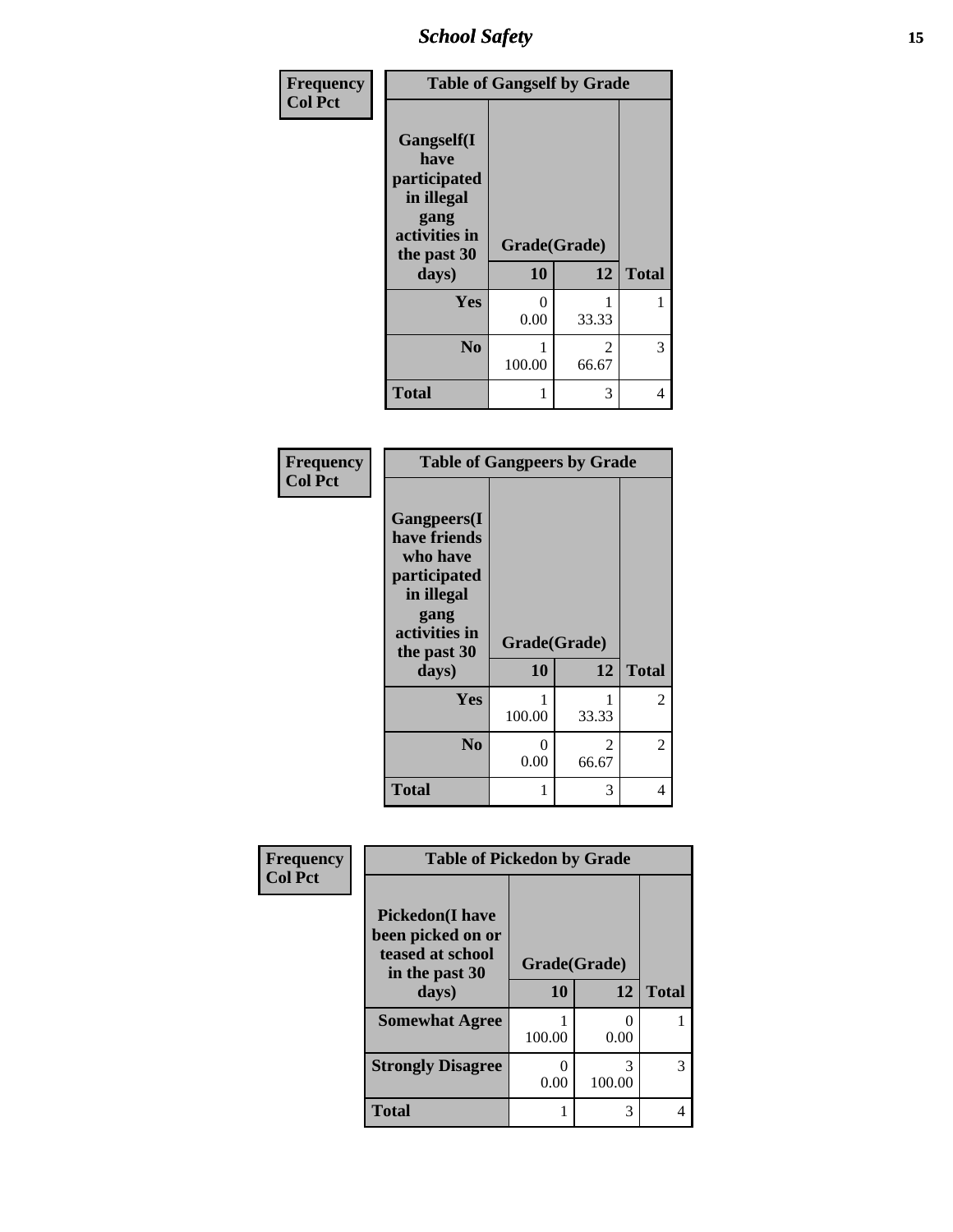*School Safety* **16**

| <b>Frequency</b> | <b>Table of Safeschool by Grade</b>                      |                    |       |              |
|------------------|----------------------------------------------------------|--------------------|-------|--------------|
| <b>Col Pct</b>   | Safeschool(School<br>is a place at which I<br>feel safe) | Grade(Grade)<br>10 | 12    | <b>Total</b> |
|                  | <b>Somewhat Agree</b>                                    | 100.00             | 33.33 | 2            |
|                  | <b>Somewhat Disagree</b>                                 | 0.00               | 33.33 |              |
|                  | <b>Strongly Disagree</b>                                 | O<br>0.00          | 33.33 |              |
|                  | <b>Total</b>                                             |                    | 3     | 4            |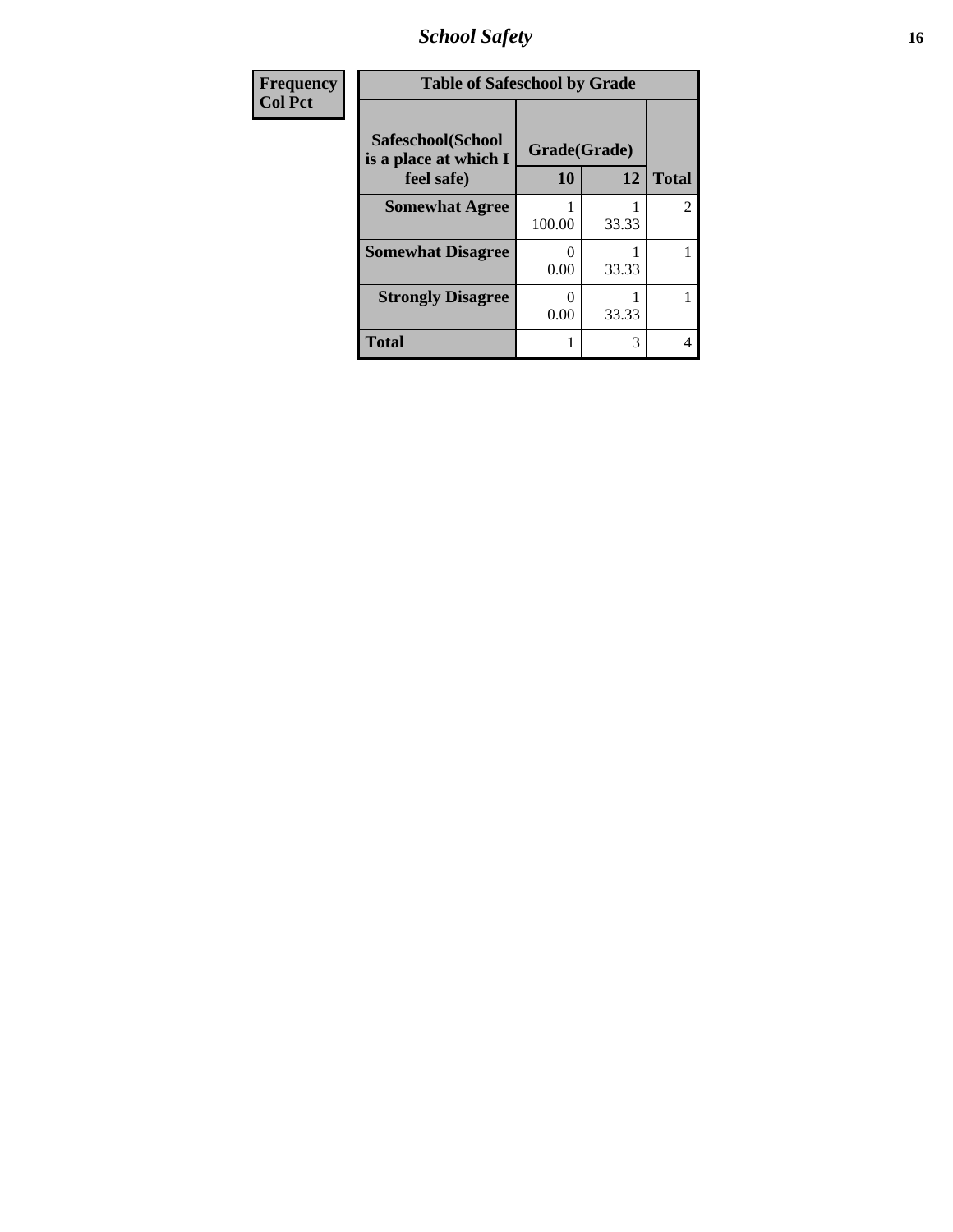*School Safety* **17**

| Frequency      | <b>Table of Grade by Bullied</b> |                                                                                                           |              |  |  |
|----------------|----------------------------------|-----------------------------------------------------------------------------------------------------------|--------------|--|--|
| <b>Row Pct</b> |                                  | <b>Bullied(I)</b><br>have<br>been<br><b>bullied</b><br>by other<br>students<br>in the<br>past 30<br>days) |              |  |  |
|                | Grade(Grade)                     | 0 Days                                                                                                    | <b>Total</b> |  |  |
|                | 10                               | 1<br>100.00                                                                                               | 1            |  |  |
|                | 12                               | 3<br>100.00                                                                                               | 3            |  |  |
|                | <b>Total</b>                     | 4                                                                                                         | 4            |  |  |

| <b>Frequency</b> | <b>Table of Grade by Bulliedothers</b> |                                                                   |                           |              |  |
|------------------|----------------------------------------|-------------------------------------------------------------------|---------------------------|--------------|--|
| <b>Row Pct</b>   |                                        | <b>Bulliedothers</b> (I<br>bullied others in<br>the past 30 days) |                           |              |  |
|                  | Grade(Grade)                           | 0 Days                                                            | 20 to<br>29 days          | <b>Total</b> |  |
|                  | 10                                     | 100.00                                                            | $\mathbf{\Omega}$<br>0.00 |              |  |
|                  | 12                                     | $\overline{\mathcal{L}}$<br>66.67                                 | 33.33                     | 3            |  |
|                  | <b>Total</b>                           | 3                                                                 |                           |              |  |

| Frequency      |              | <b>Table of Grade by Weaponschool</b>                                           |                       |              |  |
|----------------|--------------|---------------------------------------------------------------------------------|-----------------------|--------------|--|
| <b>Row Pct</b> |              | <b>Weaponschool</b> (I<br>brought a weapon<br>to school in the<br>past 30 days) |                       |              |  |
|                | Grade(Grade) | 0 Days                                                                          | <b>All 30</b><br>days | <b>Total</b> |  |
|                | 10           | 100.00                                                                          | 0.00                  |              |  |
|                | 12           | 2<br>66.67                                                                      | 33.33                 | 3            |  |
|                | <b>Total</b> | 3                                                                               |                       | 4            |  |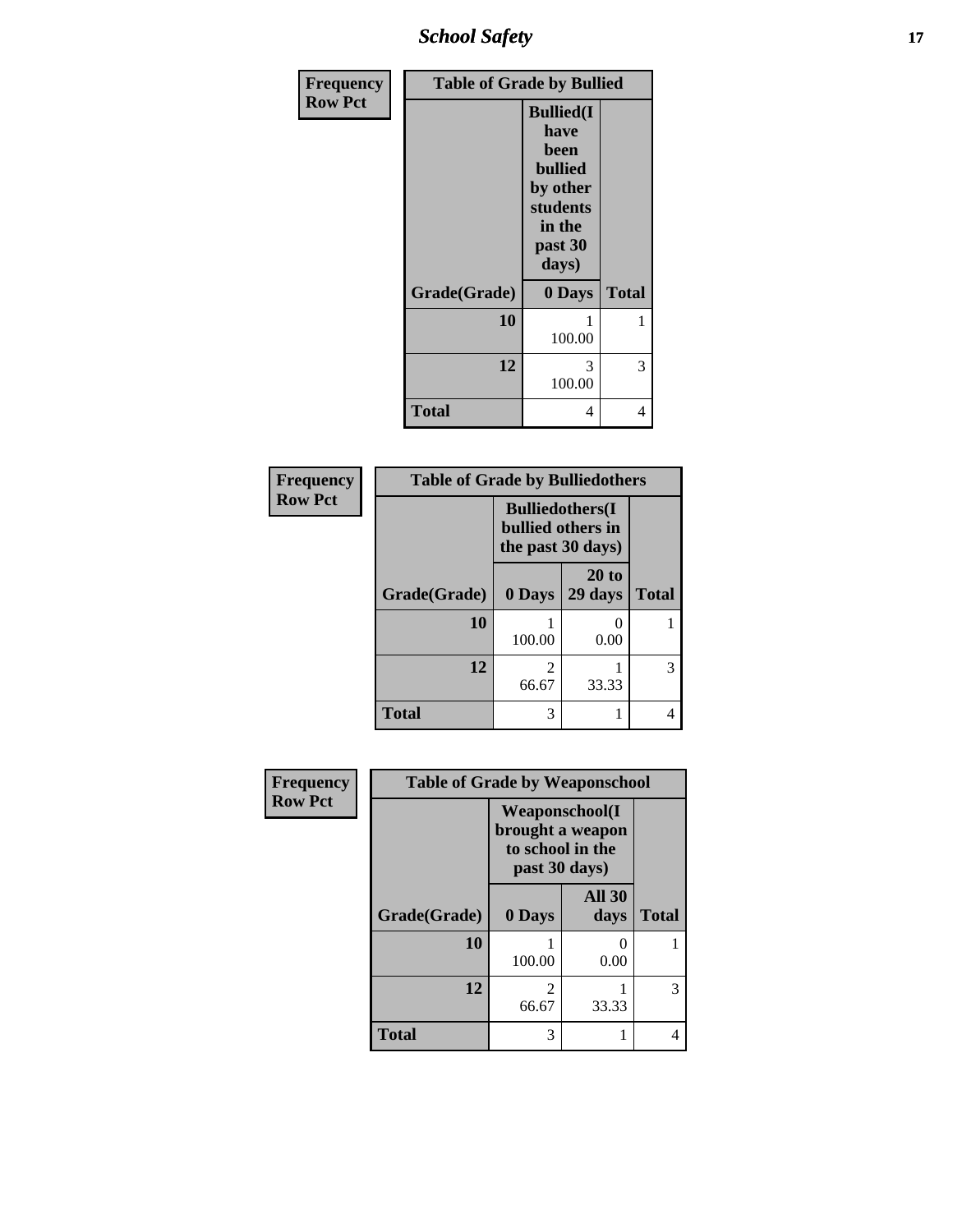*School Safety* **18**

| Frequency      |              | <b>Table of Grade by Absentunsafe</b>                                                       |              |  |  |
|----------------|--------------|---------------------------------------------------------------------------------------------|--------------|--|--|
| <b>Row Pct</b> |              | Absentunsafe(I<br>have missed<br>school because<br>I felt unsafe in<br>the past 30<br>days) |              |  |  |
|                | Grade(Grade) | 0 Days                                                                                      | <b>Total</b> |  |  |
|                | 10           | 100.00                                                                                      |              |  |  |
|                | 12           | 3<br>100.00                                                                                 | 3            |  |  |
|                | <b>Total</b> | 4                                                                                           | 4            |  |  |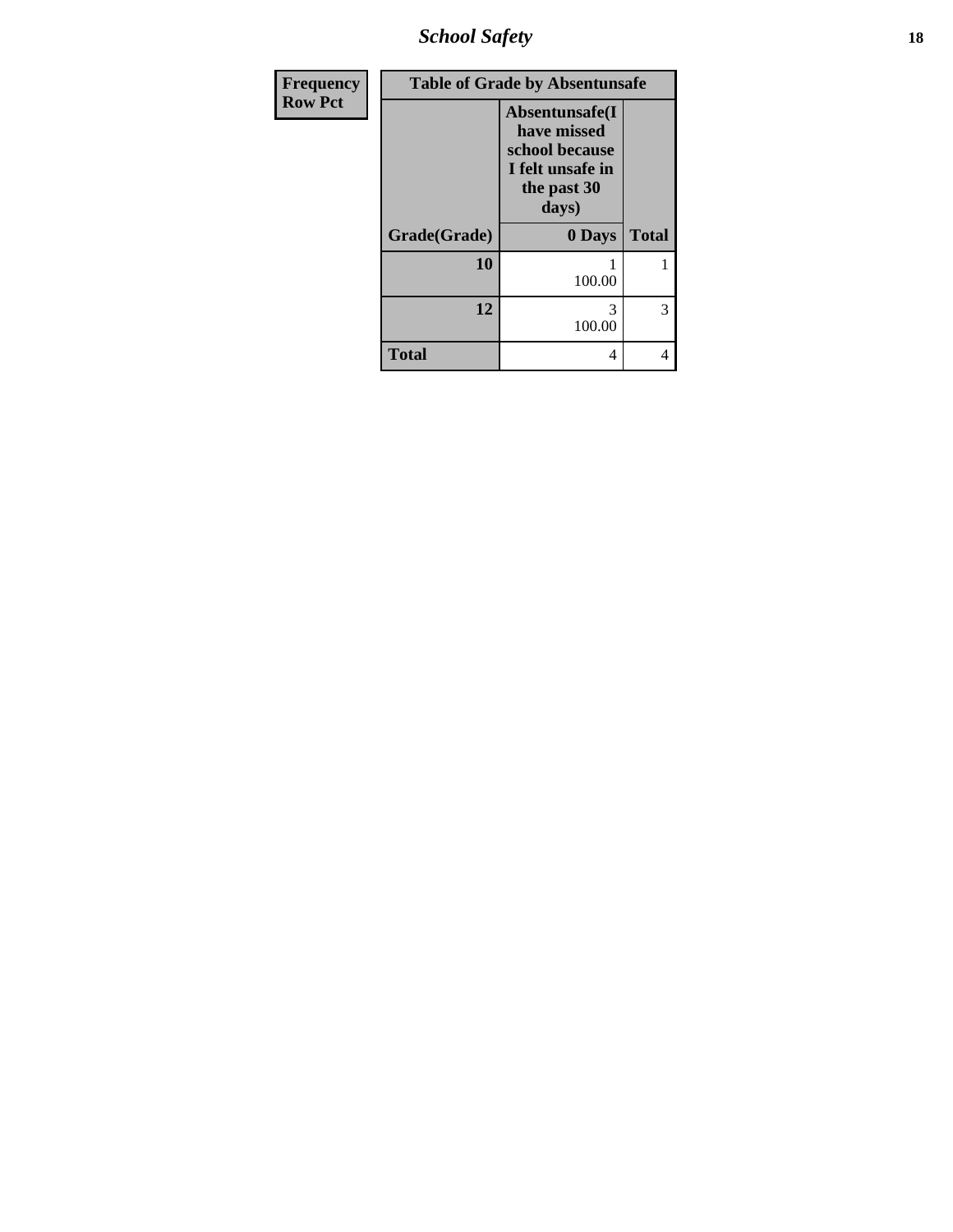# *Drug Use During Last 30 Days* **19**

| <b>Frequency</b> | <b>Table of Grade by Alcohol</b> |                                       |               |                     |              |
|------------------|----------------------------------|---------------------------------------|---------------|---------------------|--------------|
| <b>Row Pct</b>   |                                  | Alcohol(Alcohol use,<br>past 30 days) |               |                     |              |
|                  | Grade(Grade)                     | <b>Did</b><br>not<br><b>use</b>       | $1-2$<br>days | <b>Every</b><br>day | <b>Total</b> |
|                  | 10                               | 100.00                                | 0<br>0.00     | 0.00                |              |
|                  | 12                               | 33.33                                 | 33.33         | 33.33               | 3            |
|                  | <b>Total</b>                     | $\overline{2}$                        |               |                     | 4            |

| Frequency      |              | <b>Table of Grade by Cigarettes</b> |                            |              |
|----------------|--------------|-------------------------------------|----------------------------|--------------|
| <b>Row Pct</b> |              | tobacco use,<br>past 30 days)       | <b>Cigarettes</b> (Smoking |              |
|                | Grade(Grade) | Did not<br><b>use</b>               | <b>Every</b><br>day        | <b>Total</b> |
|                | 10           | 100.00                              | 0<br>0.00                  |              |
|                | 12           | 2<br>66.67                          | 33.33                      | 3            |
|                | <b>Total</b> | 3                                   |                            | 4            |

| <b>Frequency</b> |              | <b>Table of Grade by Smokeless</b>                        |               |              |  |
|------------------|--------------|-----------------------------------------------------------|---------------|--------------|--|
| <b>Row Pct</b>   |              | <b>Smokeless(Chewing</b><br>tobacco use,<br>past 30 days) |               |              |  |
|                  | Grade(Grade) | Did not<br><b>use</b>                                     | 10-19<br>days | <b>Total</b> |  |
|                  | 10           | 100.00                                                    | 0.00          |              |  |
|                  | 12           | $\overline{c}$<br>66.67                                   | 33.33         | 3            |  |
|                  | <b>Total</b> | 3                                                         |               | 4            |  |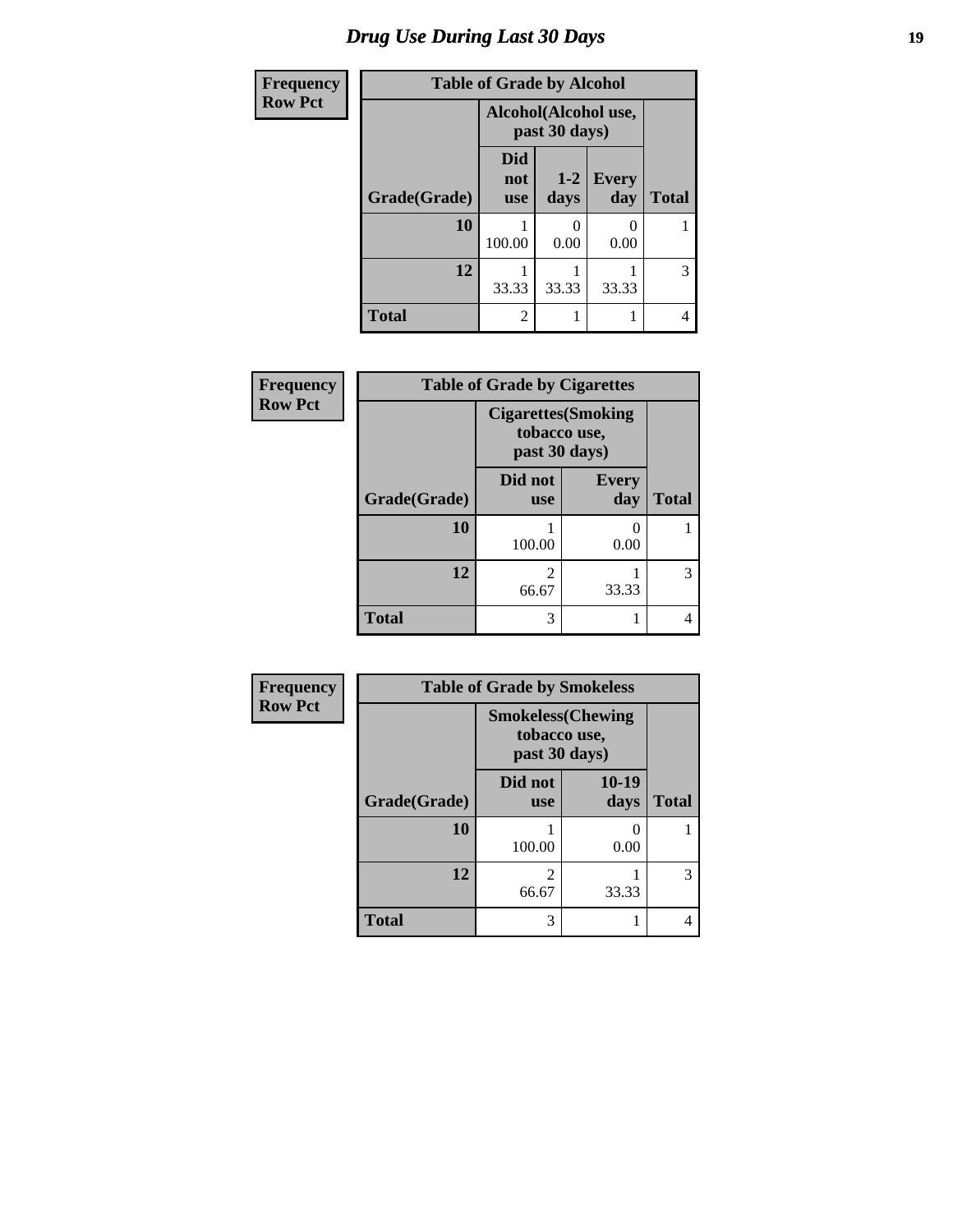# *Drug Use During Last 30 Days* 20

| <b>Frequency</b> |              | <b>Table of Grade by Marijuana</b>         |                  |              |  |
|------------------|--------------|--------------------------------------------|------------------|--------------|--|
| <b>Row Pct</b>   |              | Marijuana (Marijuana<br>use, past 30 days) |                  |              |  |
|                  | Grade(Grade) | Did not<br><b>use</b>                      | <b>Every day</b> | <b>Total</b> |  |
|                  | 10           | 100.00                                     | 0.00             |              |  |
|                  | 12           | 66.67                                      | 33.33            | 3            |  |
|                  | <b>Total</b> | 3                                          |                  | 4            |  |

| Frequency      | <b>Table of Grade by Cocaine</b> |                                               |                     |              |  |
|----------------|----------------------------------|-----------------------------------------------|---------------------|--------------|--|
| <b>Row Pct</b> |                                  | <b>Cocaine</b> (Cocaine<br>use, past 30 days) |                     |              |  |
|                | Grade(Grade)                     | Did not<br><b>use</b>                         | <b>Every</b><br>day | <b>Total</b> |  |
|                | 10                               | 100.00                                        | 0.00                |              |  |
|                | 12                               | 2<br>66.67                                    | 33.33               | 3            |  |
|                | <b>Total</b>                     | 3                                             |                     |              |  |

| <b>Frequency</b> |              | <b>Table of Grade by Inhalants</b> |                            |              |
|------------------|--------------|------------------------------------|----------------------------|--------------|
| <b>Row Pct</b>   |              | use, past 30 days)                 | <b>Inhalants</b> (Inhalant |              |
|                  | Grade(Grade) | Did not<br><b>use</b>              | 6-9 days                   | <b>Total</b> |
|                  | 10           | 100.00                             | 0.00                       |              |
|                  | 12           | 2<br>66.67                         | 33.33                      | 3            |
|                  | <b>Total</b> | 3                                  |                            |              |

| Frequency      | <b>Table of Grade by Steroids</b> |                                                |               |              |
|----------------|-----------------------------------|------------------------------------------------|---------------|--------------|
| <b>Row Pct</b> |                                   | <b>Steroids</b> (Steroid<br>use, past 30 days) |               |              |
|                | Grade(Grade)                      | Did not<br><b>use</b>                          | $6-9$<br>days | <b>Total</b> |
|                | 10                                | 100.00                                         | 0.00          |              |
|                | 12                                | 2<br>66.67                                     | 33.33         | 3            |
|                | <b>Total</b>                      | 3                                              |               | 4            |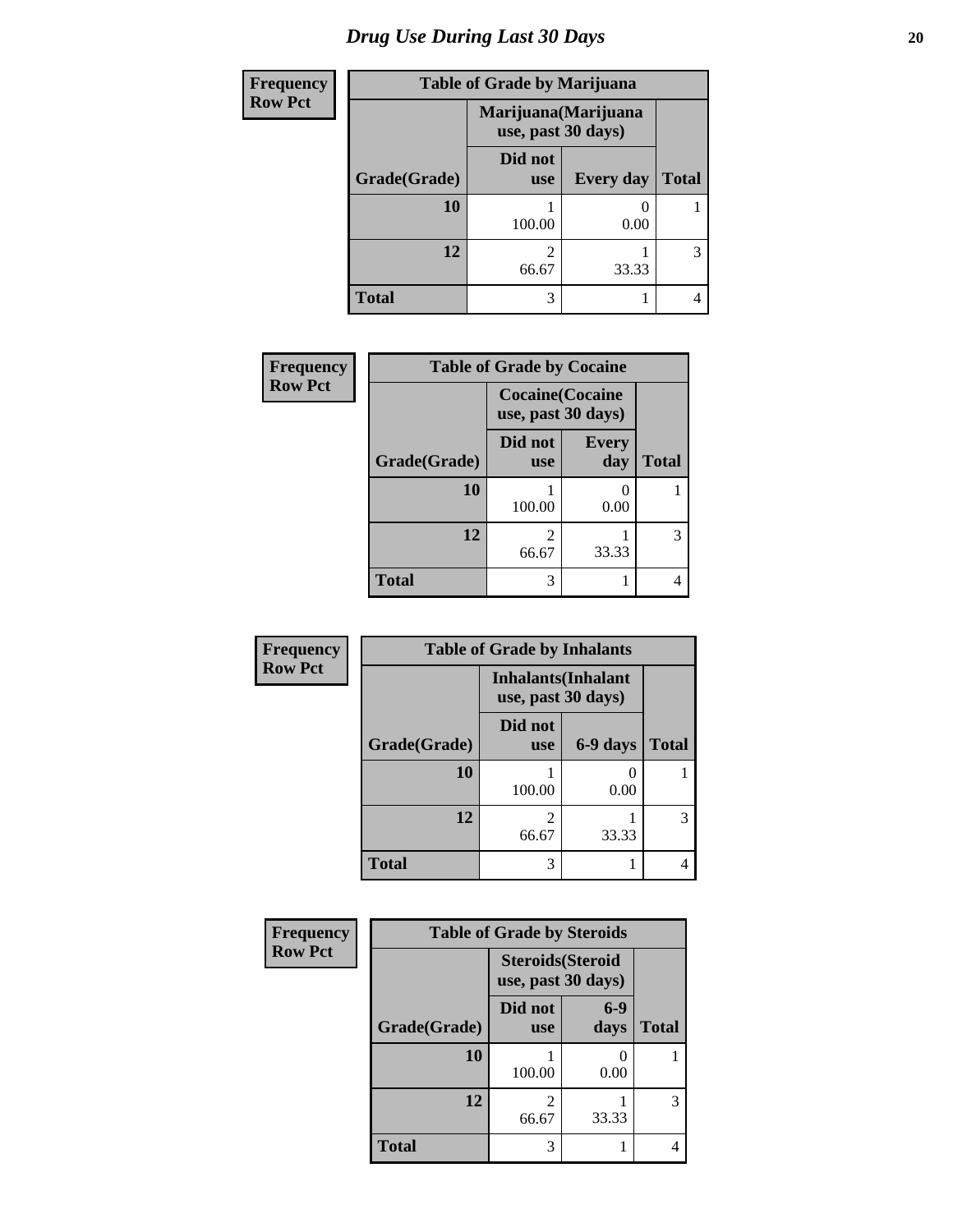# *Drug Use During Last 30 Days* **21**

| <b>Frequency</b> |              | <b>Table of Grade by Ecstasy</b>              |               |              |  |  |
|------------------|--------------|-----------------------------------------------|---------------|--------------|--|--|
| <b>Row Pct</b>   |              | <b>Ecstasy</b> (Ecstasy<br>use, past 30 days) |               |              |  |  |
|                  | Grade(Grade) | Did not<br><b>use</b>                         | 20-29<br>days | <b>Total</b> |  |  |
|                  | 10           | 100.00                                        | 0.00          |              |  |  |
|                  | 12           | 2<br>66.67                                    | 33.33         | 3            |  |  |
|                  | <b>Total</b> | 3                                             |               | 4            |  |  |

| <b>Frequency</b> | <b>Table of Grade by Meth</b> |                         |                              |              |  |
|------------------|-------------------------------|-------------------------|------------------------------|--------------|--|
| <b>Row Pct</b>   |                               | use, past 30 days)      | <b>Meth</b> (Methamphetamine |              |  |
|                  | Grade(Grade)                  | Did not use             | $10-19$ days                 | <b>Total</b> |  |
|                  | 10                            | 100.00                  | 0.00                         |              |  |
|                  | 12                            | $\mathfrak{D}$<br>66.67 | 33.33                        |              |  |
|                  | <b>Total</b>                  | 3                       |                              |              |  |

| <b>Frequency</b> | <b>Table of Grade by Hallucinogens</b> |                             |                    |              |
|------------------|----------------------------------------|-----------------------------|--------------------|--------------|
| <b>Row Pct</b>   |                                        | Hallucinogens (Hallucinogen | use, past 30 days) |              |
|                  | Grade(Grade)                           | Did not use                 | $20-29$ days       | <b>Total</b> |
|                  | 10                                     | 100.00                      | 0.00               |              |
|                  | 12                                     | 66.67                       | 33.33              | 3            |
|                  | <b>Total</b>                           | 3                           |                    |              |

| Frequency      | <b>Table of Grade by Prescription</b> |                                                                                   |                   |              |  |
|----------------|---------------------------------------|-----------------------------------------------------------------------------------|-------------------|--------------|--|
| <b>Row Pct</b> |                                       | <b>Prescription</b> (Prescription<br>drugs not prescribed to<br>me, past 30 days) |                   |              |  |
|                | Grade(Grade)                          | Did not use                                                                       | <b>20-29 days</b> | <b>Total</b> |  |
|                | 10                                    | 100.00                                                                            | 0.00              |              |  |
|                | 12                                    | 2<br>66.67                                                                        | 33.33             | 3            |  |
|                | <b>Total</b>                          | 3                                                                                 |                   |              |  |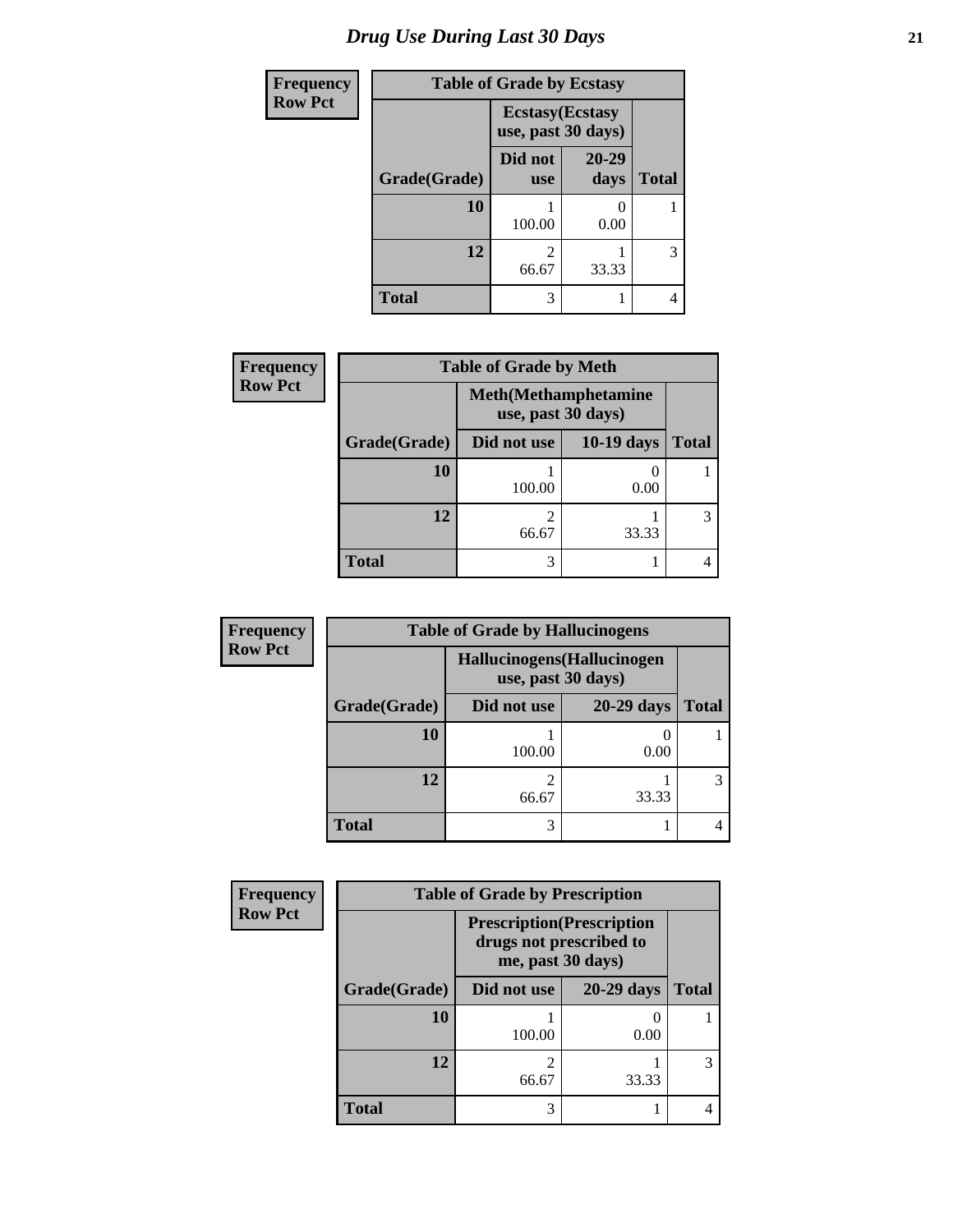| Frequency      | <b>Table of Alcoholease by Grade</b>     |              |                         |                |
|----------------|------------------------------------------|--------------|-------------------------|----------------|
| <b>Col Pct</b> | <b>Alcoholease</b> (It is<br>easy to get | Grade(Grade) |                         |                |
|                | alcohol)                                 | 10           | 12                      | <b>Total</b>   |
|                | <b>Strongly Agree</b>                    | 100.00       | 33.33                   | $\overline{2}$ |
|                | <b>Somewhat Agree</b>                    | 0.00         | $\mathfrak{D}$<br>66.67 | $\overline{2}$ |
|                | Total                                    |              | 3                       | 4              |

| Frequency      | <b>Table of Cigarettesease by Grade</b>         |              |                        |              |
|----------------|-------------------------------------------------|--------------|------------------------|--------------|
| <b>Col Pct</b> | Cigarettesease(It)<br>is easy to get<br>smoking | Grade(Grade) |                        |              |
|                | tobacco)                                        | 10           | 12                     | <b>Total</b> |
|                | <b>Strongly Agree</b>                           | 100.00       | $\mathcal{L}$<br>66.67 |              |
|                | <b>Somewhat Agree</b>                           | 0<br>0.00    | 33.33                  |              |
|                | <b>Total</b>                                    |              | 3                      |              |

| Frequency      | <b>Table of Smokelessease by Grade</b>                         |                    |                         |                |
|----------------|----------------------------------------------------------------|--------------------|-------------------------|----------------|
| <b>Col Pct</b> | <b>Smokelessease</b> (It is<br>easy to get chewing<br>tobacco) | Grade(Grade)<br>10 | 12                      | <b>Total</b>   |
|                | <b>Strongly Agree</b>                                          | 0.00               | 33.33                   |                |
|                | <b>Somewhat Agree</b>                                          | 100.00             | 0.00                    |                |
|                | <b>Somewhat Disagree</b>                                       | 0.00               | $\mathfrak{D}$<br>66.67 | $\overline{2}$ |
|                | <b>Total</b>                                                   |                    | 3                       | 4              |

| Frequency      | <b>Table of Marijuanaease by Grade</b> |        |              |              |
|----------------|----------------------------------------|--------|--------------|--------------|
| <b>Col Pct</b> |                                        |        |              |              |
|                | Marijuanaease(It<br>is easy to get     |        | Grade(Grade) |              |
|                | marijuana)                             | 10     | 12           | <b>Total</b> |
|                | <b>Strongly Agree</b>                  | 100.00 | 100.00       |              |
|                | Total                                  |        | 3            |              |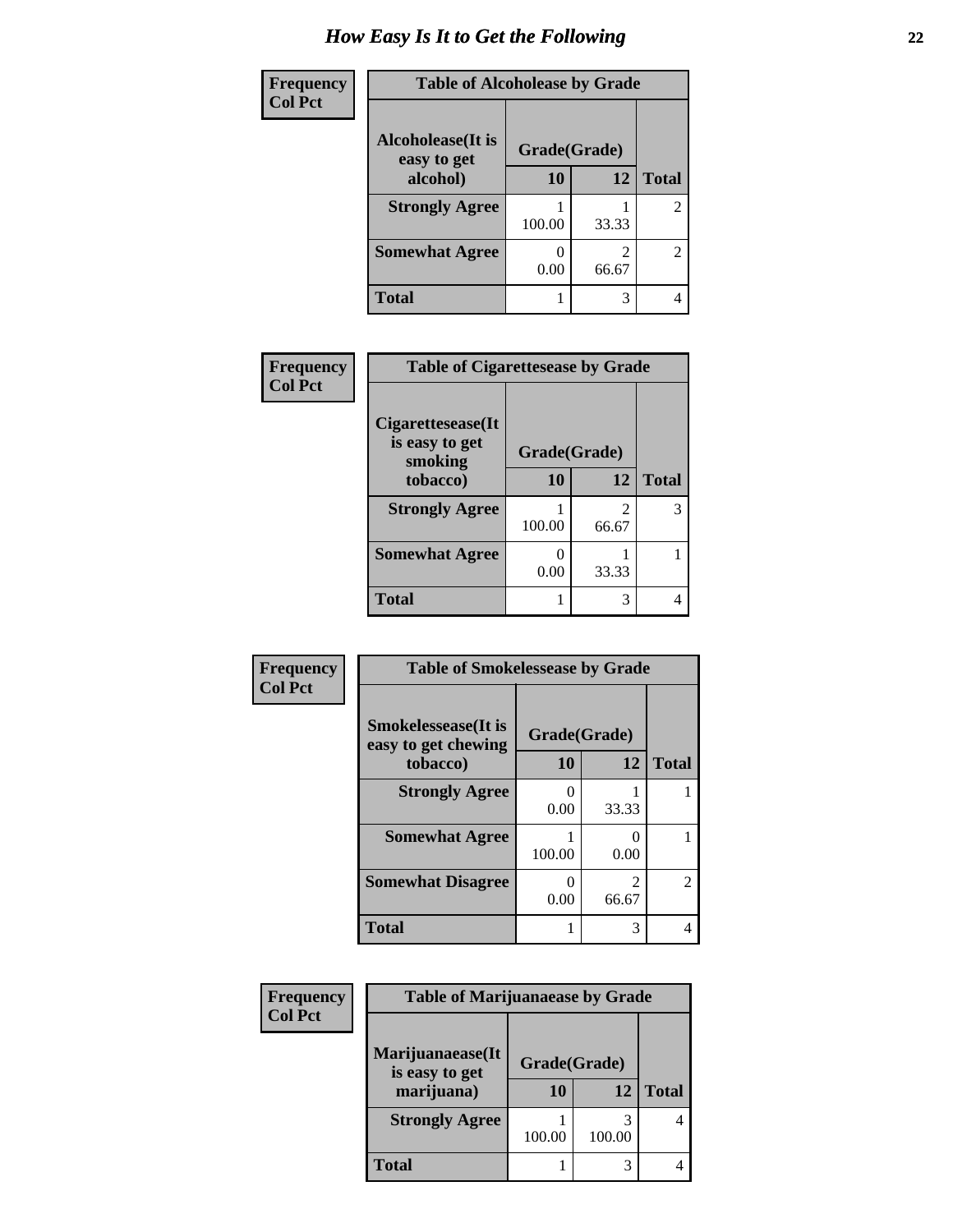| Frequency      | <b>Table of Cocaineease by Grade</b>     |                           |       |                |  |
|----------------|------------------------------------------|---------------------------|-------|----------------|--|
| <b>Col Pct</b> | <b>Cocaineease</b> (It is<br>easy to get | Grade(Grade)              |       |                |  |
|                | cocaine)                                 | 10                        | 12    | <b>Total</b>   |  |
|                | <b>Strongly Agree</b>                    | 100.00                    | 33.33 | $\overline{2}$ |  |
|                | <b>Somewhat Agree</b>                    | 0.00                      | 33.33 |                |  |
|                | <b>Strongly Disagree</b>                 | $\mathbf{\Omega}$<br>0.00 | 33.33 |                |  |
|                | <b>Total</b>                             |                           | 3     | 4              |  |

| Frequency<br><b>Col Pct</b> | <b>Table of Inhalantsease by Grade</b> |              |       |                |
|-----------------------------|----------------------------------------|--------------|-------|----------------|
|                             | Inhalantsease(It)<br>is easy to get    | Grade(Grade) |       |                |
|                             | inhalants)                             | 10           | 12    | <b>Total</b>   |
|                             | <b>Strongly Agree</b>                  | 100.00       | 33.33 | $\mathfrak{D}$ |
|                             | <b>Somewhat Agree</b>                  | 0.00         | 66.67 | $\mathfrak{D}$ |
|                             | Total                                  |              | 3     |                |

| Frequency      | <b>Table of Steroidsease by Grade</b>               |                           |           |              |
|----------------|-----------------------------------------------------|---------------------------|-----------|--------------|
| <b>Col Pct</b> | <b>Steroidsease</b> (It is<br>easy to get steroids) | Grade(Grade)<br><b>10</b> | 12        | <b>Total</b> |
|                | <b>Strongly Agree</b>                               | 0<br>0.00                 | 33.33     |              |
|                | <b>Somewhat Agree</b>                               | 100.00                    | 0<br>0.00 |              |
|                | <b>Somewhat Disagree</b>                            | 0<br>0.00                 | 33.33     |              |
|                | <b>Strongly Disagree</b>                            | 0<br>0.00                 | 33.33     |              |
|                | <b>Total</b>                                        | 1                         | 3         | 4            |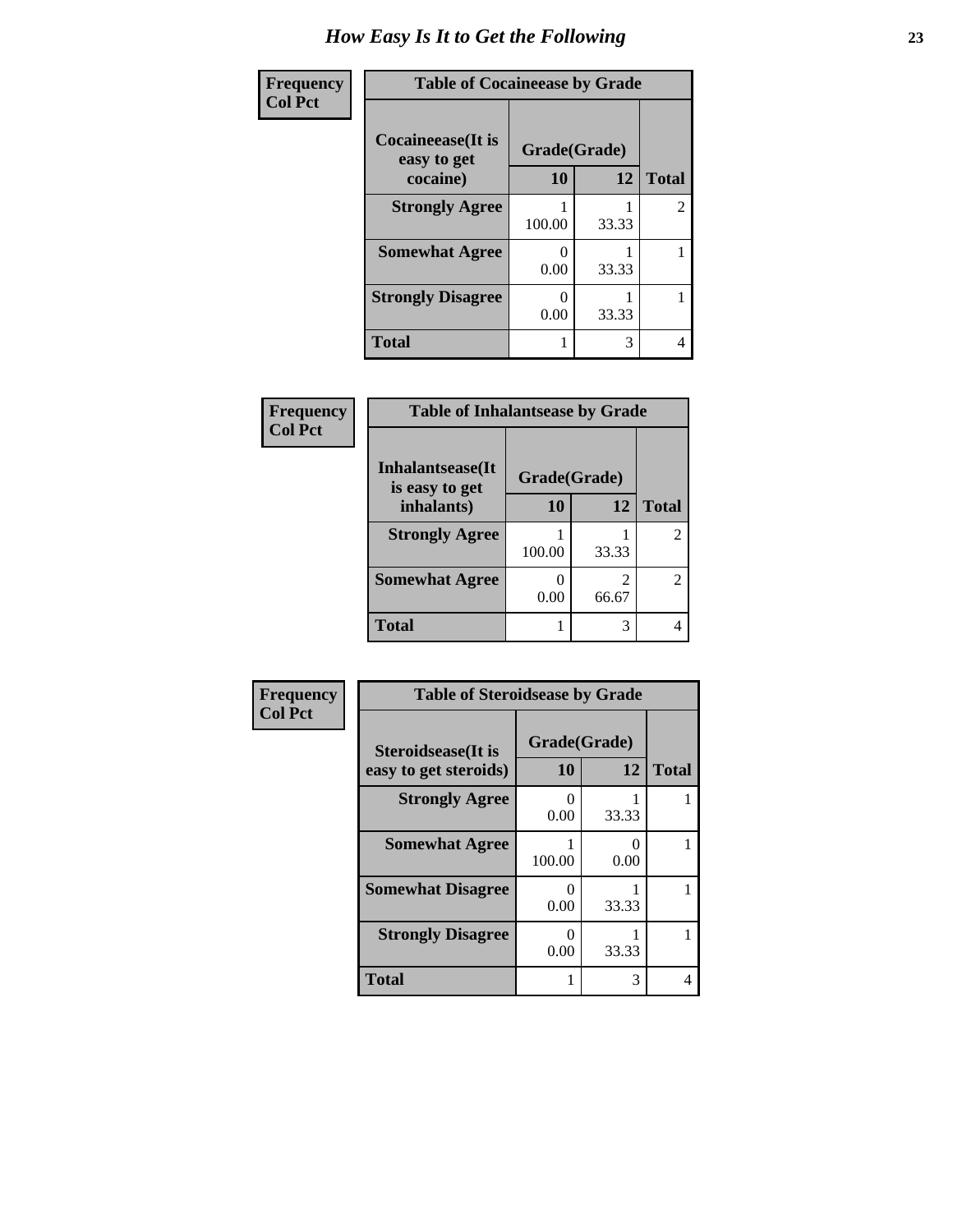| Frequency      | <b>Table of Ecstasyease by Grade</b>              |                    |       |                |
|----------------|---------------------------------------------------|--------------------|-------|----------------|
| <b>Col Pct</b> | <b>Ecstasyease</b> (It is<br>easy to get ecstasy) | Grade(Grade)<br>10 | 12    | <b>Total</b>   |
|                | <b>Strongly Agree</b>                             | 100.00             | 33.33 | $\overline{2}$ |
|                | <b>Somewhat Disagree</b>                          | 0.00               | 33.33 |                |
|                | <b>Strongly Disagree</b>                          | 0.00               | 33.33 |                |
|                | <b>Total</b>                                      |                    | 3     | 4              |

| Frequency      | <b>Table of Methease by Grade</b>                          |                           |           |              |
|----------------|------------------------------------------------------------|---------------------------|-----------|--------------|
| <b>Col Pct</b> | <b>Methease</b> (It is easy<br>to get<br>methamphetamines) | Grade(Grade)<br>10        | 12        | <b>Total</b> |
|                | <b>Strongly Agree</b>                                      | $\mathbf{\Omega}$<br>0.00 | 33.33     |              |
|                | <b>Somewhat Agree</b>                                      | 100.00                    | 0<br>0.00 | 1            |
|                | <b>Somewhat Disagree</b>                                   | 0<br>0.00                 | 33.33     | 1            |
|                | <b>Strongly Disagree</b>                                   | ∩<br>0.00                 | 33.33     | 1            |
|                | Total                                                      |                           | 3         | 4            |

| Frequency      | <b>Table of Hallucinogensease by Grade</b>               |                    |           |              |
|----------------|----------------------------------------------------------|--------------------|-----------|--------------|
| <b>Col Pct</b> | Hallucinogensease(It<br>is easy to get<br>hallucinogens) | Grade(Grade)<br>10 | 12        | <b>Total</b> |
|                | <b>Strongly Agree</b>                                    | 0.00               | 33.33     |              |
|                | <b>Somewhat Agree</b>                                    | 100.00             | 0<br>0.00 |              |
|                | <b>Somewhat Disagree</b>                                 | 0<br>0.00          | 33.33     |              |
|                | <b>Strongly Disagree</b>                                 | ∩<br>0.00          | 33.33     |              |
|                | <b>Total</b>                                             |                    | 3         | 4            |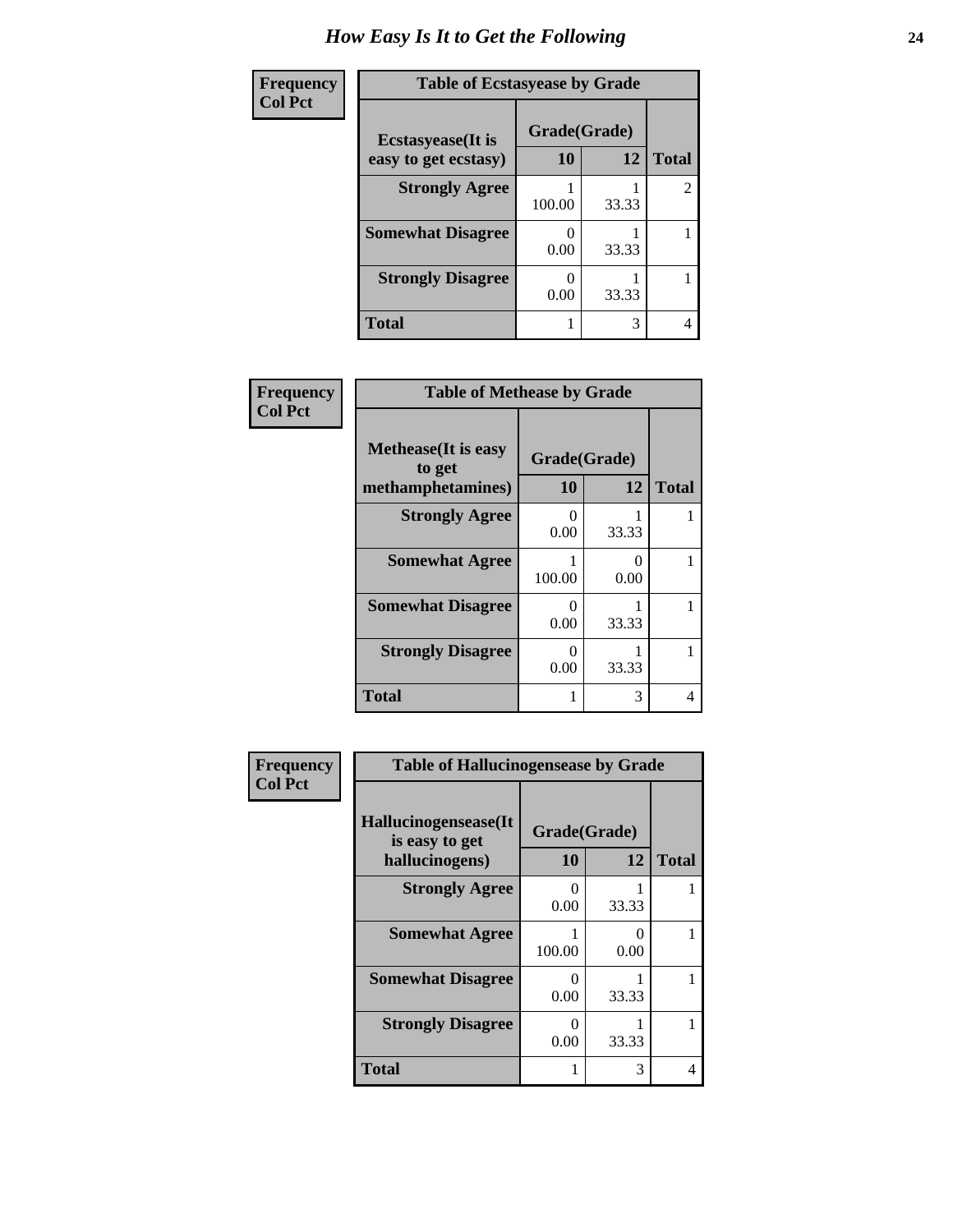| Frequency      | <b>Table of Prescriptionease by Grade</b>                                                |              |                         |              |
|----------------|------------------------------------------------------------------------------------------|--------------|-------------------------|--------------|
| <b>Col Pct</b> | <b>Prescriptionease</b> (It<br>is easy to get<br>prescription drugs<br>not prescribed to | Grade(Grade) |                         |              |
|                | me)                                                                                      | 10           | 12                      | <b>Total</b> |
|                | <b>Strongly Agree</b>                                                                    | 100.00       | $\mathfrak{D}$<br>66.67 | 3            |
|                | <b>Somewhat Disagree</b>                                                                 | 0<br>0.00    | 33.33                   |              |
|                | <b>Total</b>                                                                             |              | 3                       | 4            |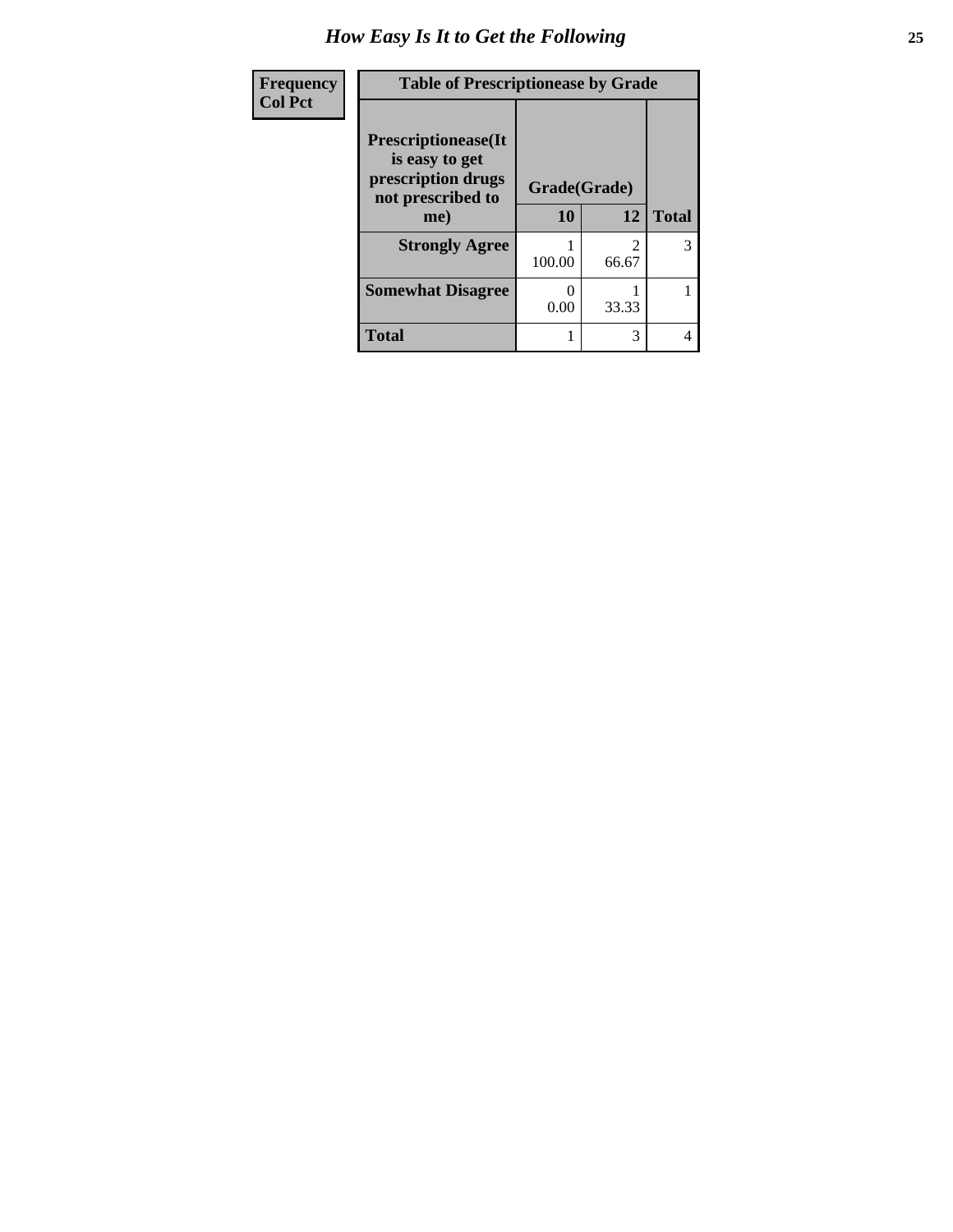#### *Age at Onset of Use* **26** *Results for "Age at Onset of Use" questions exclude students who said they did not use that substance*

| Frequency      | <b>Table of Grade by Alcoholinit</b> |                                                          |       |        |                |
|----------------|--------------------------------------|----------------------------------------------------------|-------|--------|----------------|
| <b>Row Pct</b> |                                      | Alcoholinit(I<br>started using<br>alcohol when I<br>was) |       |        |                |
|                | Grade(Grade)                         | 10                                                       | 11    | 15     | <b>Total</b>   |
|                | 10                                   | ∩<br>0.00                                                | 0.00  | 100.00 |                |
|                | 12                                   | 50.00                                                    | 50.00 | 0.00   | $\overline{2}$ |
|                | <b>Total</b>                         |                                                          |       |        | 3              |
|                |                                      | <b>Frequency Missing <math>= 1</math></b>                |       |        |                |

| <b>Frequency</b> | <b>Table of Grade by Cigarettesinit</b> |                                                               |                       |                |  |
|------------------|-----------------------------------------|---------------------------------------------------------------|-----------------------|----------------|--|
| <b>Row Pct</b>   |                                         | Cigarettesinit(I<br>started smoking<br>tobacco when I<br>was) |                       |                |  |
|                  | Grade(Grade)                            | 13                                                            | 15                    | <b>Total</b>   |  |
|                  | 10                                      | 0<br>0.00                                                     | 100.00                |                |  |
|                  | 12                                      | 100.00                                                        | $\mathcal{O}$<br>0.00 |                |  |
|                  | <b>Total</b>                            |                                                               |                       | $\overline{2}$ |  |
|                  |                                         | <b>Frequency Missing = 2</b>                                  |                       |                |  |

| Frequency<br><b>Row Pct</b> | <b>Table of Grade by Smokelessinit</b> |                                                                 |              |
|-----------------------------|----------------------------------------|-----------------------------------------------------------------|--------------|
|                             |                                        | Smokelessinit(I<br>started<br>chewing<br>tobacco when I<br>was) |              |
|                             | Grade(Grade)                           | 16                                                              | <b>Total</b> |
|                             | 10                                     | 0                                                               | O            |
|                             | 12                                     | 100.00                                                          |              |
|                             | <b>Total</b>                           |                                                                 |              |
|                             |                                        | <b>Frequency Missing = 3</b>                                    |              |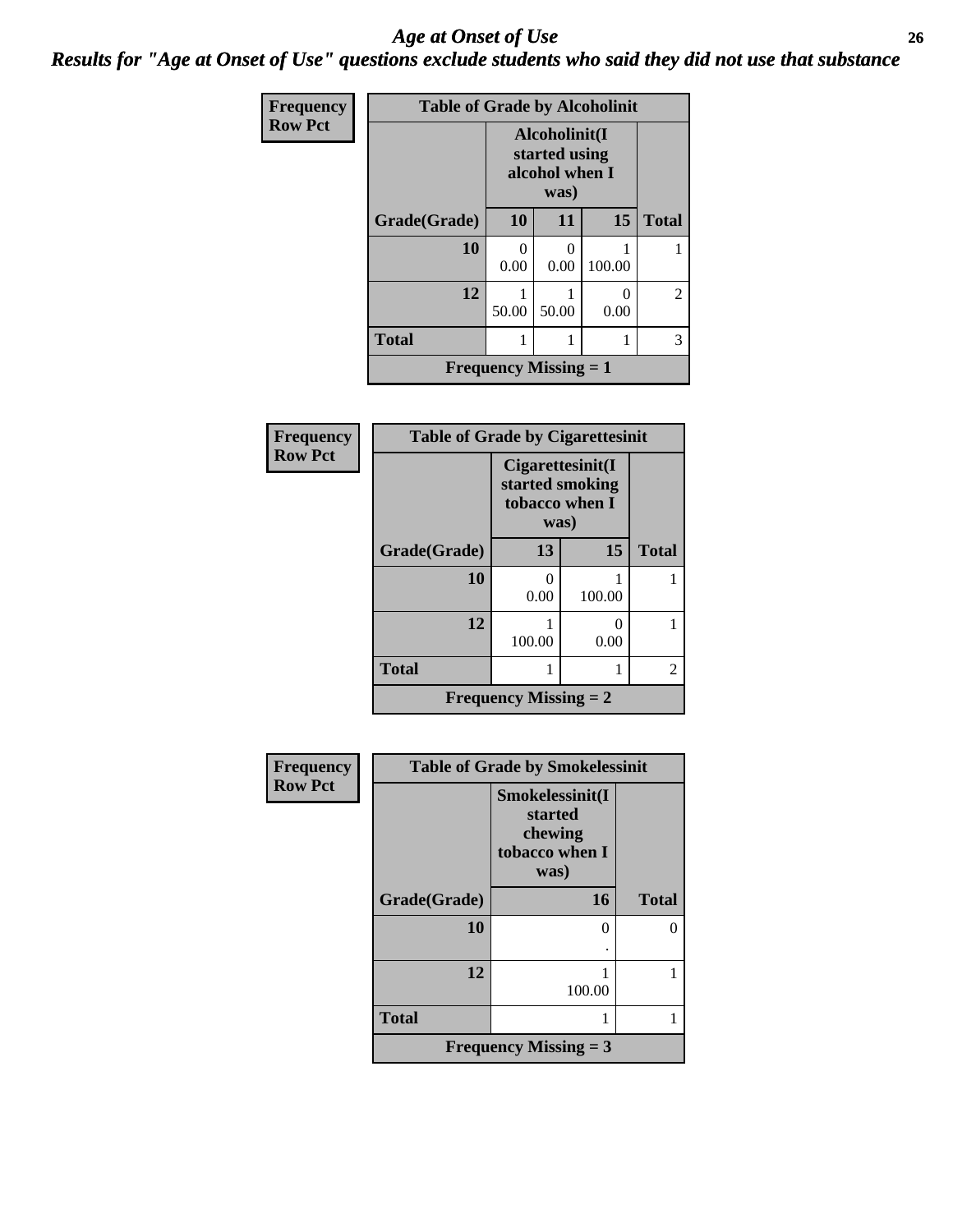#### *Age at Onset of Use* **27**

*Results for "Age at Onset of Use" questions exclude students who said they did not use that substance*

| Frequency      | <b>Table of Grade by Marijuanainit</b> |                                                              |           |                |
|----------------|----------------------------------------|--------------------------------------------------------------|-----------|----------------|
| <b>Row Pct</b> |                                        | Marijuanainit(I<br>started using<br>marijuana when<br>I was) |           |                |
|                | Grade(Grade)                           | 12                                                           | 15        | <b>Total</b>   |
|                | 10                                     | 0<br>0.00                                                    | 100.00    |                |
|                | 12                                     | 100.00                                                       | 0<br>0.00 |                |
|                | <b>Total</b>                           |                                                              |           | $\overline{2}$ |
|                |                                        | <b>Frequency Missing = 2</b>                                 |           |                |

| Frequency      |              | <b>Table of Grade by Cocaineinit</b>                     |              |  |
|----------------|--------------|----------------------------------------------------------|--------------|--|
| <b>Row Pct</b> |              | Cocaineinit(I<br>started using<br>cocaine<br>when I was) |              |  |
|                | Grade(Grade) | 14                                                       | <b>Total</b> |  |
|                | 10           | 0                                                        | ∩            |  |
|                | 12           | 100.00                                                   |              |  |
|                | <b>Total</b> |                                                          |              |  |
|                |              | <b>Frequency Missing = 3</b>                             |              |  |

| Frequency      | <b>Table of Grade by Inhalantsinit</b> |                                                                     |              |
|----------------|----------------------------------------|---------------------------------------------------------------------|--------------|
| <b>Row Pct</b> |                                        | Inhalantsinit(I<br>started using<br><i>inhalants</i><br>when I was) |              |
|                | Grade(Grade)                           | <b>10</b>                                                           | <b>Total</b> |
|                | 10                                     | 0                                                                   |              |
|                | 12                                     | 100.00                                                              |              |
|                | <b>Total</b>                           |                                                                     |              |
|                |                                        | Frequency Missing $=$ 3                                             |              |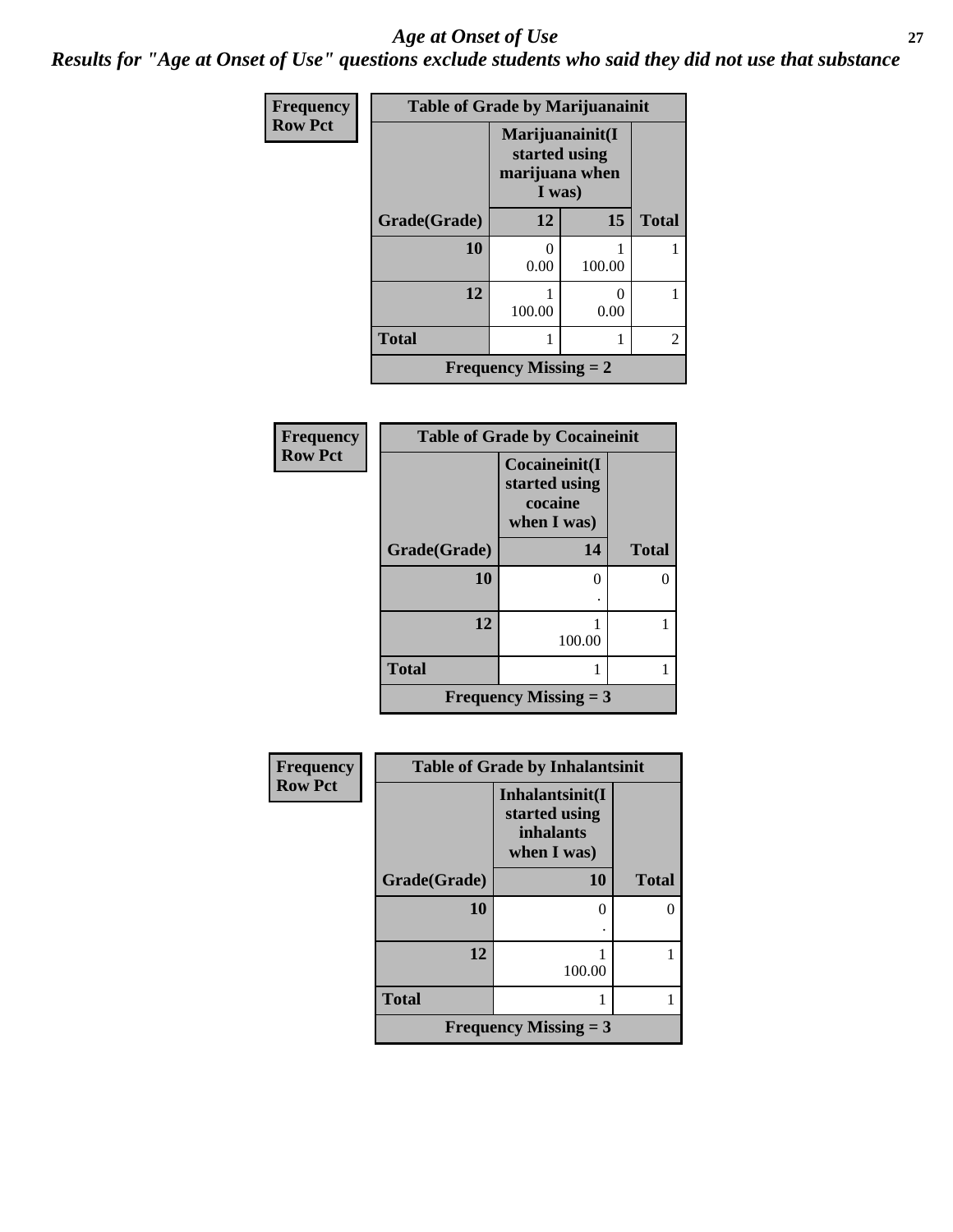#### *Age at Onset of Use* **28**

*Results for "Age at Onset of Use" questions exclude students who said they did not use that substance*

| Frequency      | <b>Table of Grade by Steroidsinit</b> |                                                            |              |  |
|----------------|---------------------------------------|------------------------------------------------------------|--------------|--|
| <b>Row Pct</b> |                                       | Steroidsinit(I<br>started using<br>steroids<br>when I was) |              |  |
|                | Grade(Grade)                          | 16                                                         | <b>Total</b> |  |
|                | 10                                    |                                                            | $\theta$     |  |
|                | 12                                    | 100.00                                                     |              |  |
|                | <b>Total</b>                          |                                                            |              |  |
|                |                                       | Frequency Missing $=$ 3                                    |              |  |

| Frequency      |              | <b>Table of Grade by Ecstasyinit</b>                        |              |
|----------------|--------------|-------------------------------------------------------------|--------------|
| <b>Row Pct</b> |              | Ecstasyinit(I<br>started<br>using<br>ecstasy<br>when I was) |              |
|                | Grade(Grade) | 15                                                          | <b>Total</b> |
|                | 10           | 100.00                                                      |              |
|                | 12           | 100.00                                                      |              |
|                | <b>Total</b> | 2                                                           | 2            |
|                |              | <b>Frequency Missing = 2</b>                                |              |

| <b>Frequency</b> |              | <b>Table of Grade by Methinit</b>                                     |              |
|------------------|--------------|-----------------------------------------------------------------------|--------------|
| <b>Row Pct</b>   |              | <b>Methinit(I started</b><br>using<br>methamphetamines<br>when I was) |              |
|                  | Grade(Grade) | 16                                                                    | <b>Total</b> |
|                  | 10           | $\mathcal{O}$                                                         |              |
|                  | 12           | 100.00                                                                |              |
|                  | <b>Total</b> |                                                                       |              |
|                  |              | <b>Frequency Missing = 3</b>                                          |              |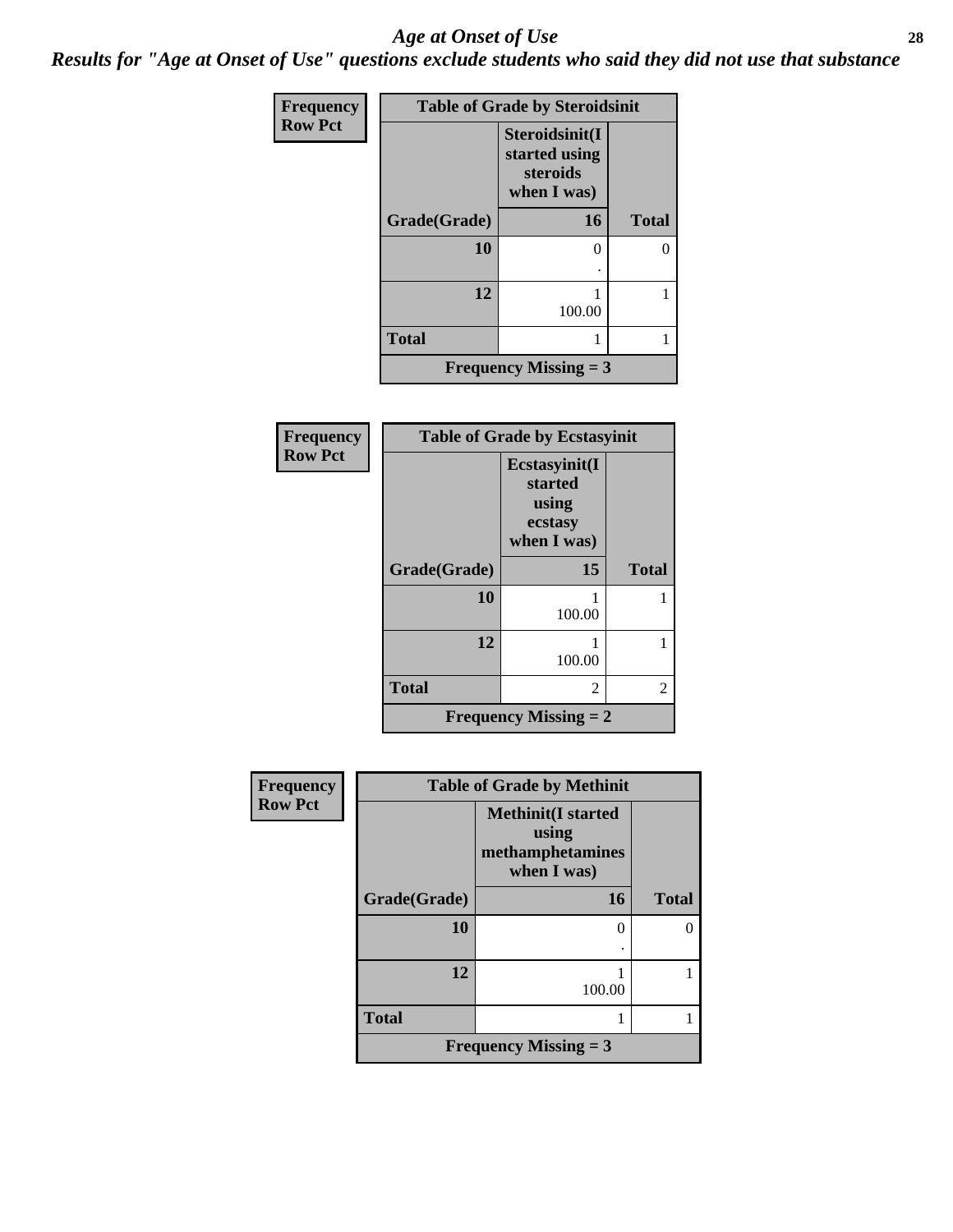#### *Age at Onset of Use* **29**

*Results for "Age at Onset of Use" questions exclude students who said they did not use that substance*

| Frequency      |              | <b>Table of Grade by Hallucinogensinit</b>                           |              |
|----------------|--------------|----------------------------------------------------------------------|--------------|
| <b>Row Pct</b> |              | Hallucinogensinit(I<br>started using<br>hallucinogens<br>when I was) |              |
|                | Grade(Grade) | 12                                                                   | <b>Total</b> |
|                | 10           |                                                                      | 0            |
|                | 12           | 100.00                                                               |              |
|                | <b>Total</b> |                                                                      |              |
|                |              | <b>Frequency Missing = 3</b>                                         |              |

| <b>Frequency</b> | <b>Table of Grade by Prescriptioninit</b> |                                                                                                  |        |                |
|------------------|-------------------------------------------|--------------------------------------------------------------------------------------------------|--------|----------------|
| <b>Row Pct</b>   |                                           | Prescriptioninit(I<br>started using<br>prescription drugs<br>not prescribed to<br>me when I was) |        |                |
|                  | Grade(Grade)                              | <b>10</b>                                                                                        | 15     | <b>Total</b>   |
|                  | 10                                        | 0<br>0.00                                                                                        | 100.00 |                |
|                  | 12                                        | 100.00                                                                                           | 0.00   |                |
|                  | <b>Total</b>                              |                                                                                                  |        | $\mathfrak{D}$ |
|                  |                                           | <b>Frequency Missing = 2</b>                                                                     |        |                |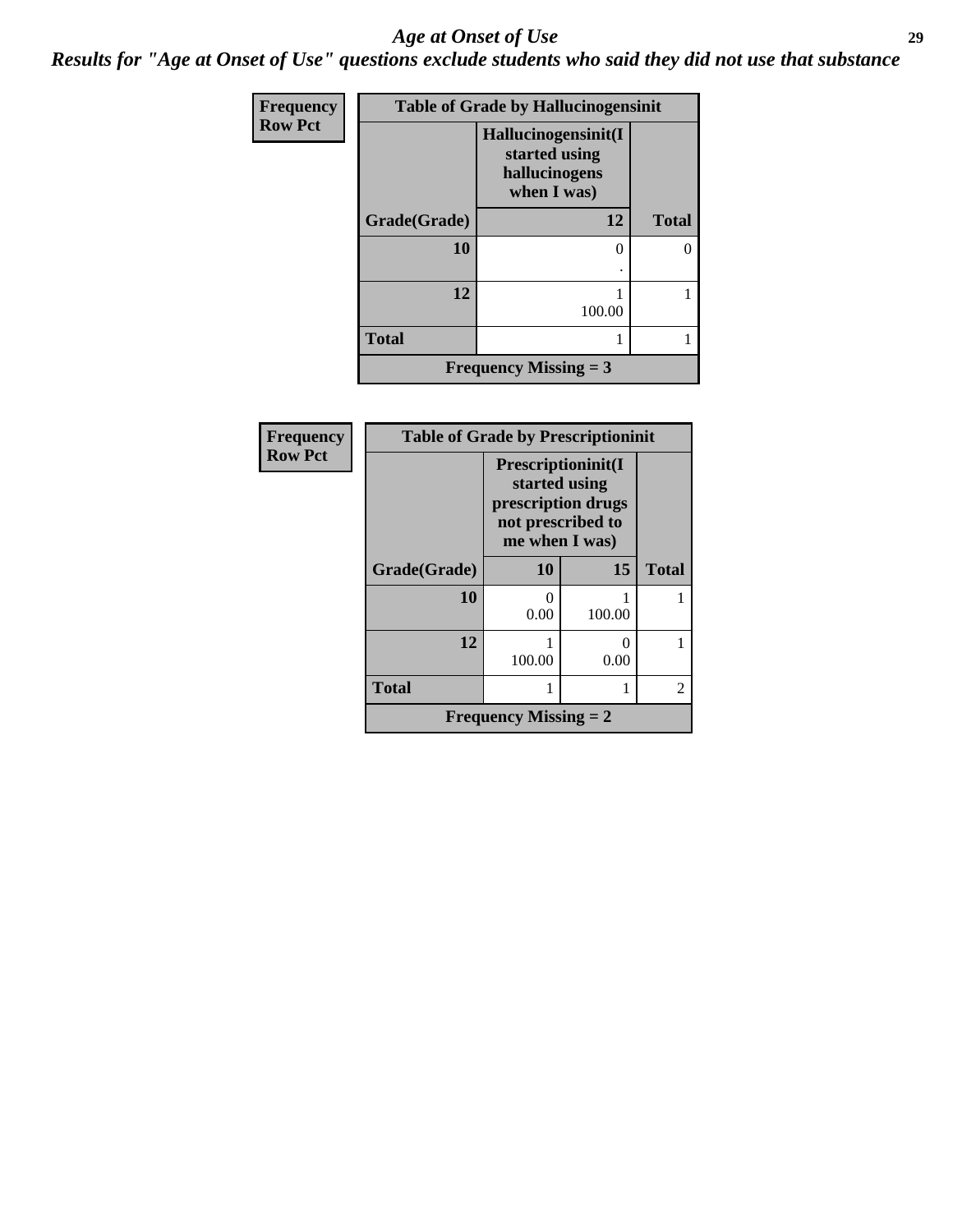| Frequency      | <b>Table of Alcoholharm by Grade</b>          |                    |       |              |
|----------------|-----------------------------------------------|--------------------|-------|--------------|
| <b>Col Pct</b> | Alcoholharm(I<br>think alcohol is<br>harmful) | Grade(Grade)<br>10 | 12    | <b>Total</b> |
|                | <b>Strongly Agree</b>                         | 100.00             | 33.33 | 2            |
|                | <b>Somewhat Disagree</b>                      | 0.00               | 33.33 |              |
|                | <b>Strongly Disagree</b>                      | 0.00               | 33.33 |              |
|                | <b>Total</b>                                  |                    | 3     | 4            |

| Frequency      | <b>Table of Cigarettesharm by Grade</b>         |              |            |              |
|----------------|-------------------------------------------------|--------------|------------|--------------|
| <b>Col Pct</b> | Cigarettesharm(I<br>think smoking<br>tobacco is | Grade(Grade) |            |              |
|                | harmful)                                        | 10           | 12         | <b>Total</b> |
|                | <b>Strongly Agree</b>                           | 100.00       | 2<br>66.67 | 3            |
|                | <b>Strongly Disagree</b>                        | 0.00         | 33.33      |              |
|                | <b>Total</b>                                    |              | 3          |              |

| Frequency      | <b>Table of Smokelessharm by Grade</b>         |              |            |              |
|----------------|------------------------------------------------|--------------|------------|--------------|
| <b>Col Pct</b> | Smokelessharm(I<br>think chewing<br>tobacco is | Grade(Grade) |            |              |
|                | harmful)                                       | 10           | 12         | <b>Total</b> |
|                | <b>Strongly Agree</b>                          | 100.00       | っ<br>66.67 | 3            |
|                | <b>Strongly Disagree</b>                       | 0.00         | 33.33      |              |
|                | <b>Total</b>                                   |              | 3          | 4            |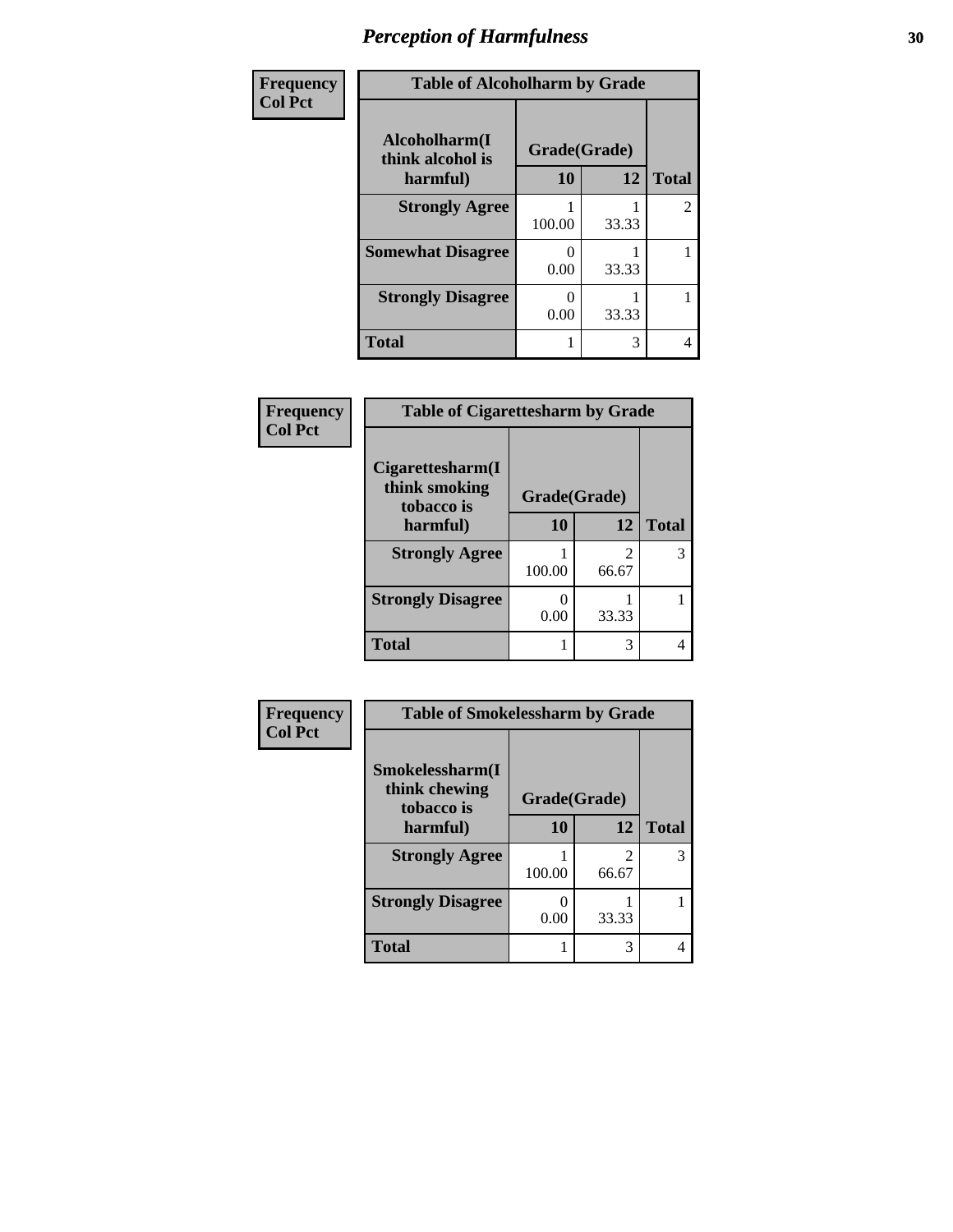| Frequency      | <b>Table of Marijuanaharm by Grade</b>            |                    |       |                |
|----------------|---------------------------------------------------|--------------------|-------|----------------|
| <b>Col Pct</b> | Marijuanaharm(I<br>think marijuana is<br>harmful) | Grade(Grade)<br>10 | 12    | <b>Total</b>   |
|                | <b>Strongly Agree</b>                             | 100.00             | 33.33 | $\overline{2}$ |
|                | <b>Somewhat Disagree</b>                          | 0<br>0.00          | 33.33 |                |
|                | <b>Strongly Disagree</b>                          | 0.00               | 33.33 |                |
|                | <b>Total</b>                                      |                    | 3     | 4              |

| Frequency      | <b>Table of Cocaineharm by Grade</b> |              |            |              |
|----------------|--------------------------------------|--------------|------------|--------------|
| <b>Col Pct</b> | Cocaineharm(I<br>think cocaine is    | Grade(Grade) |            |              |
|                | harmful)                             | 10           | 12         | <b>Total</b> |
|                | <b>Strongly Agree</b>                | 100.00       | 2<br>66.67 | 3            |
|                | <b>Strongly Disagree</b>             | 0.00         | 33.33      |              |
|                | <b>Total</b>                         |              | 3          |              |

| Frequency      | <b>Table of Inhalantsharm by Grade</b> |              |       |                |
|----------------|----------------------------------------|--------------|-------|----------------|
| <b>Col Pct</b> | Inhalantsharm(I<br>think inhalants     | Grade(Grade) |       |                |
|                | are harmful)                           | 10           | 12    | <b>Total</b>   |
|                | <b>Strongly Agree</b>                  | 100.00       | 33.33 | $\overline{2}$ |
|                | <b>Somewhat Agree</b>                  | 0<br>0.00    | 33.33 |                |
|                | <b>Strongly Disagree</b>               | 0<br>0.00    | 33.33 |                |
|                | <b>Total</b>                           |              | 3     | 4              |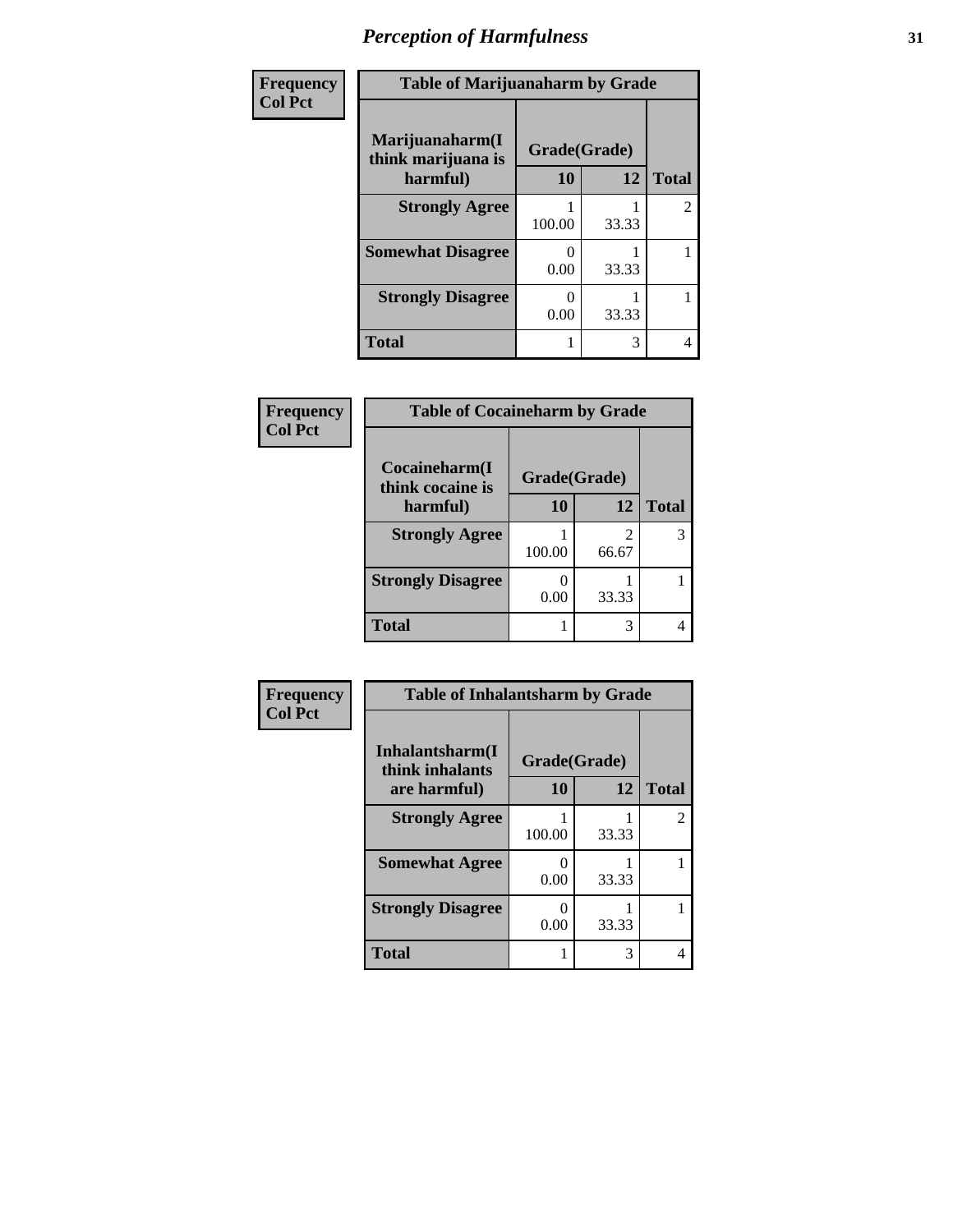| Frequency      | <b>Table of Steroidsharm by Grade</b> |              |       |              |
|----------------|---------------------------------------|--------------|-------|--------------|
| <b>Col Pct</b> | Steroidsharm(I<br>think steroids are  | Grade(Grade) |       |              |
|                | harmful)                              | 10           | 12    | <b>Total</b> |
|                | <b>Strongly Agree</b>                 | 100.00       | 66.67 | 3            |
|                | <b>Strongly Disagree</b>              | 0.00         | 33.33 |              |
|                | <b>Total</b>                          |              |       | 4            |

| Frequency      | <b>Table of Ecstasyharm by Grade</b> |              |            |              |
|----------------|--------------------------------------|--------------|------------|--------------|
| <b>Col Pct</b> | Ecstasyharm(I<br>think ecstasy is    | Grade(Grade) |            |              |
|                | harmful)                             | 10           | 12         | <b>Total</b> |
|                | <b>Strongly Agree</b>                | 100.00       | 2<br>66.67 |              |
|                | <b>Strongly Disagree</b>             | 0.00         | 33.33      |              |
|                | <b>Total</b>                         |              | 3          |              |

| Frequency      | <b>Table of Methharm by Grade</b>            |              |       |              |
|----------------|----------------------------------------------|--------------|-------|--------------|
| <b>Col Pct</b> | <b>Methharm</b> (I think<br>methamphetamines | Grade(Grade) |       |              |
|                | are harmful)                                 | 10           | 12    | <b>Total</b> |
|                | <b>Strongly Agree</b>                        | 100.00       | 66.67 |              |
|                | <b>Strongly Disagree</b>                     | 0.00         | 33.33 |              |
|                | <b>Total</b>                                 |              | 3     |              |

| Frequency      | <b>Table of Hallucinogensharm by Grade</b> |              |                                   |              |
|----------------|--------------------------------------------|--------------|-----------------------------------|--------------|
| <b>Col Pct</b> | Hallucinogensharm(I<br>think hallucinogens | Grade(Grade) |                                   |              |
|                | are harmful)                               | 10           | 12                                | <b>Total</b> |
|                | <b>Strongly Agree</b>                      | 100.00       | $\overline{\mathcal{L}}$<br>66.67 | 3            |
|                | <b>Strongly Disagree</b>                   | 0.00         | 33.33                             |              |
|                | <b>Total</b>                               |              | 3                                 |              |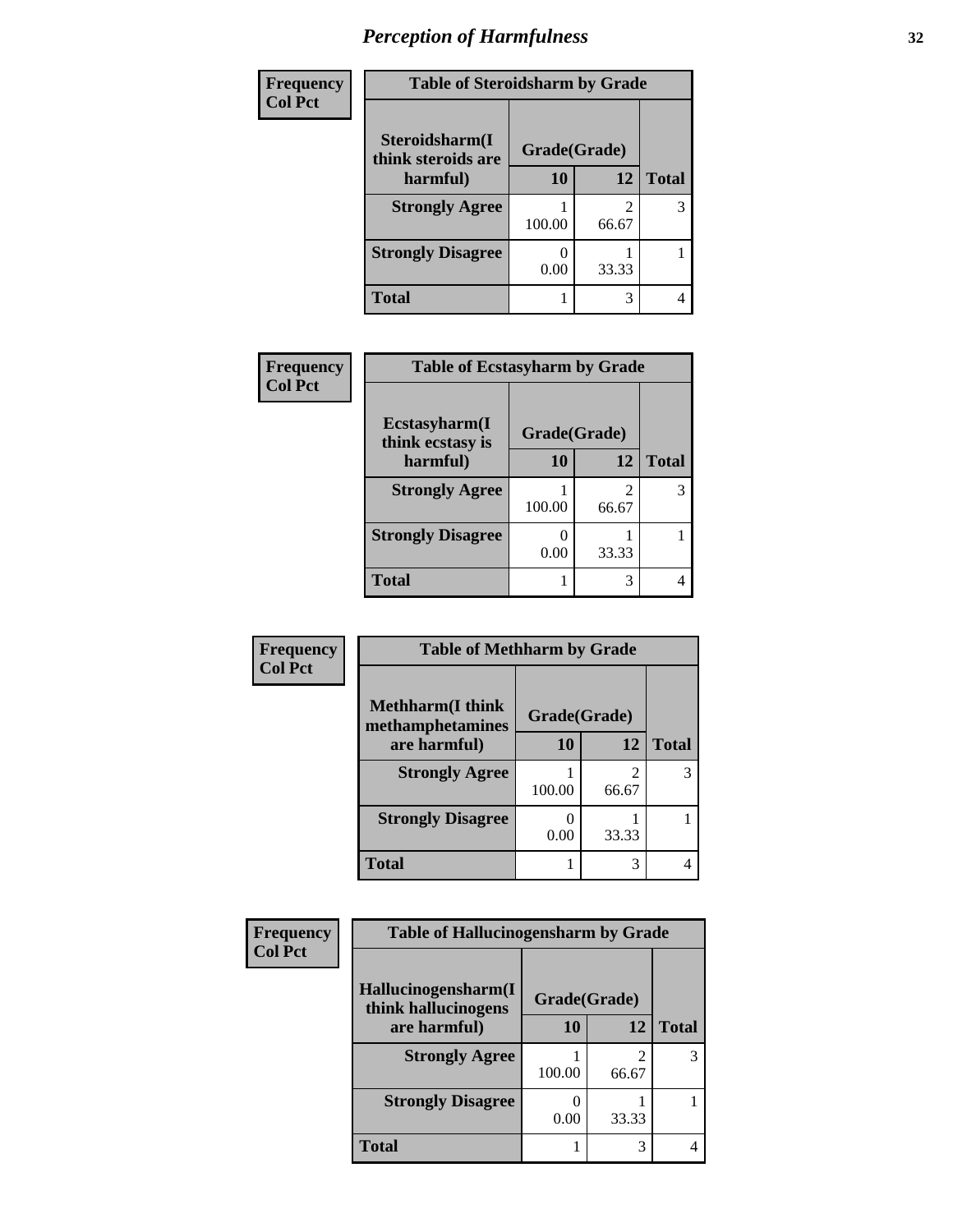| Frequency<br><b>Col Pct</b> | <b>Table of Prescriptionharm by Grade</b>                                         |              |       |               |
|-----------------------------|-----------------------------------------------------------------------------------|--------------|-------|---------------|
|                             | <b>Prescriptionharm</b> (I<br>think prescription<br>drugs not<br>prescribed to me | Grade(Grade) |       |               |
|                             | are harmful)                                                                      | 10           | 12    | <b>Total</b>  |
|                             | <b>Strongly Agree</b>                                                             | 100.00       | 33.33 | $\mathcal{L}$ |
|                             | <b>Somewhat Disagree</b>                                                          | 0<br>0.00    | 33.33 |               |
|                             | <b>Strongly Disagree</b>                                                          | 0<br>0.00    | 33.33 |               |
|                             | <b>Total</b>                                                                      |              | 3     | 4             |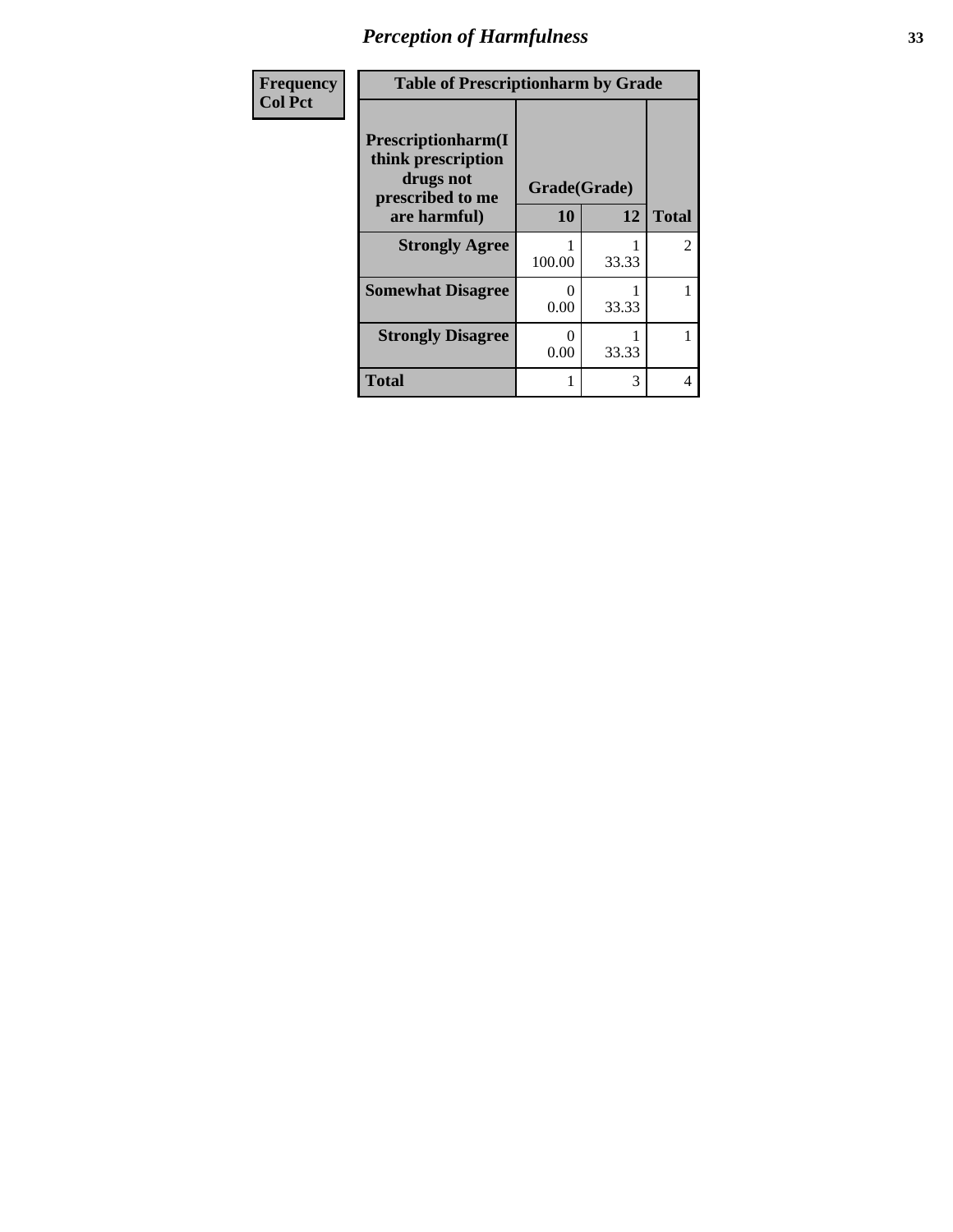# *Disapproval by Adults* **34**

| Frequency      | <b>Table of Alcoholadult by Grade</b>              |              |       |              |
|----------------|----------------------------------------------------|--------------|-------|--------------|
| <b>Col Pct</b> | <b>Alcoholadult</b> (Adults<br>would disapprove if | Grade(Grade) |       |              |
|                | I used alcohol)                                    | 10           | 12    | <b>Total</b> |
|                | <b>Somewhat Agree</b>                              | 0.00         | 33.33 |              |
|                | <b>Somewhat Disagree</b>                           | 100.00       | 66.67 | 3            |
|                | <b>Total</b>                                       |              | 3     | 4            |

| Frequency      | <b>Table of Tobaccoadult by Grade</b>              |              |                         |              |
|----------------|----------------------------------------------------|--------------|-------------------------|--------------|
| <b>Col Pct</b> | <b>Tobaccoadult</b> (Adults<br>would disapprove if | Grade(Grade) |                         |              |
|                | I used tobacco)                                    | 10           | 12                      | <b>Total</b> |
|                | <b>Strongly Agree</b>                              | 100.00       | 33.33                   |              |
|                | <b>Somewhat Disagree</b>                           | 0.00         | $\mathfrak{D}$<br>66.67 |              |
|                | <b>Total</b>                                       |              | 3                       |              |

| Frequency      | <b>Table of Marijuanaadult by Grade</b>        |              |                         |              |
|----------------|------------------------------------------------|--------------|-------------------------|--------------|
| <b>Col Pct</b> | Marijuanaadult(Adults<br>would disapprove if I | Grade(Grade) |                         |              |
|                | used marijuana)                                | 10           | 12                      | <b>Total</b> |
|                | <b>Strongly Agree</b>                          | 100.00       | 33.33                   |              |
|                | <b>Somewhat Disagree</b>                       | 0.00         | $\mathfrak{D}$<br>66.67 |              |
|                | <b>Total</b>                                   |              | 3                       |              |

| <b>Frequency</b> | <b>Table of Otherdrugadult by Grade</b>                |              |                         |              |
|------------------|--------------------------------------------------------|--------------|-------------------------|--------------|
| <b>Col Pct</b>   | <b>Otherdrugadult</b> (Adults<br>would disapprove if I | Grade(Grade) |                         |              |
|                  | used other drugs)                                      | 10           | 12                      | <b>Total</b> |
|                  | <b>Strongly Agree</b>                                  | 100.00       | $\mathfrak{D}$<br>66.67 |              |
|                  | <b>Somewhat Disagree</b>                               | 0.00         | 33.33                   |              |
|                  | <b>Total</b>                                           |              | 3                       |              |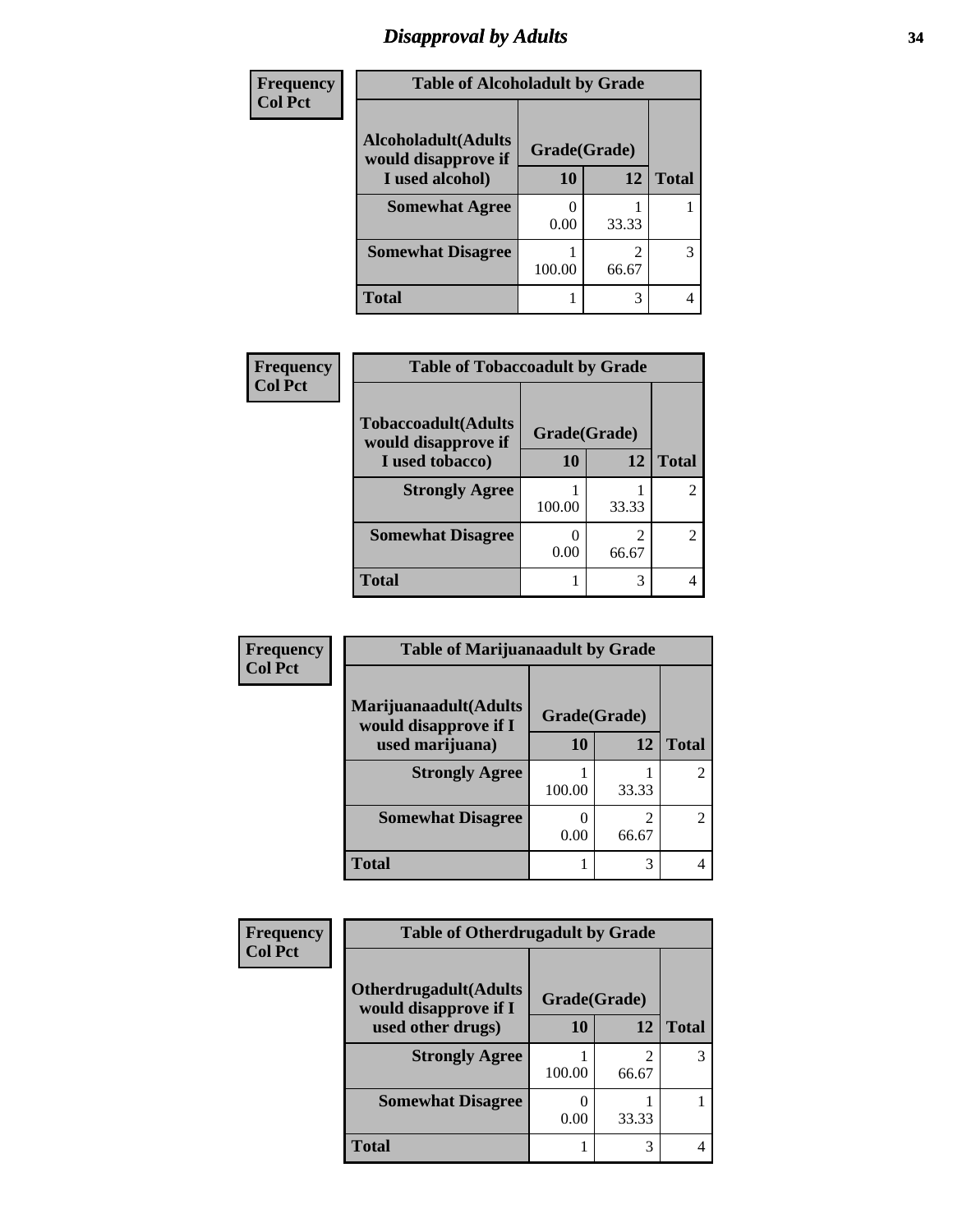# *Disapproval by Peers* **35**

| Frequency      | <b>Table of Alcoholpeer by Grade</b>                                |                           |                           |              |
|----------------|---------------------------------------------------------------------|---------------------------|---------------------------|--------------|
| <b>Col Pct</b> | Alcoholpeer(My<br>friends would<br>disapprove if I used<br>alcohol) | Grade(Grade)<br>10        | 12                        | <b>Total</b> |
|                | <b>Strongly Agree</b>                                               | $\mathbf{\Omega}$<br>0.00 | 33.33                     |              |
|                | <b>Somewhat Agree</b>                                               | 100.00                    | $\mathbf{\Omega}$<br>0.00 |              |
|                | <b>Somewhat Disagree</b>                                            | $\mathbf{\Omega}$<br>0.00 | 33.33                     |              |
|                | <b>Strongly Disagree</b>                                            | $\mathbf{0}$<br>0.00      | 33.33                     |              |
|                | Total                                                               |                           | 3                         | 4            |

| Frequency<br><b>Col Pct</b> | <b>Table of Tobaccopeer by Grade</b>                                |                          |                         |              |
|-----------------------------|---------------------------------------------------------------------|--------------------------|-------------------------|--------------|
|                             | Tobaccopeer(My<br>friends would<br>disapprove if I used<br>tobacco) | Grade(Grade)<br>10<br>12 |                         | <b>Total</b> |
|                             | <b>Somewhat Agree</b>                                               | 100.00                   | 0.00                    | 1            |
|                             | <b>Somewhat Disagree</b>                                            | 0.00                     | $\mathfrak{D}$<br>66.67 | 2            |
|                             | <b>Strongly Disagree</b>                                            | 0<br>0.00                | 33.33                   | 1            |
|                             | <b>Total</b>                                                        |                          | 3                       | 4            |

| Frequency      | <b>Table of Marijuanapeer by Grade</b>                    |              |       |                |
|----------------|-----------------------------------------------------------|--------------|-------|----------------|
| <b>Col Pct</b> | Marijuanapeer(My<br>friends would<br>disapprove if I used | Grade(Grade) |       |                |
|                | marijuana)                                                | 10           | 12    | <b>Total</b>   |
|                | <b>Somewhat Agree</b>                                     | 0.00         | 33.33 |                |
|                | <b>Somewhat Disagree</b>                                  | 100.00       | 33.33 | $\mathfrak{D}$ |
|                | <b>Strongly Disagree</b>                                  | 0<br>0.00    | 33.33 |                |
|                | <b>Total</b>                                              |              | 3     |                |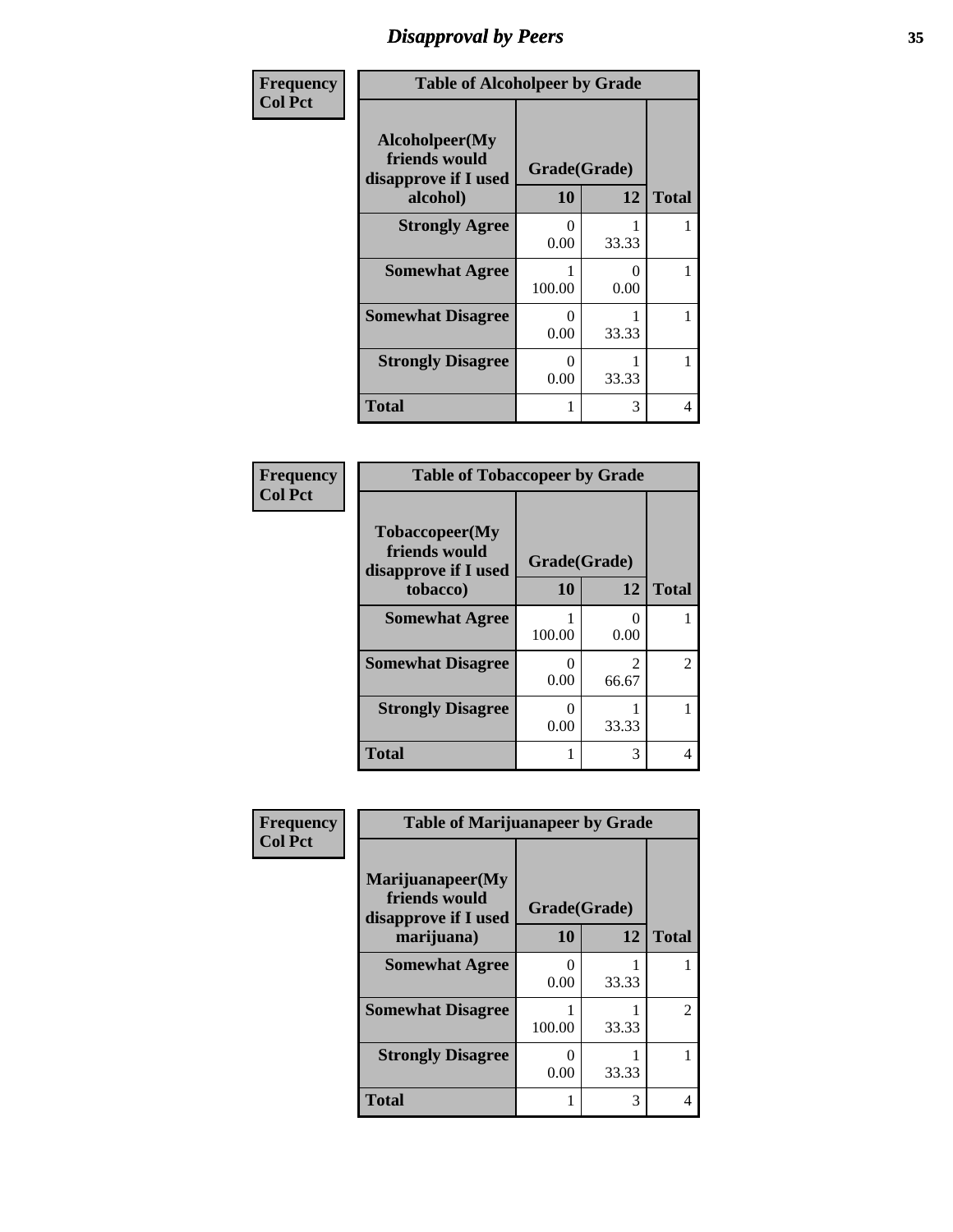# *Disapproval by Peers* **36**

| Frequency      | <b>Table of Otherdrugpeer by Grade</b>                    |                  |              |              |
|----------------|-----------------------------------------------------------|------------------|--------------|--------------|
| <b>Col Pct</b> | Otherdrugpeer(My<br>friends would<br>disapprove if I used |                  | Grade(Grade) |              |
|                | other drugs)                                              | 10               | 12           | <b>Total</b> |
|                | <b>Strongly Agree</b>                                     | 0<br>0.00        | 33.33        |              |
|                | <b>Somewhat Agree</b>                                     | 100.00           | 0<br>0.00    |              |
|                | <b>Somewhat Disagree</b>                                  | $\Omega$<br>0.00 | 33.33        |              |
|                | <b>Strongly Disagree</b>                                  | 0<br>0.00        | 33.33        |              |
|                | Total                                                     |                  | 3            | 4            |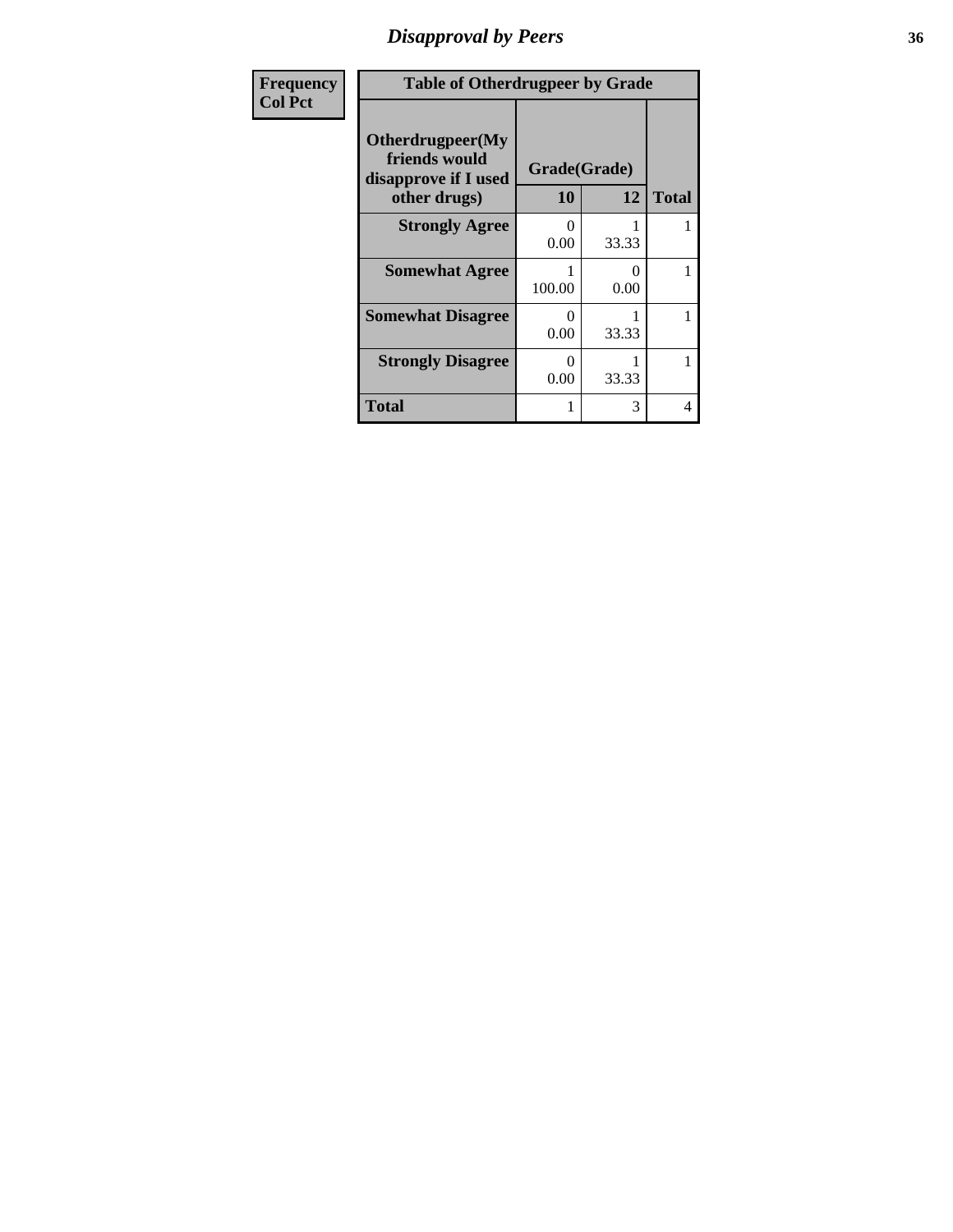| <b>Frequency</b><br><b>Col Pct</b> | <b>Table of Alcohollocation1 by Grade</b> |              |        |              |  |
|------------------------------------|-------------------------------------------|--------------|--------|--------------|--|
|                                    | <b>Alcohollocation1(Places</b>            | Grade(Grade) |        |              |  |
|                                    | <b>Friends Use Alcohol)</b>               | 10           | 12     | <b>Total</b> |  |
|                                    |                                           | 100.00       | 100.00 |              |  |
|                                    | <b>Total</b>                              |              |        |              |  |

| Frequency      | <b>Table of Alcohollocation2 by Grade</b> |              |        |              |  |
|----------------|-------------------------------------------|--------------|--------|--------------|--|
| <b>Col Pct</b> | <b>Alcohollocation2(Places</b>            | Grade(Grade) |        |              |  |
|                | <b>Friends Use Alcohol)</b>               | 10           | 12     | <b>Total</b> |  |
|                | Home                                      | 100.00       | 100.00 |              |  |
|                | <b>Total</b>                              |              |        |              |  |

| <b>Frequency</b> | <b>Table of Alcohollocation3 by Grade</b> |              |            |              |  |
|------------------|-------------------------------------------|--------------|------------|--------------|--|
| <b>Col Pct</b>   | <b>Alcohollocation3(Places</b>            | Grade(Grade) |            |              |  |
|                  | <b>Friends Use Alcohol)</b>               | 10           | 12         | <b>Total</b> |  |
|                  |                                           | 100.00       | 2<br>66.67 |              |  |
|                  | <b>School</b>                             | 0.00         | 33.33      |              |  |
|                  | <b>Total</b>                              |              | 3          |              |  |

| Frequency      | <b>Table of Alcohollocation4 by Grade</b> |              |       |              |  |
|----------------|-------------------------------------------|--------------|-------|--------------|--|
| <b>Col Pct</b> | <b>Alcohollocation4(Places</b>            | Grade(Grade) |       |              |  |
|                | <b>Friends Use Alcohol)</b>               | 10           | 12    | <b>Total</b> |  |
|                |                                           | 100.00       | 66.67 | 3            |  |
|                | Car                                       | 0.00         | 33.33 |              |  |
|                | <b>Total</b>                              |              | 3     |              |  |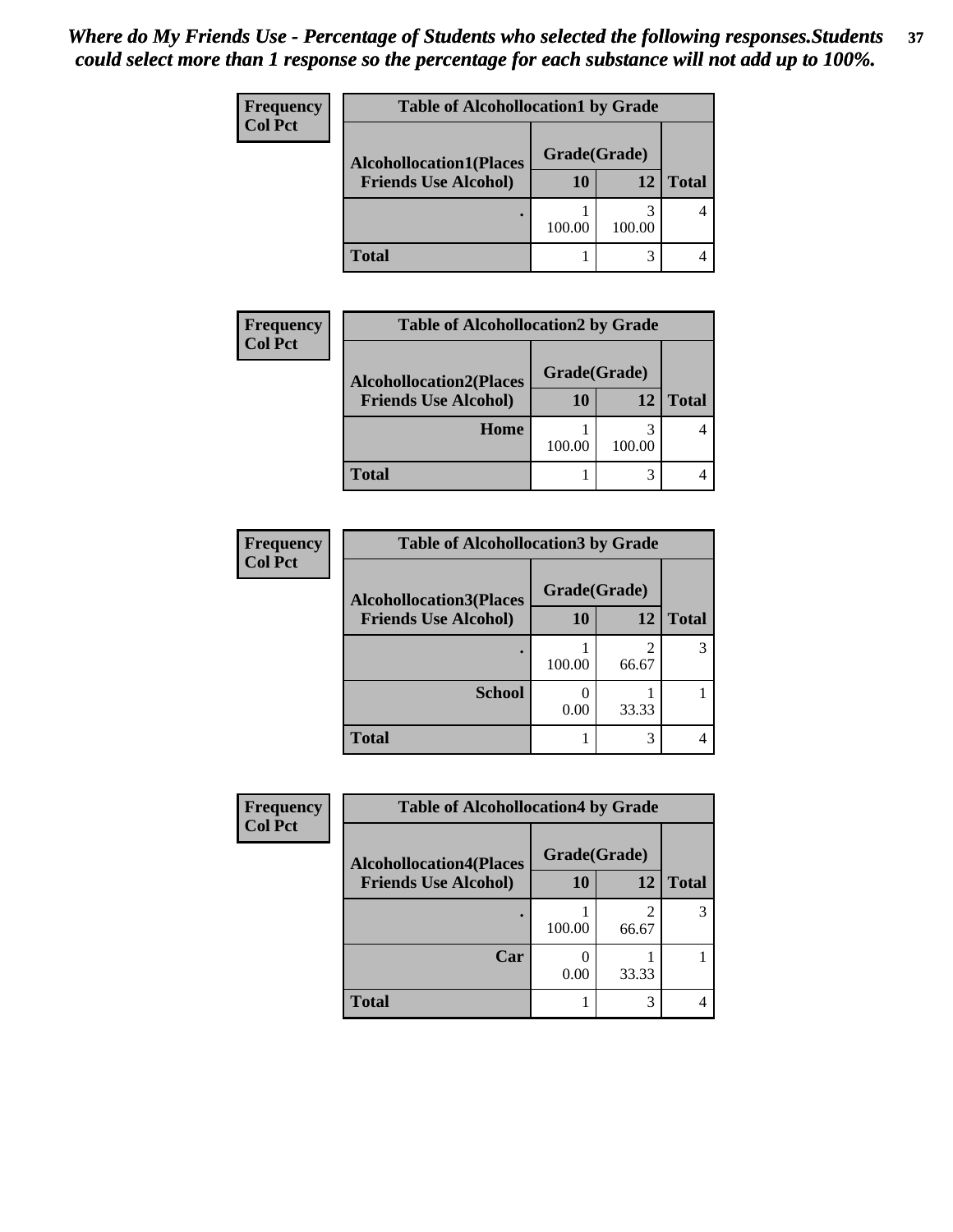| Frequency<br><b>Col Pct</b> | <b>Table of Alcohollocation5 by Grade</b> |              |        |              |  |
|-----------------------------|-------------------------------------------|--------------|--------|--------------|--|
|                             | <b>Alcohollocation5(Places</b>            | Grade(Grade) |        |              |  |
|                             | <b>Friends Use Alcohol)</b>               | 10           | 12     | <b>Total</b> |  |
|                             | <b>Friend's House</b>                     | 100.00       | 100.00 |              |  |
|                             | <b>Total</b>                              |              |        |              |  |

| Frequency      | <b>Table of Alcohollocation6 by Grade</b> |              |       |              |
|----------------|-------------------------------------------|--------------|-------|--------------|
| <b>Col Pct</b> | <b>Alcohollocation6(Places</b>            | Grade(Grade) |       |              |
|                | <b>Friends Use Alcohol)</b>               | 10           | 12    | <b>Total</b> |
|                |                                           | 0.00         | 33.33 |              |
|                | <b>Other</b>                              | 100.00       | 66.67 |              |
|                | <b>Total</b>                              |              |       |              |

| Frequency      | <b>Table of Tobaccolocation1 by Grade</b> |              |            |              |
|----------------|-------------------------------------------|--------------|------------|--------------|
| <b>Col Pct</b> | <b>Tobaccolocation1(Places</b>            | Grade(Grade) |            |              |
|                | <b>Friends Use Tobacco)</b>               | 10           | 12         | <b>Total</b> |
|                |                                           | 0.00         | 33.33      |              |
|                | Do Not Use                                | 100.00       | 2<br>66.67 |              |
|                | <b>Total</b>                              |              | 3          |              |

| Frequency      | <b>Table of Tobaccolocation2 by Grade</b> |              |            |              |
|----------------|-------------------------------------------|--------------|------------|--------------|
| <b>Col Pct</b> | <b>Tobaccolocation2(Places</b>            | Grade(Grade) |            |              |
|                | <b>Friends Use Tobacco)</b>               | 10           | 12         | <b>Total</b> |
|                |                                           | 100.00       | ി<br>66.67 | 3            |
|                | Home                                      | 0.00         | 33.33      |              |
|                | <b>Total</b>                              |              | 3          |              |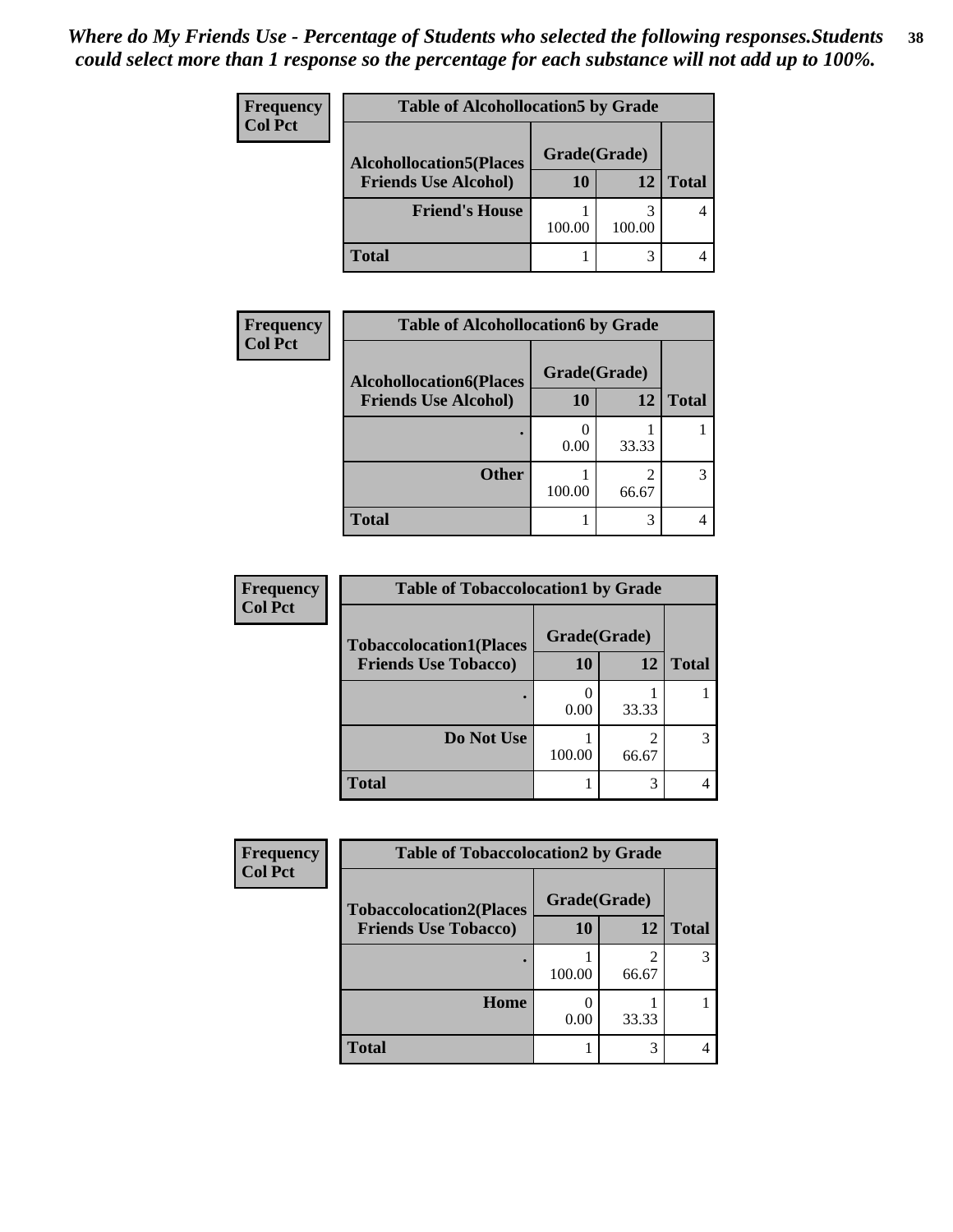| Frequency      | <b>Table of Tobaccolocation 3 by Grade</b> |              |                         |              |  |
|----------------|--------------------------------------------|--------------|-------------------------|--------------|--|
| <b>Col Pct</b> | <b>Tobaccolocation3(Places</b>             | Grade(Grade) |                         |              |  |
|                | <b>Friends Use Tobacco)</b>                | 10           | <b>12</b>               | <b>Total</b> |  |
|                |                                            | 100.00       | $\overline{2}$<br>66.67 | 3            |  |
|                | <b>School</b>                              | 0.00         | 33.33                   |              |  |
|                | <b>Total</b>                               |              | 3                       |              |  |

| Frequency      | <b>Table of Tobaccolocation4 by Grade</b> |              |                         |              |
|----------------|-------------------------------------------|--------------|-------------------------|--------------|
| <b>Col Pct</b> | <b>Tobaccolocation4(Places</b>            | Grade(Grade) |                         |              |
|                | <b>Friends Use Tobacco)</b>               | 10           | 12                      | <b>Total</b> |
|                |                                           | 100.00       | $\overline{2}$<br>66.67 |              |
|                | Car                                       | 0.00         | 33.33                   |              |
|                | <b>Total</b>                              |              | 3                       |              |

| Frequency      | <b>Table of Tobaccolocation5 by Grade</b> |              |       |              |
|----------------|-------------------------------------------|--------------|-------|--------------|
| <b>Col Pct</b> | <b>Tobaccolocation5(Places</b>            | Grade(Grade) |       |              |
|                | <b>Friends Use Tobacco)</b>               | 10           | 12    | <b>Total</b> |
|                |                                           | 100.00       | 66.67 |              |
|                | <b>Friend's House</b>                     | 0.00         | 33.33 |              |
|                | <b>Total</b>                              |              | 3     |              |

| <b>Frequency</b> | <b>Table of Tobaccolocation6 by Grade</b> |              |                         |              |
|------------------|-------------------------------------------|--------------|-------------------------|--------------|
| <b>Col Pct</b>   | <b>Tobaccolocation6(Places</b>            | Grade(Grade) |                         |              |
|                  | <b>Friends Use Tobacco)</b>               | 10           | 12                      | <b>Total</b> |
|                  |                                           | 100.00       | $\overline{2}$<br>66.67 |              |
|                  | <b>Other</b>                              | 0.00         | 33.33                   |              |
|                  | <b>Total</b>                              |              | 3                       |              |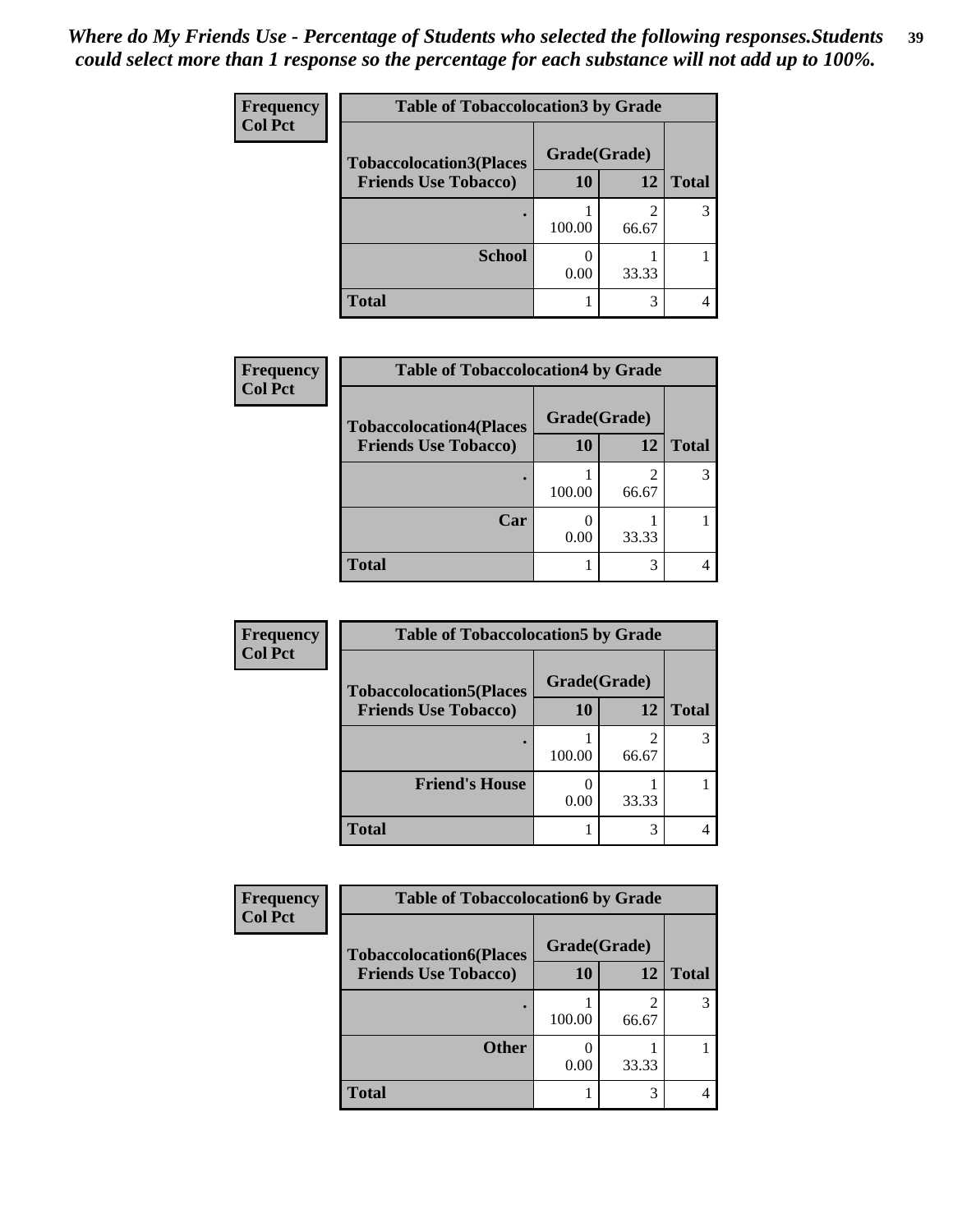| <b>Frequency</b> | <b>Table of Marijuanalocation1 by Grade</b> |              |       |              |  |
|------------------|---------------------------------------------|--------------|-------|--------------|--|
| <b>Col Pct</b>   | <b>Marijuanalocation1(Places</b>            | Grade(Grade) |       |              |  |
|                  | <b>Friends Use Marijuana</b> )              | 10           | 12    | <b>Total</b> |  |
|                  | ٠                                           | 100.00       | 66.67 |              |  |
|                  | Do Not Use                                  | 0.00         | 33.33 |              |  |
|                  | Total                                       |              | 3     |              |  |

| Frequency      | <b>Table of Marijuanalocation2 by Grade</b> |              |            |              |
|----------------|---------------------------------------------|--------------|------------|--------------|
| <b>Col Pct</b> | <b>Marijuanalocation2(Places</b>            | Grade(Grade) |            |              |
|                | <b>Friends Use Marijuana</b> )              | 10           | 12         | <b>Total</b> |
|                |                                             | 0.00         | 2<br>66.67 |              |
|                | Home                                        | 100.00       | 33.33      |              |
|                | <b>Total</b>                                |              | 3          |              |

| Frequency      | <b>Table of Marijuanalocation3 by Grade</b> |              |       |              |
|----------------|---------------------------------------------|--------------|-------|--------------|
| <b>Col Pct</b> | <b>Marijuanalocation3(Places</b>            | Grade(Grade) |       |              |
|                | <b>Friends Use Marijuana</b> )              | 10           | 12    | <b>Total</b> |
|                |                                             | 100.00       | 66.67 |              |
|                | <b>School</b>                               | 0.00         | 33.33 |              |
|                | <b>Total</b>                                |              | 3     |              |

| <b>Frequency</b> | <b>Table of Marijuanalocation4 by Grade</b> |              |       |              |  |
|------------------|---------------------------------------------|--------------|-------|--------------|--|
| <b>Col Pct</b>   | <b>Marijuanalocation4(Places</b>            | Grade(Grade) |       |              |  |
|                  | <b>Friends Use Marijuana</b> )              | 10           | 12    | <b>Total</b> |  |
|                  |                                             | 100.00       | 66.67 |              |  |
|                  | Car                                         | 0.00         | 33.33 |              |  |
|                  | <b>Total</b>                                |              |       |              |  |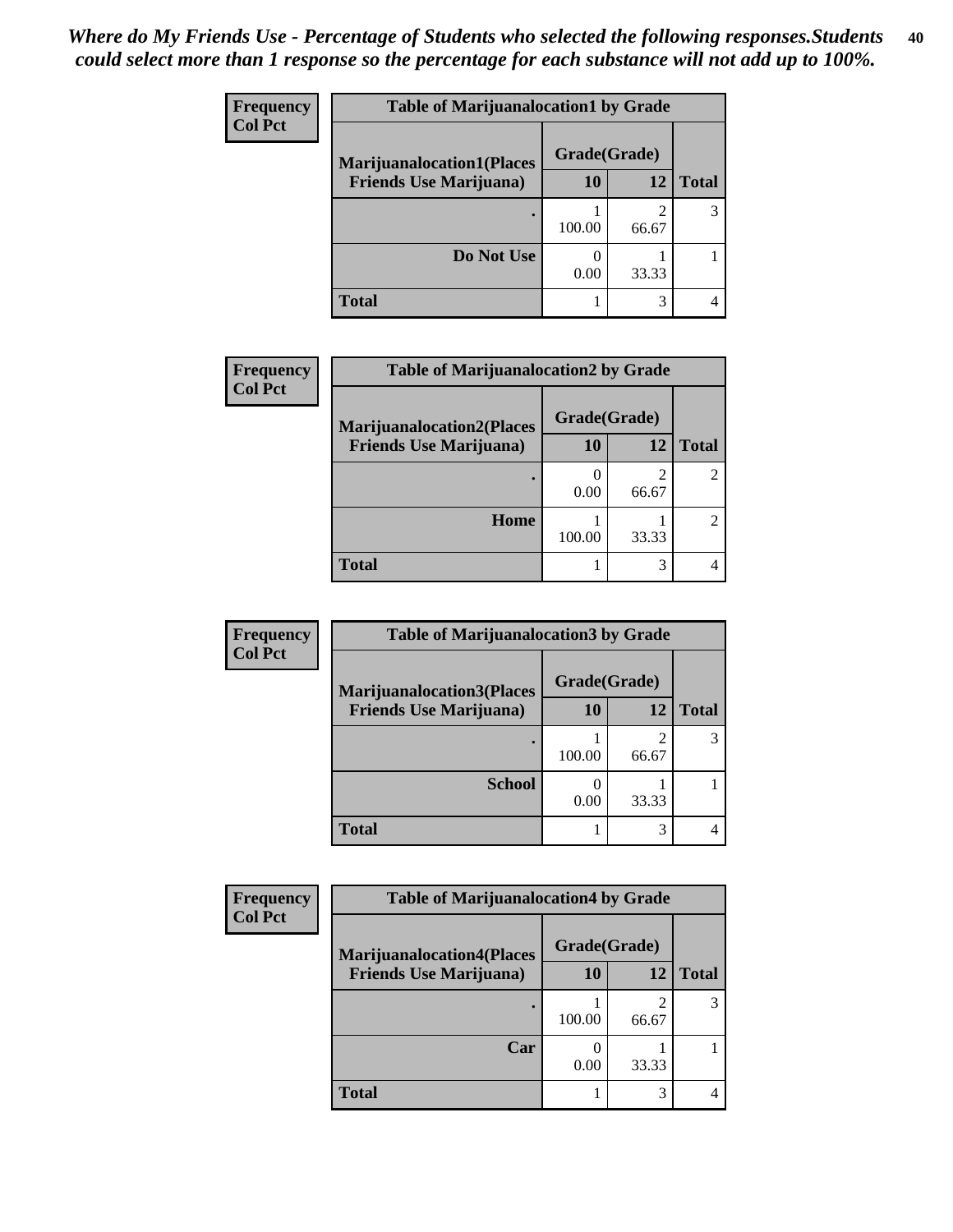| <b>Frequency</b> | <b>Table of Marijuanalocation5 by Grade</b> |              |       |              |
|------------------|---------------------------------------------|--------------|-------|--------------|
| <b>Col Pct</b>   | <b>Marijuanalocation5(Places)</b>           | Grade(Grade) |       |              |
|                  | <b>Friends Use Marijuana</b> )              | 10           | 12    | <b>Total</b> |
|                  |                                             | 0.00         | 33.33 |              |
|                  | <b>Friend's House</b>                       | 100.00       | 66.67 | 3            |
|                  | <b>Total</b>                                |              | 3     |              |

| <b>Frequency</b> | <b>Table of Marijuanalocation6 by Grade</b> |              |            |              |
|------------------|---------------------------------------------|--------------|------------|--------------|
| <b>Col Pct</b>   | <b>Marijuanalocation6(Places</b>            | Grade(Grade) |            |              |
|                  | <b>Friends Use Marijuana</b> )              | 10           | 12         | <b>Total</b> |
|                  |                                             | 0.00         | 33.33      |              |
|                  | <b>Other</b>                                | 100.00       | ∍<br>66.67 |              |
|                  | <b>Total</b>                                |              | 3          |              |

| Frequency      | <b>Table of Otherdruglocation1 by Grade</b>                          |              |                         |                             |
|----------------|----------------------------------------------------------------------|--------------|-------------------------|-----------------------------|
| <b>Col Pct</b> | <b>Otherdruglocation1(Places</b><br><b>Friends Use Other Illegal</b> | Grade(Grade) |                         |                             |
|                | Drugs)                                                               | 10           | 12                      | <b>Total</b>                |
|                |                                                                      | 100.00       | 33.33                   | $\mathfrak{D}$              |
|                | Do Not Use                                                           | 0.00         | $\mathfrak{D}$<br>66.67 | $\mathcal{D}_{\mathcal{L}}$ |
|                | <b>Total</b>                                                         |              | 3                       |                             |

| <b>Frequency</b> | <b>Table of Otherdruglocation2 by Grade</b> |        |                         |                |
|------------------|---------------------------------------------|--------|-------------------------|----------------|
| <b>Col Pct</b>   | Grade(Grade)                                |        |                         |                |
|                  | <b>Friends Use Other Illegal</b><br>Drugs)  | 10     | 12                      | <b>Total</b>   |
|                  |                                             | 0.00   | $\mathfrak{D}$<br>66.67 | $\mathfrak{D}$ |
|                  | Home                                        | 100.00 | 33.33                   | 2              |
|                  | <b>Total</b>                                |        | 3                       | 4              |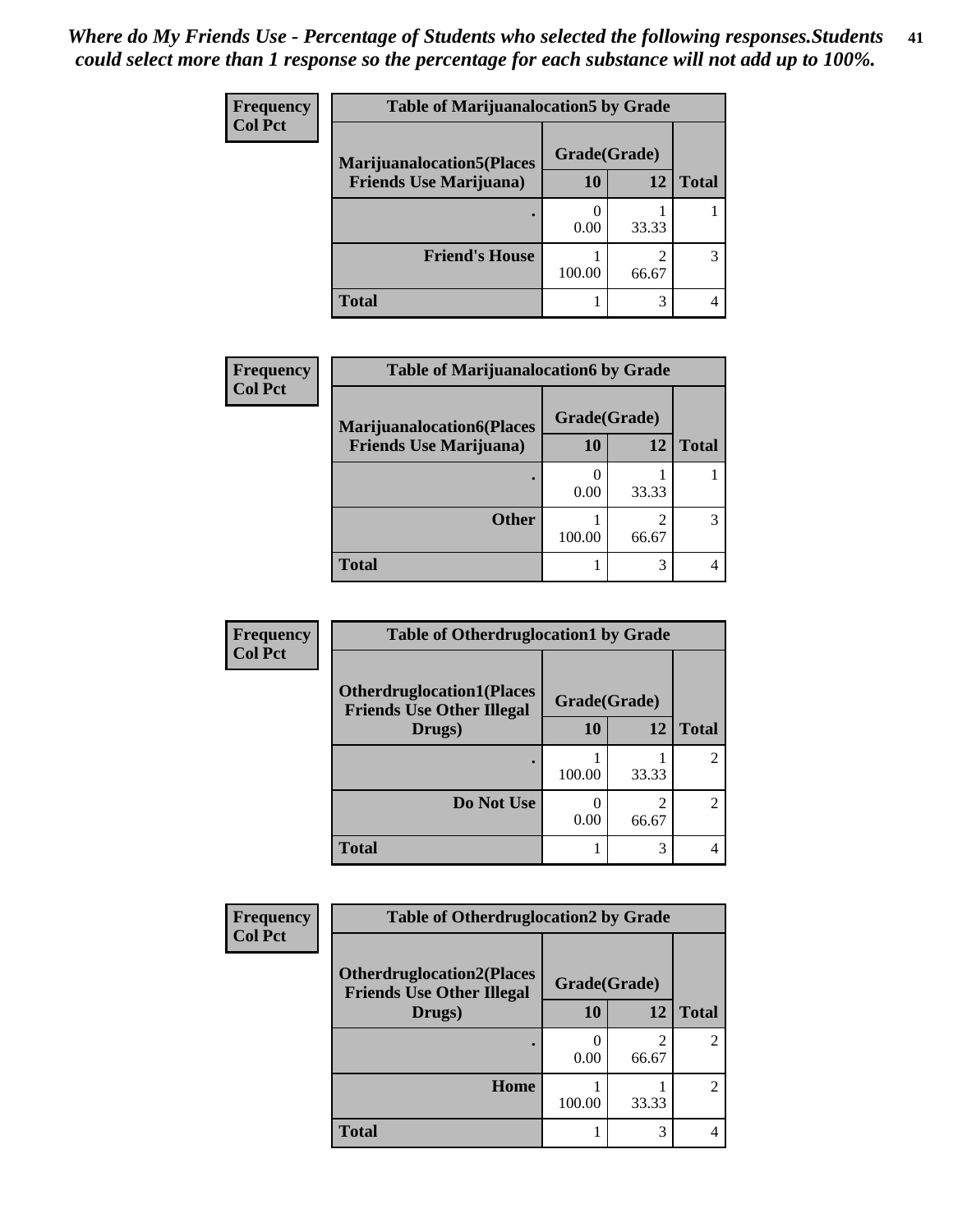| <b>Frequency</b> | <b>Table of Otherdruglocation3 by Grade</b>                          |              |            |              |
|------------------|----------------------------------------------------------------------|--------------|------------|--------------|
| <b>Col Pct</b>   | <b>Otherdruglocation3(Places</b><br><b>Friends Use Other Illegal</b> | Grade(Grade) |            |              |
|                  | Drugs)                                                               | 10           | 12         | <b>Total</b> |
|                  |                                                                      | 100.00       | ∍<br>66.67 | 3            |
|                  | <b>School</b>                                                        | 0.00         | 33.33      |              |
|                  | <b>Total</b>                                                         |              | 3          |              |

| <b>Frequency</b> | <b>Table of Otherdruglocation4 by Grade</b>                          |              |       |               |
|------------------|----------------------------------------------------------------------|--------------|-------|---------------|
| <b>Col Pct</b>   | <b>Otherdruglocation4(Places</b><br><b>Friends Use Other Illegal</b> | Grade(Grade) |       |               |
|                  | Drugs)                                                               | 10           | 12    | <b>Total</b>  |
|                  |                                                                      | 0.00         | 66.67 | 2             |
|                  | Car                                                                  | 100.00       | 33.33 | $\mathcal{L}$ |
|                  | <b>Total</b>                                                         |              | 3     |               |

| <b>Frequency</b> | <b>Table of Otherdruglocation5 by Grade</b>                          |              |                         |                |
|------------------|----------------------------------------------------------------------|--------------|-------------------------|----------------|
| <b>Col Pct</b>   | <b>Otherdruglocation5(Places</b><br><b>Friends Use Other Illegal</b> | Grade(Grade) |                         |                |
|                  | Drugs)                                                               | 10           | 12                      | <b>Total</b>   |
|                  |                                                                      | 0.00         | $\mathfrak{D}$<br>66.67 | $\overline{2}$ |
|                  | <b>Friend's House</b>                                                | 100.00       | 33.33                   | $\overline{c}$ |
|                  | Total                                                                |              | 3                       |                |

| Frequency      | <b>Table of Otherdruglocation6 by Grade</b>                          |              |                                                                                                                                                                          |                                                                                                                                                                 |
|----------------|----------------------------------------------------------------------|--------------|--------------------------------------------------------------------------------------------------------------------------------------------------------------------------|-----------------------------------------------------------------------------------------------------------------------------------------------------------------|
| <b>Col Pct</b> | <b>Otherdruglocation6(Places</b><br><b>Friends Use Other Illegal</b> | Grade(Grade) |                                                                                                                                                                          |                                                                                                                                                                 |
|                | Drugs)                                                               | 10           | 12                                                                                                                                                                       | <b>Total</b>                                                                                                                                                    |
|                |                                                                      | 0.00         | $\mathcal{D}_{\mathcal{A}}^{\mathcal{A}}(\mathcal{A})=\mathcal{D}_{\mathcal{A}}^{\mathcal{A}}(\mathcal{A})\mathcal{D}_{\mathcal{A}}^{\mathcal{A}}(\mathcal{A})$<br>66.67 | $\mathcal{D}_{\mathcal{A}}^{\mathcal{A}}(\mathcal{A})=\mathcal{D}_{\mathcal{A}}^{\mathcal{A}}(\mathcal{A})\mathcal{D}_{\mathcal{A}}^{\mathcal{A}}(\mathcal{A})$ |
|                | <b>Other</b>                                                         | 100.00       | 33.33                                                                                                                                                                    | $\mathfrak{D}$                                                                                                                                                  |
|                | <b>Total</b>                                                         |              | 3                                                                                                                                                                        |                                                                                                                                                                 |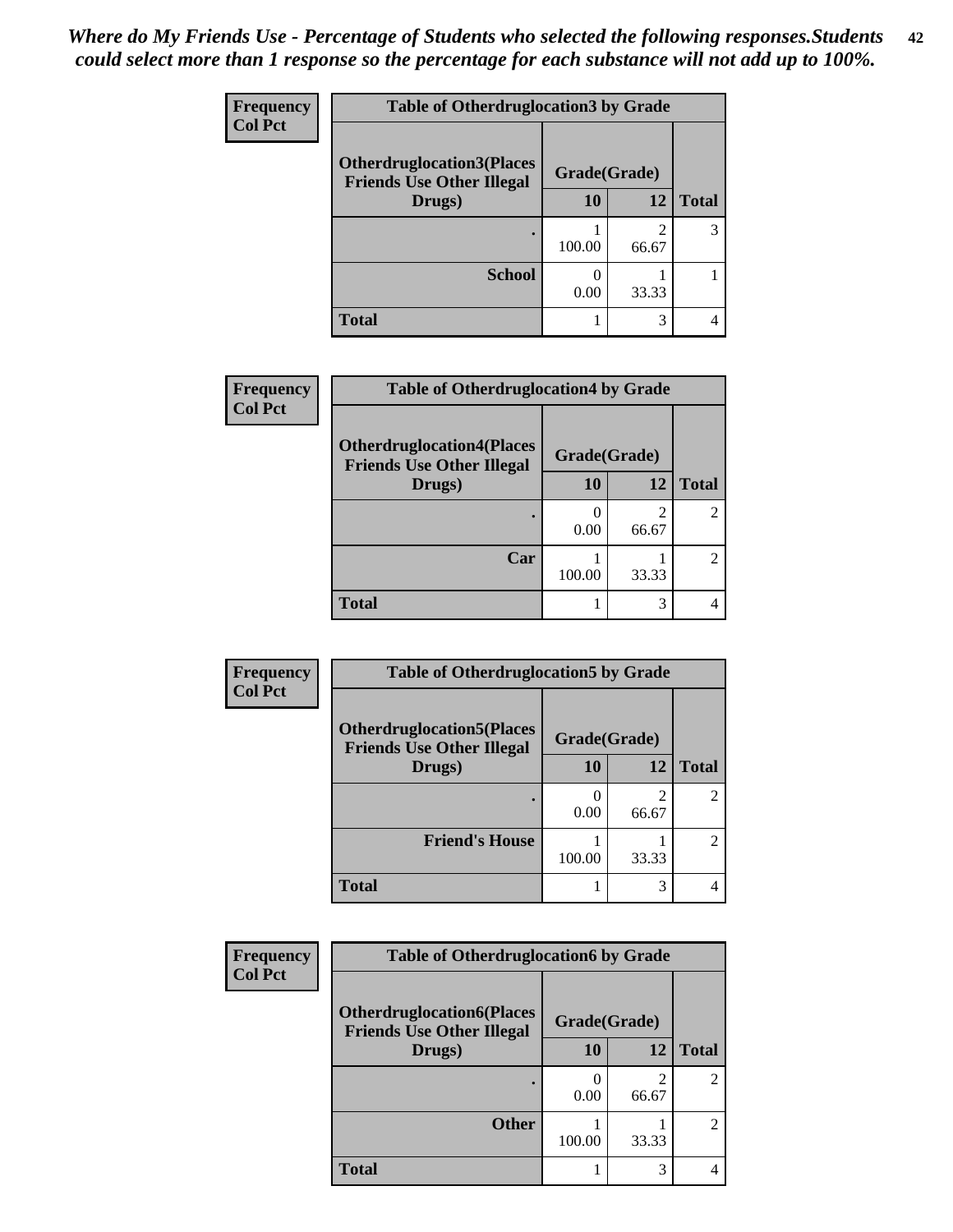| Frequency      | <b>Table of Alcoholtime1 by Grade</b>           |              |             |              |
|----------------|-------------------------------------------------|--------------|-------------|--------------|
| <b>Col Pct</b> | <b>Alcoholtime1(Times</b><br><b>Friends Use</b> | Grade(Grade) |             |              |
|                | Alcohol)                                        | 10           | 12          | <b>Total</b> |
|                |                                                 | 0.00         | 3<br>100.00 | 3            |
|                | Do Not Use                                      | 100.00       | 0.00        |              |
|                | <b>Total</b>                                    |              | 3           |              |

| Frequency      | <b>Table of Alcoholtime2 by Grade</b>           |              |            |              |
|----------------|-------------------------------------------------|--------------|------------|--------------|
| <b>Col Pct</b> | <b>Alcoholtime2(Times</b><br><b>Friends Use</b> | Grade(Grade) |            |              |
|                | Alcohol)                                        | 10           | 12         | <b>Total</b> |
|                |                                                 | 100.00       | 2<br>66.67 |              |
|                | <b>On Way to School</b>                         | 0.00         | 33.33      |              |
|                | <b>Total</b>                                    |              | 3          |              |

| Frequency      | <b>Table of Alcoholtime3 by Grade</b>                           |           |            |              |
|----------------|-----------------------------------------------------------------|-----------|------------|--------------|
| <b>Col Pct</b> | <b>Alcoholtime3(Times</b><br>Grade(Grade)<br><b>Friends Use</b> |           |            |              |
|                | Alcohol)                                                        | 10        | 12         | <b>Total</b> |
|                |                                                                 | 100.00    | 2<br>66.67 | 3            |
|                | <b>During School</b>                                            | 0<br>0.00 | 33.33      |              |
|                | <b>Total</b>                                                    |           | 3          | 4            |

| <b>Frequency</b> | <b>Table of Alcoholtime4 by Grade</b><br>Grade(Grade)<br><b>Alcoholtime4(Times</b> |        |       |              |
|------------------|------------------------------------------------------------------------------------|--------|-------|--------------|
| <b>Col Pct</b>   |                                                                                    |        |       |              |
|                  | <b>Friends Use Alcohol)</b>                                                        | 10     | 12    | <b>Total</b> |
|                  |                                                                                    | 100.00 | 66.67 |              |
|                  | <b>On Way Home From School</b>                                                     | 0.00   | 33.33 |              |
|                  | <b>Total</b>                                                                       |        | 3     |              |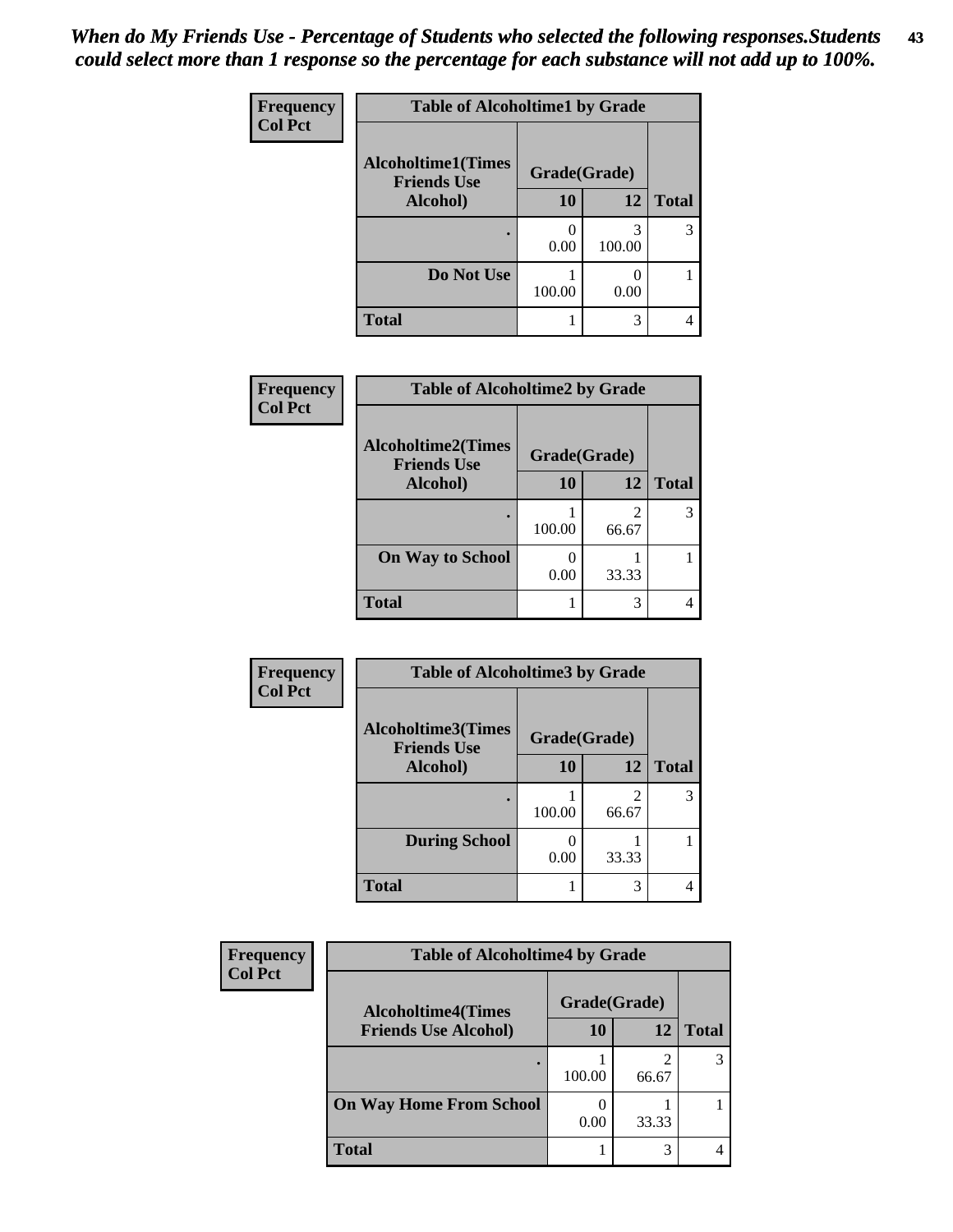*When do My Friends Use - Percentage of Students who selected the following responses.Students could select more than 1 response so the percentage for each substance will not add up to 100%.* **44**

| <b>Frequency</b> | <b>Table of Alcoholtime5 by Grade</b>           |              |            |              |
|------------------|-------------------------------------------------|--------------|------------|--------------|
| <b>Col Pct</b>   | <b>Alcoholtime5(Times</b><br><b>Friends Use</b> | Grade(Grade) |            |              |
|                  | Alcohol)                                        | 10           | 12         | <b>Total</b> |
|                  |                                                 | 100.00       | 2<br>66.67 | 3            |
|                  | Weeknights                                      | 0.00         | 33.33      |              |
|                  | <b>Total</b>                                    |              | 3          |              |

| Frequency      | <b>Table of Alcoholtime6 by Grade</b>           |              |             |              |
|----------------|-------------------------------------------------|--------------|-------------|--------------|
| <b>Col Pct</b> | <b>Alcoholtime6(Times</b><br><b>Friends Use</b> | Grade(Grade) |             |              |
|                | Alcohol)                                        | 10           | 12          | <b>Total</b> |
|                |                                                 | 100.00       | 0.00        |              |
|                | Weekends                                        | 0.00         | 3<br>100.00 |              |
|                | <b>Total</b>                                    |              | 3           |              |

| Frequency      | <b>Table of Tobaccotime1 by Grade</b>           |              |       |              |
|----------------|-------------------------------------------------|--------------|-------|--------------|
| <b>Col Pct</b> | <b>Tobaccotime1(Times</b><br><b>Friends Use</b> | Grade(Grade) |       |              |
|                | Tobacco)                                        | 10           | 12    | <b>Total</b> |
|                |                                                 | 0.00         | 33.33 |              |
|                | Do Not Use                                      | 100.00       | 66.67 | 3            |
|                | <b>Total</b>                                    |              | 3     | 4            |

| <b>Frequency</b> | <b>Table of Tobaccotime2 by Grade</b>           |              |            |              |
|------------------|-------------------------------------------------|--------------|------------|--------------|
| <b>Col Pct</b>   | <b>Tobaccotime2(Times</b><br><b>Friends Use</b> | Grade(Grade) |            |              |
|                  | <b>Tobacco</b> )                                | 10           | 12         | <b>Total</b> |
|                  |                                                 | 100.00       | 2<br>66.67 | 3            |
|                  | <b>On Way to School</b>                         | 0.00         | 33.33      |              |
|                  | <b>Total</b>                                    |              | 3          | 4            |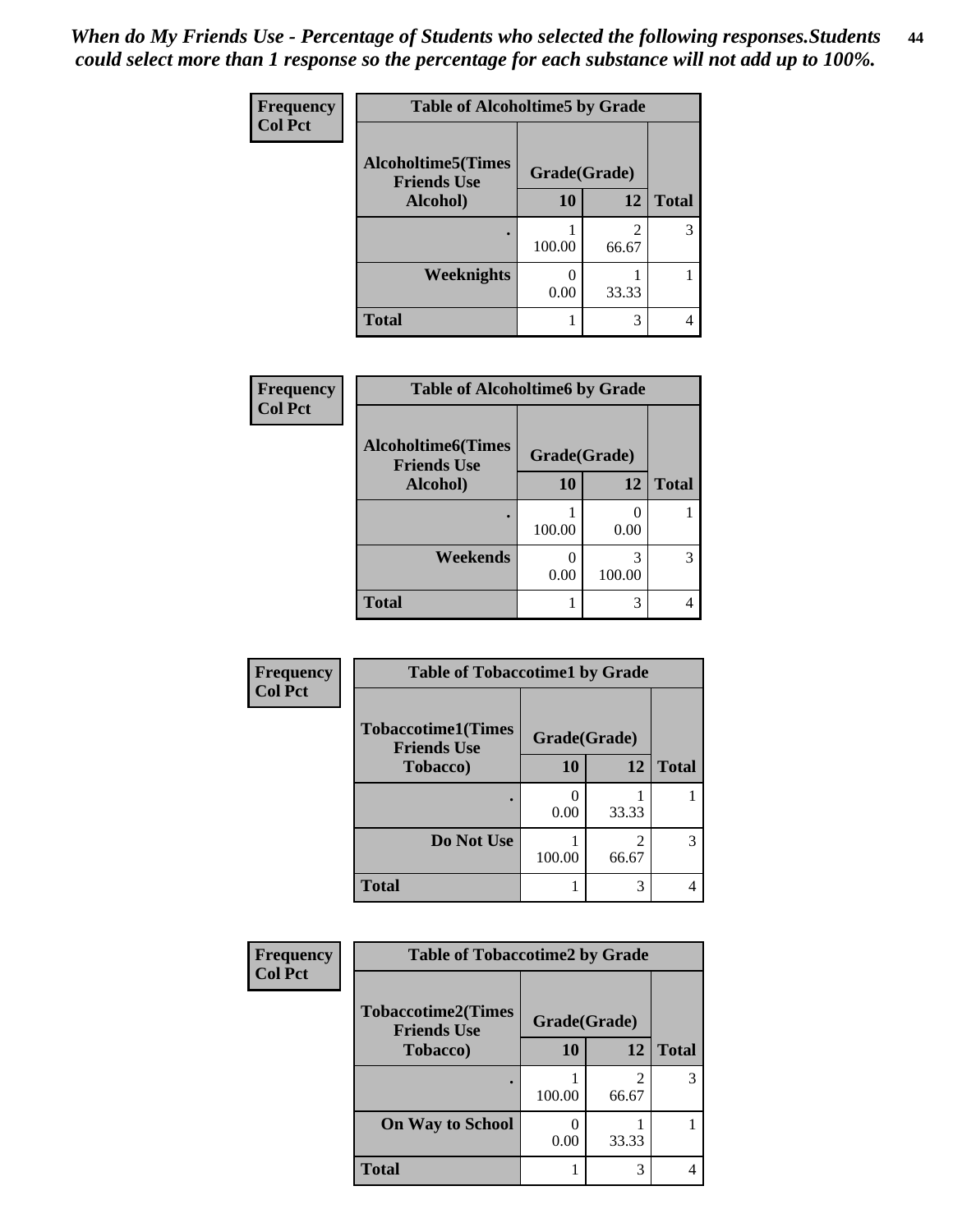| <b>Frequency</b> | <b>Table of Tobaccotime3 by Grade</b>           |              |            |              |
|------------------|-------------------------------------------------|--------------|------------|--------------|
| <b>Col Pct</b>   | <b>Tobaccotime3(Times</b><br><b>Friends Use</b> | Grade(Grade) |            |              |
|                  | <b>Tobacco</b> )                                | 10           | 12         | <b>Total</b> |
|                  |                                                 | 100.00       | 2<br>66.67 | 3            |
|                  | <b>During School</b>                            | 0.00         | 33.33      |              |
|                  | <b>Total</b>                                    |              | 3          |              |

| Frequency      | <b>Table of Tobaccotime4 by Grade</b> |              |       |              |
|----------------|---------------------------------------|--------------|-------|--------------|
| <b>Col Pct</b> | <b>Tobaccotime4(Times</b>             | Grade(Grade) |       |              |
|                | <b>Friends Use Tobacco)</b>           | 10           | 12    | <b>Total</b> |
|                |                                       | 100.00       | 66.67 |              |
|                | <b>On Way Home From School</b>        | 0.00         | 33.33 |              |
|                | <b>Total</b>                          |              |       |              |

| Frequency      | <b>Table of Tobaccotime5 by Grade</b>            |              |            |              |
|----------------|--------------------------------------------------|--------------|------------|--------------|
| <b>Col Pct</b> | <b>Tobaccotime5</b> (Times<br><b>Friends Use</b> | Grade(Grade) |            |              |
|                | <b>Tobacco</b> )                                 | 10           | 12         | <b>Total</b> |
|                |                                                  | 100.00       | 2<br>66.67 | 3            |
|                | Weeknights                                       | 0.00         | 33.33      |              |
|                | <b>Total</b>                                     |              | 3          |              |

| Frequency<br><b>Col Pct</b> | <b>Table of Tobaccotime6 by Grade</b>           |              |       |              |
|-----------------------------|-------------------------------------------------|--------------|-------|--------------|
|                             | <b>Tobaccotime6(Times</b><br><b>Friends Use</b> | Grade(Grade) |       |              |
|                             | <b>Tobacco</b> )                                | 10           | 12    | <b>Total</b> |
|                             |                                                 | 100.00       | 66.67 | 3            |
|                             | Weekends                                        | 0.00         | 33.33 |              |
|                             | <b>Total</b>                                    |              | 3     | 4            |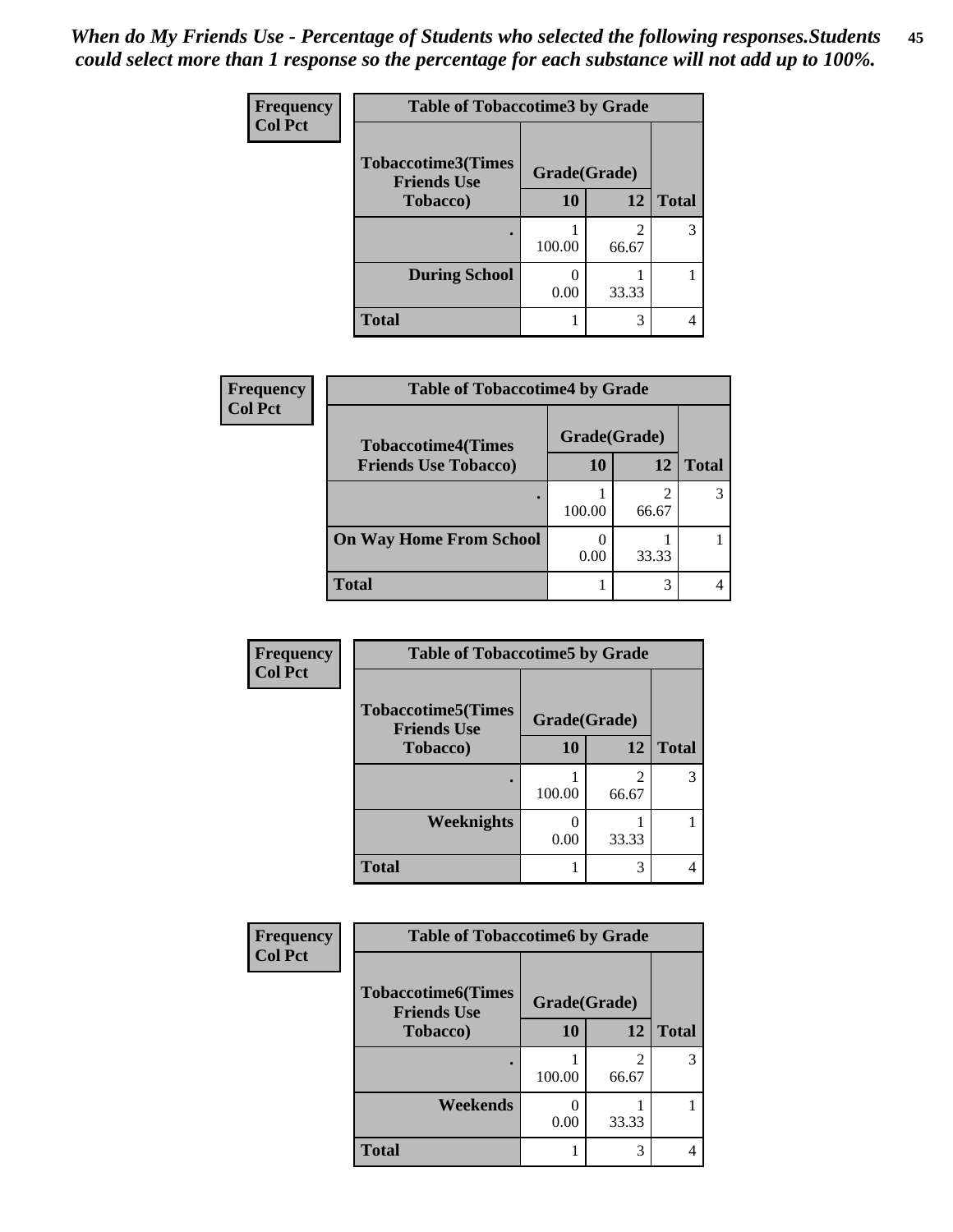| <b>Frequency</b> | <b>Table of Marijuanatime1 by Grade</b>           |              |            |              |
|------------------|---------------------------------------------------|--------------|------------|--------------|
| <b>Col Pct</b>   | <b>Marijuanatime1(Times</b><br><b>Friends Use</b> | Grade(Grade) |            |              |
|                  | Marijuana)                                        | 10           | 12         | <b>Total</b> |
|                  |                                                   | 100.00       | 2<br>66.67 | 3            |
|                  | Do Not Use                                        | 0.00         | 33.33      |              |
|                  | <b>Total</b>                                      | 1            | 3          |              |

| Frequency      | <b>Table of Marijuanatime2 by Grade</b>           |              |       |              |
|----------------|---------------------------------------------------|--------------|-------|--------------|
| <b>Col Pct</b> | <b>Marijuanatime2(Times</b><br><b>Friends Use</b> | Grade(Grade) |       |              |
|                | Marijuana)                                        | 10           | 12    | <b>Total</b> |
|                |                                                   | 100.00       | 66.67 | 3            |
|                | <b>On Way to School</b>                           | 0.00         | 33.33 |              |
|                | <b>Total</b>                                      |              | 3     |              |

| <b>Frequency</b> | <b>Table of Marijuanatime3 by Grade</b>    |              |            |              |
|------------------|--------------------------------------------|--------------|------------|--------------|
| <b>Col Pct</b>   | Marijuanatime3(Times<br><b>Friends Use</b> | Grade(Grade) |            |              |
|                  | Marijuana)                                 | 10           | 12         | <b>Total</b> |
|                  |                                            | 100.00       | 2<br>66.67 | 3            |
|                  | <b>During School</b>                       | 0.00         | 33.33      |              |
|                  | <b>Total</b>                               |              | 3          |              |

| <b>Frequency</b> | <b>Table of Marijuanatime4 by Grade</b> |              |       |              |
|------------------|-----------------------------------------|--------------|-------|--------------|
| <b>Col Pct</b>   | <b>Marijuanatime4(Times</b>             | Grade(Grade) |       |              |
|                  | <b>Friends Use Marijuana</b> )          | 10           | 12    | <b>Total</b> |
|                  |                                         | 100.00       | 66.67 |              |
|                  | <b>On Way Home From School</b>          | 0.00         | 33.33 |              |
|                  | <b>Total</b>                            |              | 3     |              |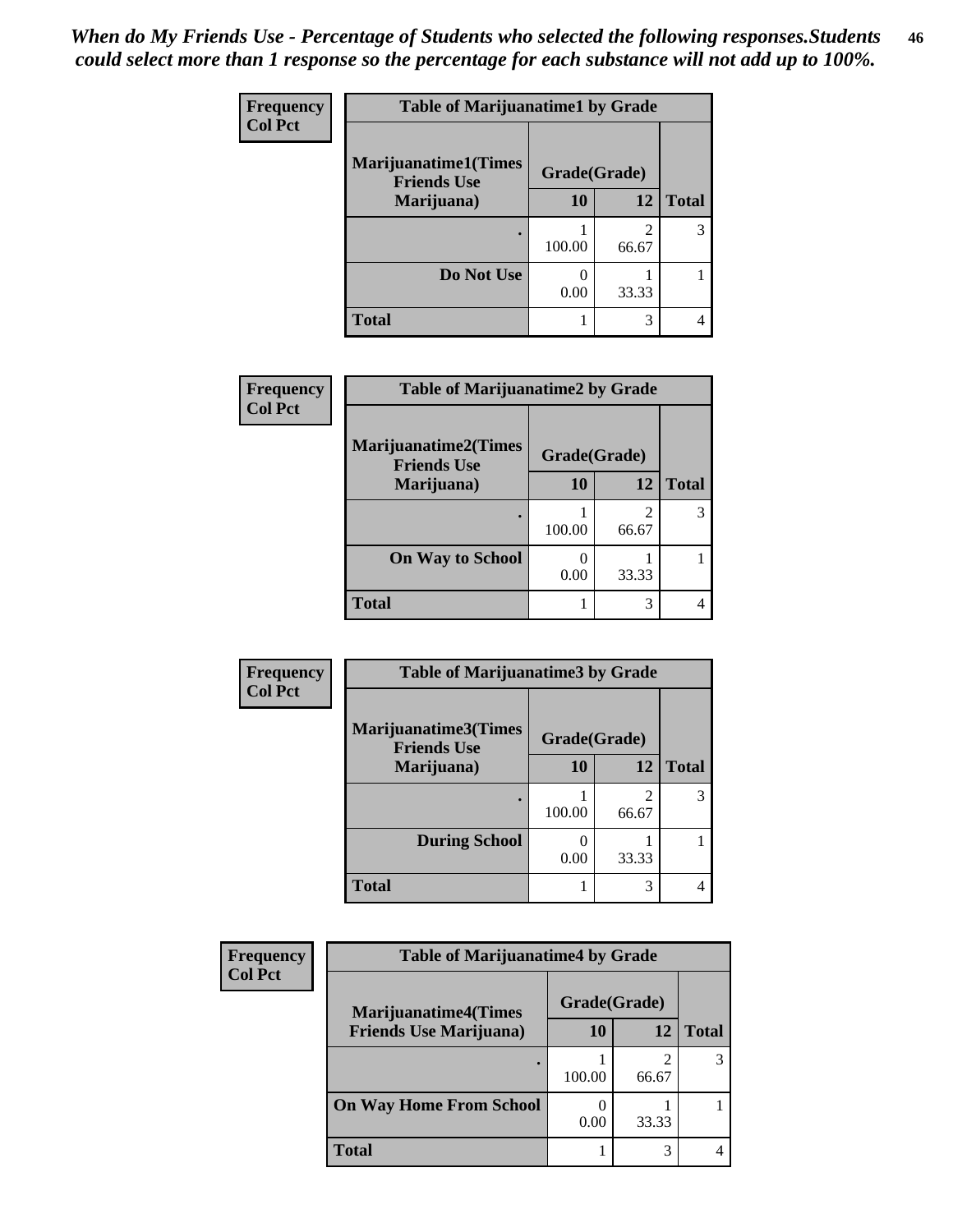| Frequency      | <b>Table of Marijuanatime5 by Grade</b>            |              |                         |                             |
|----------------|----------------------------------------------------|--------------|-------------------------|-----------------------------|
| <b>Col Pct</b> | <b>Marijuanatime5</b> (Times<br><b>Friends Use</b> | Grade(Grade) |                         |                             |
|                | Marijuana)                                         | 10           | 12                      | <b>Total</b>                |
|                |                                                    | 0.00         | $\mathfrak{D}$<br>66.67 | $\mathfrak{D}$              |
|                | Weeknights                                         | 100.00       | 33.33                   | $\mathcal{D}_{\mathcal{L}}$ |
|                | <b>Total</b>                                       |              | 3                       |                             |

| Frequency      | <b>Table of Marijuanatime6 by Grade</b>            |              |       |              |
|----------------|----------------------------------------------------|--------------|-------|--------------|
| <b>Col Pct</b> | <b>Marijuanatime6</b> (Times<br><b>Friends Use</b> | Grade(Grade) |       |              |
|                | Marijuana)                                         | <b>10</b>    | 12    | <b>Total</b> |
|                |                                                    | 0.00         | 33.33 |              |
|                | Weekends                                           | 100.00       | 66.67 | 3            |
|                | <b>Total</b>                                       |              | 3     | 4            |

| Frequency      | <b>Table of Otherdrugtime1 by Grade</b>                 |              |                         |                |
|----------------|---------------------------------------------------------|--------------|-------------------------|----------------|
| <b>Col Pct</b> | <b>Otherdrugtime1(Times</b><br><b>Friends Use Other</b> | Grade(Grade) |                         |                |
|                | <b>Illegal Drugs</b> )                                  | 10           | 12                      | <b>Total</b>   |
|                |                                                         | 100.00       | 33.33                   | 2              |
|                | Do Not Use                                              | 0.00         | $\mathfrak{D}$<br>66.67 | $\mathfrak{D}$ |
|                | <b>Total</b>                                            |              | 3                       |                |

| <b>Frequency</b><br><b>Col Pct</b> | <b>Table of Otherdrugtime2 by Grade</b>                 |              |            |              |
|------------------------------------|---------------------------------------------------------|--------------|------------|--------------|
|                                    | <b>Otherdrugtime2(Times</b><br><b>Friends Use Other</b> | Grade(Grade) |            |              |
|                                    | <b>Illegal Drugs</b> )                                  | 10           | 12         | <b>Total</b> |
|                                    |                                                         | 100.00       | 2<br>66.67 | 3            |
|                                    | <b>On Way to School</b>                                 | 0.00         | 33.33      |              |
|                                    | Total                                                   |              | 3          |              |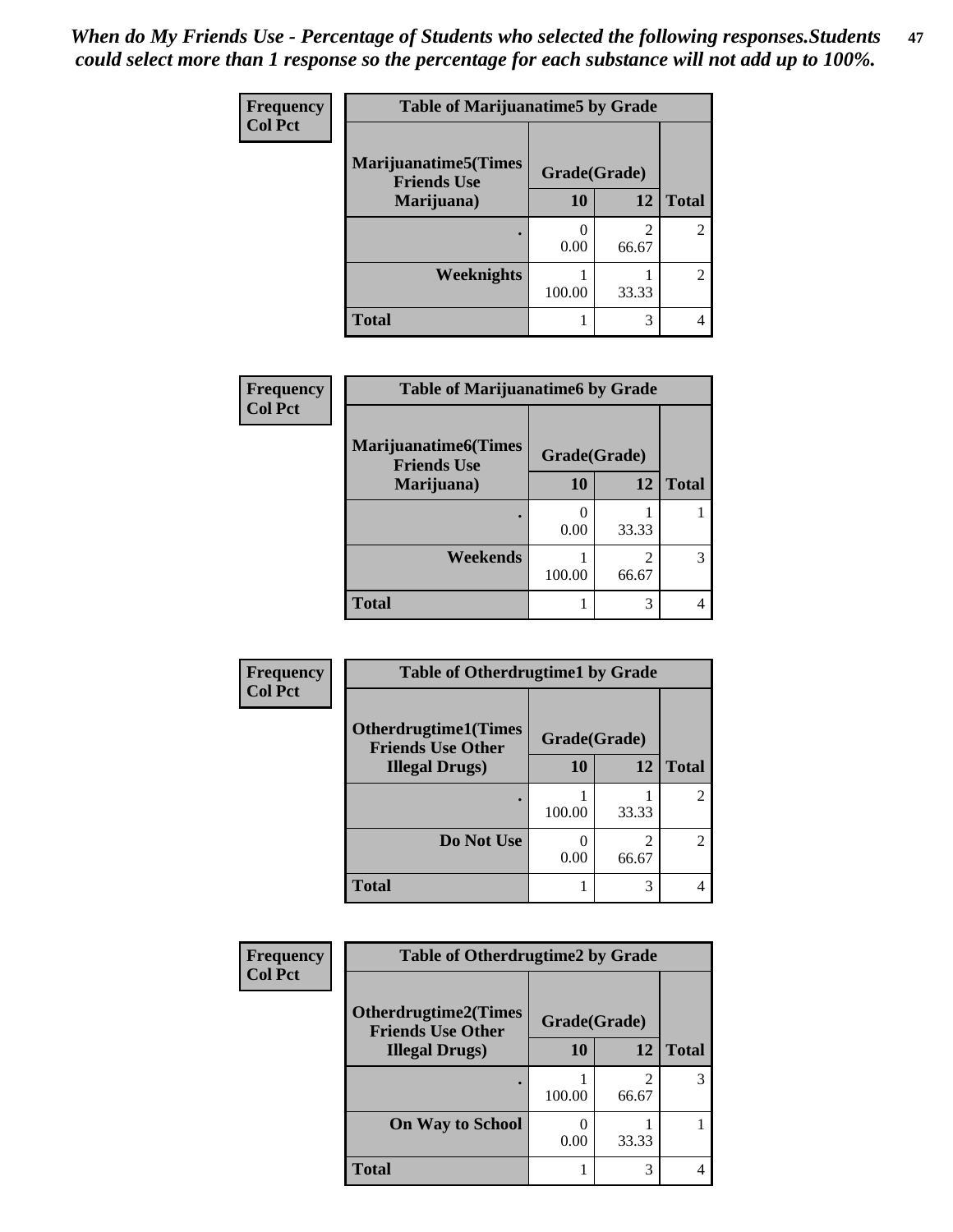| <b>Frequency</b> | <b>Table of Otherdrugtime3 by Grade</b><br>Otherdrugtime3(Times<br>Grade(Grade)<br><b>Friends Use Other</b> |        |            |              |
|------------------|-------------------------------------------------------------------------------------------------------------|--------|------------|--------------|
| <b>Col Pct</b>   |                                                                                                             |        |            |              |
|                  | <b>Illegal Drugs</b> )                                                                                      | 10     | 12         | <b>Total</b> |
|                  |                                                                                                             | 100.00 | 2<br>66.67 | 3            |
|                  | <b>During School</b>                                                                                        | 0.00   | 33.33      |              |
|                  | Total                                                                                                       |        | 3          |              |

| Frequency      | <b>Table of Otherdrugtime4 by Grade</b>                         |              |       |              |
|----------------|-----------------------------------------------------------------|--------------|-------|--------------|
| <b>Col Pct</b> | <b>Otherdrugtime4(Times</b><br><b>Friends Use Other Illegal</b> | Grade(Grade) |       |              |
|                | Drugs)                                                          | 10           | 12    | <b>Total</b> |
|                | ٠                                                               | 100.00       | 66.67 | 3            |
|                | <b>On Way Home From School</b>                                  | 0.00         | 33.33 |              |
|                | <b>Total</b>                                                    |              | 3     |              |

| <b>Frequency</b> | <b>Table of Otherdrugtime5 by Grade</b>                 |              |            |                |
|------------------|---------------------------------------------------------|--------------|------------|----------------|
| <b>Col Pct</b>   | <b>Otherdrugtime5(Times</b><br><b>Friends Use Other</b> | Grade(Grade) |            |                |
|                  | <b>Illegal Drugs</b> )                                  | 10           | 12         | <b>Total</b>   |
|                  |                                                         | 0.00         | 2<br>66.67 | $\overline{2}$ |
|                  | <b>Weeknights</b>                                       | 100.00       | 33.33      | $\mathfrak{D}$ |
|                  | Total                                                   |              | 3          |                |

| <b>Frequency</b> | <b>Table of Otherdrugtime6 by Grade</b>                 |              |                         |                |
|------------------|---------------------------------------------------------|--------------|-------------------------|----------------|
| <b>Col Pct</b>   | <b>Otherdrugtime6(Times</b><br><b>Friends Use Other</b> | Grade(Grade) |                         |                |
|                  | <b>Illegal Drugs</b> )                                  | 10           | 12                      | <b>Total</b>   |
|                  |                                                         | 0.00         | $\mathfrak{D}$<br>66.67 | $\overline{c}$ |
|                  | Weekends                                                | 100.00       | 33.33                   | $\overline{c}$ |
|                  | <b>Total</b>                                            |              | 3                       |                |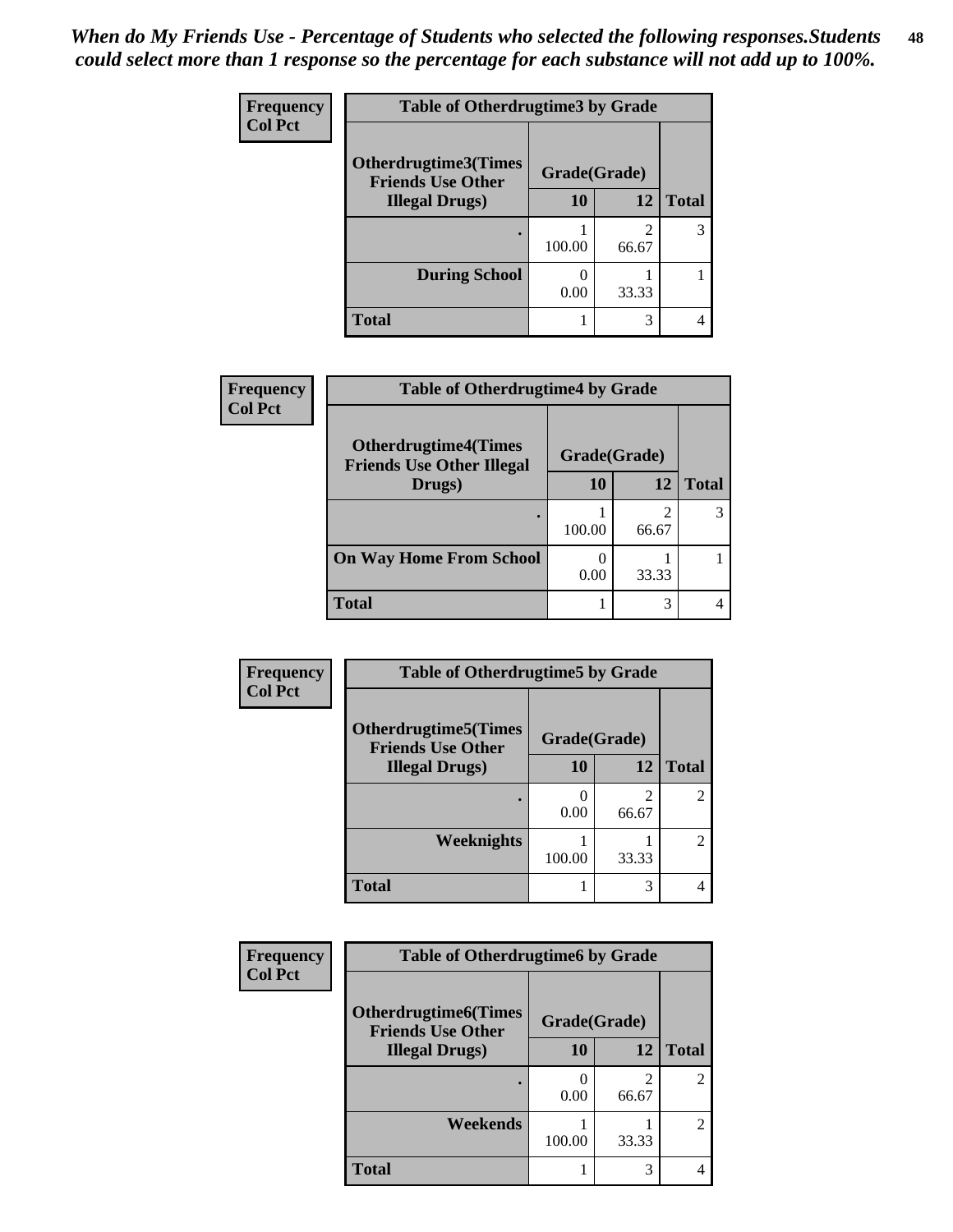| Frequency      | <b>Table of Educationalcohol by Grade</b>                                                                  |              |                                      |              |  |
|----------------|------------------------------------------------------------------------------------------------------------|--------------|--------------------------------------|--------------|--|
| <b>Col Pct</b> | Educationalcohol(I<br>have been taught<br>about alcohol,<br>tobacco,<br>and other drugs<br>within the last | Grade(Grade) |                                      |              |  |
|                | year at school)                                                                                            |              | 12                                   | <b>Total</b> |  |
|                | <b>Yes</b>                                                                                                 | 100.00       | $\mathcal{D}_{\mathcal{L}}$<br>66.67 | 3            |  |
|                | N <sub>0</sub>                                                                                             | 0<br>0.00    | 33.33                                |              |  |
|                | <b>Total</b>                                                                                               | 1            | 3                                    | 4            |  |

| Frequency      | <b>Table of Eversmoked by Grade</b> |              |            |              |  |
|----------------|-------------------------------------|--------------|------------|--------------|--|
| <b>Col Pct</b> | Eversmoked(I<br>have smoked         | Grade(Grade) |            |              |  |
|                | a cigarette)                        | 10           | 12         | <b>Total</b> |  |
|                | Yes                                 | 100.00       | 33.33      | 2            |  |
|                | N <sub>0</sub>                      | 0.00         | 2<br>66.67 | 2            |  |
|                | <b>Total</b>                        |              | 3          | 4            |  |

| Frequency      | <b>Table of Drovedrinking by Grade</b>                                                                              |                          |                         |              |
|----------------|---------------------------------------------------------------------------------------------------------------------|--------------------------|-------------------------|--------------|
| <b>Col Pct</b> | Drovedrinking(In<br>the past 30 days I<br>have driven a car<br>or other vehicle<br>while I was<br>drinking alcohol) | Grade(Grade)<br>10<br>12 |                         | <b>Total</b> |
|                | <b>Yes</b>                                                                                                          | 0<br>0.00                | 33.33                   |              |
|                | N <sub>0</sub>                                                                                                      | 100.00                   | $\mathfrak{D}$<br>66.67 | 3            |
|                | <b>Total</b>                                                                                                        |                          | 3                       |              |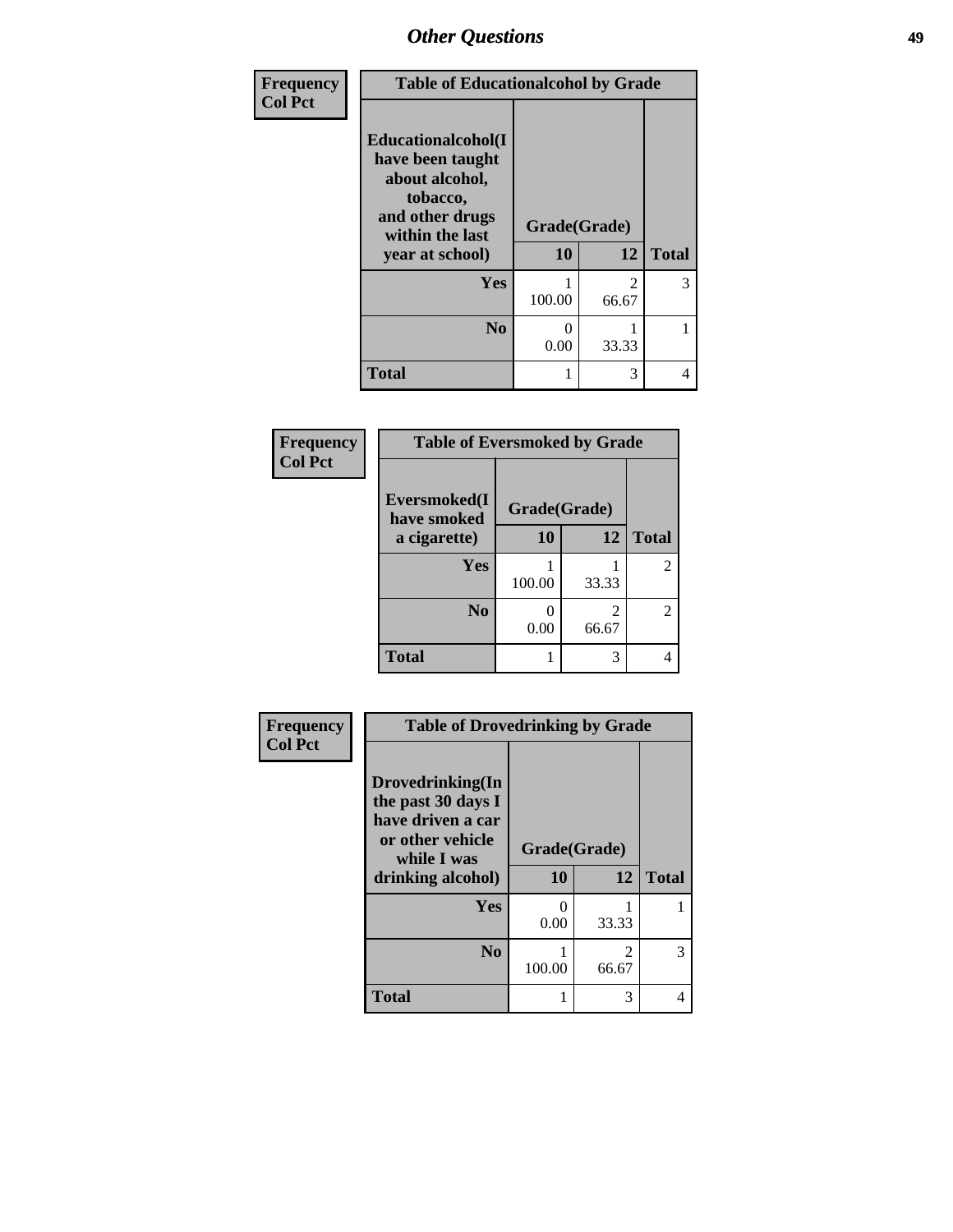| <b>Frequency</b> | <b>Table of Rodedrinking by Grade</b>                                                                                  |                    |                         |                |
|------------------|------------------------------------------------------------------------------------------------------------------------|--------------------|-------------------------|----------------|
| <b>Col Pct</b>   | Rodedrinking(In<br>the past 30 days<br>I have ridden in<br>a car with a<br>driver who had<br>been drinking<br>alcohol) | Grade(Grade)<br>10 | 12                      | <b>Total</b>   |
|                  |                                                                                                                        |                    |                         |                |
|                  | <b>Yes</b>                                                                                                             | 100.00             | 33.33                   | $\overline{2}$ |
|                  | N <sub>0</sub>                                                                                                         | 0<br>0.00          | $\mathfrak{D}$<br>66.67 | $\overline{2}$ |
|                  | <b>Total</b>                                                                                                           |                    | 3                       | 4              |

#### **Frequency Col Pct**

| <b>Table of Drugsschool by Grade</b>                                                                                      |              |                         |                             |  |
|---------------------------------------------------------------------------------------------------------------------------|--------------|-------------------------|-----------------------------|--|
| <b>Drugsschool</b> (During<br>the past 12 months,<br>I have been offered,<br>sold,<br>or given illegal<br>drugs on school | Grade(Grade) |                         |                             |  |
| property)                                                                                                                 | 10           | 12                      | <b>Total</b>                |  |
| Yes                                                                                                                       | 100.00       | 33.33                   |                             |  |
| $\bf No$                                                                                                                  | 0<br>0.00    | $\mathfrak{D}$<br>66.67 | $\mathcal{D}_{\mathcal{L}}$ |  |
| <b>Total</b>                                                                                                              | 1            | 3                       |                             |  |

| <b>Frequency</b> | <b>Table of Helpbullied by Grade</b>           |        |              |              |  |
|------------------|------------------------------------------------|--------|--------------|--------------|--|
| <b>Col Pct</b>   | Helpbullied(I<br>would help<br>someone who was |        | Grade(Grade) |              |  |
|                  | being bullied)                                 | 10     | 12           | <b>Total</b> |  |
|                  | <b>Somewhat Agree</b>                          | 100.00 | 33.33        | 2            |  |
|                  | <b>Somewhat Disagree</b>                       | 0.00   | 33.33        |              |  |
|                  | <b>Strongly Disagree</b>                       | 0.00   | 33.33        |              |  |
|                  | <b>Total</b>                                   |        | 3            |              |  |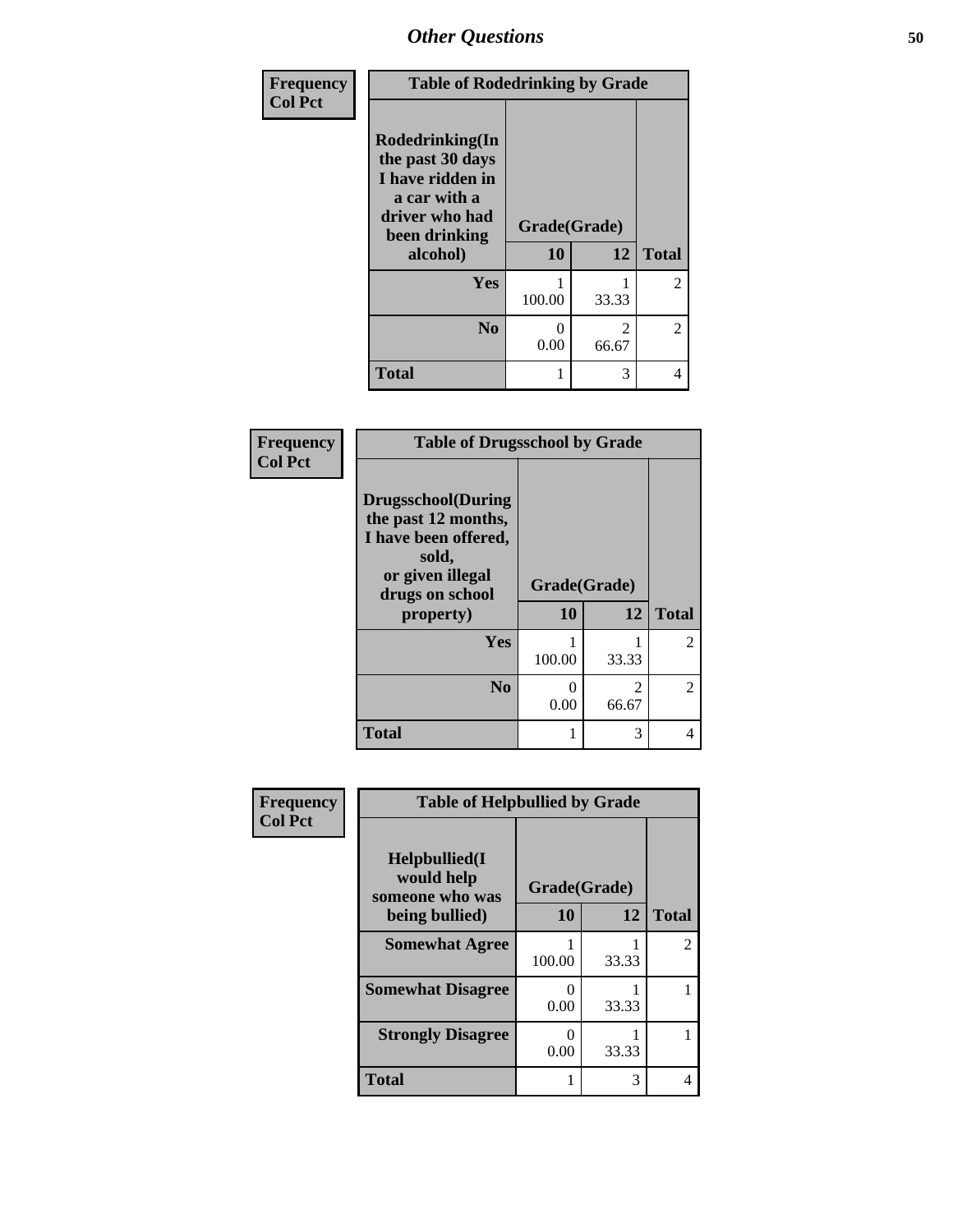*Other Questions* **51**

| Frequency      | <b>Table of Grade by Bingedrinking</b> |                                                                                                                          |                  |              |
|----------------|----------------------------------------|--------------------------------------------------------------------------------------------------------------------------|------------------|--------------|
| <b>Row Pct</b> |                                        | <b>Bingedrinking</b> (I<br>have drunk five<br>or more drinks of<br>alcohol at one<br>sitting during the<br>last 30 days) |                  |              |
|                | Grade(Grade)                           | 0 Days                                                                                                                   | 20 to 29<br>days | <b>Total</b> |
|                | 10                                     | 100.00                                                                                                                   | 0.00             |              |
|                | 12                                     | $\mathfrak{D}$<br>66.67                                                                                                  | 33.33            | 3            |
|                | <b>Total</b>                           | 3                                                                                                                        |                  | 4            |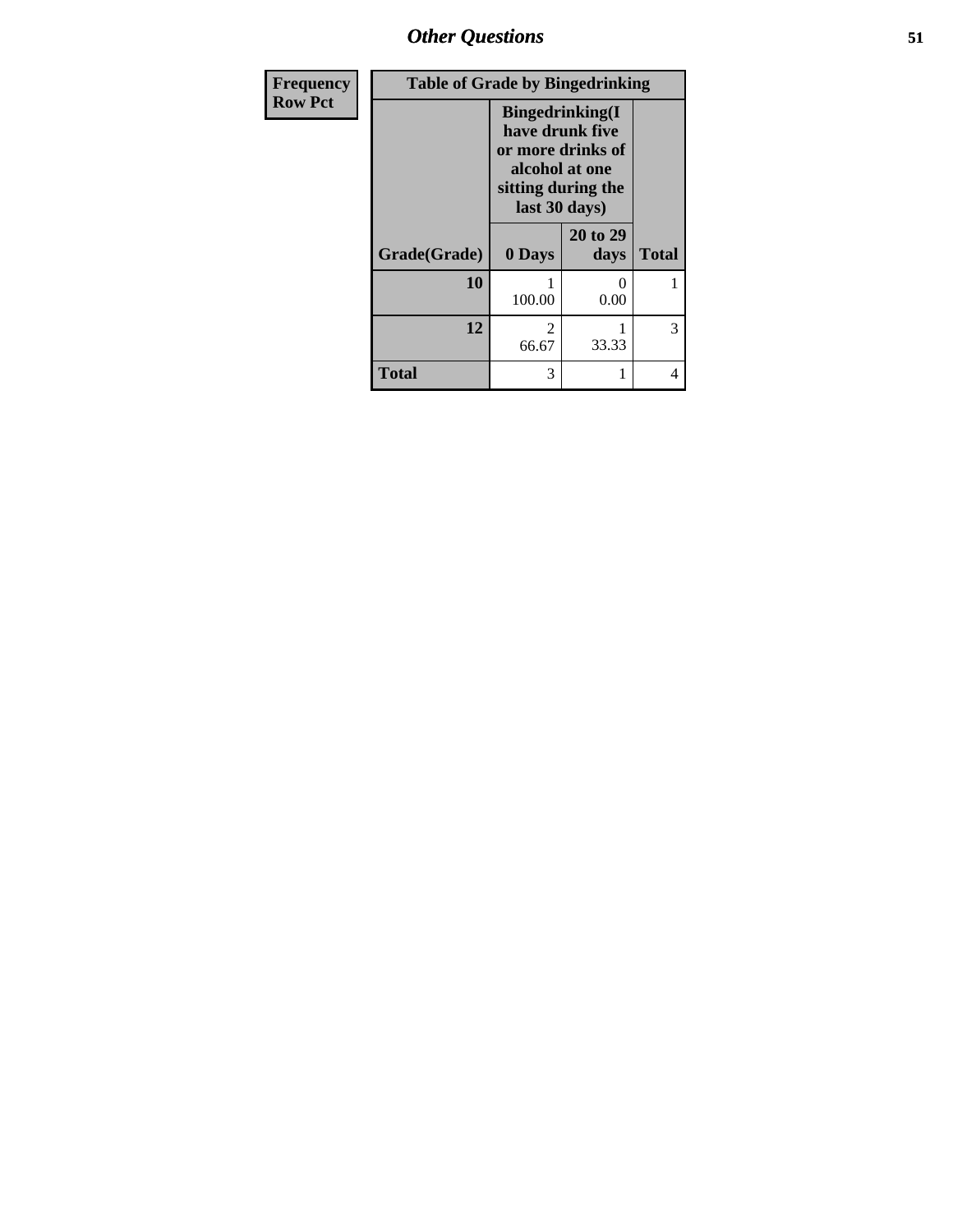## *Nutrition* **52**

| <b>Frequency</b> |
|------------------|
| Row Pct          |

| <b>Table of Grade by Dairy</b> |                          |                                                                 |                             |                                    |              |  |
|--------------------------------|--------------------------|-----------------------------------------------------------------|-----------------------------|------------------------------------|--------------|--|
|                                |                          | Dairy (I eat at least 3 servings of dairy<br>products each day) |                             |                                    |              |  |
| Grade(Grade)                   | <b>Strongly</b><br>Agree | Somewhat  <br>Agree                                             | <b>Somewhat</b><br>Disagree | <b>Strongly</b><br><b>Disagree</b> | <b>Total</b> |  |
| 10                             | 100.00                   | 0.00                                                            | 0.00                        | 0.00                               |              |  |
| 12                             | 0.00                     | 33.33                                                           | 33.33                       | 33.33                              | 3            |  |
| <b>Total</b>                   |                          |                                                                 |                             |                                    |              |  |

#### **Frequency Row Pct**

| <b>Table of Grade by Fruitveg</b> |              |                          |                                                                          |                     |                                        |              |  |
|-----------------------------------|--------------|--------------------------|--------------------------------------------------------------------------|---------------------|----------------------------------------|--------------|--|
|                                   |              |                          | Fruitveg(I eat at least 5 servings of fruits<br>and vegetables each day) |                     |                                        |              |  |
|                                   | Grade(Grade) | <b>Strongly</b><br>Agree | Agree                                                                    | Somewhat   Somewhat | <b>Strongly</b><br>Disagree   Disagree | <b>Total</b> |  |
|                                   | 10           | 100.00                   | 0.00                                                                     | 0.00                | 0.00                                   |              |  |
|                                   | 12           | 0<br>0.00                | 33.33                                                                    | 33.33               | 33.33                                  |              |  |
|                                   | Total        |                          |                                                                          |                     |                                        |              |  |

| Frequency      |              | <b>Table of Grade by Cafeteriahealthy</b> |                                                                                |              |
|----------------|--------------|-------------------------------------------|--------------------------------------------------------------------------------|--------------|
| <b>Row Pct</b> |              |                                           | <b>Cafeteriahealthy(School</b><br>meals in my school<br>cafeteria are healthy) |              |
|                | Grade(Grade) | <b>Somewhat</b><br><b>Disagree</b>        | <b>Strongly</b><br><b>Disagree</b>                                             | <b>Total</b> |
|                | 10           | 100.00                                    | 0.00                                                                           |              |
|                | 12           | 0.00                                      | 3<br>100.00                                                                    | 3            |
|                | <b>Total</b> |                                           | 3                                                                              | 4            |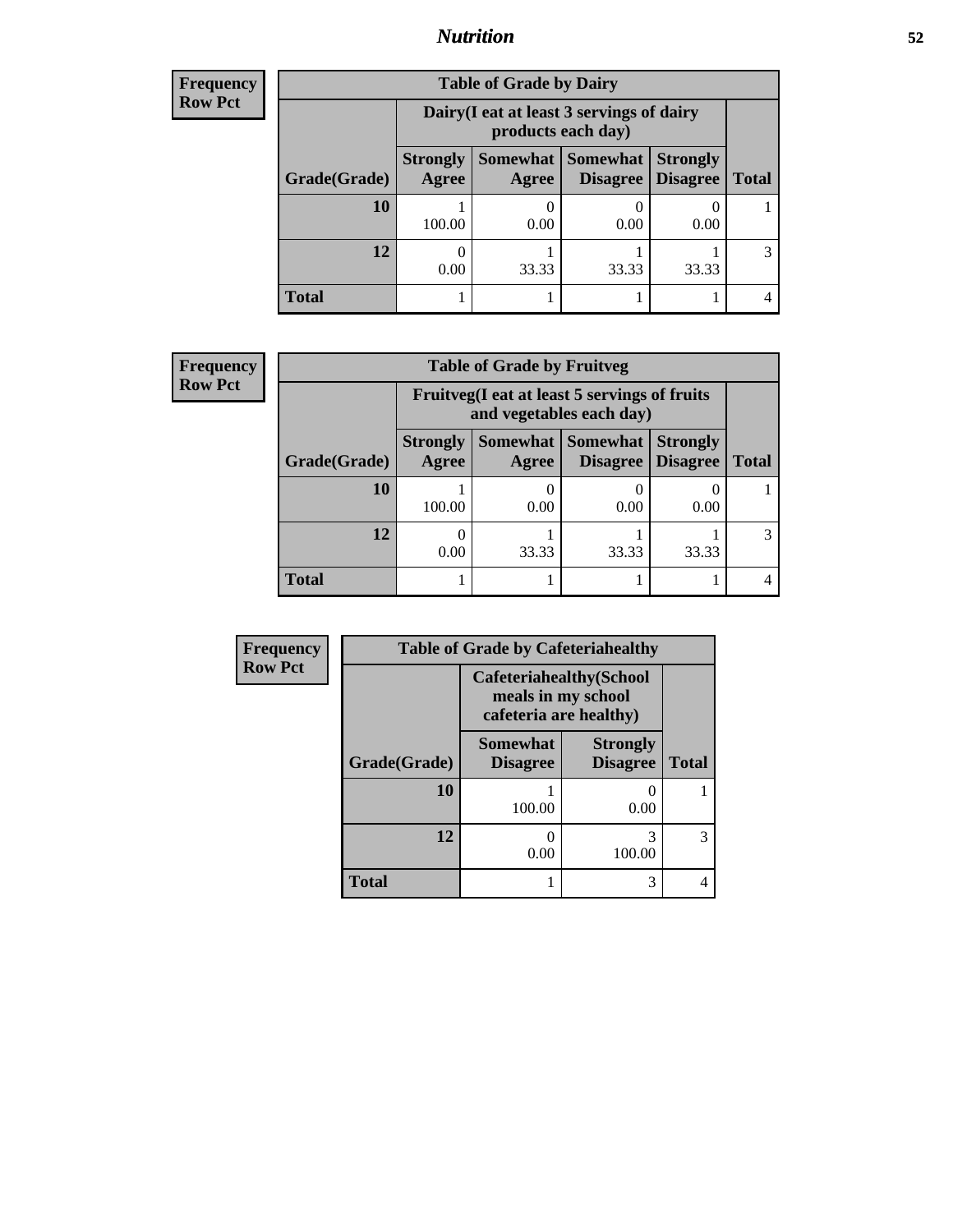# *Nutrition* **53**

| <b>Frequency</b> | <b>Table of Grade by Cafeterianutrition</b> |                                                                                              |          |                                        |              |
|------------------|---------------------------------------------|----------------------------------------------------------------------------------------------|----------|----------------------------------------|--------------|
| <b>Row Pct</b>   |                                             | <b>Cafeterianutrition</b> (Facts about<br>nutrition are available in my<br>school cafeteria) |          |                                        |              |
|                  | Grade(Grade)                                | <b>Strongly</b><br>Agree                                                                     | Somewhat | <b>Strongly</b><br>Disagree   Disagree | <b>Total</b> |
|                  | 10                                          | 100.00                                                                                       | 0.00     | 0.00                                   |              |
|                  | 12                                          | 0.00                                                                                         | 33.33    | 66.67                                  | 3            |
|                  | <b>Total</b>                                |                                                                                              |          | 2                                      |              |

| Frequency      | <b>Table of Grade by Schoollunch</b> |                          |                                                              |              |
|----------------|--------------------------------------|--------------------------|--------------------------------------------------------------|--------------|
| <b>Row Pct</b> |                                      | week)                    | Schoollunch(I eat<br>school lunch three<br>or more times per |              |
|                | Grade(Grade)                         | <b>Strongly</b><br>Agree | <b>Strongly</b><br><b>Disagree</b>                           | <b>Total</b> |
|                | 10                                   | 100.00                   | $\mathbf{\Omega}$<br>0.00                                    |              |
|                | 12                                   | 0<br>0.00                | 3<br>100.00                                                  | 3            |
|                | <b>Total</b>                         | 1                        | 3                                                            | 4            |

| Frequency      |              | <b>Table of Grade by Foodchoices</b>                                                |              |  |
|----------------|--------------|-------------------------------------------------------------------------------------|--------------|--|
| <b>Row Pct</b> |              | <b>Foodchoices</b> (I<br>make healthy<br>food choices<br>in my school<br>cafeteria) |              |  |
|                | Grade(Grade) | <b>Strongly</b><br><b>Disagree</b>                                                  | <b>Total</b> |  |
|                | 10           | 100.00                                                                              | 1            |  |
|                | 12           | 3<br>100.00                                                                         | 3            |  |
|                | <b>Total</b> | 4                                                                                   | 4            |  |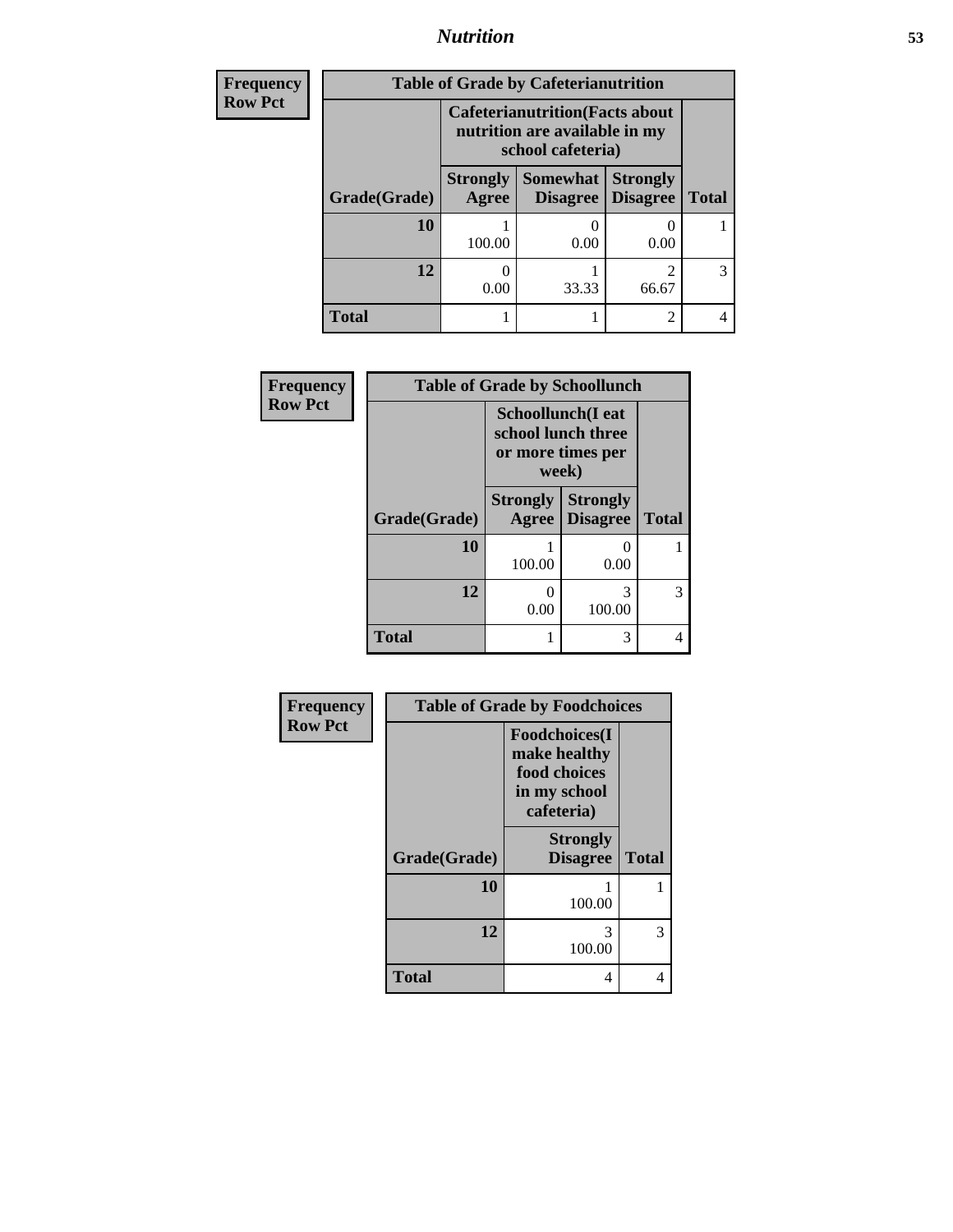*Nutrition* **54**

| <b>Frequency</b> | <b>Table of Grade by Wholewheat</b> |                                                                                                                             |                                      |              |
|------------------|-------------------------------------|-----------------------------------------------------------------------------------------------------------------------------|--------------------------------------|--------------|
| <b>Row Pct</b>   |                                     | <b>Wholewheat</b> (There<br>are whole wheat and<br>multigrain breads<br>and cereals available<br>in my school<br>cafeteria) |                                      |              |
|                  | Grade(Grade)                        | <b>Somewhat</b><br><b>Agree</b>                                                                                             | <b>Strongly</b><br><b>Disagree</b>   | <b>Total</b> |
|                  | 10                                  | 100.00                                                                                                                      | $\mathbf{\Omega}$<br>0.00            | 1            |
|                  | 12                                  | 33.33                                                                                                                       | $\mathcal{D}_{\mathcal{L}}$<br>66.67 | 3            |
|                  | <b>Total</b>                        | 2                                                                                                                           | 2                                    | 4            |

| Frequency      |              | <b>Table of Grade by Healthyvending</b>                                                                                                                          |                                    |              |
|----------------|--------------|------------------------------------------------------------------------------------------------------------------------------------------------------------------|------------------------------------|--------------|
| <b>Row Pct</b> |              | <b>Healthyvending</b> (If<br>only healthy snacks<br>and beverages were<br>available in the<br>vending machines<br>during the school<br>day,<br>I would buy them) |                                    |              |
|                | Grade(Grade) | <b>Somewhat</b><br>Agree                                                                                                                                         | <b>Strongly</b><br><b>Disagree</b> | <b>Total</b> |
|                | 10           | 1<br>100.00                                                                                                                                                      | 0<br>0.00                          |              |
|                | 12           | $\mathfrak{D}$<br>66.67                                                                                                                                          | 33.33                              | 3            |
|                | <b>Total</b> | 3                                                                                                                                                                |                                    | 4            |

| <b>Frequency</b> | <b>Table of Grade by Schoolbreakfast</b> |                                                                                                                                                                   |                 |                                    |              |
|------------------|------------------------------------------|-------------------------------------------------------------------------------------------------------------------------------------------------------------------|-----------------|------------------------------------|--------------|
| <b>Row Pct</b>   |                                          | Schoolbreakfast(If breakfast<br>were available at school,<br>but outside the cafeteria,<br>I would eat breakfast at school<br>more often)<br>Somewhat<br>Somewhat |                 |                                    |              |
|                  | Grade(Grade)                             | Agree                                                                                                                                                             | <b>Disagree</b> | <b>Strongly</b><br><b>Disagree</b> | <b>Total</b> |
|                  | 10                                       | 0<br>0.00                                                                                                                                                         | 100.00          | 0<br>0.00                          |              |
|                  | 12                                       | $\overline{2}$<br>66.67                                                                                                                                           | 0<br>0.00       | 33.33                              | 3            |
|                  | <b>Total</b>                             | $\overline{2}$                                                                                                                                                    |                 | 1                                  |              |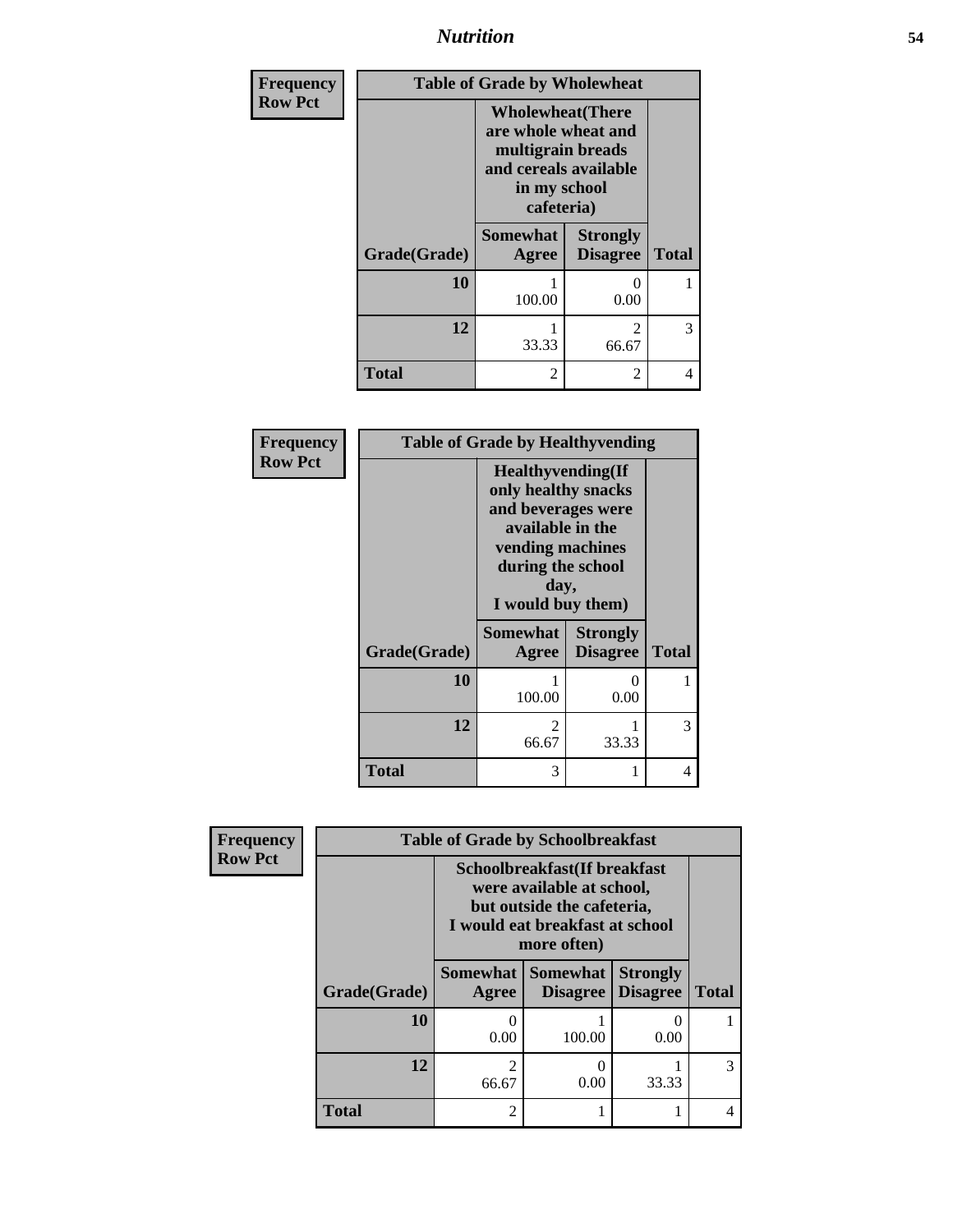| Frequency<br><b>Col Pct</b> | <b>Table of Educationaids by Grade</b>                                                      |              |                         |                |
|-----------------------------|---------------------------------------------------------------------------------------------|--------------|-------------------------|----------------|
|                             | <b>Educationaids</b> (I<br>have been<br>taught about<br><b>HIV/AIDS</b> at<br>school in the | Grade(Grade) |                         |                |
|                             | past year)                                                                                  | 10           | 12                      | <b>Total</b>   |
|                             | <b>Yes</b>                                                                                  | 100.00       | 33.33                   | $\overline{2}$ |
|                             | N <sub>0</sub>                                                                              | 0.00         | $\mathfrak{D}$<br>66.67 | 2              |
|                             | <b>Total</b>                                                                                |              | 3                       | 4              |

| Frequency      | <b>Table of Educationcharacter by Grade</b>                                          |              |            |               |  |
|----------------|--------------------------------------------------------------------------------------|--------------|------------|---------------|--|
| <b>Col Pct</b> | Educationcharacter(I<br>have been taught<br>about character<br>education in the past | Grade(Grade) |            |               |  |
|                | year at school)                                                                      | 10           | 12         | <b>Total</b>  |  |
|                | Yes                                                                                  | 0.00         | 2<br>66.67 |               |  |
|                | N <sub>0</sub>                                                                       | 100.00       | 33.33      | $\mathcal{L}$ |  |
|                | <b>Total</b>                                                                         |              | 3          |               |  |

| <b>Frequency</b> | <b>Table of Gradcoach1 by Grade</b>              |              |             |              |
|------------------|--------------------------------------------------|--------------|-------------|--------------|
| <b>Col Pct</b>   | Gradcoach1(I<br>know who my<br><b>Graduation</b> | Grade(Grade) |             |              |
|                  | Coach is)                                        | 10           | 12          | <b>Total</b> |
|                  | Yes                                              | 100.00       | 0.00        |              |
|                  | N <sub>0</sub>                                   | 0.00         | 3<br>100.00 | 3            |
|                  | <b>Total</b>                                     |              | 3           | 4            |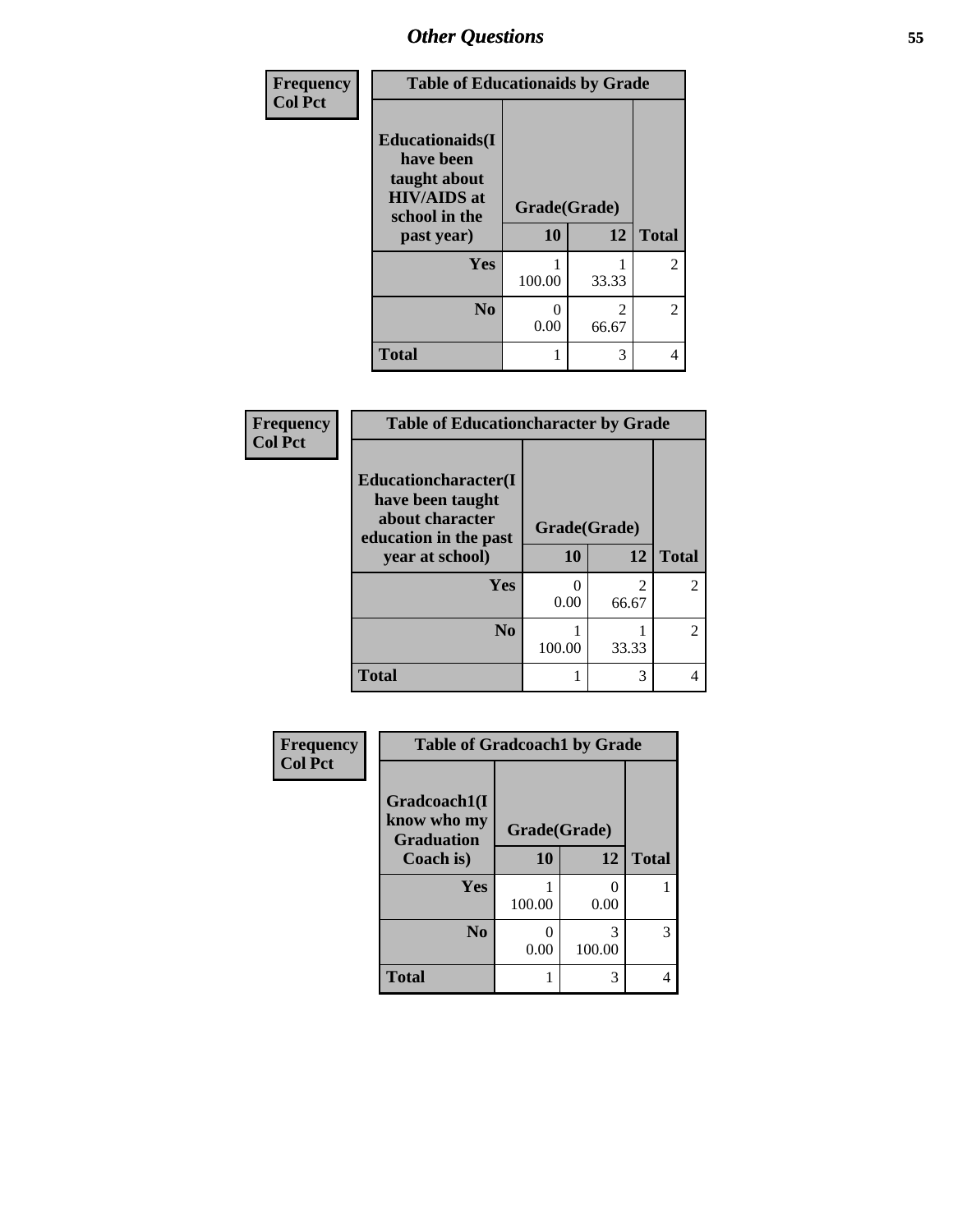| Frequency      | <b>Table of Gradcoach2 by Grade</b>                                 |                    |             |              |
|----------------|---------------------------------------------------------------------|--------------------|-------------|--------------|
| <b>Col Pct</b> | Gradcoach2(I<br>have<br>contacted my<br><b>Graduation</b><br>Coach) | Grade(Grade)<br>10 | 12          | <b>Total</b> |
|                | N <sub>0</sub>                                                      | 100.00             | 3<br>100.00 |              |
|                | <b>Total</b>                                                        |                    | 3           |              |

| Frequency      | <b>Table of Gradcoach3 by Grade</b>                                                   |                    |                         |              |
|----------------|---------------------------------------------------------------------------------------|--------------------|-------------------------|--------------|
| <b>Col Pct</b> | Gradcoach3(I<br>have received<br>assistance<br>from my<br><b>Graduation</b><br>Coach) | Grade(Grade)<br>10 | 12                      | <b>Total</b> |
|                | N <sub>0</sub>                                                                        | 0<br>0.00          | 33.33                   |              |
|                | Don't know                                                                            | 100.00             | $\mathfrak{D}$<br>66.67 | 3            |
|                | <b>Total</b>                                                                          |                    | 3                       |              |

| Frequency<br><b>Col Pct</b> | <b>Table of Selfharm by Grade</b>                                                                                                                                          |              |                         |              |
|-----------------------------|----------------------------------------------------------------------------------------------------------------------------------------------------------------------------|--------------|-------------------------|--------------|
|                             | <b>Selfharm</b> (During<br>the past 12<br>months,<br>I harmed myself<br>on purpose<br><b>Suicideconsider</b><br>During the past<br>12 months,<br>I seriously<br>considered | Grade(Grade) |                         |              |
|                             | suicide)                                                                                                                                                                   | <b>10</b>    | 12                      | <b>Total</b> |
|                             | Yes                                                                                                                                                                        | 100.00       | $\mathfrak{D}$<br>66.67 | 3            |
|                             | N <sub>0</sub>                                                                                                                                                             | 0<br>0.00    | 33.33                   | 1            |
|                             | <b>Total</b>                                                                                                                                                               | 1            | 3                       | 4            |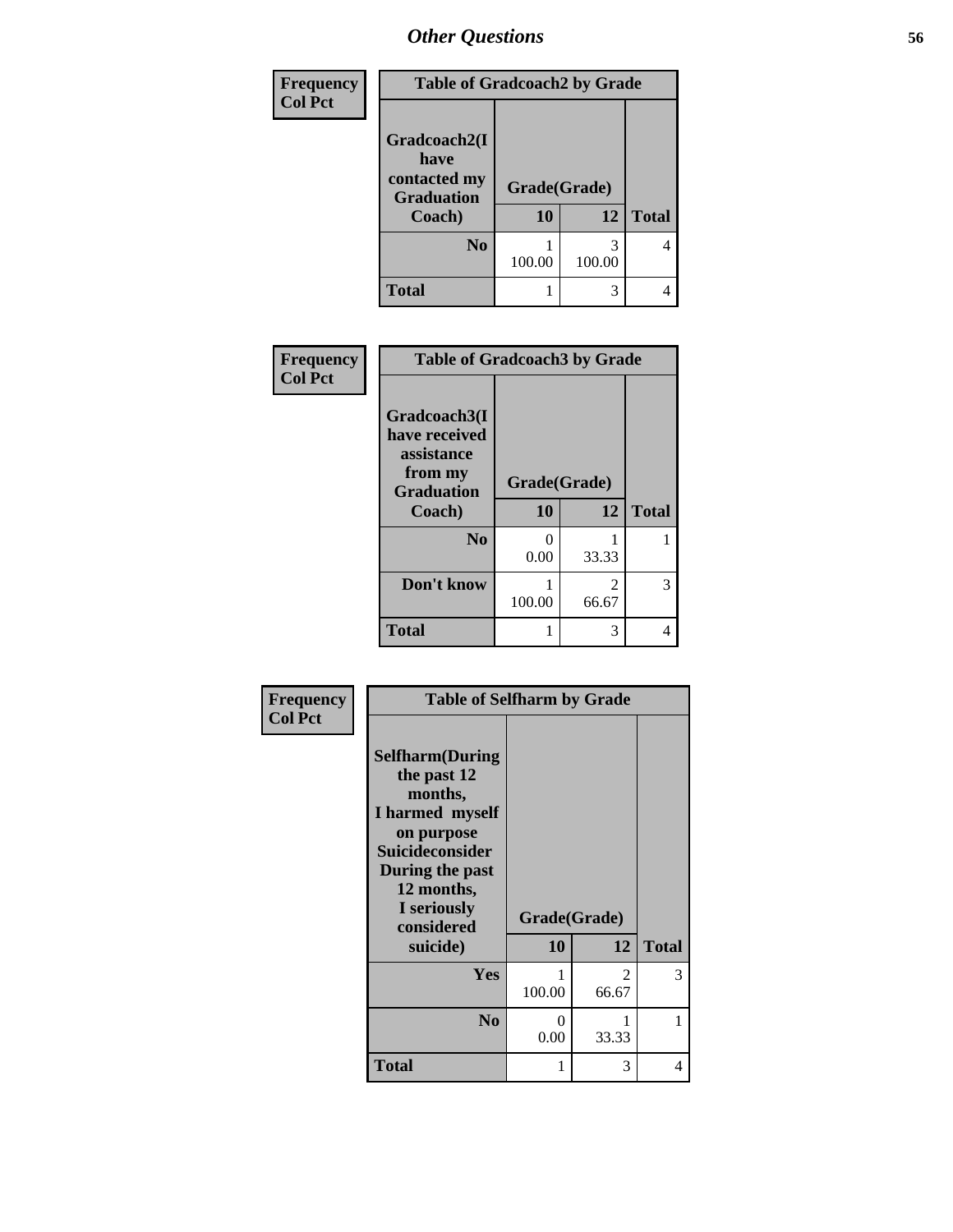| <b>Frequency</b> | <b>Table of Suicideconsider by Grade</b> |              |        |              |
|------------------|------------------------------------------|--------------|--------|--------------|
| <b>Col Pct</b>   |                                          | Grade(Grade) |        |              |
|                  | Suicideconsider                          | <b>10</b>    | 12     | <b>Total</b> |
|                  | Yes                                      | 100.00       | 0.00   |              |
|                  | N <sub>0</sub>                           | 0.00         | 100.00 | 3            |
|                  | <b>Total</b>                             |              | 3      |              |

| Frequency      | <b>Table of Suicideattempt by Grade</b>              |              |             |              |
|----------------|------------------------------------------------------|--------------|-------------|--------------|
| <b>Col Pct</b> | Suicideattempt(I<br>have attempted<br>suicide in the | Grade(Grade) |             |              |
|                | last year)                                           | 10           | 12          | <b>Total</b> |
|                | Yes                                                  | 100.00       | 0.00        |              |
|                | N <sub>0</sub>                                       | 0<br>0.00    | 3<br>100.00 | 3            |
|                | <b>Total</b>                                         | 1            | 3           |              |

| Frequency      | <b>Table of Instantmessaged by Grade</b>               |              |       |              |  |  |
|----------------|--------------------------------------------------------|--------------|-------|--------------|--|--|
| <b>Col Pct</b> | Instantmessaged(I<br>have instant<br>messaged people I | Grade(Grade) |       |              |  |  |
|                | do not even know)                                      | 10           | 12    | <b>Total</b> |  |  |
|                | Yes                                                    | 0.00         | 33.33 |              |  |  |
|                | N <sub>0</sub>                                         | 100.00       | 66.67 |              |  |  |
|                | <b>Total</b>                                           | 1            | 3     |              |  |  |

| Frequency      | <b>Table of Getsalong by Grade</b>                  |              |                         |                |  |
|----------------|-----------------------------------------------------|--------------|-------------------------|----------------|--|
| <b>Col Pct</b> | Getsalong(I get<br>along with other<br>students and | Grade(Grade) |                         |                |  |
|                | adults)                                             | 10           | 12                      | <b>Total</b>   |  |
|                | <b>Strongly Agree</b>                               | 0.00         | $\mathfrak{D}$<br>66.67 | $\overline{2}$ |  |
|                | <b>Somewhat Agree</b>                               | 100.00       | 33.33                   | $\overline{2}$ |  |
|                | Total                                               |              | 3                       | 4              |  |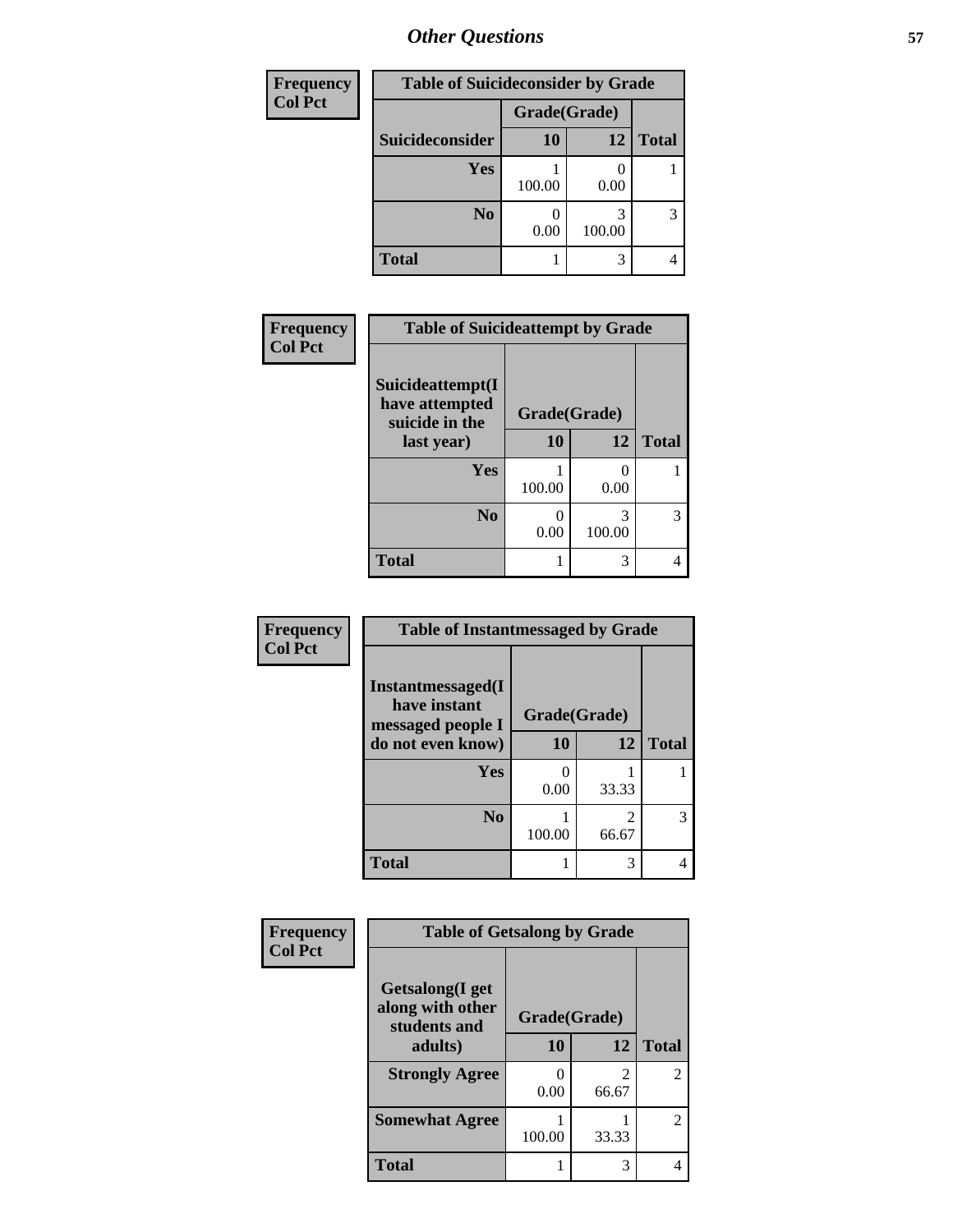| Frequency      | <b>Table of Safehome by Grade</b> |                    |            |                |  |
|----------------|-----------------------------------|--------------------|------------|----------------|--|
| <b>Col Pct</b> | Safehome(I feel<br>safe at home)  | Grade(Grade)<br>10 | 12         | <b>Total</b>   |  |
|                | <b>Strongly Agree</b>             | 0.00               | 2<br>66.67 | $\overline{2}$ |  |
|                | <b>Somewhat Agree</b>             | 0.00               | 33.33      |                |  |
|                | <b>Somewhat Disagree</b>          | 100.00             | 0.00       |                |  |
|                | <b>Total</b>                      |                    | 3          | 4              |  |

| Frequency<br><b>Col Pct</b> | <b>Table of Adulttalk by Grade</b>                                                                 |                    |            |              |  |  |
|-----------------------------|----------------------------------------------------------------------------------------------------|--------------------|------------|--------------|--|--|
|                             | <b>Adulttalk</b> (I<br>know an<br>adult at<br>school that<br>I can talk<br>with if I<br>need help) | Grade(Grade)<br>10 | 12         | <b>Total</b> |  |  |
|                             | Yes                                                                                                | 100.00             | 2<br>66.67 | 3            |  |  |
|                             | N <sub>0</sub>                                                                                     | 0<br>0.00          | 33.33      |              |  |  |
|                             | <b>Total</b>                                                                                       |                    | 3          | 4            |  |  |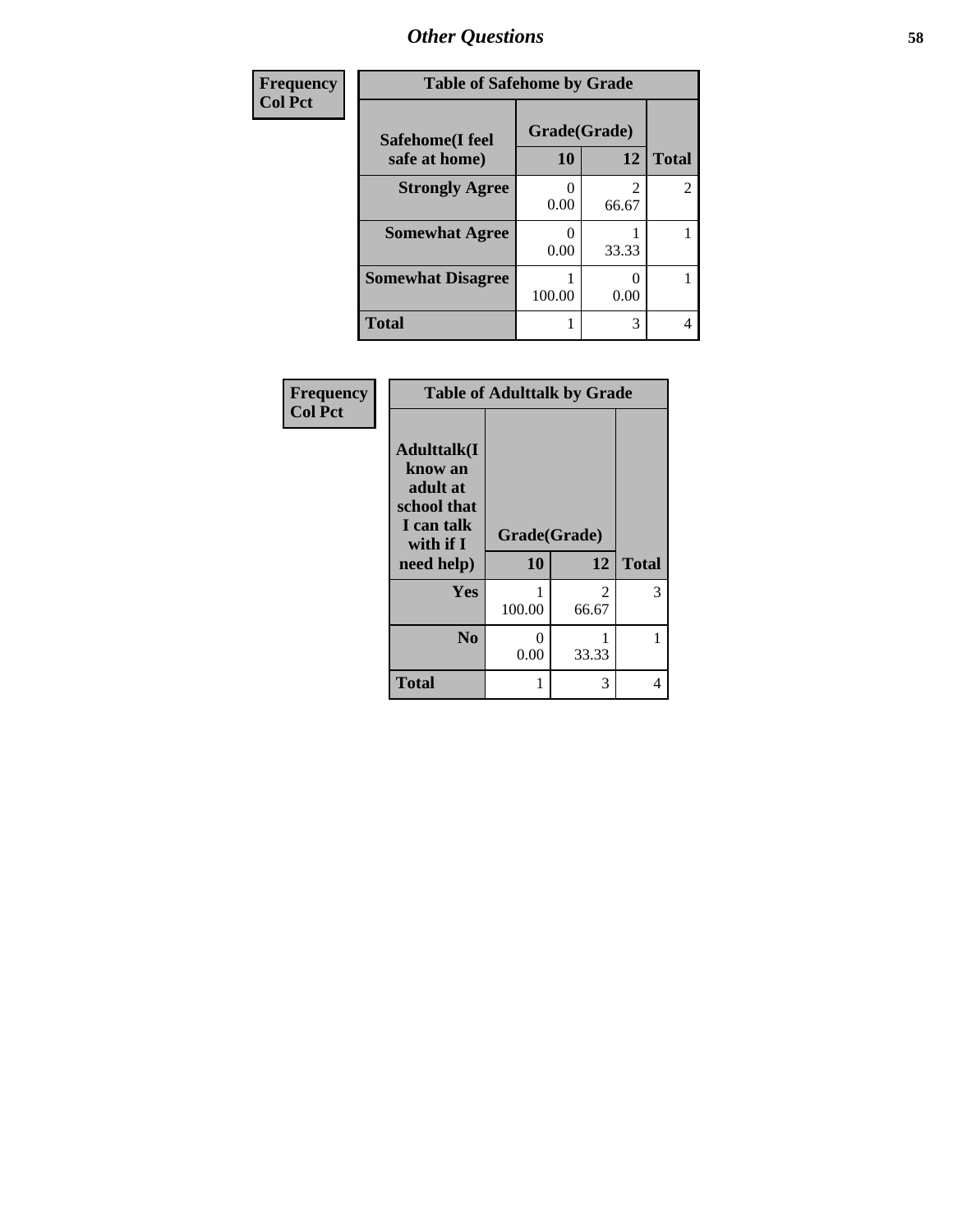| <b>Frequency</b> | <b>Table of Grade by Tvtime</b> |                                                                                   |                             |                   |              |
|------------------|---------------------------------|-----------------------------------------------------------------------------------|-----------------------------|-------------------|--------------|
| <b>Row Pct</b>   |                                 | <b>Tytime(On an average)</b><br>how much unsupervised<br>time do I spend watching |                             |                   |              |
|                  | <b>Grade</b> (Grade)            |                                                                                   | $2 - 3$<br>None   hours/day | $6+$<br>hours/day | <b>Total</b> |
|                  | 10                              | 0<br>0.00                                                                         | 100.00                      | 0<br>0.00         |              |
|                  | 12                              | 33.33                                                                             | 33.33                       | 33.33             | 3            |
|                  | <b>Total</b>                    |                                                                                   | $\mathfrak{D}$              |                   | 4            |

| Frequency      | <b>Table of Grade by Computertime</b> |                                                                                                               |                         |              |  |
|----------------|---------------------------------------|---------------------------------------------------------------------------------------------------------------|-------------------------|--------------|--|
| <b>Row Pct</b> |                                       | Computertime (On an<br>average school day,<br>how much<br>unsupervised time do<br>I spend on the<br>computer) |                         |              |  |
|                | Grade(Grade)                          | $2 - 3$<br>hours/day                                                                                          | $6+$<br>hours/day       | <b>Total</b> |  |
|                | 10                                    | 100.00                                                                                                        | 0<br>0.00               |              |  |
|                | 12                                    | 33.33                                                                                                         | $\mathfrak{D}$<br>66.67 | 3            |  |
|                | <b>Total</b>                          | $\mathfrak{D}$                                                                                                | 2                       | 4            |  |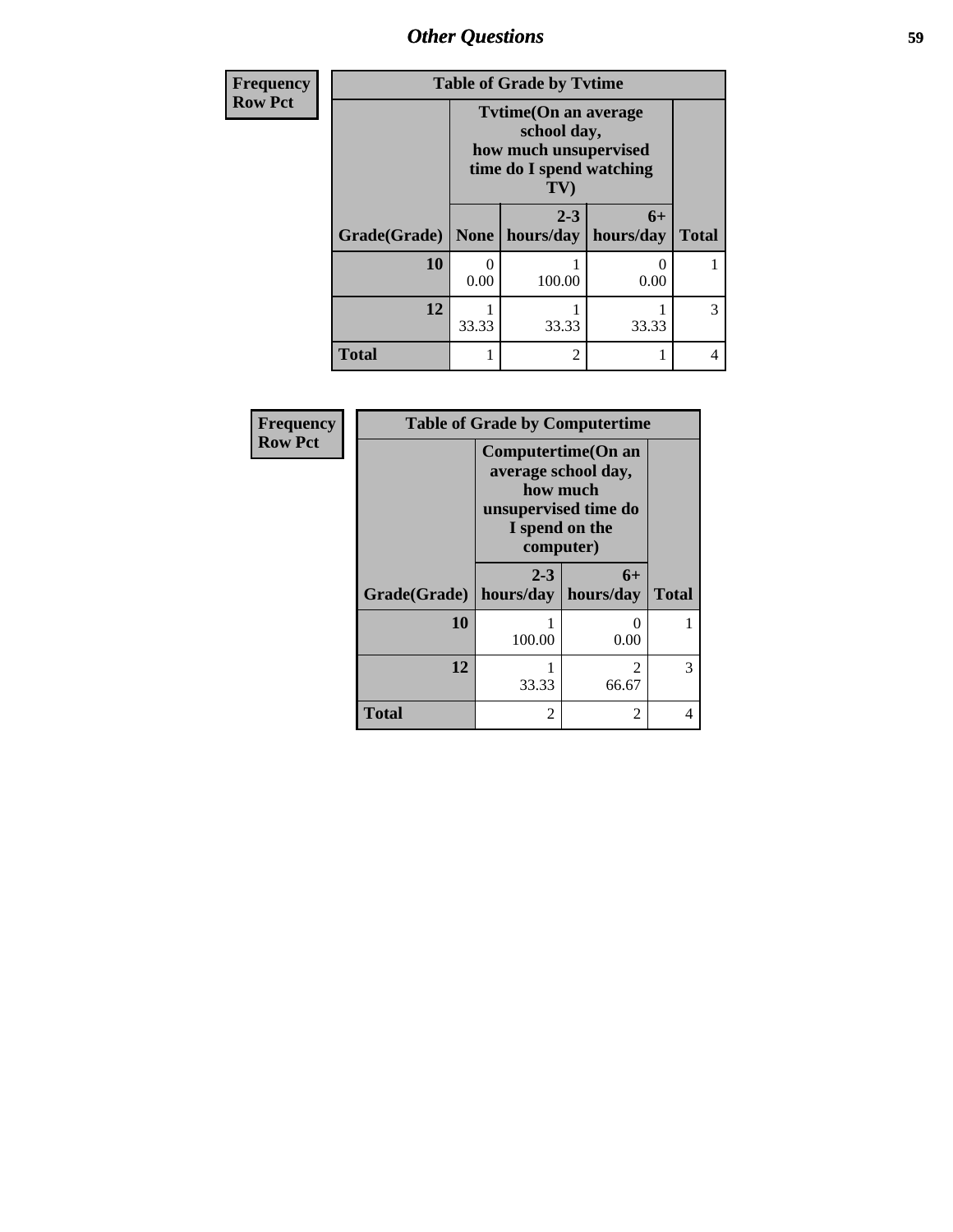### *Questions about Driving Laws* **60** *Driving Questions were asked only of high school students.*

| <b>Frequency</b> | <b>Table of Grade by License1</b> |                                                                                                                                              |                                     |               |              |
|------------------|-----------------------------------|----------------------------------------------------------------------------------------------------------------------------------------------|-------------------------------------|---------------|--------------|
| <b>Row Pct</b>   |                                   | License1(During the first 6<br>months of driving with a<br>provisional license,<br>the only passengers who can<br>ride with the driver are:) |                                     |               |              |
|                  | Grade(Grade)                      | <b>Parent or</b>                                                                                                                             | Family<br><b>Guardian</b>   Members | Don't<br>Know | <b>Total</b> |
|                  | 10                                | 100.00                                                                                                                                       | 0<br>0.00                           | 0<br>0.00     |              |
|                  | 12                                | 33.33                                                                                                                                        | 33.33                               | 33.33         | 3            |
|                  | <b>Total</b>                      | $\mathfrak{D}$                                                                                                                               |                                     |               | 4            |

| Frequency      | <b>Table of Grade by License2</b> |                                                                                                                                  |                |              |
|----------------|-----------------------------------|----------------------------------------------------------------------------------------------------------------------------------|----------------|--------------|
| <b>Row Pct</b> |                                   | License $2(17 \text{ yr})$<br>old drivers with<br>a provisional<br>driver's license<br>cannot drive<br>between the<br>hours of:) |                |              |
|                | Grade(Grade)                      | <b>Midnight</b><br>to 6am                                                                                                        | Don't<br>Know  | <b>Total</b> |
|                | 10                                | 0<br>0.00                                                                                                                        | 100.00         |              |
|                | 12                                | 2<br>66.67                                                                                                                       | 33.33          | 3            |
|                | <b>Total</b>                      | 2                                                                                                                                | $\overline{2}$ | 4            |

| Frequency      | <b>Table of Grade by License3</b> |                                                                                                     |        |               |              |  |
|----------------|-----------------------------------|-----------------------------------------------------------------------------------------------------|--------|---------------|--------------|--|
| <b>Row Pct</b> |                                   | <b>License3(For drivers</b><br>under the age of 21,<br>what level of alcohol is<br>considered DUI?) |        |               |              |  |
|                | Grade(Grade)                      | Any<br><b>Amount</b>                                                                                | 0.06   | Don't<br>know | <b>Total</b> |  |
|                | 10                                | $\Omega$<br>0.00                                                                                    | 100.00 | 0<br>0.00     |              |  |
|                | 12                                | 2<br>66.67                                                                                          | 0.00   | 33.33         | 3            |  |
|                | <b>Total</b>                      | 2                                                                                                   |        | 1             | 4            |  |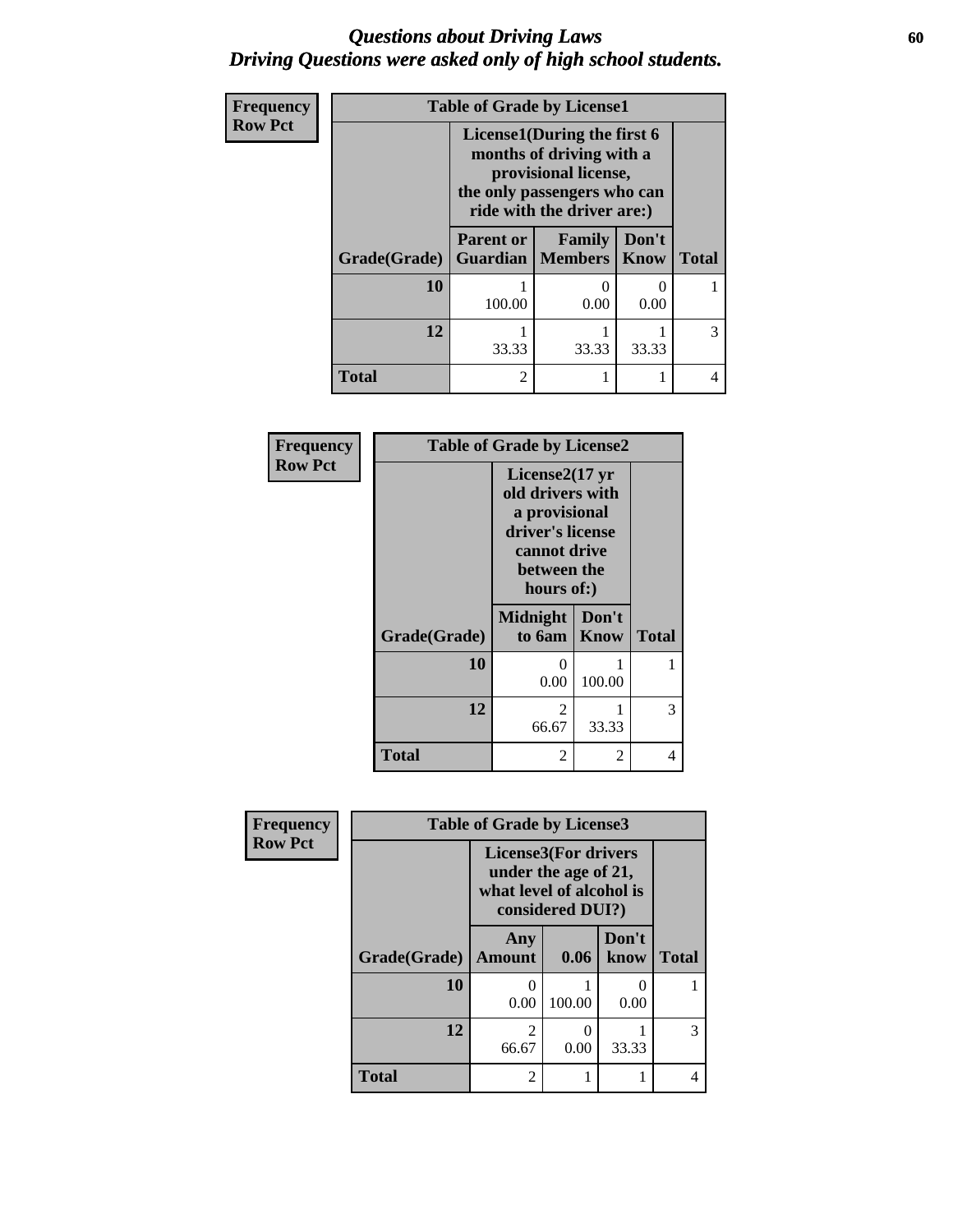### *Questions about Driving Laws* **61** *Driving Questions were asked only of high school students.*

| Frequency      | <b>Table of Grade by License4</b> |                                                                                                                               |                                             |                        |              |  |
|----------------|-----------------------------------|-------------------------------------------------------------------------------------------------------------------------------|---------------------------------------------|------------------------|--------------|--|
| <b>Row Pct</b> |                                   | License4(A driver<br>under 21<br>automatically loses<br>his/her license if<br>caught exceeding the<br>posted speet limit by:) |                                             |                        |              |  |
|                | Grade(Grade)                      | $25+$<br>mph                                                                                                                  | Can't<br>lose<br>license<br>for<br>speeding | Don't<br>know          | <b>Total</b> |  |
|                | 10                                | 0<br>0.00                                                                                                                     | 100.00                                      | 0<br>0.00              |              |  |
|                | 12                                | 33.33                                                                                                                         | 0<br>0.00                                   | $\mathcal{D}$<br>66.67 | 3            |  |
|                | <b>Total</b>                      |                                                                                                                               | 1                                           | 2                      | 4            |  |

| <b>Frequency</b> | <b>Table of Grade by License5</b> |                                                                                                       |                |               |              |  |
|------------------|-----------------------------------|-------------------------------------------------------------------------------------------------------|----------------|---------------|--------------|--|
| <b>Row Pct</b>   |                                   | License5(A)<br>Georgia teenager<br>with family<br>connections or a<br>good lawyer can<br>break a teen |                |               |              |  |
|                  |                                   | driving law and<br>keep their driver's<br>license)                                                    |                |               |              |  |
|                  | Grade(Grade)                      | Yes                                                                                                   | N <sub>0</sub> | Don't<br>know | <b>Total</b> |  |
|                  | 10                                | 0<br>0.00                                                                                             | 0<br>0.00      | 100.00        |              |  |
|                  | 12                                | 33.33                                                                                                 | 33.33          | 33.33         | 3            |  |
|                  | <b>Total</b>                      |                                                                                                       | 1              | 2             | 4            |  |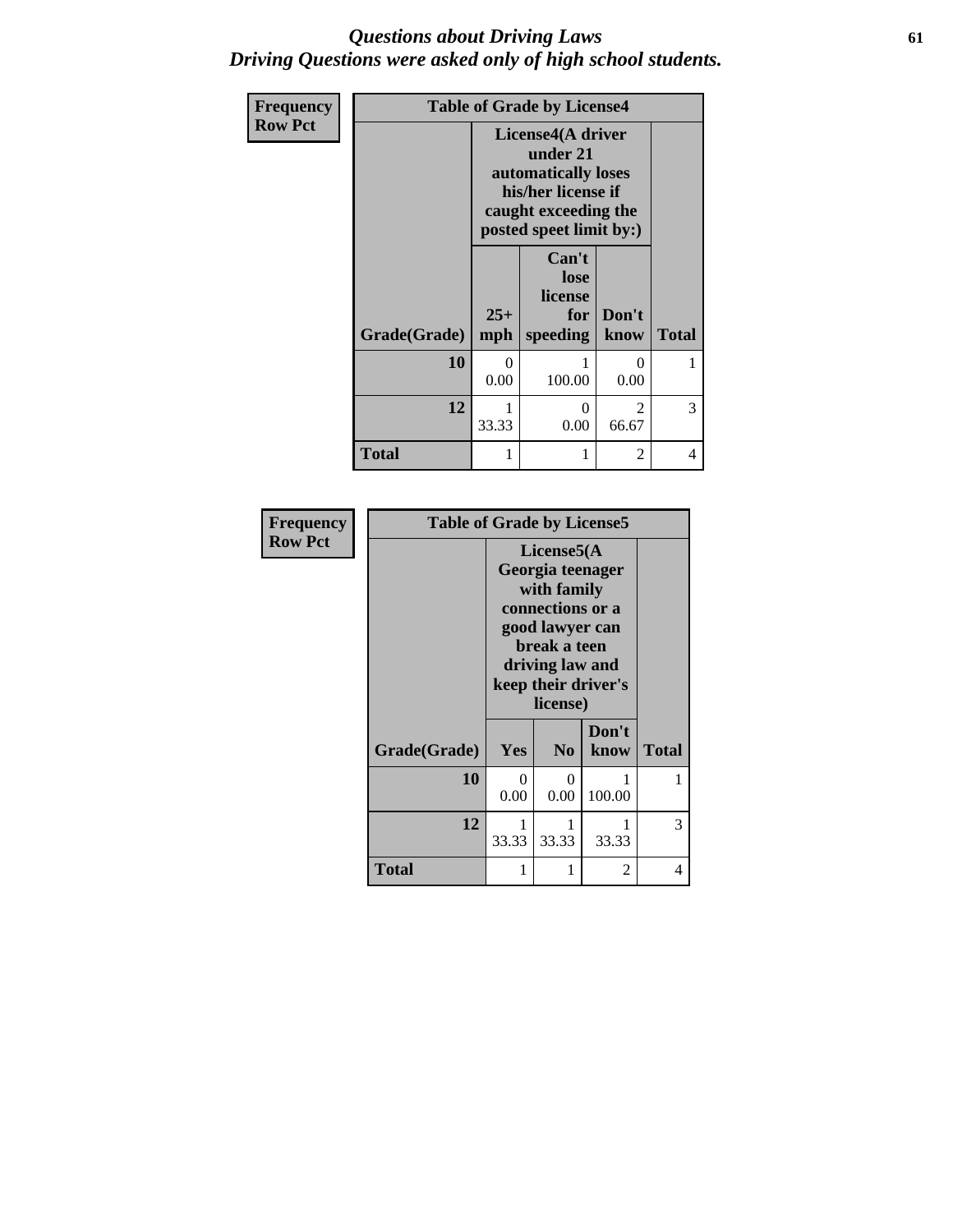### *Questions about Driving Laws* **62** *Driving Questions were asked only of high school students.*

| Frequency      | <b>Table of Grade by License6</b> |           |                                                                                                                                              |               |              |
|----------------|-----------------------------------|-----------|----------------------------------------------------------------------------------------------------------------------------------------------|---------------|--------------|
| <b>Row Pct</b> |                                   |           | License <sub>6</sub> (I know a<br>friend or classmate<br>that broke a teen<br>driving law,<br>but was allowed to<br>keep his/her<br>license) |               |              |
|                | Grade(Grade)                      | Yes       | N <sub>0</sub>                                                                                                                               | Don't<br>know | <b>Total</b> |
|                | 10                                | 0<br>0.00 | 100.00                                                                                                                                       | 0.00          |              |
|                | 12                                | 33.33     | 0<br>0.00                                                                                                                                    | 2<br>66.67    | 3            |
|                | <b>Total</b>                      | 1         |                                                                                                                                              | 2             | 4            |

| <b>Table of Grade by License7</b><br><b>Frequency</b> |              |                                                                                                            |                         |              |
|-------------------------------------------------------|--------------|------------------------------------------------------------------------------------------------------------|-------------------------|--------------|
| <b>Row Pct</b>                                        |              | License7(A)<br>student under the<br>age of 18 cam<br>loser his/her<br>driving privileges<br>if he or she:) |                         |              |
|                                                       | Grade(Grade) | <b>Have</b><br>more than<br>10<br>unexcused<br>absences<br>per school<br>yr                                | All of<br>the<br>above  | <b>Total</b> |
|                                                       | 10           | 100.00                                                                                                     | 0<br>0.00               | 1            |
|                                                       | 12           | 0<br>0.00                                                                                                  | $\mathcal{F}$<br>100.00 | 3            |
|                                                       | <b>Total</b> | 1                                                                                                          | 3                       | 4            |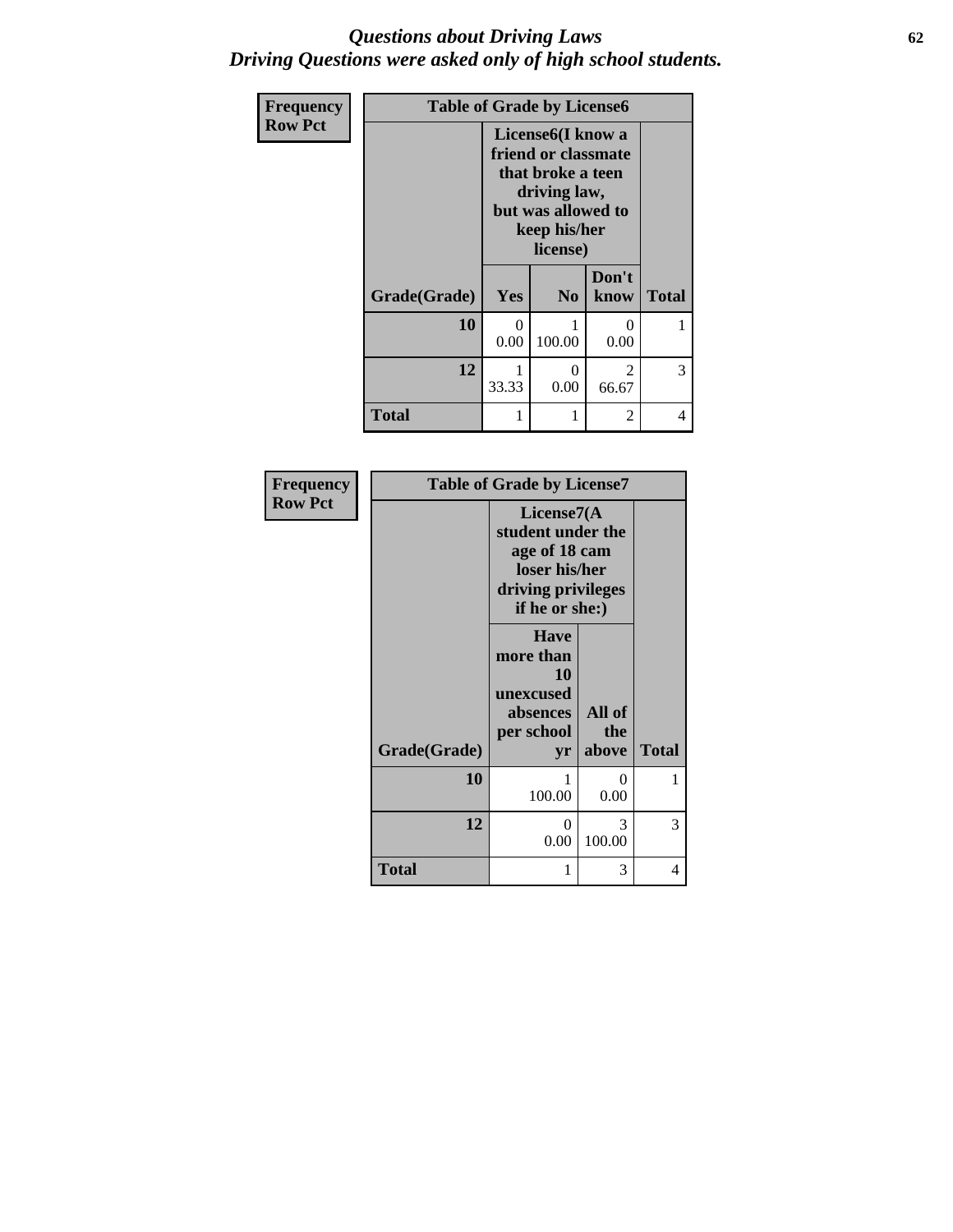# *Select Results by Gender* **63**

| <b>Frequency</b> | <b>Table of SchoolClimate2 by Gender</b>          |                                 |                |  |
|------------------|---------------------------------------------------|---------------------------------|----------------|--|
| <b>Col Pct</b>   | SchoolClimate2(I<br>feel successful at<br>school) | Gender(Gender)<br><b>Female</b> | <b>Total</b>   |  |
|                  | <b>Strongly Agree</b>                             | 50.00                           | $\overline{2}$ |  |
|                  | <b>Somewhat Agree</b>                             | 50.00                           | $\overline{c}$ |  |
|                  | <b>Total</b>                                      | 4                               |                |  |

| <b>Frequency</b> | <b>Table of SchoolClimate6 by Gender</b>                 |                                 |              |  |
|------------------|----------------------------------------------------------|---------------------------------|--------------|--|
| <b>Col Pct</b>   | <b>SchoolClimate6(Teachers</b><br>treat me with respect) | Gender(Gender)<br><b>Female</b> | <b>Total</b> |  |
|                  | <b>Strongly Agree</b>                                    | 50.00                           |              |  |
|                  | <b>Somewhat Agree</b>                                    | 50.00                           |              |  |
|                  | <b>Total</b>                                             | 4                               |              |  |

| Frequency      | <b>Table of SchoolClimate8 by Gender</b>                                             |                                 |                |  |
|----------------|--------------------------------------------------------------------------------------|---------------------------------|----------------|--|
| <b>Col Pct</b> | <b>SchoolClimate8(Students</b><br>are frequently<br>recognized for good<br>behavior) | Gender(Gender)<br><b>Female</b> | <b>Total</b>   |  |
|                | <b>Strongly Agree</b>                                                                | 25.00                           |                |  |
|                | <b>Somewhat Agree</b>                                                                | 50.00                           | $\mathfrak{D}$ |  |
|                | <b>Somewhat Disagree</b>                                                             | 25.00                           |                |  |
|                | <b>Total</b>                                                                         | 4                               |                |  |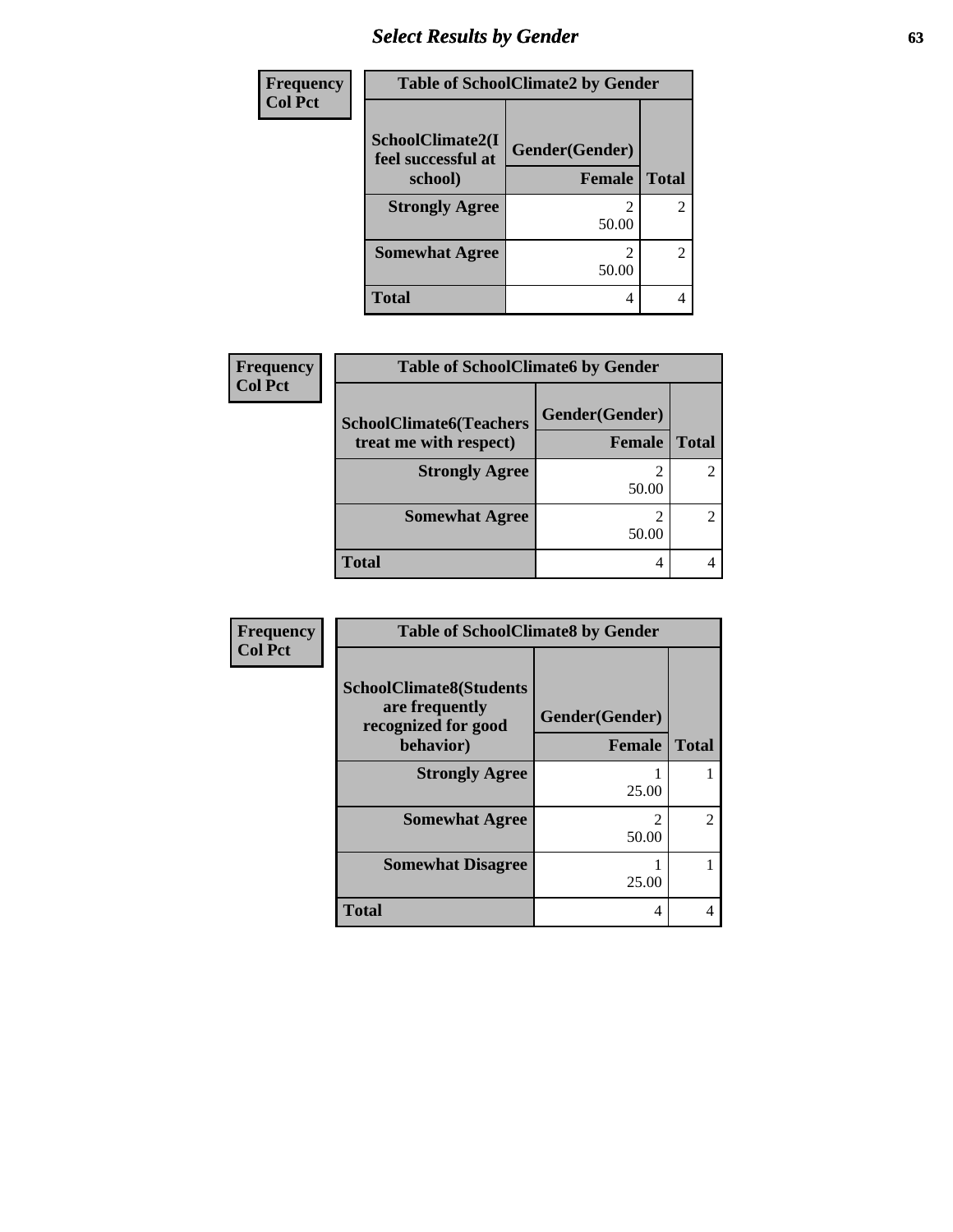# *Select Results by Gender* **64**

| <b>Frequency</b> | <b>Table of Gender by Dropout</b> |                 |                                                     |              |
|------------------|-----------------------------------|-----------------|-----------------------------------------------------|--------------|
| <b>Row Pct</b>   |                                   | have<br>school) | Dropout(I<br>thought<br>about<br>dropping<br>out of |              |
|                  | Gender(Gender)                    | Yes             | N <sub>0</sub>                                      | <b>Total</b> |
|                  | <b>Female</b>                     | 25.00           | 3<br>75.00                                          |              |
|                  | <b>Total</b>                      |                 | 3                                                   |              |

| Frequency      | <b>Table of Gender by Dropoutreason</b> |                                                                                  |                |              |
|----------------|-----------------------------------------|----------------------------------------------------------------------------------|----------------|--------------|
| <b>Row Pct</b> |                                         | <b>Dropoutreason</b> (If I<br>dropped out the<br>reason would most<br>likely be) |                |              |
|                |                                         | Won't<br>Drop                                                                    |                |              |
|                | Gender(Gender)                          | out                                                                              | <b>Bored</b>   | <b>Total</b> |
|                | <b>Female</b>                           | $\overline{2}$<br>50.00                                                          | 2<br>50.00     | 4            |
|                | <b>Total</b>                            | $\mathfrak{D}$                                                                   | $\overline{2}$ |              |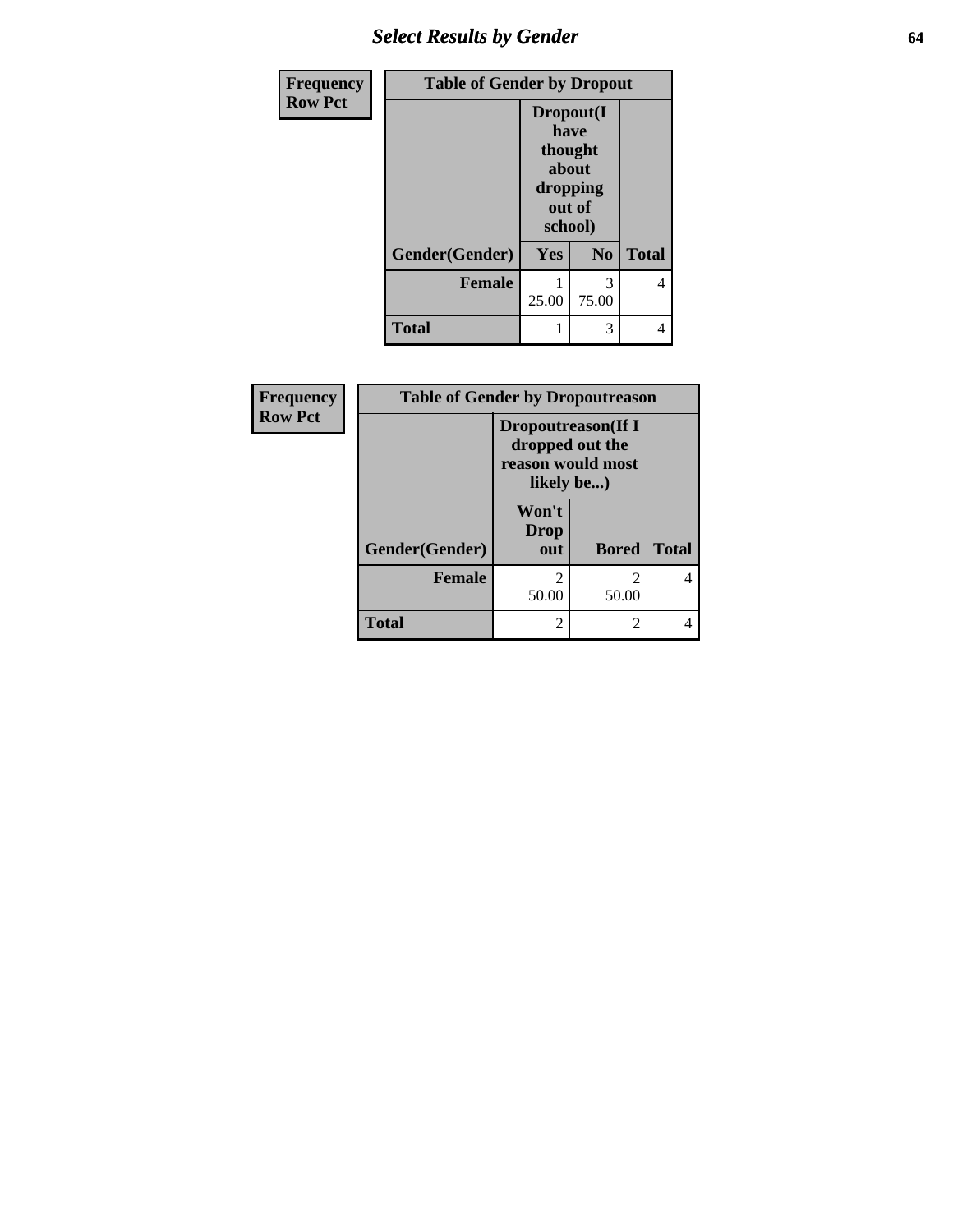*School Safety* **65**

| <b>Frequency</b> | <b>Table of Gender by Bullied2</b> |                 |              |  |
|------------------|------------------------------------|-----------------|--------------|--|
| <b>Row Pct</b>   |                                    | <b>Bullied2</b> |              |  |
|                  | Gender(Gender)                     | N <sub>0</sub>  | <b>Total</b> |  |
|                  | <b>Female</b>                      | 100.00          |              |  |
|                  | <b>Total</b>                       |                 |              |  |

| Frequency      | <b>Table of Gender by Bulliedothers2</b> |                       |                |              |
|----------------|------------------------------------------|-----------------------|----------------|--------------|
| <b>Row Pct</b> |                                          | <b>Bulliedothers2</b> |                |              |
|                | Gender(Gender)                           | <b>Yes</b>            | N <sub>0</sub> | <b>Total</b> |
|                | <b>Female</b>                            | 25.00                 | 75.00          |              |
|                | <b>Total</b>                             |                       |                |              |

| Frequency      | <b>Table of Gender by Weaponschool2</b> |               |                |       |
|----------------|-----------------------------------------|---------------|----------------|-------|
| <b>Row Pct</b> |                                         | Weaponschool2 |                |       |
|                | Gender(Gender)                          | <b>Yes</b>    | N <sub>0</sub> | Total |
|                | <b>Female</b>                           | 25.00         | 75.00          |       |
|                | <b>Total</b>                            |               |                |       |

| Frequency      |                | <b>Table of Gender by Absentunsafe2</b> |              |
|----------------|----------------|-----------------------------------------|--------------|
| <b>Row Pct</b> | Absentunsafe2  |                                         |              |
|                | Gender(Gender) | N <sub>0</sub>                          | <b>Total</b> |
|                | <b>Female</b>  | 100.00                                  |              |
|                | <b>Total</b>   |                                         |              |

| Frequency      | <b>Table of Gender by Gangself</b> |                                                                                                |                |              |
|----------------|------------------------------------|------------------------------------------------------------------------------------------------|----------------|--------------|
| <b>Row Pct</b> |                                    | Gangself(I<br>have<br>participated<br>in illegal gang<br>activities in<br>the past 30<br>days) |                |              |
|                | Gender(Gender)                     | Yes                                                                                            | N <sub>0</sub> | <b>Total</b> |
|                | <b>Female</b>                      | 25.00                                                                                          | 3<br>75.00     | 4            |
|                | <b>Total</b>                       | 1                                                                                              | 3              |              |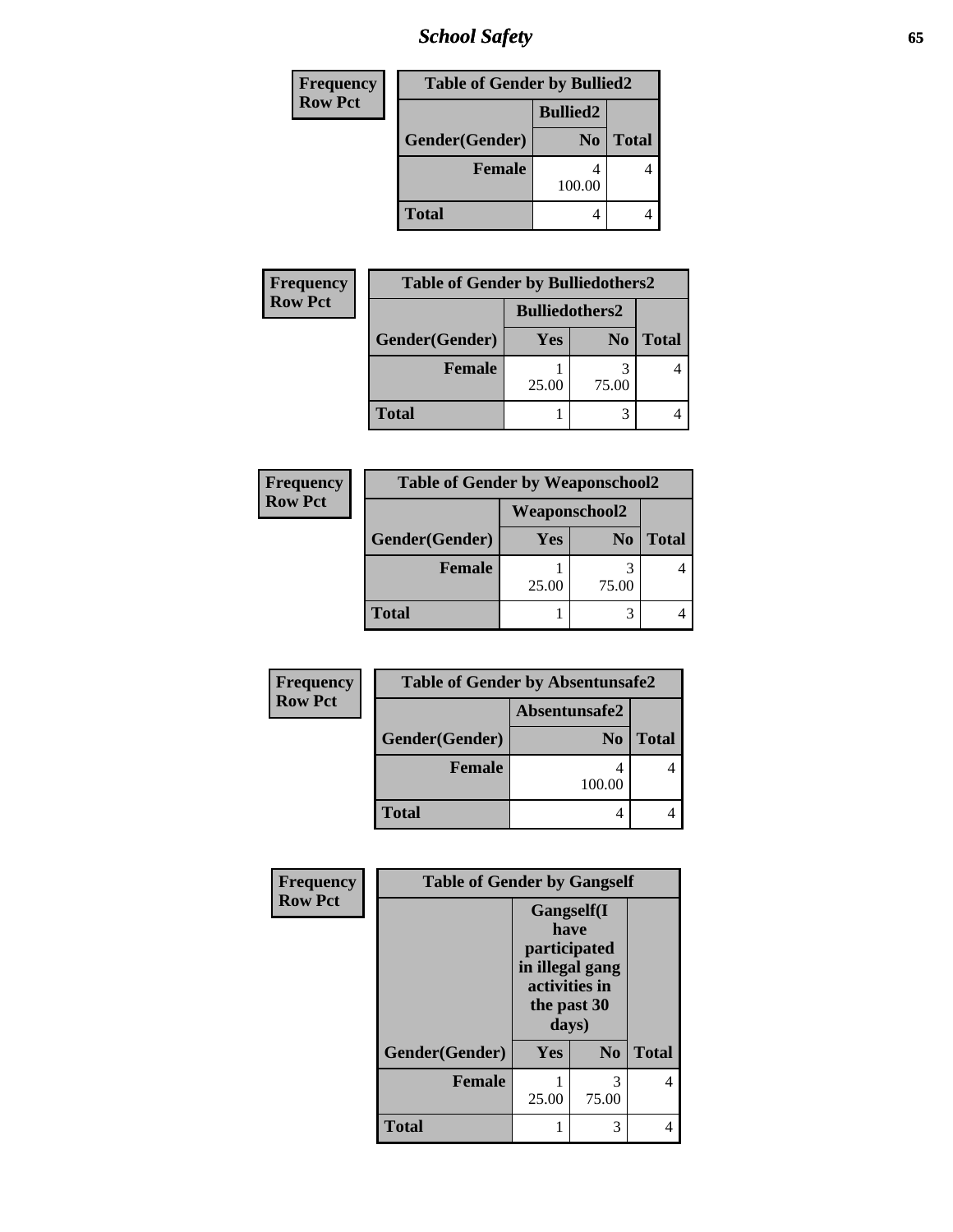*School Safety* **66**

| Frequency      | <b>Table of Gender by Gangpeers</b> |                                                                                                                             |                         |              |
|----------------|-------------------------------------|-----------------------------------------------------------------------------------------------------------------------------|-------------------------|--------------|
| <b>Row Pct</b> |                                     | <b>Gangpeers</b> (I<br>have friends<br>who have<br>participated<br>in illegal gang<br>activities in<br>the past 30<br>days) |                         |              |
|                | Gender(Gender)                      | <b>Yes</b>                                                                                                                  | N <sub>0</sub>          | <b>Total</b> |
|                | <b>Female</b>                       | 2<br>50.00                                                                                                                  | $\mathfrak{D}$<br>50.00 | 4            |
|                | Total                               | 2                                                                                                                           | 2                       |              |

| Frequency      | <b>Table of Gender by Pickedon2</b> |            |                |              |  |
|----------------|-------------------------------------|------------|----------------|--------------|--|
| <b>Row Pct</b> |                                     | Pickedon2  |                |              |  |
|                | Gender(Gender)                      | <b>Yes</b> | N <sub>0</sub> | <b>Total</b> |  |
|                | <b>Female</b>                       | 25.00      | 75.00          |              |  |
|                | <b>Total</b>                        |            |                |              |  |

| Frequency      | <b>Table of Gender by Safeschool2</b> |             |                |              |  |
|----------------|---------------------------------------|-------------|----------------|--------------|--|
| <b>Row Pct</b> |                                       | Safeschool2 |                |              |  |
|                | Gender(Gender)                        | Yes         | N <sub>0</sub> | <b>Total</b> |  |
|                | <b>Female</b>                         | 2           |                |              |  |
|                |                                       | 50.00       | 50.00          |              |  |
|                | <b>Total</b>                          |             |                |              |  |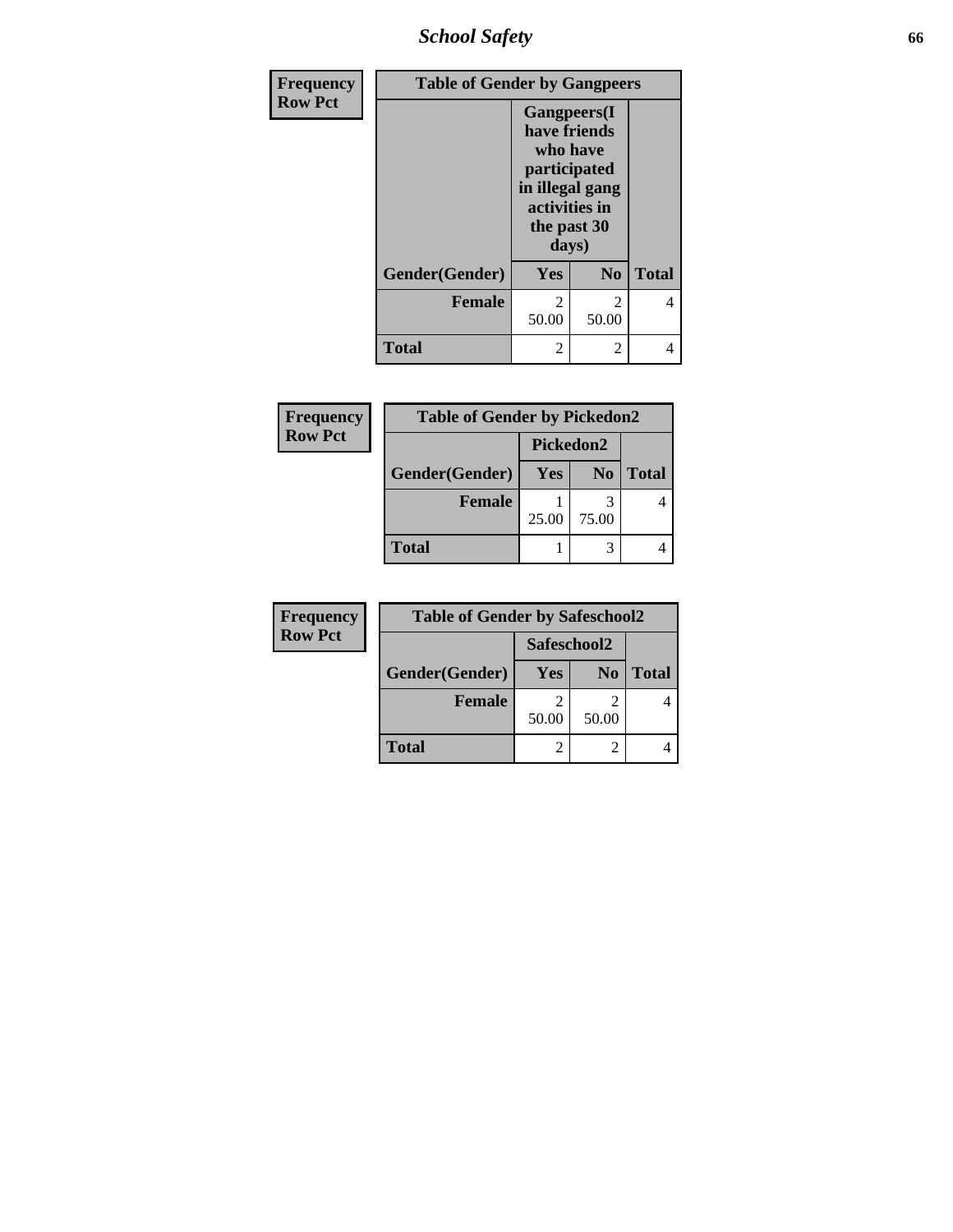# *Incidence of Drug Use* 67

| <b>Frequency</b> | <b>Table of Gender by AlcoholAlt</b> |                                          |                |              |
|------------------|--------------------------------------|------------------------------------------|----------------|--------------|
| <b>Row Pct</b>   |                                      | AlcoholAlt(Alcohol<br>use, past 30 days) |                |              |
|                  | Gender(Gender)                       | <b>Yes</b>                               | N <sub>0</sub> | <b>Total</b> |
|                  | <b>Female</b>                        | 2<br>50.00                               | 50.00          | 4            |
|                  | <b>Total</b>                         | 2                                        |                |              |

| <b>Frequency</b> | <b>Table of Gender by TobaccoAny</b> |                                          |                |              |
|------------------|--------------------------------------|------------------------------------------|----------------|--------------|
| <b>Row Pct</b>   |                                      | TobaccoAny(Tobacco<br>use, past 30 days) |                |              |
|                  | Gender(Gender)                       | <b>Yes</b>                               | N <sub>0</sub> | <b>Total</b> |
|                  | <b>Female</b>                        | 25.00                                    | 3<br>75.00     |              |
|                  | <b>Total</b>                         |                                          | 3              |              |

| <b>Frequency</b> | <b>Table of Gender by MarijuanaAlt</b> |                                              |                |              |
|------------------|----------------------------------------|----------------------------------------------|----------------|--------------|
| <b>Row Pct</b>   |                                        | MarijuanaAlt(Marijuana<br>use, past 30 days) |                |              |
|                  | Gender(Gender)                         | <b>Yes</b>                                   | N <sub>0</sub> | <b>Total</b> |
|                  | <b>Female</b>                          | 25.00                                        | 75.00          |              |
|                  | <b>Total</b>                           |                                              |                |              |

| Frequency      |                | <b>Table of Gender by OtherDrugAny</b>               |                |              |
|----------------|----------------|------------------------------------------------------|----------------|--------------|
| <b>Row Pct</b> |                | <b>OtherDrugAny(Other</b><br>drug use, past 30 days) |                |              |
|                | Gender(Gender) | <b>Yes</b>                                           | N <sub>0</sub> | <b>Total</b> |
|                | <b>Female</b>  | 25.00                                                | 3<br>75.00     |              |
|                | <b>Total</b>   |                                                      |                |              |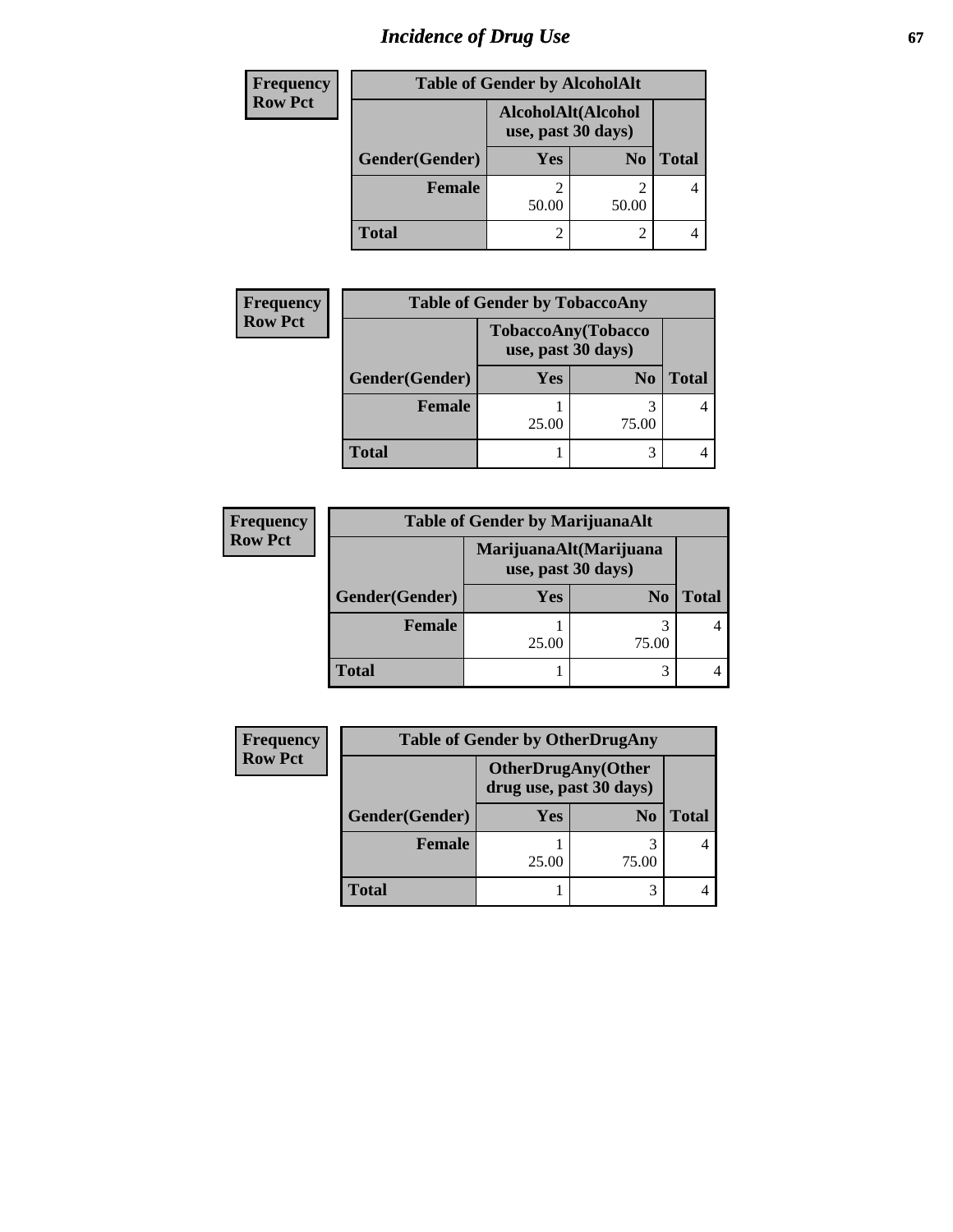## *Average Age at Onset of Use* **68** *Results for "Average Age at Onset of Use" questions exclude students who said they did not use that substance*

#### **Gender=Female**

| <b>Variable</b>    | Label                                                              | <b>Mean</b> |
|--------------------|--------------------------------------------------------------------|-------------|
| Alcoholinit2       | I started using alcohol when I was                                 | 12.00       |
| Cigarettesinit2    | I started smoking tobacco when I was                               | 14.00       |
| Smokelessinit2     | I started chewing tobacco when I was                               | 16.00       |
| Marijuanainit2     | I started using marijuana when I was                               | 13.50       |
| Cocaineinit2       | I started using cocaine when I was                                 | 14.00       |
| Inhalantsinit2     | I started using inhalants when I was                               | 10.00       |
| Steroidsinit2      | I started using steroids when I was                                | 16.00       |
| Ecstasyinit2       | I started using ecstasy when I was                                 | 15.00       |
| Methinit2          | I started using methamphetamines when I was                        | 16.00       |
| Hallucinogensinit2 | I started using hallucinogens when I was                           | 12.00       |
| Prescriptioninit2  | I started using prescription drugs not prescribed to me when I was | 12.50       |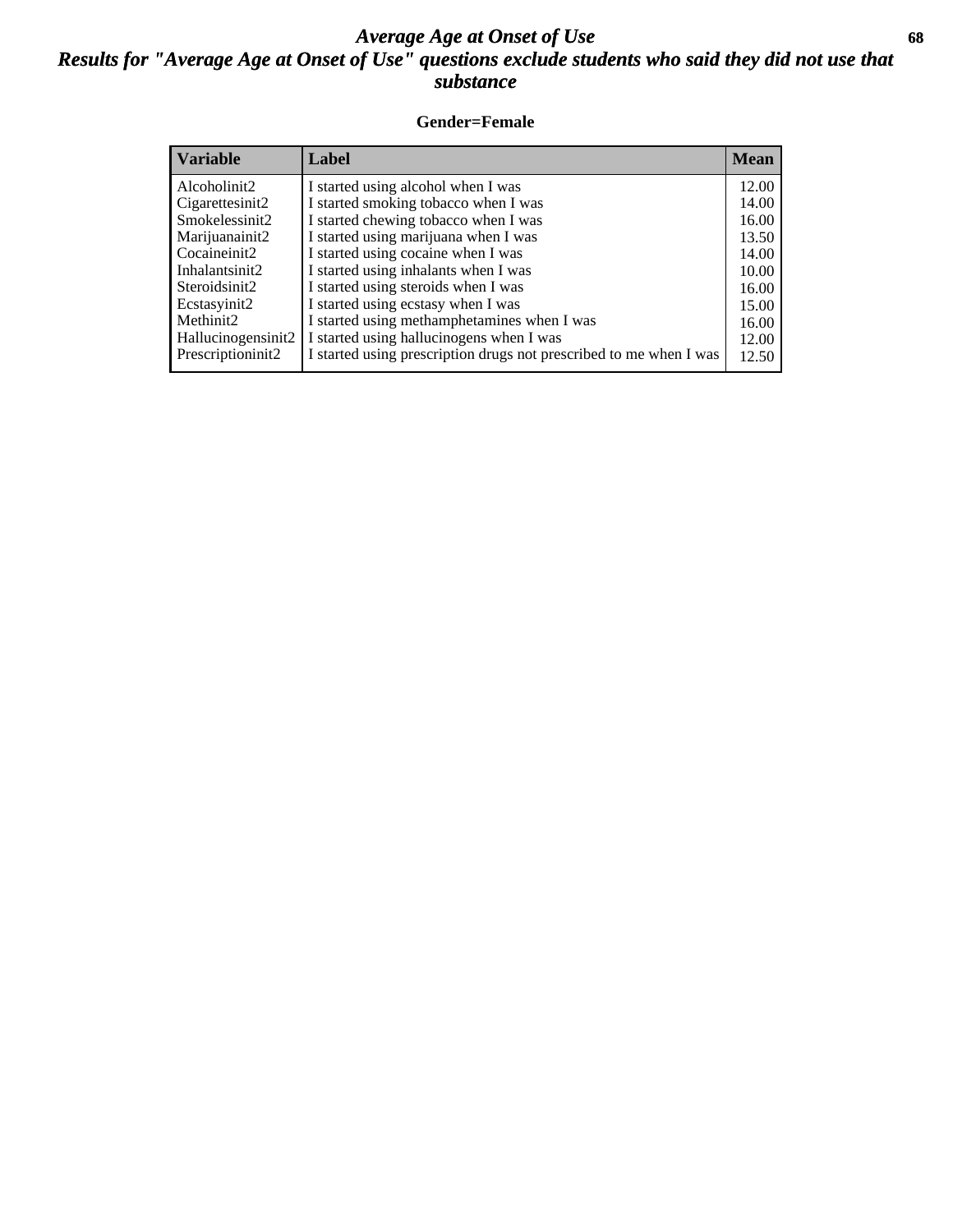# *I Think These Drugs are Harmful* **69**

| <b>Frequency</b> | <b>Table of Gender by Alcoholharmdich</b> |                                                   |                |              |
|------------------|-------------------------------------------|---------------------------------------------------|----------------|--------------|
| <b>Row Pct</b>   |                                           | Alcoholharmdich(I<br>think alcohol is<br>harmful) |                |              |
|                  | Gender(Gender)                            | Yes                                               | N <sub>0</sub> | <b>Total</b> |
|                  | <b>Female</b>                             | 50.00                                             | 50.00          |              |
|                  | <b>Total</b>                              | 2                                                 | 2              |              |

| <b>Frequency</b> |                | <b>Table of Gender by Tobaccoharmdich</b>         |                |              |  |
|------------------|----------------|---------------------------------------------------|----------------|--------------|--|
| <b>Row Pct</b>   |                | Tobaccoharmdich(I<br>think tobacco is<br>harmful) |                |              |  |
|                  | Gender(Gender) | <b>Yes</b>                                        | N <sub>0</sub> | <b>Total</b> |  |
|                  | <b>Female</b>  | 75.00                                             | 25.00          |              |  |
|                  | Total          |                                                   |                |              |  |

| <b>Frequency</b> | <b>Table of Gender by Marijuanaharmdich</b> |                                                       |                |              |
|------------------|---------------------------------------------|-------------------------------------------------------|----------------|--------------|
| <b>Row Pct</b>   |                                             | Marijuanaharmdich(I<br>think marijuana is<br>harmful) |                |              |
|                  | Gender(Gender)                              | <b>Yes</b>                                            | N <sub>0</sub> | <b>Total</b> |
|                  | <b>Female</b>                               | ി<br>50.00                                            | 50.00          |              |
|                  | <b>Total</b>                                | 2                                                     |                |              |

| <b>Frequency</b> | <b>Table of Gender by Otherdrugharmdich</b> |                                                          |                |              |
|------------------|---------------------------------------------|----------------------------------------------------------|----------------|--------------|
| <b>Row Pct</b>   |                                             | Otherdrugharmdich(I<br>think other drugs are<br>harmful) |                |              |
|                  | Gender(Gender)                              | <b>Yes</b>                                               | N <sub>0</sub> | <b>Total</b> |
|                  | <b>Female</b>                               | 75.00                                                    | 25.00          |              |
|                  | <b>Total</b>                                | 3                                                        |                |              |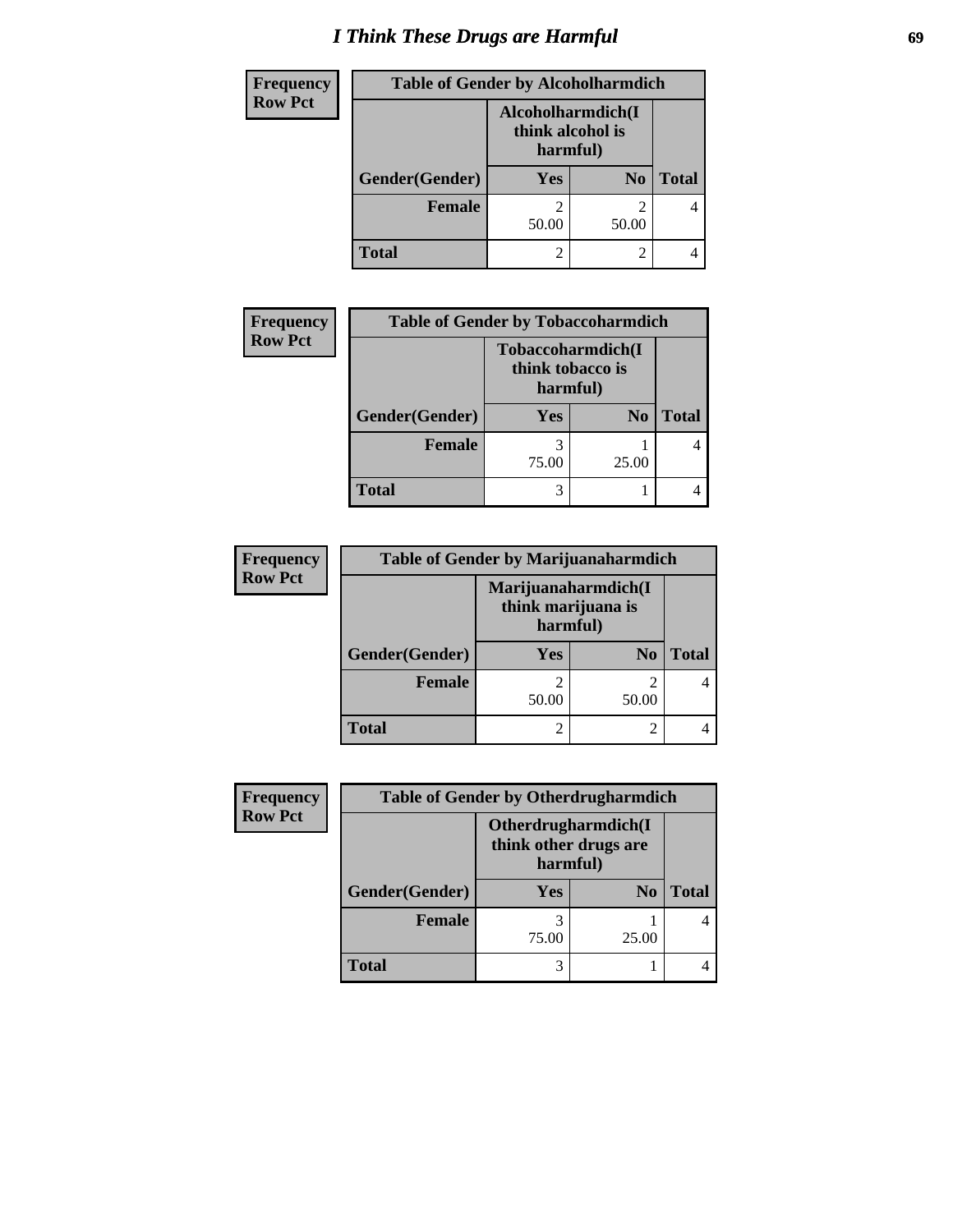| Frequency      |                | <b>Table of Gender by Alcohollocation1</b>                    |              |
|----------------|----------------|---------------------------------------------------------------|--------------|
| <b>Row Pct</b> |                | <b>Alcohollocation1(Places</b><br><b>Friends Use Alcohol)</b> |              |
|                | Gender(Gender) |                                                               | <b>Total</b> |
|                | <b>Female</b>  | 100.00                                                        |              |
|                | <b>Total</b>   | 4                                                             |              |

| <b>Frequency</b> | <b>Table of Gender by Alcohollocation2</b> |                                                               |              |  |
|------------------|--------------------------------------------|---------------------------------------------------------------|--------------|--|
| <b>Row Pct</b>   |                                            | <b>Alcohollocation2(Places</b><br><b>Friends Use Alcohol)</b> |              |  |
|                  | Gender(Gender)<br>Home                     |                                                               | <b>Total</b> |  |
|                  | Female                                     | 100.00                                                        |              |  |
|                  | Total                                      | 4                                                             |              |  |

| <b>Frequency</b> | <b>Table of Gender by Alcohollocation3</b> |                                                               |               |              |
|------------------|--------------------------------------------|---------------------------------------------------------------|---------------|--------------|
| <b>Row Pct</b>   |                                            | <b>Alcohollocation3(Places</b><br><b>Friends Use Alcohol)</b> |               |              |
|                  | Gender(Gender)                             |                                                               | <b>School</b> | <b>Total</b> |
|                  | <b>Female</b>                              | 75.00                                                         | 25.00         |              |
|                  | <b>Total</b>                               |                                                               |               |              |

| <b>Frequency</b> | <b>Table of Gender by Alcohollocation4</b> |                                |                             |              |
|------------------|--------------------------------------------|--------------------------------|-----------------------------|--------------|
| <b>Row Pct</b>   |                                            | <b>Alcohollocation4(Places</b> | <b>Friends Use Alcohol)</b> |              |
|                  | Gender(Gender)                             | ٠                              | Car                         | <b>Total</b> |
|                  | <b>Female</b>                              | 75.00                          | 25.00                       |              |
|                  | <b>Total</b>                               |                                |                             |              |

| <b>Frequency</b> | <b>Table of Gender by Alcohollocation5</b> |                                                                |              |  |
|------------------|--------------------------------------------|----------------------------------------------------------------|--------------|--|
| <b>Row Pct</b>   |                                            | <b>Alcohollocation5</b> (Places<br><b>Friends Use Alcohol)</b> |              |  |
|                  | Gender(Gender)                             | <b>Friend's House</b>                                          | <b>Total</b> |  |
|                  | <b>Female</b>                              | 100.00                                                         |              |  |
|                  | <b>Total</b>                               |                                                                |              |  |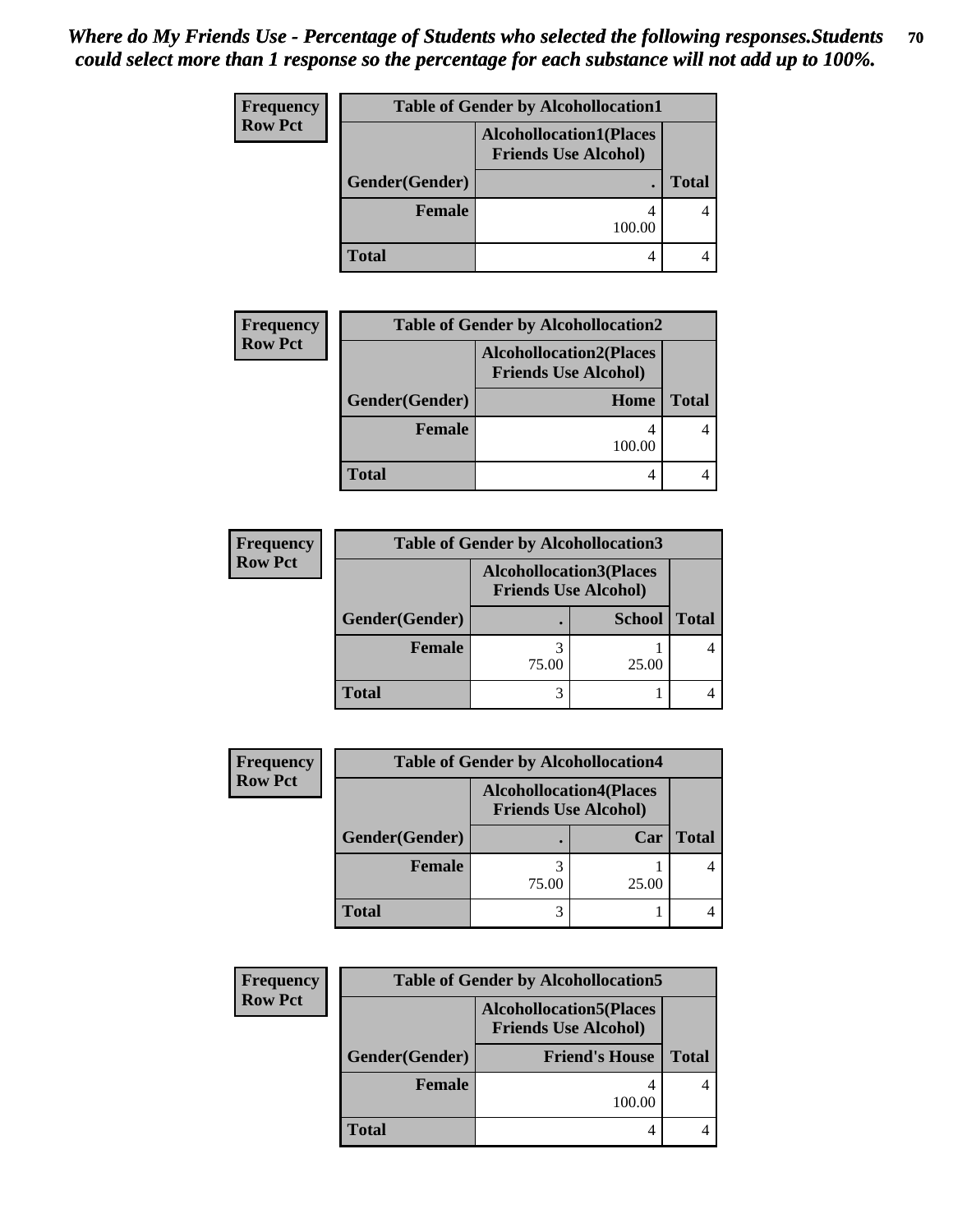| Frequency      | <b>Table of Gender by Alcohollocation6</b> |                                                               |              |              |
|----------------|--------------------------------------------|---------------------------------------------------------------|--------------|--------------|
| <b>Row Pct</b> |                                            | <b>Alcohollocation6(Places</b><br><b>Friends Use Alcohol)</b> |              |              |
|                | Gender(Gender)                             |                                                               | <b>Other</b> | <b>Total</b> |
|                | Female                                     | 25.00                                                         | 75.00        |              |
|                | <b>Total</b>                               |                                                               |              |              |

| <b>Frequency</b> | <b>Table of Gender by Tobaccolocation1</b> |                                                               |            |              |
|------------------|--------------------------------------------|---------------------------------------------------------------|------------|--------------|
| <b>Row Pct</b>   |                                            | <b>Tobaccolocation1(Places</b><br><b>Friends Use Tobacco)</b> |            |              |
|                  | Gender(Gender)                             |                                                               | Do Not Use | <b>Total</b> |
|                  | Female                                     | 25.00                                                         | 75.00      |              |
|                  | <b>Total</b>                               |                                                               |            |              |

| <b>Frequency</b> | <b>Table of Gender by Tobaccolocation2</b> |                                                               |       |              |
|------------------|--------------------------------------------|---------------------------------------------------------------|-------|--------------|
| <b>Row Pct</b>   |                                            | <b>Tobaccolocation2(Places</b><br><b>Friends Use Tobacco)</b> |       |              |
|                  | Gender(Gender)                             |                                                               | Home  | <b>Total</b> |
|                  | <b>Female</b>                              | 75.00                                                         | 25.00 |              |
|                  | <b>Total</b>                               |                                                               |       |              |

| <b>Frequency</b> |                | <b>Table of Gender by Tobaccolocation3</b>                    |               |              |  |
|------------------|----------------|---------------------------------------------------------------|---------------|--------------|--|
| <b>Row Pct</b>   |                | <b>Tobaccolocation3(Places</b><br><b>Friends Use Tobacco)</b> |               |              |  |
|                  | Gender(Gender) |                                                               | <b>School</b> | <b>Total</b> |  |
|                  | <b>Female</b>  | 75.00                                                         | 25.00         |              |  |
|                  | <b>Total</b>   | 3                                                             |               |              |  |

| Frequency      | <b>Table of Gender by Tobaccolocation4</b> |                                                               |       |              |
|----------------|--------------------------------------------|---------------------------------------------------------------|-------|--------------|
| <b>Row Pct</b> |                                            | <b>Tobaccolocation4(Places</b><br><b>Friends Use Tobacco)</b> |       |              |
|                | Gender(Gender)                             |                                                               | Car   | <b>Total</b> |
|                | Female                                     | 75.00                                                         | 25.00 |              |
|                | <b>Total</b>                               |                                                               |       |              |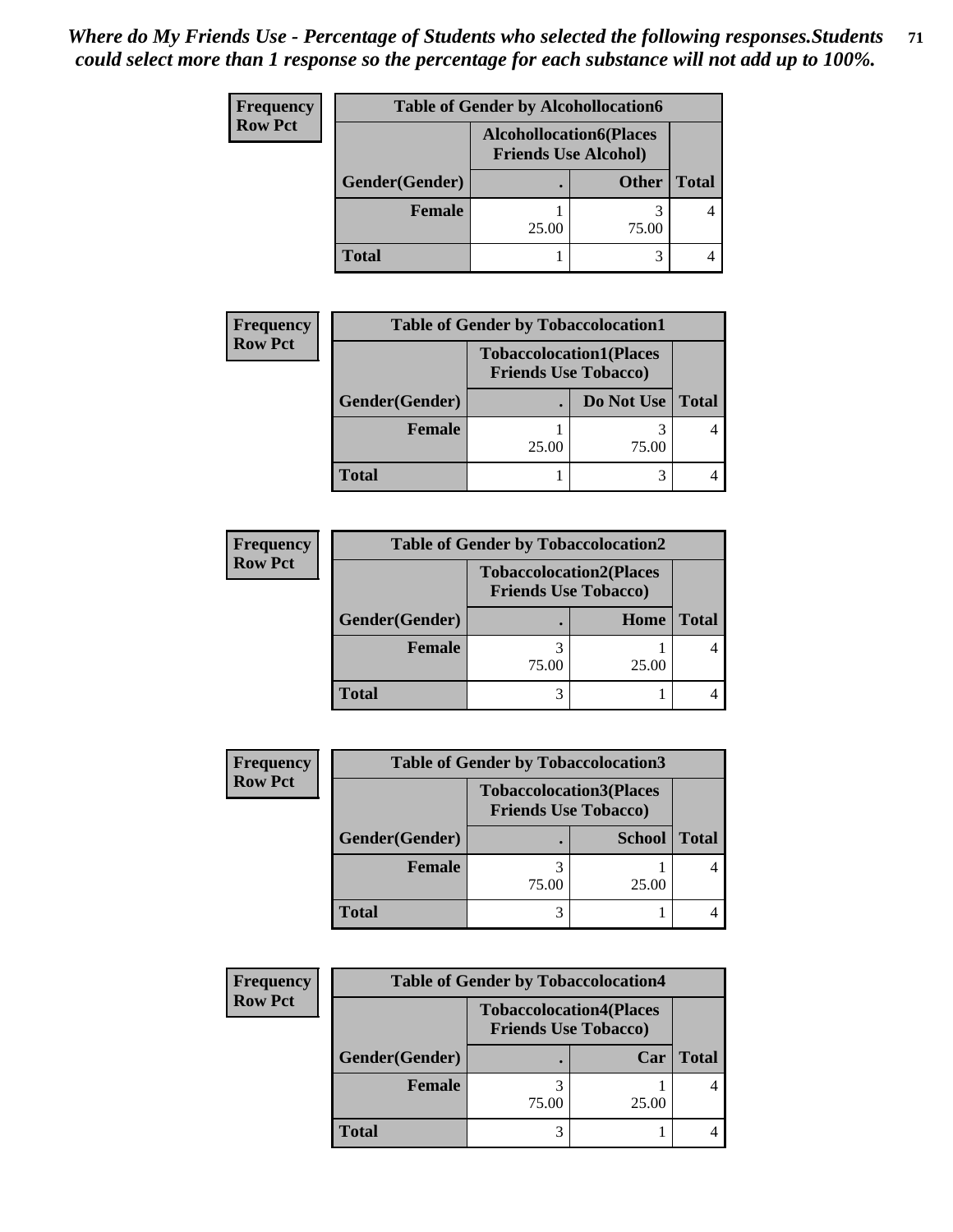| <b>Frequency</b> | <b>Table of Gender by Tobaccolocation5</b> |                             |                                 |              |
|------------------|--------------------------------------------|-----------------------------|---------------------------------|--------------|
| <b>Row Pct</b>   |                                            | <b>Friends Use Tobacco)</b> | <b>Tobaccolocation5(Places</b>  |              |
|                  | Gender(Gender)                             |                             | <b>Friend's</b><br><b>House</b> | <b>Total</b> |
|                  | <b>Female</b>                              | 75.00                       | 25.00                           |              |
|                  | <b>Total</b>                               | 3                           |                                 |              |

| Frequency      | <b>Table of Gender by Tobaccolocation6</b> |                                                               |              |              |
|----------------|--------------------------------------------|---------------------------------------------------------------|--------------|--------------|
| <b>Row Pct</b> |                                            | <b>Tobaccolocation6(Places</b><br><b>Friends Use Tobacco)</b> |              |              |
|                | Gender(Gender)                             |                                                               | <b>Other</b> | <b>Total</b> |
|                | Female                                     | 75.00                                                         | 25.00        |              |
|                | <b>Total</b>                               | 3                                                             |              |              |

| <b>Frequency</b> | <b>Table of Gender by Marijuanalocation1</b> |                                                                    |            |       |
|------------------|----------------------------------------------|--------------------------------------------------------------------|------------|-------|
| <b>Row Pct</b>   |                                              | <b>Marijuanalocation1(Places</b><br><b>Friends Use Marijuana</b> ) |            |       |
|                  | Gender(Gender)                               |                                                                    | Do Not Use | Total |
|                  | <b>Female</b>                                | 75.00                                                              | 25.00      |       |
|                  | <b>Total</b>                                 |                                                                    |            |       |

| <b>Frequency</b> | <b>Table of Gender by Marijuanalocation2</b> |                                                                    |       |              |
|------------------|----------------------------------------------|--------------------------------------------------------------------|-------|--------------|
| <b>Row Pct</b>   |                                              | <b>Marijuanalocation2(Places</b><br><b>Friends Use Marijuana</b> ) |       |              |
|                  | Gender(Gender)                               |                                                                    | Home  | <b>Total</b> |
|                  | <b>Female</b>                                | 50.00                                                              | 50.00 |              |
|                  | <b>Total</b>                                 |                                                                    |       |              |

| Frequency      | <b>Table of Gender by Marijuanalocation3</b> |                                                                    |               |              |  |
|----------------|----------------------------------------------|--------------------------------------------------------------------|---------------|--------------|--|
| <b>Row Pct</b> |                                              | <b>Marijuanalocation3(Places</b><br><b>Friends Use Marijuana</b> ) |               |              |  |
|                | Gender(Gender)                               |                                                                    | <b>School</b> | <b>Total</b> |  |
|                | <b>Female</b>                                | 75.00                                                              | 25.00         |              |  |
|                | <b>Total</b>                                 |                                                                    |               |              |  |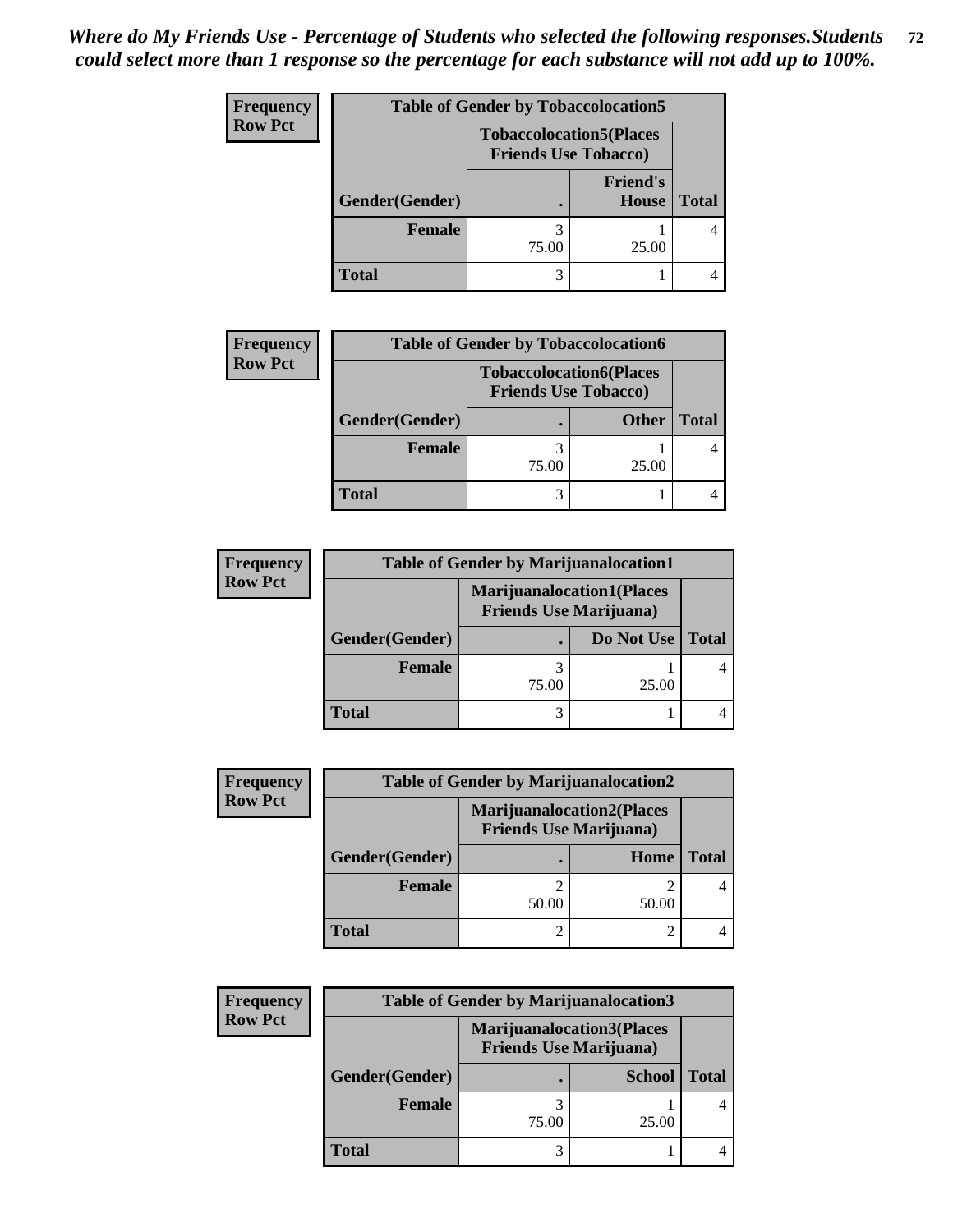| <b>Frequency</b> | <b>Table of Gender by Marijuanalocation4</b> |                                |                                  |              |
|------------------|----------------------------------------------|--------------------------------|----------------------------------|--------------|
| <b>Row Pct</b>   |                                              | <b>Friends Use Marijuana</b> ) | <b>Marijuanalocation4(Places</b> |              |
|                  | Gender(Gender)                               |                                | Car                              | <b>Total</b> |
|                  | <b>Female</b>                                | 75.00                          | 25.00                            |              |
|                  | <b>Total</b>                                 |                                |                                  |              |

| <b>Frequency</b> | <b>Table of Gender by Marijuanalocation5</b> |                                                                    |                                 |              |
|------------------|----------------------------------------------|--------------------------------------------------------------------|---------------------------------|--------------|
| <b>Row Pct</b>   |                                              | <b>Marijuanalocation5(Places</b><br><b>Friends Use Marijuana</b> ) |                                 |              |
|                  | Gender(Gender)                               |                                                                    | <b>Friend's</b><br><b>House</b> | <b>Total</b> |
|                  | <b>Female</b>                                | 25.00                                                              | 75.00                           |              |
|                  | <b>Total</b>                                 |                                                                    |                                 |              |

| <b>Frequency</b> |                | <b>Table of Gender by Marijuanalocation6</b>                       |              |       |
|------------------|----------------|--------------------------------------------------------------------|--------------|-------|
| <b>Row Pct</b>   |                | <b>Marijuanalocation6(Places</b><br><b>Friends Use Marijuana</b> ) |              |       |
|                  | Gender(Gender) |                                                                    | <b>Other</b> | Total |
|                  | Female         | 25.00                                                              | 75.00        |       |
|                  | <b>Total</b>   |                                                                    |              |       |

| <b>Frequency</b> | <b>Table of Gender by Otherdruglocation1</b> |                                                                                |            |              |
|------------------|----------------------------------------------|--------------------------------------------------------------------------------|------------|--------------|
| <b>Row Pct</b>   |                                              | <b>Otherdruglocation1(Places</b><br><b>Friends Use Other Illegal</b><br>Drugs) |            |              |
|                  | Gender(Gender)                               |                                                                                | Do Not Use | <b>Total</b> |
|                  | <b>Female</b>                                | 50.00                                                                          | 50.00      |              |
|                  | Total                                        |                                                                                |            |              |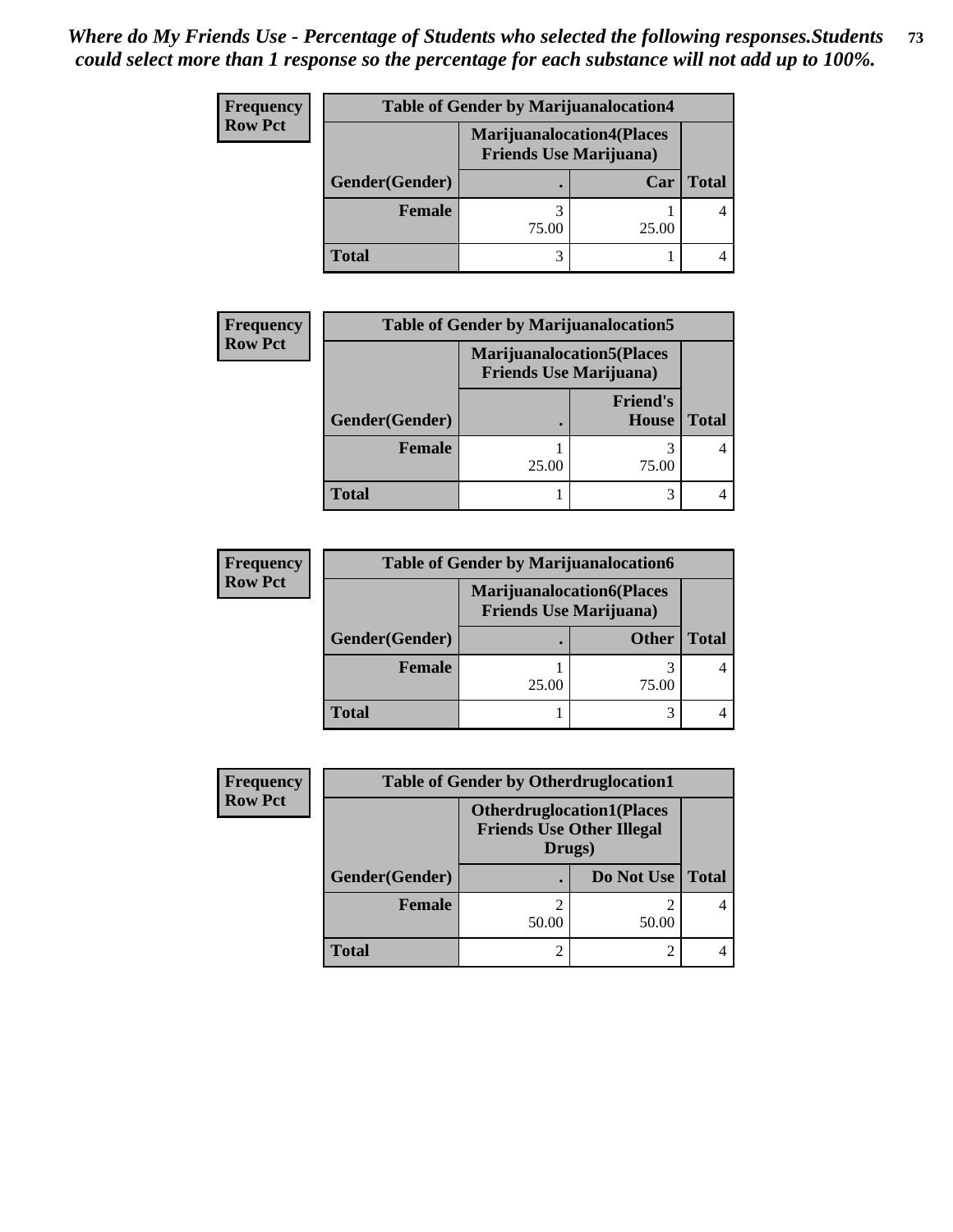| <b>Frequency</b> | <b>Table of Gender by Otherdruglocation2</b> |                                                                                |       |              |
|------------------|----------------------------------------------|--------------------------------------------------------------------------------|-------|--------------|
| <b>Row Pct</b>   |                                              | <b>Otherdruglocation2(Places</b><br><b>Friends Use Other Illegal</b><br>Drugs) |       |              |
|                  | Gender(Gender)                               |                                                                                | Home  | <b>Total</b> |
|                  | <b>Female</b>                                | 50.00                                                                          | 50.00 |              |
|                  | <b>Total</b>                                 |                                                                                |       |              |

| <b>Frequency</b> | <b>Table of Gender by Otherdruglocation3</b> |                                                                                |               |       |
|------------------|----------------------------------------------|--------------------------------------------------------------------------------|---------------|-------|
| <b>Row Pct</b>   |                                              | <b>Otherdruglocation3(Places</b><br><b>Friends Use Other Illegal</b><br>Drugs) |               |       |
|                  | Gender(Gender)                               |                                                                                | <b>School</b> | Total |
|                  | <b>Female</b>                                | 75.00                                                                          | 25.00         |       |
|                  | Total                                        | 3                                                                              |               |       |

| <b>Frequency</b> |                | <b>Table of Gender by Otherdruglocation4</b>                                   |       |              |
|------------------|----------------|--------------------------------------------------------------------------------|-------|--------------|
| <b>Row Pct</b>   |                | <b>Otherdruglocation4(Places</b><br><b>Friends Use Other Illegal</b><br>Drugs) |       |              |
|                  | Gender(Gender) |                                                                                | Car   | <b>Total</b> |
|                  | <b>Female</b>  | 50.00                                                                          | 50.00 |              |
|                  | <b>Total</b>   |                                                                                |       |              |

| <b>Frequency</b> | <b>Table of Gender by Otherdruglocation5</b> |                                            |                                  |              |
|------------------|----------------------------------------------|--------------------------------------------|----------------------------------|--------------|
| <b>Row Pct</b>   |                                              | <b>Friends Use Other Illegal</b><br>Drugs) | <b>Otherdruglocation5(Places</b> |              |
|                  | Gender(Gender)                               |                                            | <b>Friend's</b><br>House         | <b>Total</b> |
|                  | <b>Female</b>                                | 50.00                                      | 50.00                            |              |
|                  | <b>Total</b>                                 |                                            |                                  |              |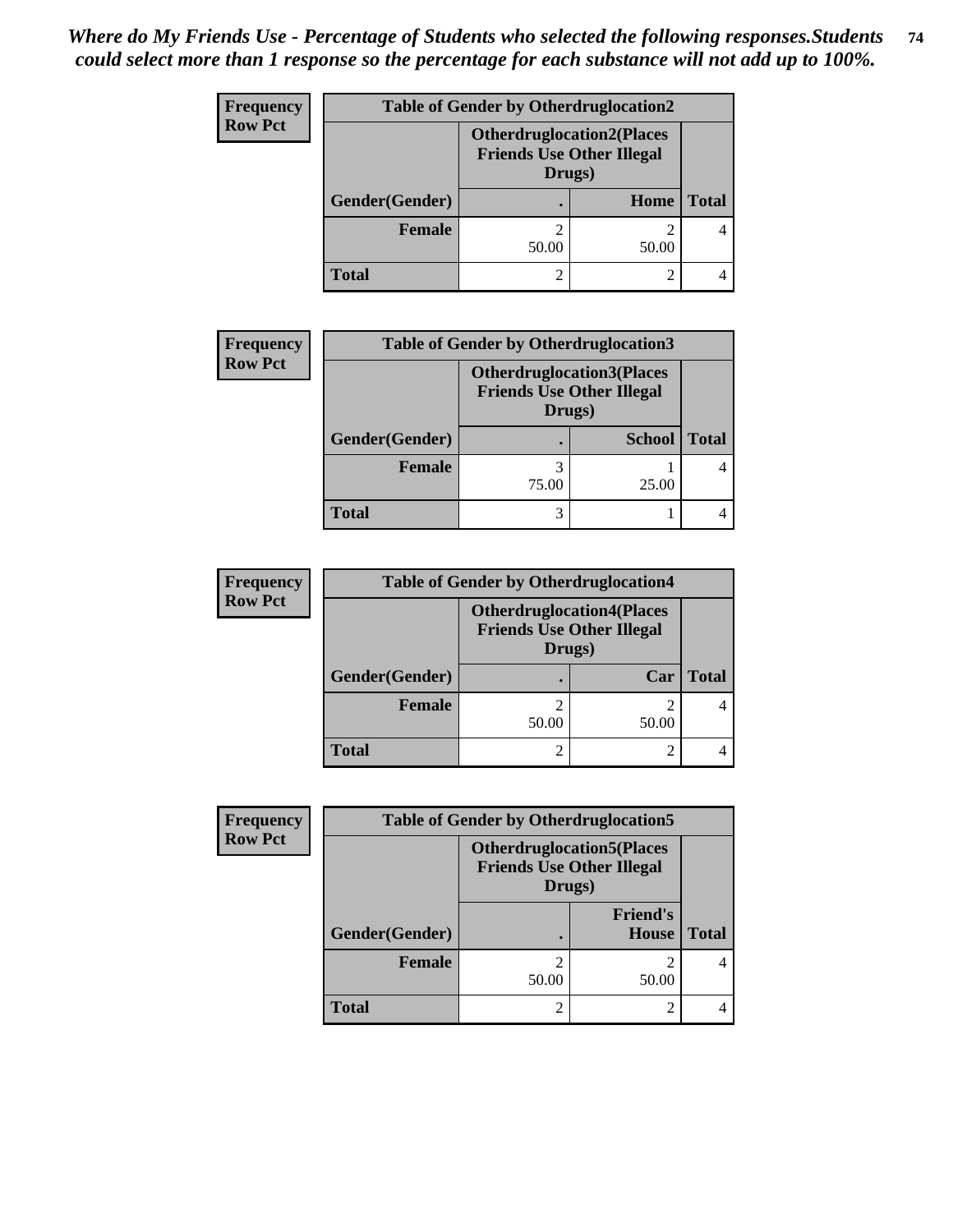| <b>Frequency</b> | <b>Table of Gender by Otherdruglocation6</b> |                                                                                |              |              |
|------------------|----------------------------------------------|--------------------------------------------------------------------------------|--------------|--------------|
| <b>Row Pct</b>   |                                              | <b>Otherdruglocation6(Places</b><br><b>Friends Use Other Illegal</b><br>Drugs) |              |              |
|                  | <b>Gender</b> (Gender)                       |                                                                                | <b>Other</b> | <b>Total</b> |
|                  | Female                                       | 50.00                                                                          | 50.00        |              |
|                  | <b>Total</b>                                 | ി                                                                              |              |              |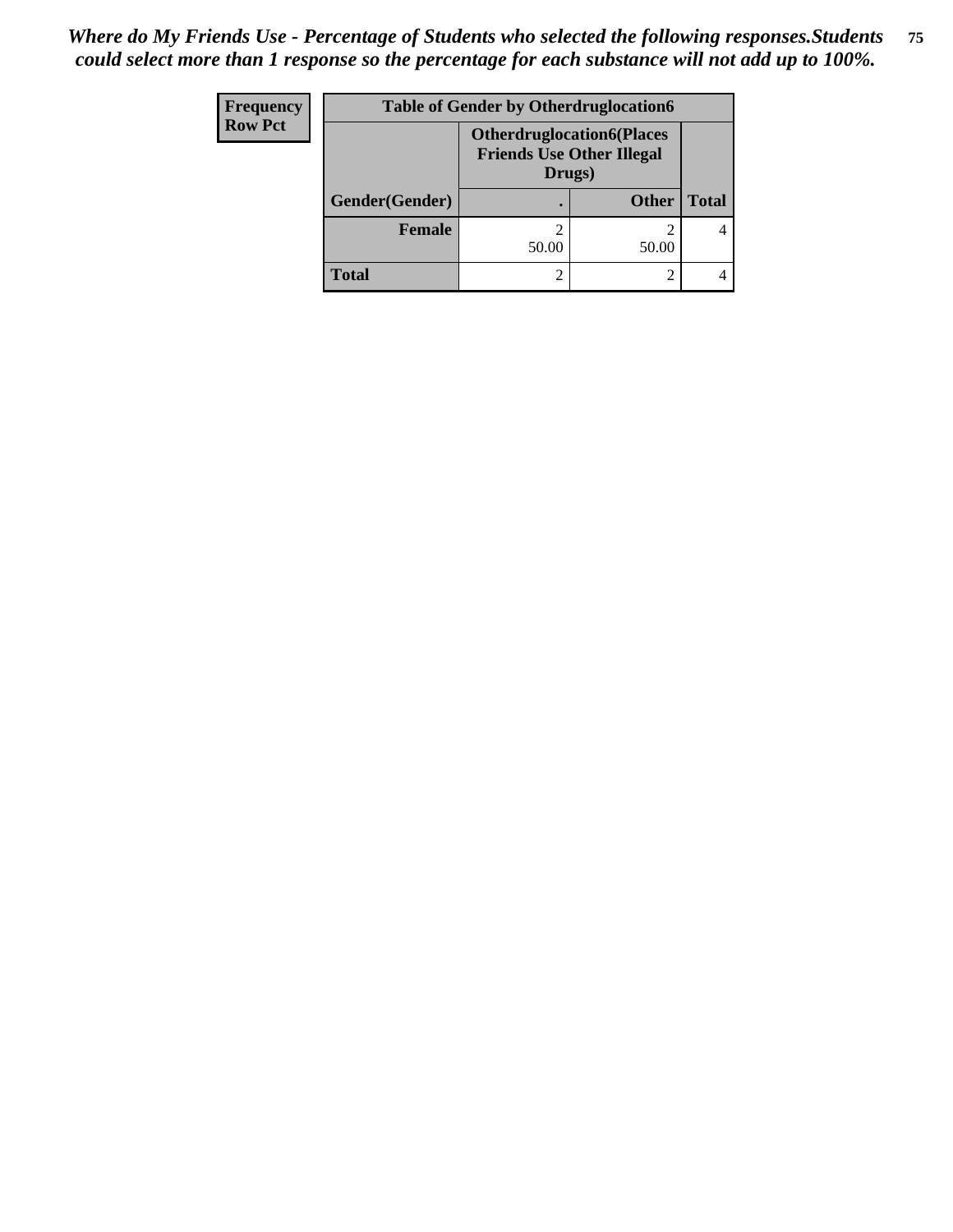| Frequency      | <b>Table of Gender by Alcoholtime1</b> |                                                          |                      |              |  |
|----------------|----------------------------------------|----------------------------------------------------------|----------------------|--------------|--|
| <b>Row Pct</b> |                                        | <b>Alcoholtime1(Times</b><br><b>Friends Use Alcohol)</b> |                      |              |  |
|                | Gender(Gender)                         | $\bullet$                                                | Do Not<br><b>Use</b> | <b>Total</b> |  |
|                | <b>Female</b>                          | 75.00                                                    | 25.00                |              |  |
|                | <b>Total</b>                           | 3                                                        |                      |              |  |

| <b>Frequency</b> | <b>Table of Gender by Alcoholtime2</b> |                                                          |                            |              |
|------------------|----------------------------------------|----------------------------------------------------------|----------------------------|--------------|
| <b>Row Pct</b>   |                                        | <b>Alcoholtime2(Times</b><br><b>Friends Use Alcohol)</b> |                            |              |
|                  | Gender(Gender)                         |                                                          | <b>On Way</b><br>to School | <b>Total</b> |
|                  | <b>Female</b>                          | 3<br>75.00                                               | 25.00                      |              |
|                  | Total                                  | 3                                                        |                            |              |

| <b>Frequency</b> | <b>Table of Gender by Alcoholtime3</b> |                                                   |                                |              |
|------------------|----------------------------------------|---------------------------------------------------|--------------------------------|--------------|
| <b>Row Pct</b>   |                                        | Alcoholtime3(Times<br><b>Friends Use Alcohol)</b> |                                |              |
|                  | Gender(Gender)                         |                                                   | <b>During</b><br><b>School</b> | <b>Total</b> |
|                  | <b>Female</b>                          | 75.00                                             | 25.00                          |              |
|                  | <b>Total</b>                           |                                                   |                                |              |

| Frequency      | <b>Table of Gender by Alcoholtime4</b>                   |            |                                                |              |  |
|----------------|----------------------------------------------------------|------------|------------------------------------------------|--------------|--|
| <b>Row Pct</b> | <b>Alcoholtime4(Times</b><br><b>Friends Use Alcohol)</b> |            |                                                |              |  |
|                | Gender(Gender)                                           | ٠          | <b>On Way</b><br>Home<br>From<br><b>School</b> | <b>Total</b> |  |
|                | <b>Female</b>                                            | 3<br>75.00 | 25.00                                          |              |  |
|                | <b>Total</b>                                             | 3          |                                                |              |  |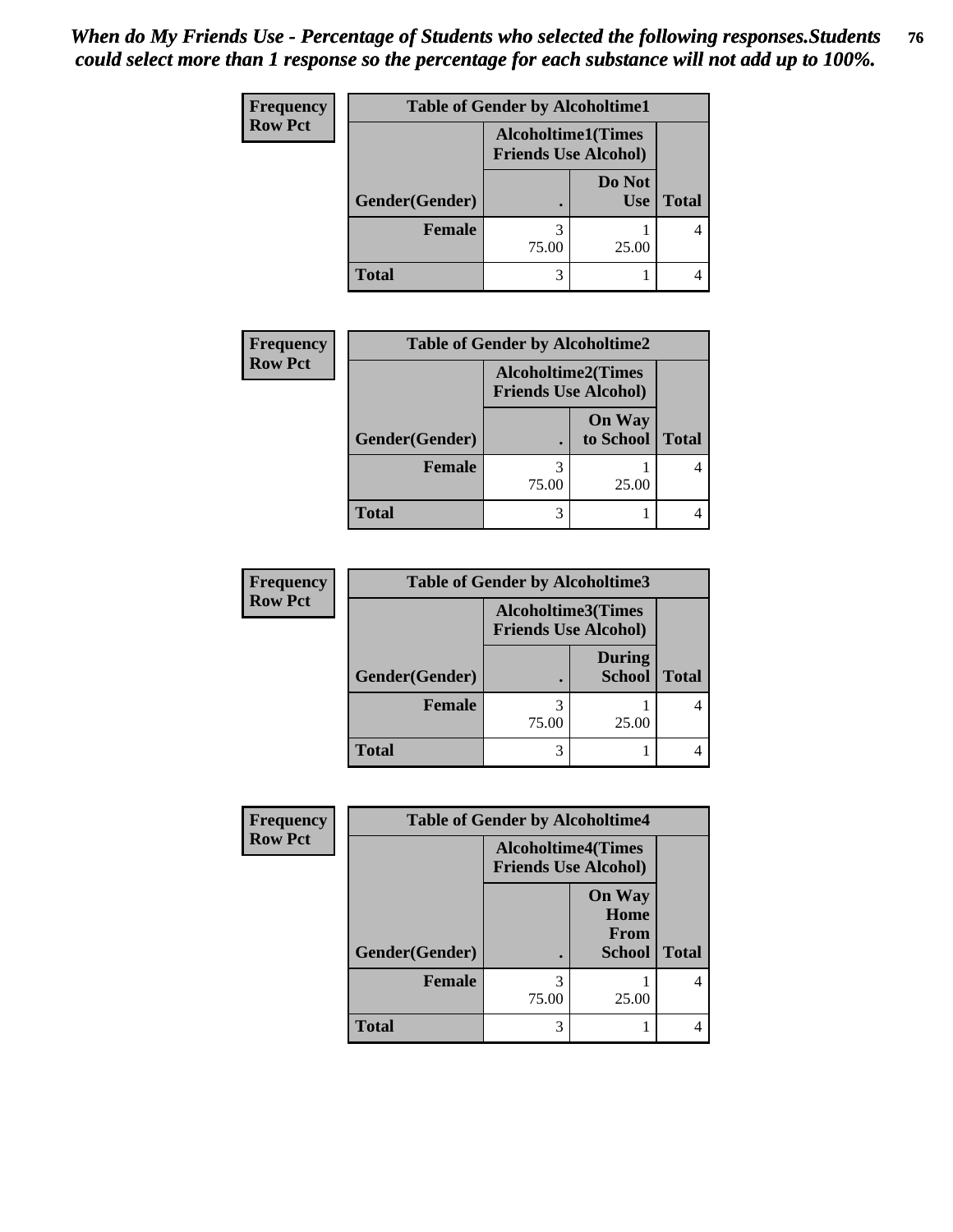| Frequency      | <b>Table of Gender by Alcoholtime5</b> |                                                           |            |              |
|----------------|----------------------------------------|-----------------------------------------------------------|------------|--------------|
| <b>Row Pct</b> |                                        | <b>Alcoholtime5</b> (Times<br><b>Friends Use Alcohol)</b> |            |              |
|                | Gender(Gender)                         |                                                           | Weeknights | <b>Total</b> |
|                | <b>Female</b>                          | 75.00                                                     | 25.00      |              |
|                | <b>Total</b>                           |                                                           |            |              |

| <b>Frequency</b> | <b>Table of Gender by Alcoholtime6</b> |                                                          |          |              |
|------------------|----------------------------------------|----------------------------------------------------------|----------|--------------|
| <b>Row Pct</b>   |                                        | <b>Alcoholtime6(Times</b><br><b>Friends Use Alcohol)</b> |          |              |
|                  | Gender(Gender)                         |                                                          | Weekends | <b>Total</b> |
|                  | <b>Female</b>                          | 25.00                                                    | 75.00    |              |
|                  | <b>Total</b>                           |                                                          | 3        |              |

| <b>Frequency</b> |                | <b>Table of Gender by Tobaccotime1</b> |                           |              |
|------------------|----------------|----------------------------------------|---------------------------|--------------|
| <b>Row Pct</b>   |                | <b>Friends Use Tobacco)</b>            | <b>Tobaccotime1(Times</b> |              |
|                  | Gender(Gender) |                                        | Do Not<br><b>Use</b>      | <b>Total</b> |
|                  | Female         | 25.00                                  | 75.00                     |              |
|                  | <b>Total</b>   |                                        |                           |              |

| <b>Frequency</b> | <b>Table of Gender by Tobaccotime2</b> |                                                          |                            |              |
|------------------|----------------------------------------|----------------------------------------------------------|----------------------------|--------------|
| <b>Row Pct</b>   |                                        | <b>Tobaccotime2(Times</b><br><b>Friends Use Tobacco)</b> |                            |              |
|                  | Gender(Gender)                         |                                                          | <b>On Way</b><br>to School | <b>Total</b> |
|                  | Female                                 | 3<br>75.00                                               | 25.00                      |              |
|                  | <b>Total</b>                           | 3                                                        |                            |              |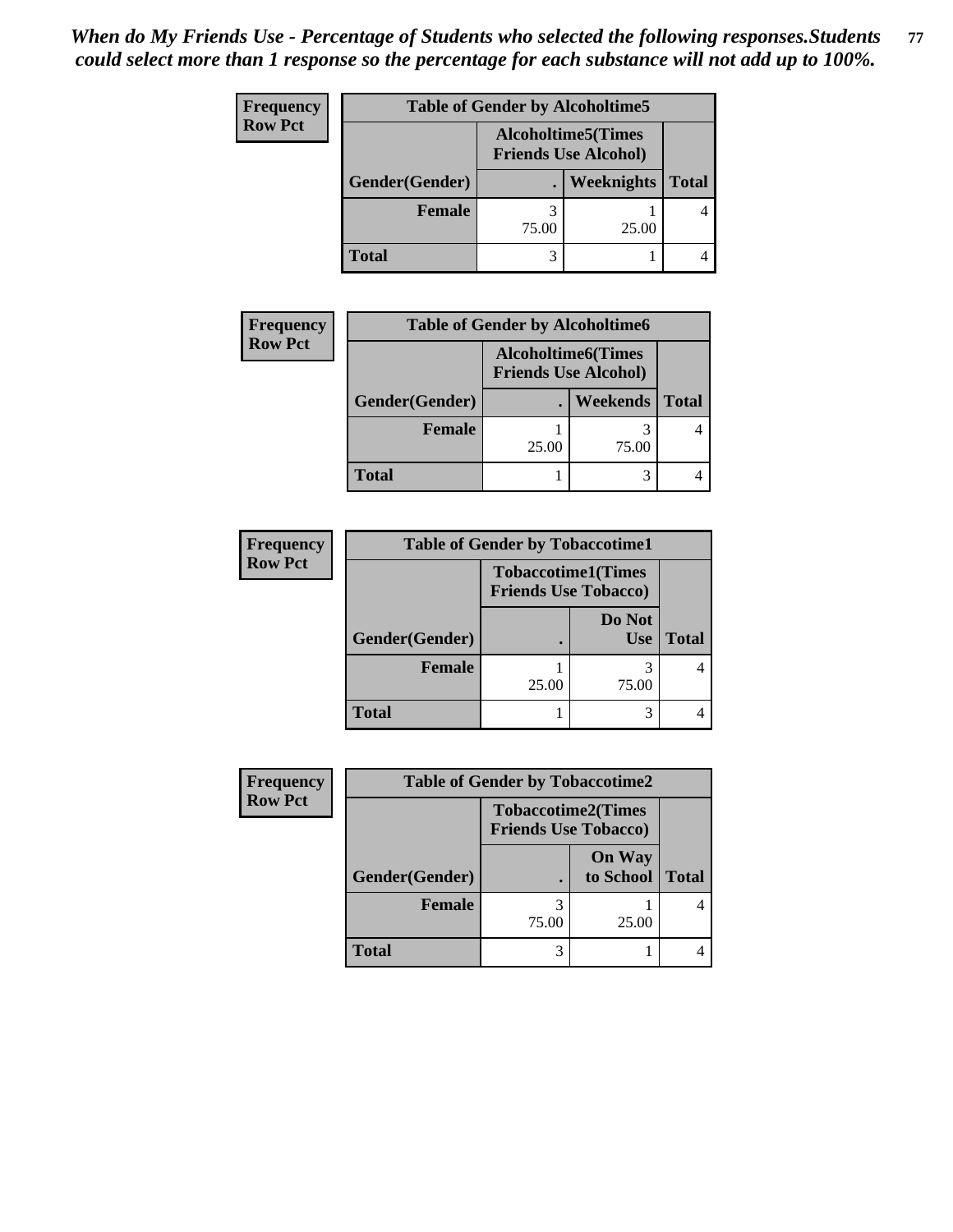| <b>Frequency</b> | <b>Table of Gender by Tobaccotime3</b> |                                                          |                                |              |  |
|------------------|----------------------------------------|----------------------------------------------------------|--------------------------------|--------------|--|
| <b>Row Pct</b>   |                                        | <b>Tobaccotime3(Times</b><br><b>Friends Use Tobacco)</b> |                                |              |  |
|                  | Gender(Gender)                         |                                                          | <b>During</b><br><b>School</b> | <b>Total</b> |  |
|                  | Female                                 | 75.00                                                    | 25.00                          |              |  |
|                  | <b>Total</b>                           | 3                                                        |                                |              |  |

| <b>Frequency</b> | <b>Table of Gender by Tobaccotime4</b> |            |                                                          |              |
|------------------|----------------------------------------|------------|----------------------------------------------------------|--------------|
| <b>Row Pct</b>   |                                        |            | <b>Tobaccotime4(Times</b><br><b>Friends Use Tobacco)</b> |              |
|                  | Gender(Gender)                         |            | <b>On Way</b><br>Home<br>From<br><b>School</b>           | <b>Total</b> |
|                  | <b>Female</b>                          | 3<br>75.00 | 25.00                                                    | 4            |
|                  | <b>Total</b>                           | 3          |                                                          |              |

| <b>Frequency</b> | <b>Table of Gender by Tobaccotime5</b> |       |                                                          |              |
|------------------|----------------------------------------|-------|----------------------------------------------------------|--------------|
| <b>Row Pct</b>   |                                        |       | <b>Tobaccotime5(Times</b><br><b>Friends Use Tobacco)</b> |              |
|                  | Gender(Gender)                         |       | <b>Weeknights</b>                                        | <b>Total</b> |
|                  | Female                                 | 75.00 | 25.00                                                    |              |
|                  | <b>Total</b>                           |       |                                                          |              |

| <b>Frequency</b> | <b>Table of Gender by Tobaccotime6</b> |                                                          |          |              |
|------------------|----------------------------------------|----------------------------------------------------------|----------|--------------|
| <b>Row Pct</b>   |                                        | <b>Tobaccotime6(Times</b><br><b>Friends Use Tobacco)</b> |          |              |
|                  | Gender(Gender)                         |                                                          | Weekends | <b>Total</b> |
|                  | Female                                 | 75.00                                                    | 25.00    |              |
|                  | <b>Total</b>                           | 3                                                        |          |              |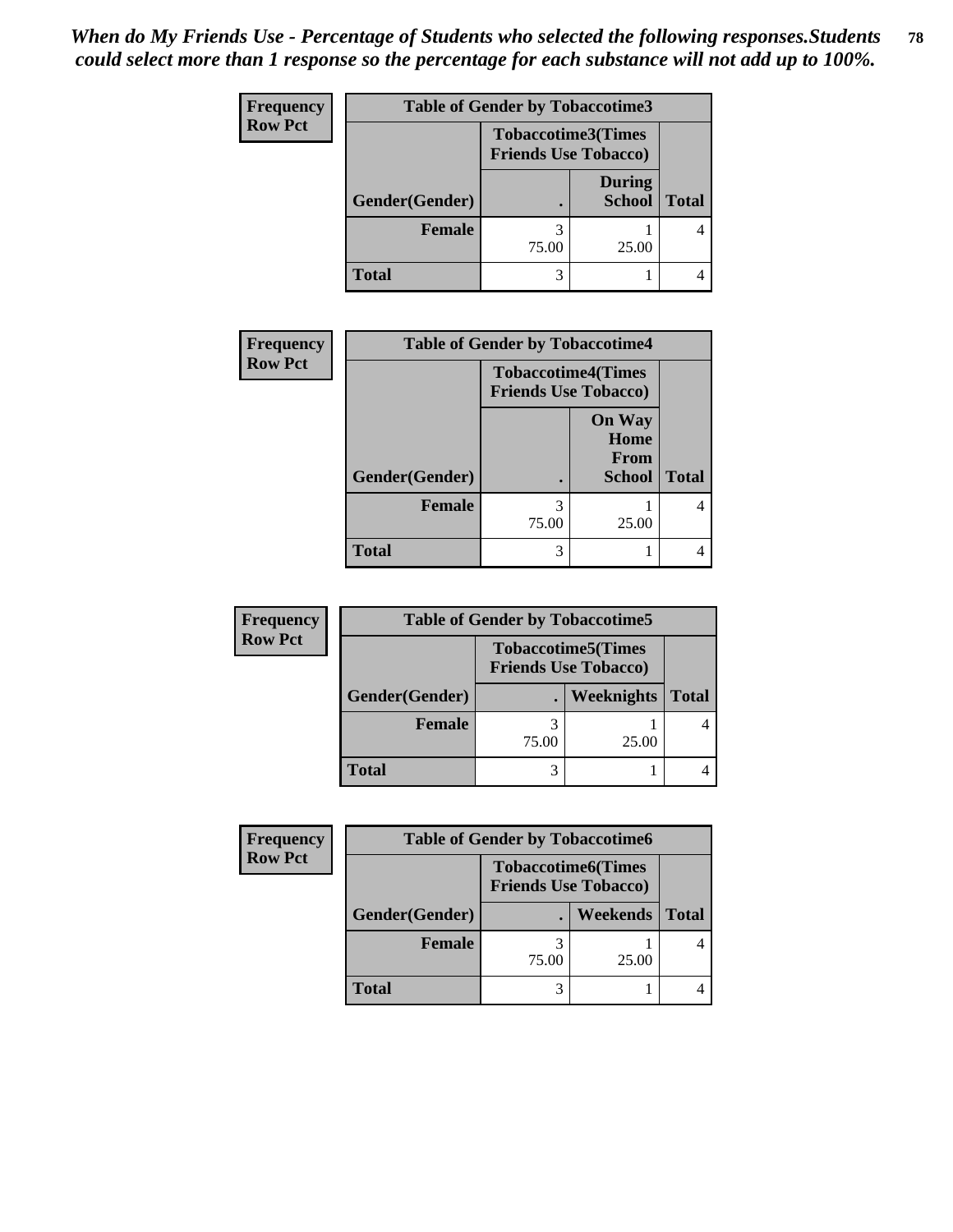| Frequency      | <b>Table of Gender by Marijuanatime1</b> |                                |                             |              |
|----------------|------------------------------------------|--------------------------------|-----------------------------|--------------|
| <b>Row Pct</b> |                                          | <b>Friends Use Marijuana</b> ) | <b>Marijuanatime1(Times</b> |              |
|                | Gender(Gender)                           |                                | Do Not Use                  | <b>Total</b> |
|                | <b>Female</b>                            | 75.00                          | 25.00                       |              |
|                | <b>Total</b>                             |                                |                             |              |

| <b>Frequency</b> | <b>Table of Gender by Marijuanatime2</b> |                                                               |               |              |
|------------------|------------------------------------------|---------------------------------------------------------------|---------------|--------------|
| <b>Row Pct</b>   |                                          | <b>Marijuanatime2(Times</b><br><b>Friends Use Marijuana</b> ) |               |              |
|                  |                                          |                                                               | On Way to     |              |
|                  | Gender(Gender)                           |                                                               | <b>School</b> | <b>Total</b> |
|                  | <b>Female</b>                            | 3                                                             |               |              |
|                  |                                          | 75.00                                                         | 25.00         |              |
|                  | <b>Total</b>                             | 3                                                             |               |              |

| <b>Frequency</b> | <b>Table of Gender by Marijuanatime3</b> |                                                        |                                |              |  |
|------------------|------------------------------------------|--------------------------------------------------------|--------------------------------|--------------|--|
| <b>Row Pct</b>   |                                          | Marijuanatime3(Times<br><b>Friends Use Marijuana</b> ) |                                |              |  |
|                  | Gender(Gender)                           |                                                        | <b>During</b><br><b>School</b> | <b>Total</b> |  |
|                  | <b>Female</b>                            | 75.00                                                  | 25.00                          |              |  |
|                  | <b>Total</b>                             | 3                                                      |                                |              |  |

| Frequency      | <b>Table of Gender by Marijuanatime4</b> |                                |                                                |              |
|----------------|------------------------------------------|--------------------------------|------------------------------------------------|--------------|
| <b>Row Pct</b> |                                          | <b>Friends Use Marijuana</b> ) | <b>Marijuanatime4(Times</b>                    |              |
|                | Gender(Gender)                           |                                | <b>On Way</b><br>Home<br>From<br><b>School</b> | <b>Total</b> |
|                | <b>Female</b>                            | 3<br>75.00                     | 25.00                                          |              |
|                | <b>Total</b>                             | 3                              |                                                |              |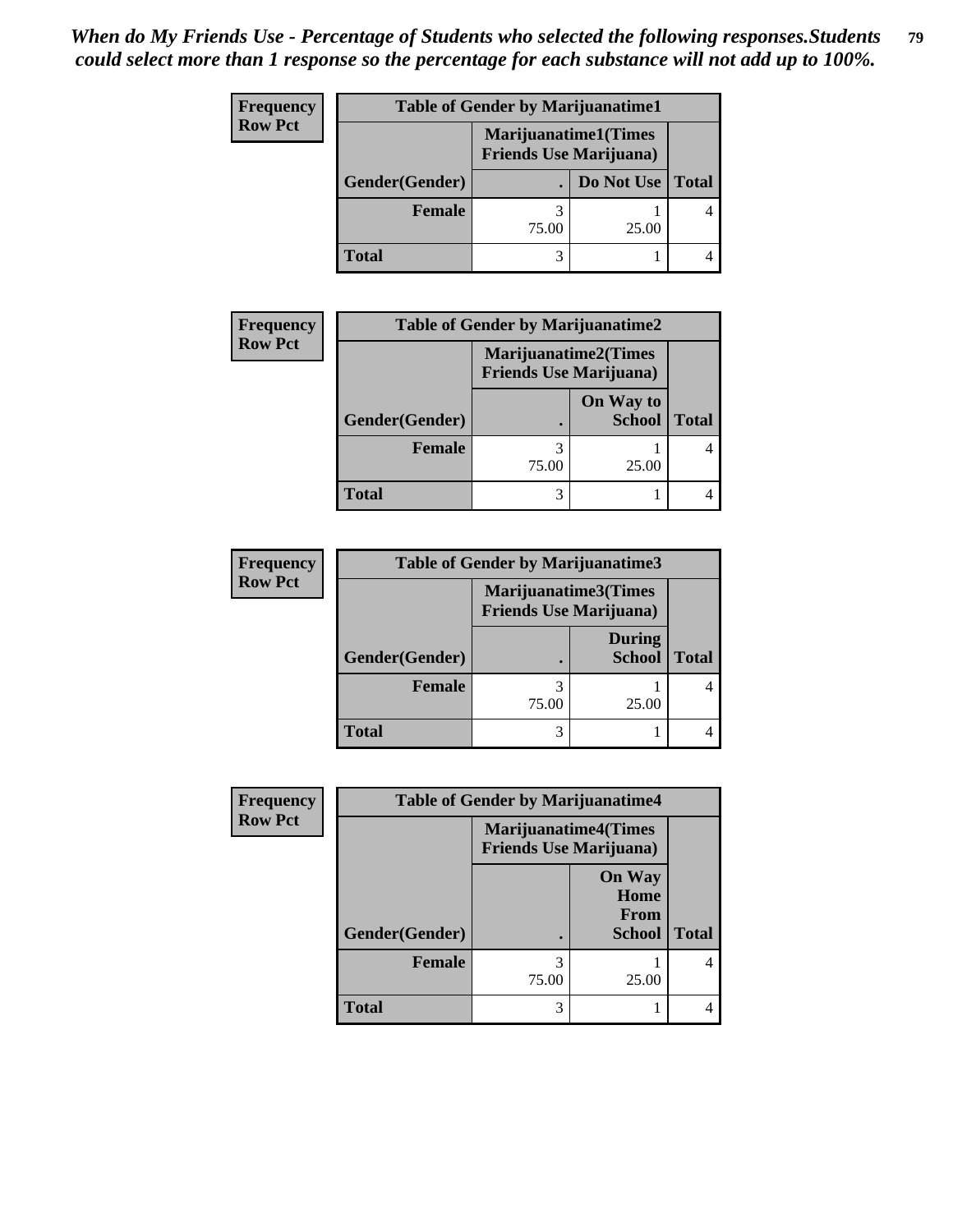| <b>Frequency</b> | <b>Table of Gender by Marijuanatime5</b> |       |                                                                |              |
|------------------|------------------------------------------|-------|----------------------------------------------------------------|--------------|
| <b>Row Pct</b>   |                                          |       | <b>Marijuanatime5</b> (Times<br><b>Friends Use Marijuana</b> ) |              |
|                  | Gender(Gender)                           |       | Weeknights                                                     | <b>Total</b> |
|                  | Female                                   | 50.00 | 50.00                                                          |              |
|                  | <b>Total</b>                             |       |                                                                |              |

| <b>Frequency</b> | <b>Table of Gender by Marijuanatime6</b> |                                |                             |              |
|------------------|------------------------------------------|--------------------------------|-----------------------------|--------------|
| <b>Row Pct</b>   |                                          | <b>Friends Use Marijuana</b> ) | <b>Marijuanatime6(Times</b> |              |
|                  | Gender(Gender)                           |                                | <b>Weekends</b>             | <b>Total</b> |
|                  | Female                                   | 25.00                          | 75.00                       |              |
|                  | <b>Total</b>                             |                                |                             |              |

| <b>Frequency</b> | <b>Table of Gender by Otherdrugtime1</b> |                                                                                   |            |              |
|------------------|------------------------------------------|-----------------------------------------------------------------------------------|------------|--------------|
| <b>Row Pct</b>   |                                          | <b>Otherdrugtime1(Times</b><br><b>Friends Use Other</b><br><b>Illegal Drugs</b> ) |            |              |
|                  | Gender(Gender)                           |                                                                                   | Do Not Use | <b>Total</b> |
|                  | <b>Female</b>                            | 2<br>50.00                                                                        | 50.00      |              |
|                  | <b>Total</b>                             | 2                                                                                 |            |              |

| <b>Frequency</b> | <b>Table of Gender by Otherdrugtime2</b> |                                                                                   |                            |              |
|------------------|------------------------------------------|-----------------------------------------------------------------------------------|----------------------------|--------------|
| <b>Row Pct</b>   |                                          | <b>Otherdrugtime2(Times</b><br><b>Friends Use Other</b><br><b>Illegal Drugs</b> ) |                            |              |
|                  | Gender(Gender)                           |                                                                                   | On Way to<br><b>School</b> | <b>Total</b> |
|                  | Female                                   | 3<br>75.00                                                                        | 25.00                      |              |
|                  | <b>Total</b>                             | 3                                                                                 |                            |              |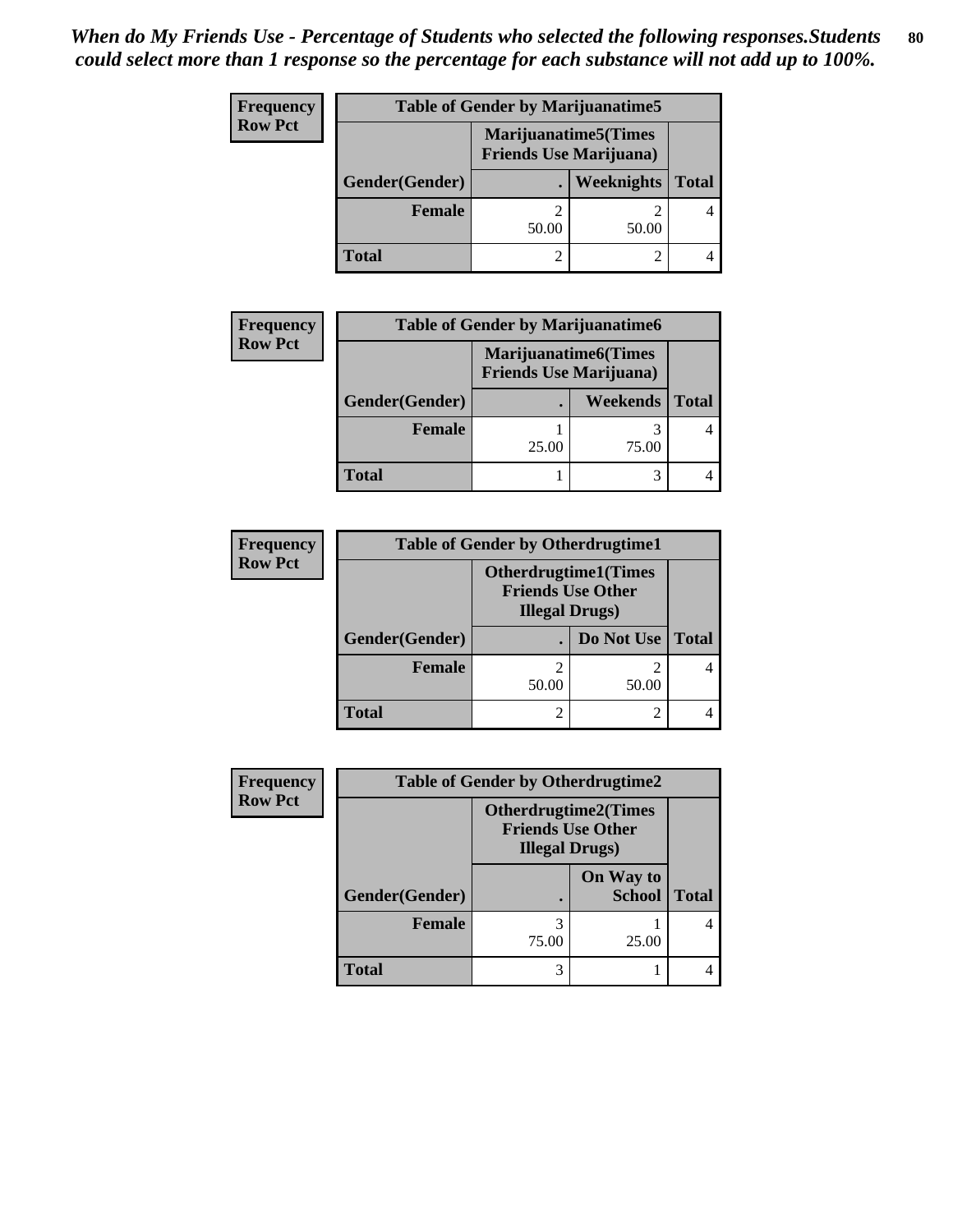*When do My Friends Use - Percentage of Students who selected the following responses.Students could select more than 1 response so the percentage for each substance will not add up to 100%.* **81**

| <b>Frequency</b> | <b>Table of Gender by Otherdrugtime3</b> |                                                                                    |                                |              |  |
|------------------|------------------------------------------|------------------------------------------------------------------------------------|--------------------------------|--------------|--|
| <b>Row Pct</b>   |                                          | <b>Otherdrugtime3</b> (Times<br><b>Friends Use Other</b><br><b>Illegal Drugs</b> ) |                                |              |  |
|                  | Gender(Gender)                           |                                                                                    | <b>During</b><br><b>School</b> | <b>Total</b> |  |
|                  | Female                                   | 75.00                                                                              | 25.00                          |              |  |
|                  | <b>Total</b>                             | 3                                                                                  |                                |              |  |

| <b>Frequency</b> | <b>Table of Gender by Otherdrugtime4</b> |                        |                                                         |              |
|------------------|------------------------------------------|------------------------|---------------------------------------------------------|--------------|
| <b>Row Pct</b>   |                                          | <b>Illegal Drugs</b> ) | <b>Otherdrugtime4(Times</b><br><b>Friends Use Other</b> |              |
|                  | Gender(Gender)                           | $\bullet$              | <b>On Way</b><br>Home<br>From<br><b>School</b>          | <b>Total</b> |
|                  | <b>Female</b>                            | 3<br>75.00             | 25.00                                                   |              |
|                  | <b>Total</b>                             | 3                      |                                                         |              |

| Frequency      | <b>Table of Gender by Otherdrugtime5</b> |                                                                                   |            |              |
|----------------|------------------------------------------|-----------------------------------------------------------------------------------|------------|--------------|
| <b>Row Pct</b> |                                          | <b>Otherdrugtime5(Times</b><br><b>Friends Use Other</b><br><b>Illegal Drugs</b> ) |            |              |
|                | Gender(Gender)                           |                                                                                   | Weeknights | <b>Total</b> |
|                | <b>Female</b>                            | 50.00                                                                             | 50.00      |              |
|                | <b>Total</b>                             |                                                                                   |            |              |

| Frequency      | <b>Table of Gender by Otherdrugtime6</b> |                                                                                   |          |              |
|----------------|------------------------------------------|-----------------------------------------------------------------------------------|----------|--------------|
| <b>Row Pct</b> |                                          | <b>Otherdrugtime6(Times</b><br><b>Friends Use Other</b><br><b>Illegal Drugs</b> ) |          |              |
|                | Gender(Gender)                           |                                                                                   | Weekends | <b>Total</b> |
|                | <b>Female</b>                            | 50.00                                                                             | 50.00    |              |
|                | <b>Total</b>                             |                                                                                   |          |              |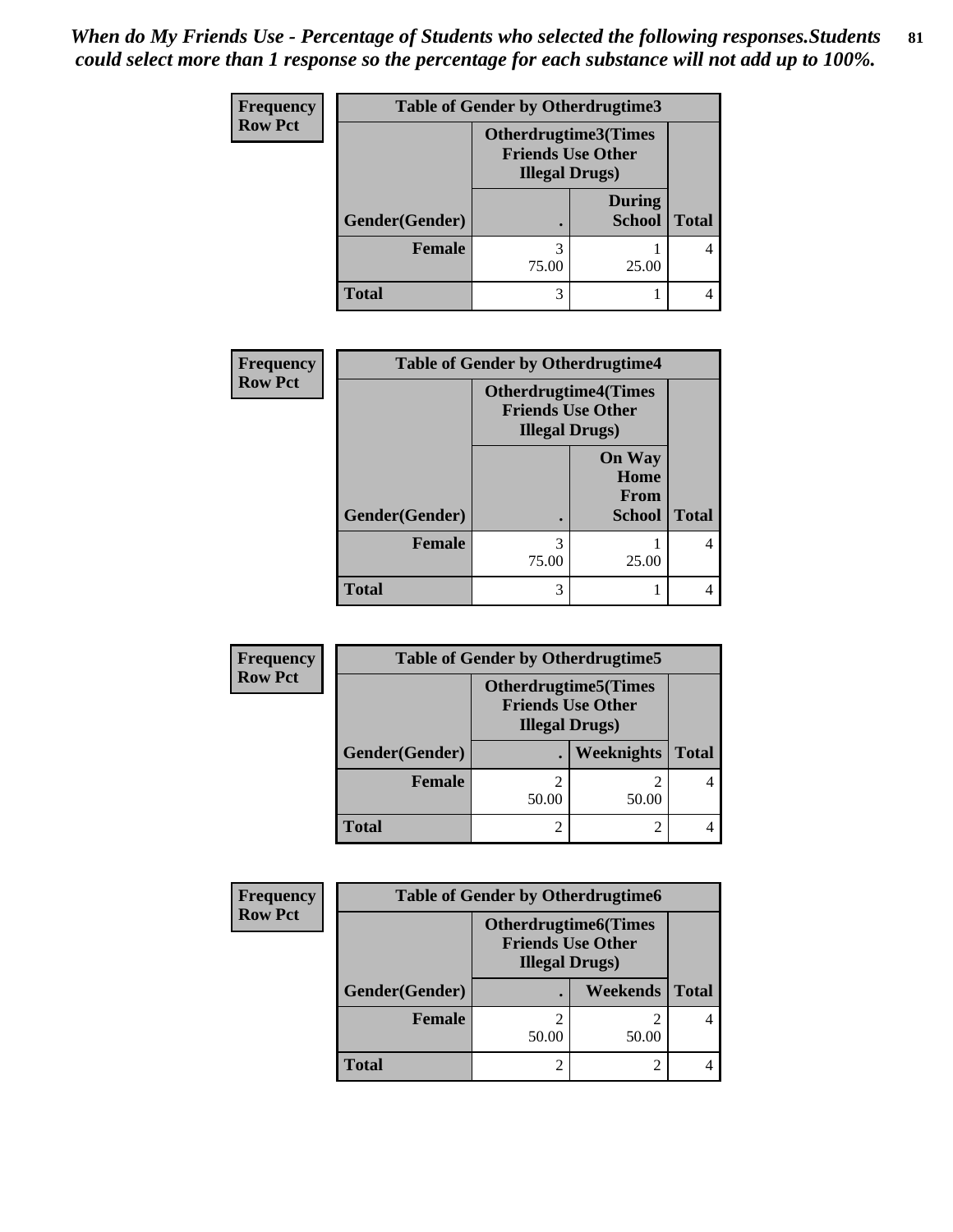# *Other Questions* **82**

| Frequency<br><b>Row Pct</b> |                | <b>Table of Gender by Educationalcohol</b>                                                                                            |                |              |  |
|-----------------------------|----------------|---------------------------------------------------------------------------------------------------------------------------------------|----------------|--------------|--|
|                             |                | <b>Educationalcohol</b> (I<br>have been taught<br>about alcohol,<br>tobacco,<br>and other drugs<br>within the last year<br>at school) |                |              |  |
|                             | Gender(Gender) | <b>Yes</b>                                                                                                                            | N <sub>0</sub> | <b>Total</b> |  |
|                             | <b>Female</b>  | 3<br>75.00                                                                                                                            | 25.00          | 4            |  |
|                             | <b>Total</b>   | 3                                                                                                                                     |                | 4            |  |

| Frequency      | <b>Table of Gender by Rodedrinking</b> |                                                                                                                     |                         |              |
|----------------|----------------------------------------|---------------------------------------------------------------------------------------------------------------------|-------------------------|--------------|
| <b>Row Pct</b> |                                        | Rodedrinking(In<br>the past 30 days I<br>have ridden in a<br>car with a driver<br>who had been<br>drinking alcohol) |                         |              |
|                | Gender(Gender)                         | Yes                                                                                                                 | $\bf No$                | <b>Total</b> |
|                | <b>Female</b>                          | っ<br>50.00                                                                                                          | $\mathfrak{D}$<br>50.00 |              |
|                | <b>Total</b>                           | $\mathfrak{D}$                                                                                                      | 2                       |              |

| Frequency      | <b>Table of Gender by Drugsschool</b> |                                                                                                                                     |                |              |
|----------------|---------------------------------------|-------------------------------------------------------------------------------------------------------------------------------------|----------------|--------------|
| <b>Row Pct</b> |                                       | <b>Drugsschool</b> (During<br>the past 12 months,<br>I have been offered,<br>sold,<br>or given illegal drugs<br>on school property) |                |              |
|                | Gender(Gender)                        | Yes                                                                                                                                 | N <sub>0</sub> | <b>Total</b> |
|                | <b>Female</b>                         | 2<br>50.00                                                                                                                          | 2<br>50.00     | 4            |
|                | <b>Total</b>                          | 2                                                                                                                                   | 2              |              |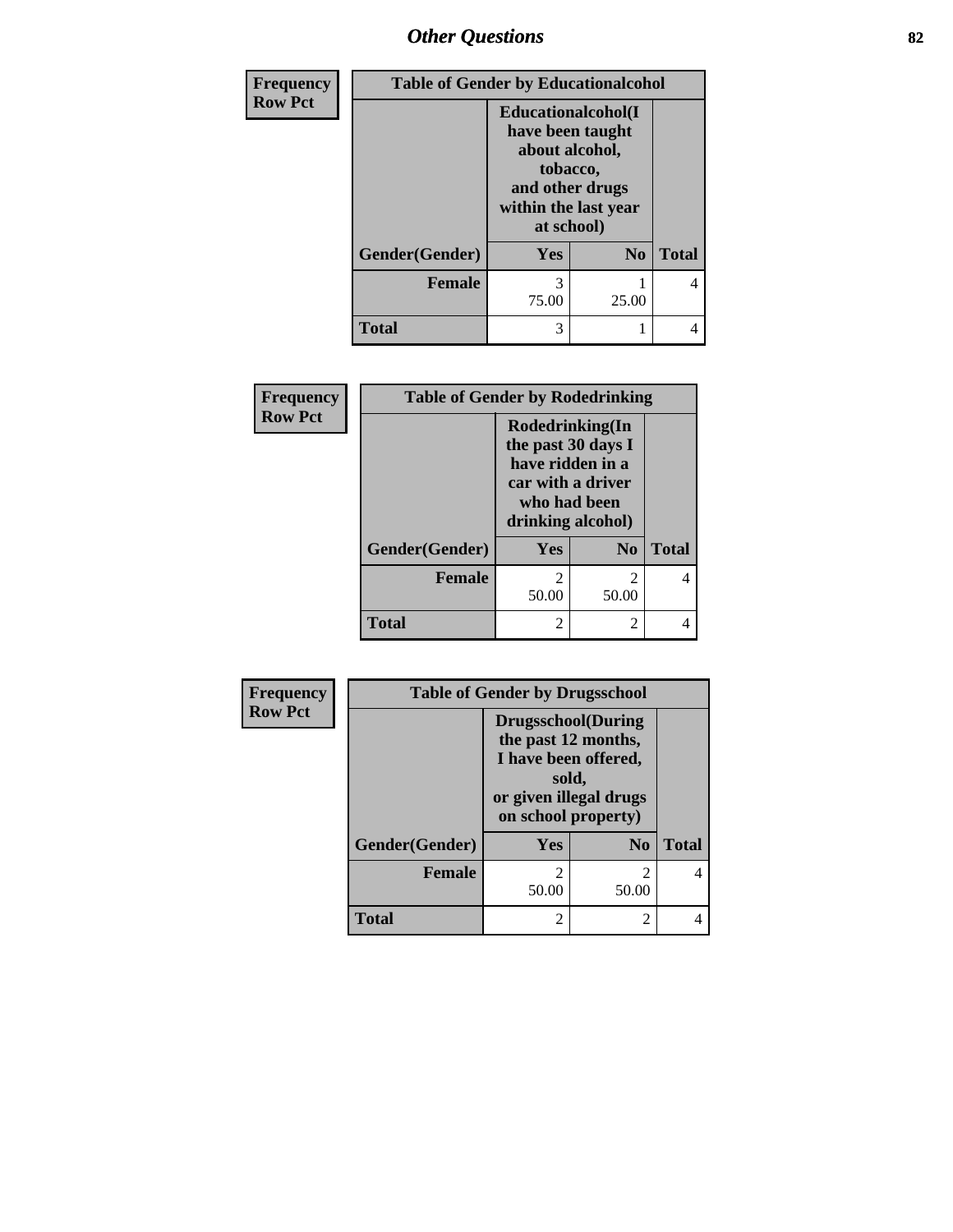*Other Questions* **83**

| <b>Frequency</b> | <b>Table of Gender by Bingedrinking</b> |                                                                                                                          |                  |              |
|------------------|-----------------------------------------|--------------------------------------------------------------------------------------------------------------------------|------------------|--------------|
| <b>Row Pct</b>   |                                         | <b>Bingedrinking</b> (I<br>have drunk five<br>or more drinks of<br>alcohol at one<br>sitting during the<br>last 30 days) |                  |              |
|                  | Gender(Gender)                          | 0 Days                                                                                                                   | 20 to 29<br>days | <b>Total</b> |
|                  | <b>Female</b>                           | 3<br>75.00                                                                                                               | 25.00            | 4            |
|                  | <b>Total</b>                            | 3                                                                                                                        |                  | 4            |

| Frequency      | <b>Table of Gender by Educationaids</b> |                                                                                                 |                |              |
|----------------|-----------------------------------------|-------------------------------------------------------------------------------------------------|----------------|--------------|
| <b>Row Pct</b> |                                         | <b>Educationaids</b> (I<br>have been taught<br>about HIV/AIDS<br>at school in the<br>past year) |                |              |
|                | Gender(Gender)                          | <b>Yes</b>                                                                                      | N <sub>0</sub> | <b>Total</b> |
|                | <b>Female</b>                           | $\mathfrak{D}$<br>50.00                                                                         | 2<br>50.00     |              |
|                | <b>Total</b>                            | $\mathcal{D}_{\mathcal{L}}$                                                                     | 2              |              |

| Frequency      | <b>Table of Gender by Suicideconsider</b> |                        |                |              |
|----------------|-------------------------------------------|------------------------|----------------|--------------|
| <b>Row Pct</b> |                                           | <b>Suicideconsider</b> |                |              |
|                | Gender(Gender)                            | Yes                    | N <sub>0</sub> | <b>Total</b> |
|                | <b>Female</b>                             |                        |                |              |
|                |                                           | 25.00                  | 75.00          |              |
|                | <b>Total</b>                              |                        |                |              |

| <b>Frequency</b> | <b>Table of Gender by Suicideattempt</b> |                                                                    |                |              |
|------------------|------------------------------------------|--------------------------------------------------------------------|----------------|--------------|
| <b>Row Pct</b>   |                                          | Suicideattempt(I<br>have attempted<br>suicide in the last<br>year) |                |              |
|                  | Gender(Gender)                           | <b>Yes</b>                                                         | N <sub>0</sub> | <b>Total</b> |
|                  | <b>Female</b>                            | 25.00                                                              | 3<br>75.00     |              |
|                  | Total                                    |                                                                    | 3              |              |